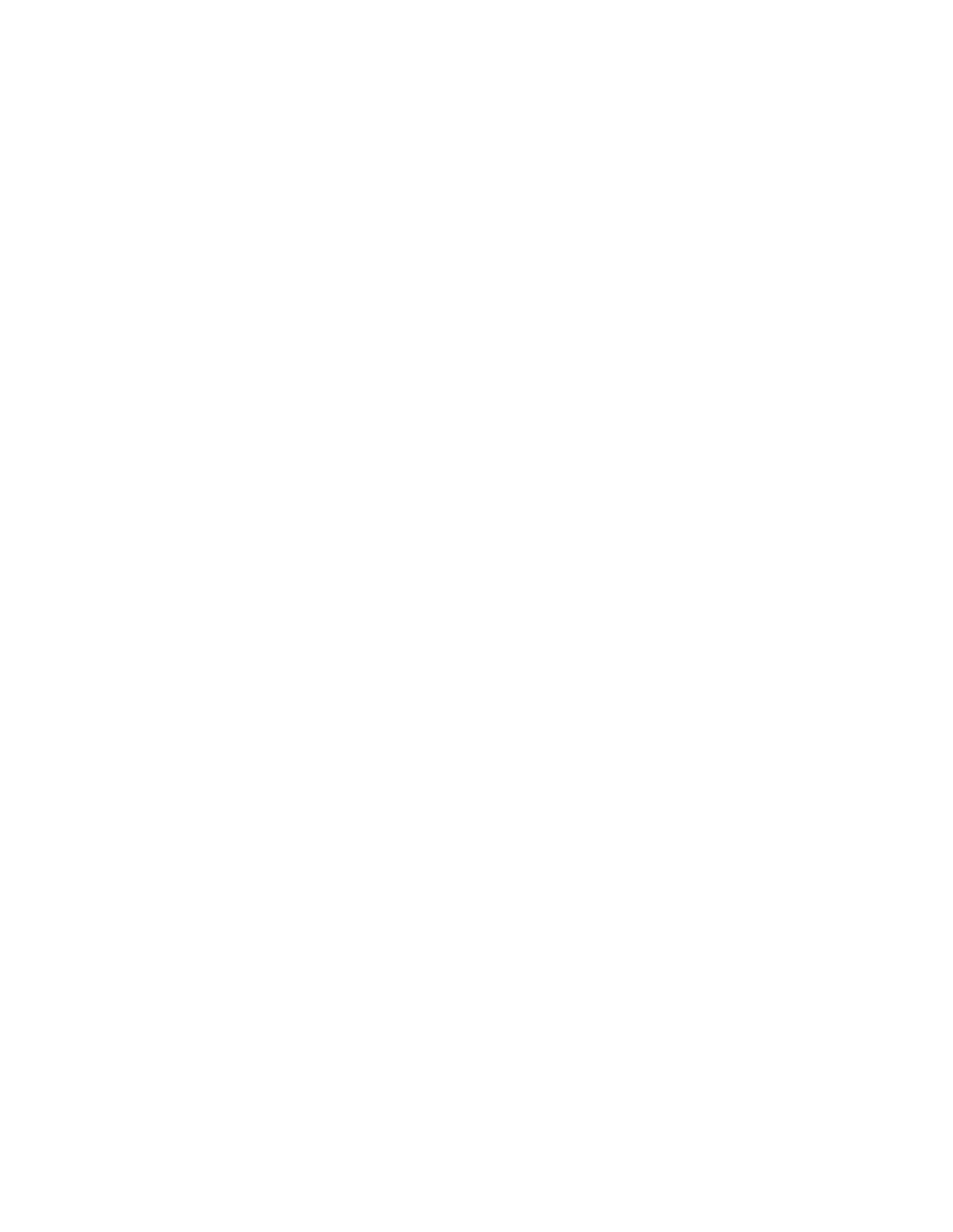

# **1.0 EXECUTIVE SUMMARY**

## **1.1 INTRODUCTION**

The City of Lake Forest (City) undertook analysis of the proposed Portola Center Area Plan and Tentative Tract Map Nos. 15353 and 17300 (the proposed project) and evaluated it against the standards set forth in Public Resources Code, section 21166 and State California Environmental Quality Act (CEQA) Guidelines, section 15162. That analysis is set forth in the Modified Initial Study attached hereto as Appendix 11.1, *Modified Initial Study and Notice of Preparation*. The City is the Lead Agency under CEQA and has determined that a Subsequent Environmental Impact Report (SEIR) is required for the proposed project (State Clearinghouse No. 2012061063). This SEIR has been prepared in conformance with CEQA (California Public Resources Code [PRC] Section 21000 et seq.); CEQA Guidelines (California Code of Regulations [CCR], Title 14, Section 15000 et seq.); and the rules, regulations, and procedures for the implementation of CEQA, as adopted by the City. The principal CEQA Guidelines sections governing content of this document include Article 9 (*Contents of Environmental Impact Reports*) (Sections 15120 through 15132), and Section 15162 (*Subsequent EIRs and Negative Declarations*).

## **1.2 PROJECT BACKGROUND**

## **1.2.1 OPPORTUNITY STUDY AREA BACKGROUND**

Due to aircraft flight patterns from the former El Toro Marine Corps Air Station (El Toro MCAS) and resultant noise from aircraft, restrictions were placed on a large swath of land located in the central portion of the City (which includes the project site). This area was formerly contained within the 65 Community Noise Equivalent Level (CNEL) contours and airport crash zones, which restricted development in this portion of the City. As the City developed in the southern and northern portions with residential and commercial development, along with areas of park, trail, and other recreational uses, this land use restricted area was developed with industrial, office, and commercial uses devoid of the open space and trail linkages found in the remainder of the City. Consequently, the land use restrictions effectively segregated the northern and southern portions of the City.

With the decision to utilize the former El Toro MCAS property for non-aviation uses, the restriction on certain development in the central portion of the City is no longer necessary. The City initiated a series of studies, collectively dubbed the "Opportunities Study." The overall purpose of the Opportunities Study was to examine the impacts and benefits of changes to the allowed land uses in this land use restricted area. At the outset of the Opportunities Study, the City Council developed study objectives. Utilizing the established study objectives as the basis for analysis of the potential land use changes, the City Council approved a phased approach to the Opportunities Study. The City accepted conceptual plans from six landowners in the restricted land use area, cumulatively called the "Landowner Concept Plan," which included residential and mixed uses. The land use changes proposed by the landowners were evaluated from planning, traffic, and fiscal perspectives, and compared against the industrial and commercial land uses previously allowed under the City's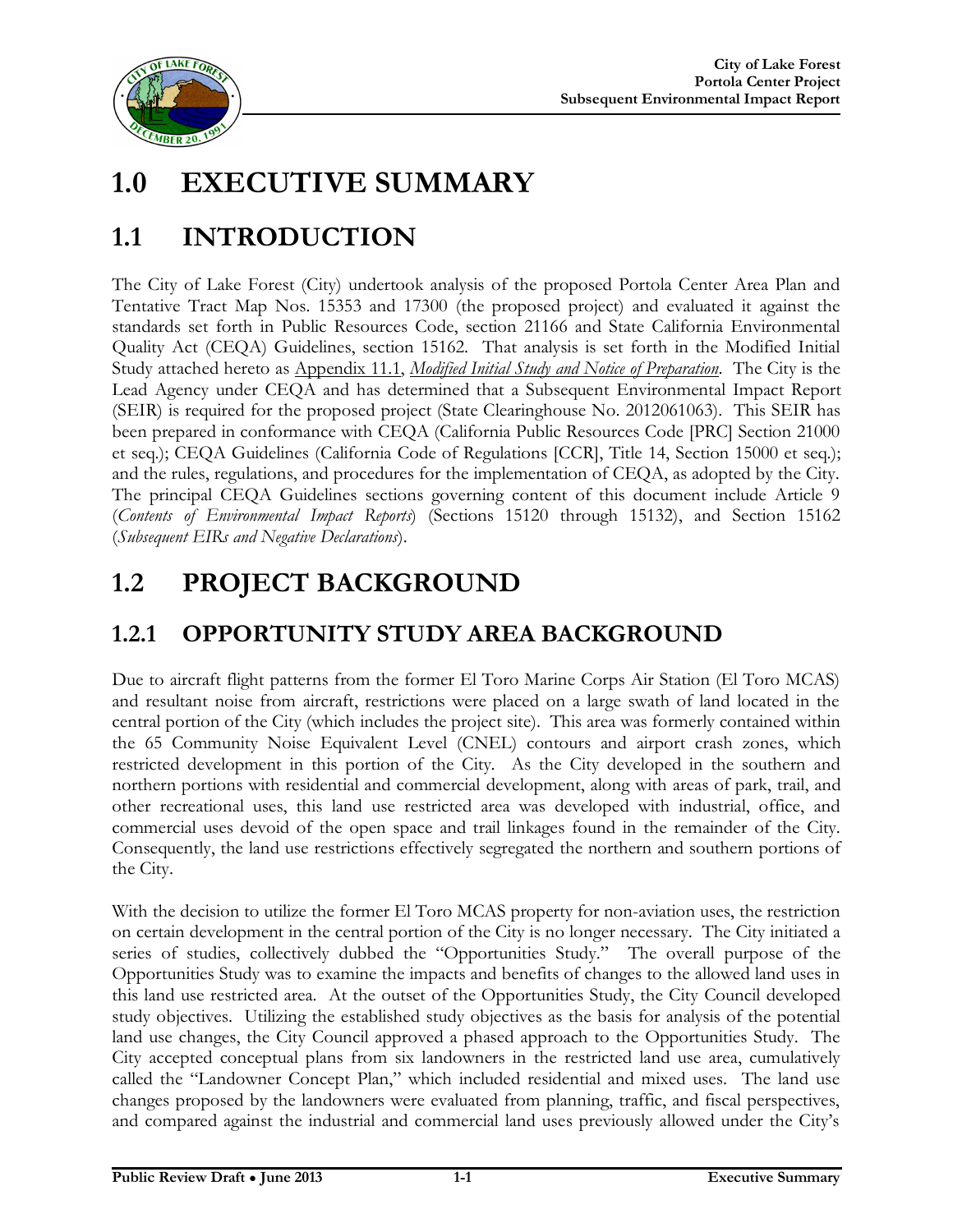

General Plan. Through the Opportunities Study process, a "Recommended Plan" was developed for further study. The Recommended Plan for development included seven parcels<sup>1</sup>, with a public facilities overlay applied to a portion of the seventh parcel.

The *City of Lake Forest Opportunities Study Final Program Environmental Impact Report* (OSA PEIR) was prepared in order to consider potential environmental impacts that would result from implementation of the City's proposed land use changes pursuant to the Recommended Plan. The City subsequently identified a new alternative (Alternative 7), which was a combination of several of the alternatives discussed in the OSA PEIR. The new Chapter 7, which was circulated for public review and analysis, described Alternative 7 and provided additional information on significant changes or new information that occurred subsequent to circulation of the prior Draft OSA PEIR. The land uses proposed under Alternative 7 are summarized in the OSA PEIR Table 7.4-1. From among the seven development alternatives analyzed in the OSA PEIR, the environmentally superior alternative was concluded to be Alternative 7 (Hybrid Alternative).

The OSA PEIR included an analysis of Site 2, which generally comprises the proposed Portola Center Area Plan and Tentative Tract Map Nos. 15353 and 17300 project (the subject of this Environmental Impact Report [EIR]). According to OSA PEIR Table 2-5, the OSA PEIR assumed development of a maximum of 1,132 dwelling units, 178,720 square feet of commercial uses, 10.0 acres of Neighborhood Park, and public facilities (including a transportation network) on Site 2. Pursuant to the OSA PEIR Table 7.4-1, Alternative 7 involves a maximum of 930 dwelling units, 40,000 square feet of commercial, and 8.0 acres of Park uses on Site 2. The OSA PEIR, which analyzed the environmental impacts associated with implementation of General Plan Amendment 2008-02B and Zone Change 2008-02, among others, was certified on June 3, 2008, and the Cityadopted Alternative 7.

Concurrent with the approval of the OSA General Plan Amendment (GPA) and certification of the OSA PEIR, the City and Applicants entered into a Development Agreement (approved July 1, 2008) whereby the City vests the "permitted uses, density, intensity of use, and timing and phasing of development consistent with the New Development Plan in exchange for the Owner's commitment to provide significant public benefits to the City…" As set forth in the Development Agreement (Section 9, *Public Benefits*), the Owner agrees to contribute to the development of certain public facilities owned by the City and School District:

#### **City Facilities**

- **Sports Park, City Hall, and Community Center;**
- Dedication or acquisition of a park site (Portola Center Park Site, consisting of an on-site 8.0-acre Sports Park and an on-site 5.0-acre Neighborhood Park, Rados Park Site Option, consisting of the Rados site and an on-site 5-acre Neighborhood Park, or Alternative Off-Site Park Site Option, consisting of an off-site park site and an on-site 5.0-acre Neighborhood Park);

 $\overline{a}$ <sup>1</sup> The OSA PEIR analyzed a total of seven sites for potential development. General Plan Amendments, Zone Changes, and Development Agreements were approved for five of the seven analyzed properties in 2008 and 2010.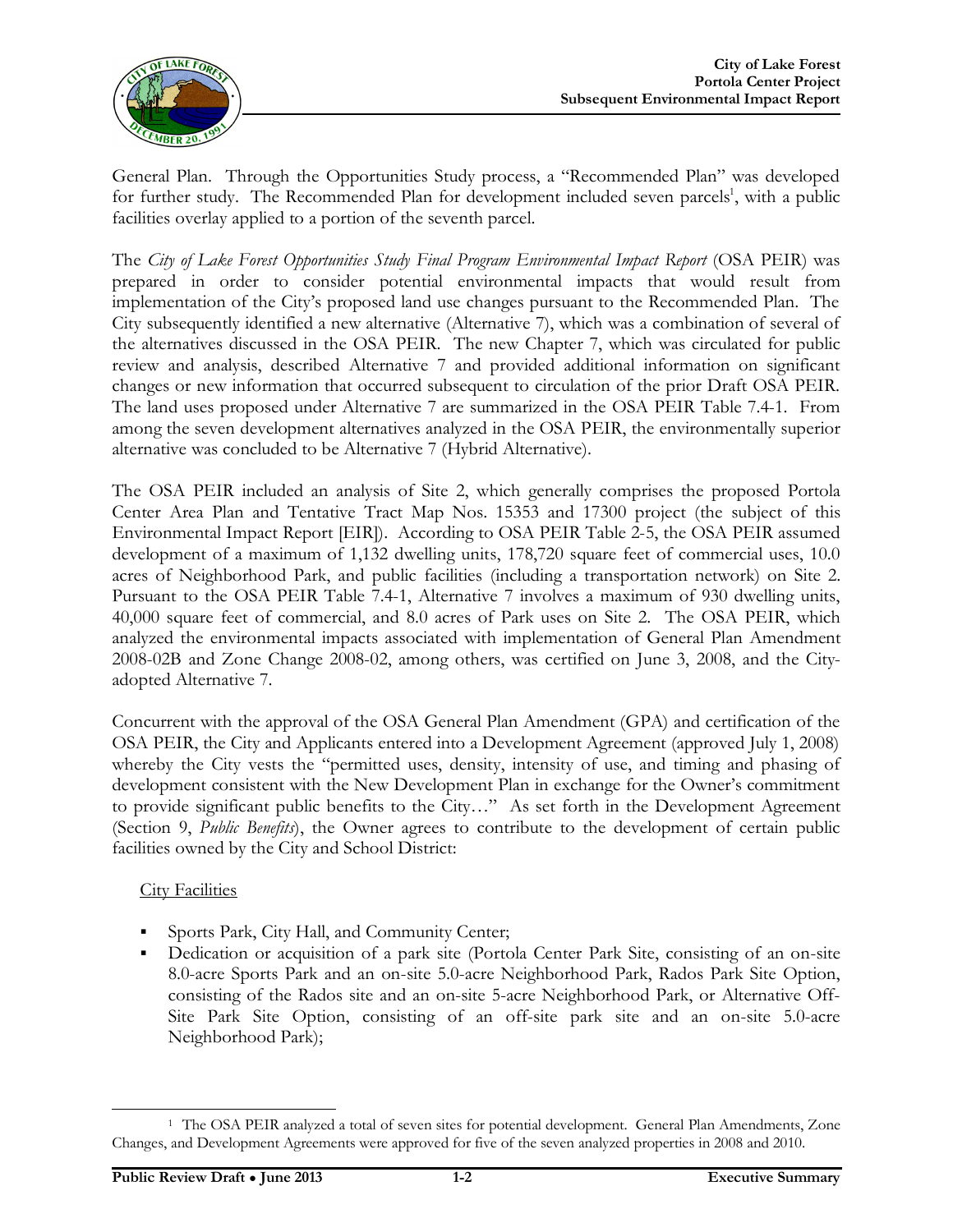

- Dedication of neighborhood park land at a rate of 3 net usable acres per 1,000 residents, which shall include the on-site 5.0-acre Neighborhood Park, described above; and
- Lake Forest Transportation Mitigation (LFTM) Improvements.

#### School Facilities

• School Facilities funding and mitigation.

## **1.2.2 IMPLEMENTING AGREEMENTS BACKGROUND**

The Development Agreement between the City and Portola authorizes the use of an implementing agreement "for the implementation of obligations established in" the Development Agreement. The City and Portola have entered into two implementing agreements, one in March 2010 and another in June 2013.

### **MARCH 2010 IMPLEMENTING AGREEMENT**

On June 12, 2009, the Nature Reserve of Orange County (NROC) Board of Directors approved a boundary adjustment to the Natural Community Conservation Plan & Habitat Conservation Plan County of Orange Central & Coastal Subregion Natural Community Conservation Planning/Habitat Conservation Plan (NCCP/HCP), to remove an erroneously mapped "Proposed NCCP Reserve" designation from the Property (project site).

Thereafter, on March 18, 2010, the NROC Board of Directors approved a Minor Amendment to the NCCP/HCP to allow for development in a designated "Existing Use Area." The Minor Amendment establishes the appropriate Mitigation Fee for the project and ensures that the development of the project is consistent with the NCCP/HCP, including development of the "Existing Use Area." The Minor Amendment also establishes that with the payment of the Mitigation Fee subject to certain credits and the implementation of construction measures in the NCCP/HCP (imposed on the project as Mitigation Measure 3.4-2 in the OSA PEIR), no further action (e.g., open space dedications or other biological mitigation) is required by the project applicant under the NCCP/HCP and the Federal Endangered Species Act (FESA) and California Endangered Species Act (CESA) for development of the project. Accordingly, to date, the Applicant has conveyed all the required open space (approximately 32 acres) through the Irrevocable Offers of Dedication of Fee Interest (IOD) (discussed below) to the City.

In connection with the Minor Amendment, the City and the Applicants entered into an Implementing Agreement (2010 IA) (dated March 18, 2010) for purposes of implementing obligations established in the Development Agreement and the Minor Amendment. Specifically, the 2010 IA confirmed, consistent with NROC's determination in the Minor Amendment, the City's determination that development of the project (as defined in the Development Agreement), including development on that portion of the property currently designated as "Existing Use Area" and that portion of the property that was previously designated as "Proposed NCCP Reserve," is consistent with the NCCP/HCP and is in compliance with FESA and CESA. Further, consistent with NROC's determination in the Minor Amendment, the 2010 IA confirms the City's determination that development of the project, including development on the currently designated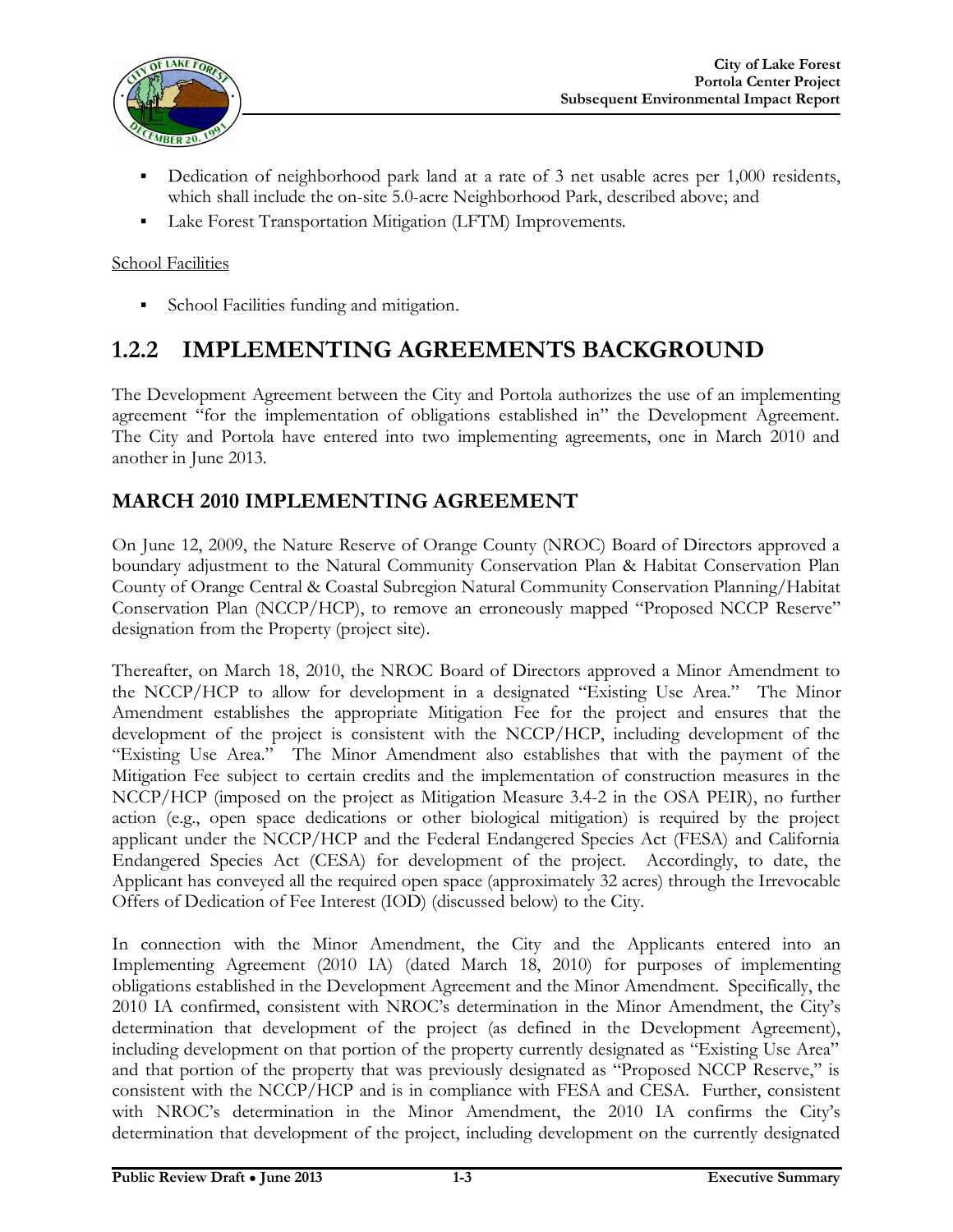

"Existing Use Area" and the previously mapped "Proposed NCCP Reserve," is allowable without any further action by the City with respect to the NCCP/HCP, or the FESA and CESA. It confirms Portola's agreement to the City's determination and recordation of certain Irrevocable Offers to Dedicate and Lot Line Adjustments for certain open space to be added to the Reserve system. This open space is the open space that the Applicant has already conveyed to the City as part of the mitigation addressed in the Minor Amendment.

In addition, the 2010 IA effectuates Portola's agreement to locate residential lots according to a defined "Development Area." The 2010 IA also effectuates the City's agreement to use its best efforts to support Portola with respect to (1) a revised land use plan, which would add up to twenty (20) residential lots to the planning area north of Glenn Ranch Road, but the total residential lots shall not exceed what is allowed by the Development Agreement; (2) proposed retaining walls, including working cooperatively with Portola to review the proposed retaining wall designs consistent with guidelines adopted by the City that allow for the unique conditions of the project site subject to the Development Agreement; and (3) implementation of appropriate fuel management zones as authorized by the Orange County Fire Authority.

Finally, pursuant to the Development Agreement, the 2010 IA confirms the project may develop between 10,000 and 40,000 square feet of commercial space and be in compliance with the Development Agreement.

### **JUNE 2013 IMPLEMENTING AGREEMENT**

Pursuant to the terms of the Development Agreement, the Applicant is required to identify an eightacre sports park within Portola Center on its First Tentative Map, with the option of substituting the Sports Park Site Component with an offsite sports park or the Rados Park Site. The Development Agreement also provides that if the Applicant is "unable to dedicate the Rados Park Site, City may ... commence proceedings ... to condemn the Rados Park Site." Prior to the deadline for the Applicant to provide an irrevocable offer to dedicate the Rados Park Site, the Applicant commenced negotiations for the acquisition of the Rados Park Site but when the Applicant was unable to acquire the Rados Park Site, the City commenced proceedings to condemn the Rados Park Site in order to meet the City's schedule to build a sports park on the site. The City took possession of the Rados Park Site on April 1, 2012, and in June 2013, settled the condemnation proceedings, and anticipates a formal settlement agreement to be executed in July 2013.

During the pendency of the Rados condemnation proceedings, the Applicant was processing its First Tentative Map with the City, and consistent with the Development Agreement, proposed alternate maps to satisfy the sports park component of the proposed project. One map included an onsite 8.0-acre Sports Park Site Component within the boundaries or the project site, and a second map implemented the Rados Park Site Option, where the Applicant would participate in the acquisition of the offsite Rados property and residential units would be located where the onsite Sports Park Site Component would have been sited. Both maps are considered in the Modified Initial Study. Since the issuance of the Modified Initial Study, the Applicant has determined to proceed with the Rados Park Site Option, which is the option and map that is evaluated in this SEIR.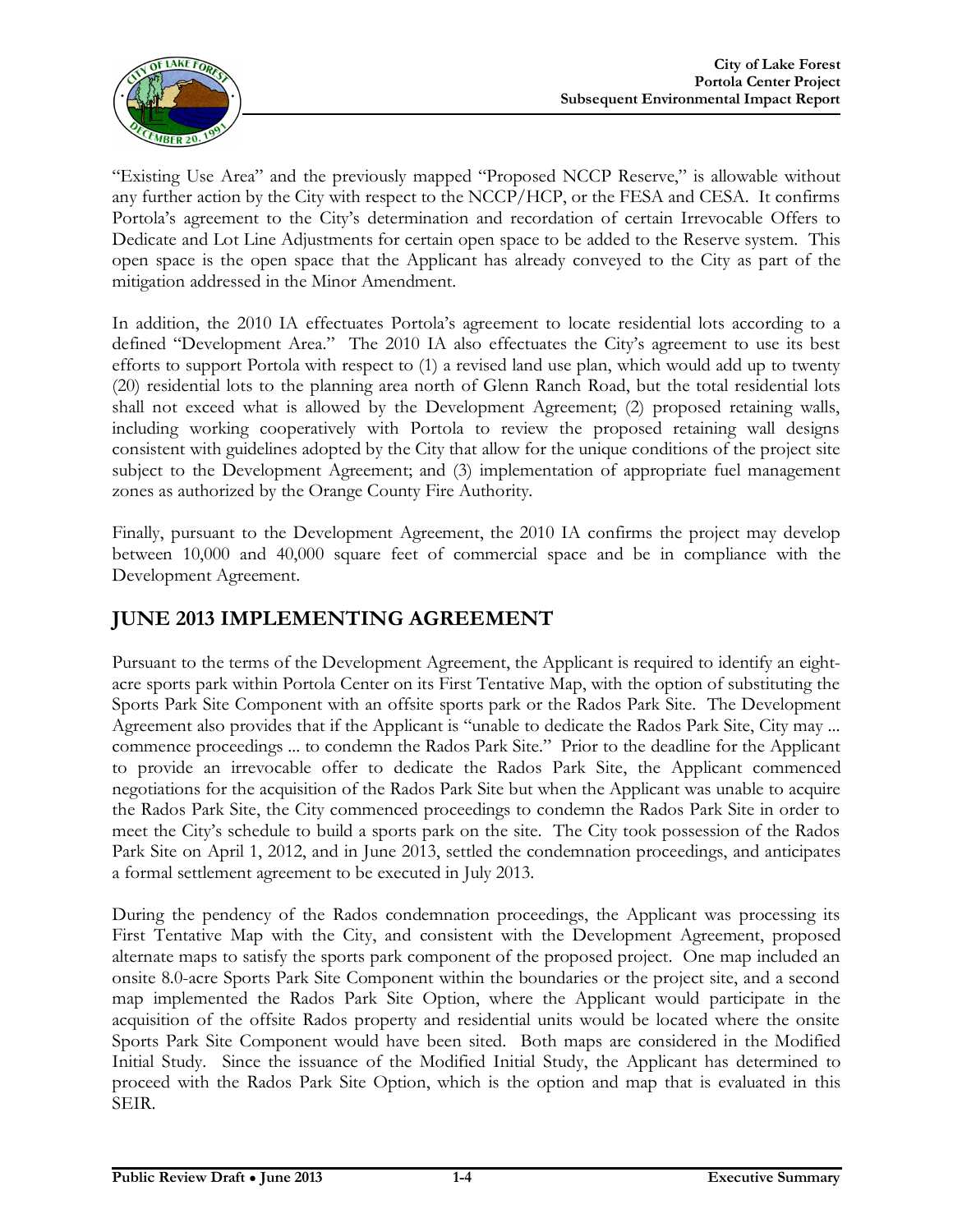

In addition, the City and the Applicant sought to implement the obligations of the Development Agreement with respect to the Rados Park Site, affordable housing, neighborhood parkland and public trails, and associated credits, and entered into an Implementing Agreement in June 2013. More specifically, the 2013 Implementing Agreement (2013 IA) confirms Portola's obligations with respect to the Sports Park Site Component under the Development Agreement, and establishes a schedule for Portola's payment of the Fair Market Value of the Rados Park Site and Condemnation Costs and for City's granting of City Facilities Fees credits.<sup>2</sup> The 2013 IA confirms Portola's obligations to provide or to facilitate the production of affordable housing under the Affordable Housing Implementation Plan, including Portola's ability to provide Second Units. Finally, the 2013 IA confirms Portola's obligations with respect to the neighborhood parkland, including neighborhood parkland credits for improved parkland, public and private, and clarifies Portola's ability to build an improved public trail and receive credits for such trail.

## **1.3 PROJECT SUMMARY**

Baldwin & Sons (Applicant) seeks City approval for an Area Plan and Tentative Tract Maps (TTMs) 17300 and 15353 for a residential and mixed-use development on an approximately 195 acre site within the City of Lake Forest, Orange County, California. The project will include a variety of housing types, including a mixed-use area with a small neighborhood commercial component, as well as parks, a public trail, and open space. The Portola Center Area Plan would provide a comprehensive set of guidelines, regulations, and implementation plans that would guide development of the project site. The Area Plan is designed to serve as a "blueprint" for development of the project area by establishing the distribution of land use and the criteria for development of each land use district. TTM 17300 (north of Glenn Ranch Road) proposes two single-family residential neighborhoods (east and west of Saddleback Ranch Road). TTM 15353 (south of Glenn Ranch Road) proposed various single- and multi-family neighborhoods, as well as a mixed-use (commercial/residential) neighborhood. The project also proposes a 5.0-acre Community Park, 1.5 mile perimeter trail, and three neighborhood parks, for a total of 10.8 acres of parkland.

## **1.4 ENVIRONMENTAL PROCEDURES**

## **1.4.1 CEQA DOCUMENT TIERING**

The project site is part of the larger Opportunities Study Area (OSA) and is one of several properties, which were systematically analyzed by the City for land use changes from industrial, business park, and commercial to residential uses. These land use changes (General Plan Amendment 2008-02 and Zone Changes 2008-01 through 2008-05) were approved by the City after the closure of the El Toro Marine Corps Air Station (El Toro MCAS). It is noted that these entitlement numbers refer to the entire OSA, while GPA 2008-02C and Zone Change 2008-03 refer specifically to the project site. Prior to approval of these land uses changes, the City initiated an Opportunities Study in order to examine the impacts and benefits of land use changes proposed by the City. The OSA PEIR, dated May 23, 2008, was prepared to consider the potential

 $\overline{a}$ 

<sup>2</sup> The terms with initial capital letters utilized in this summary are defined in the 2013 IA or the Development Agreement.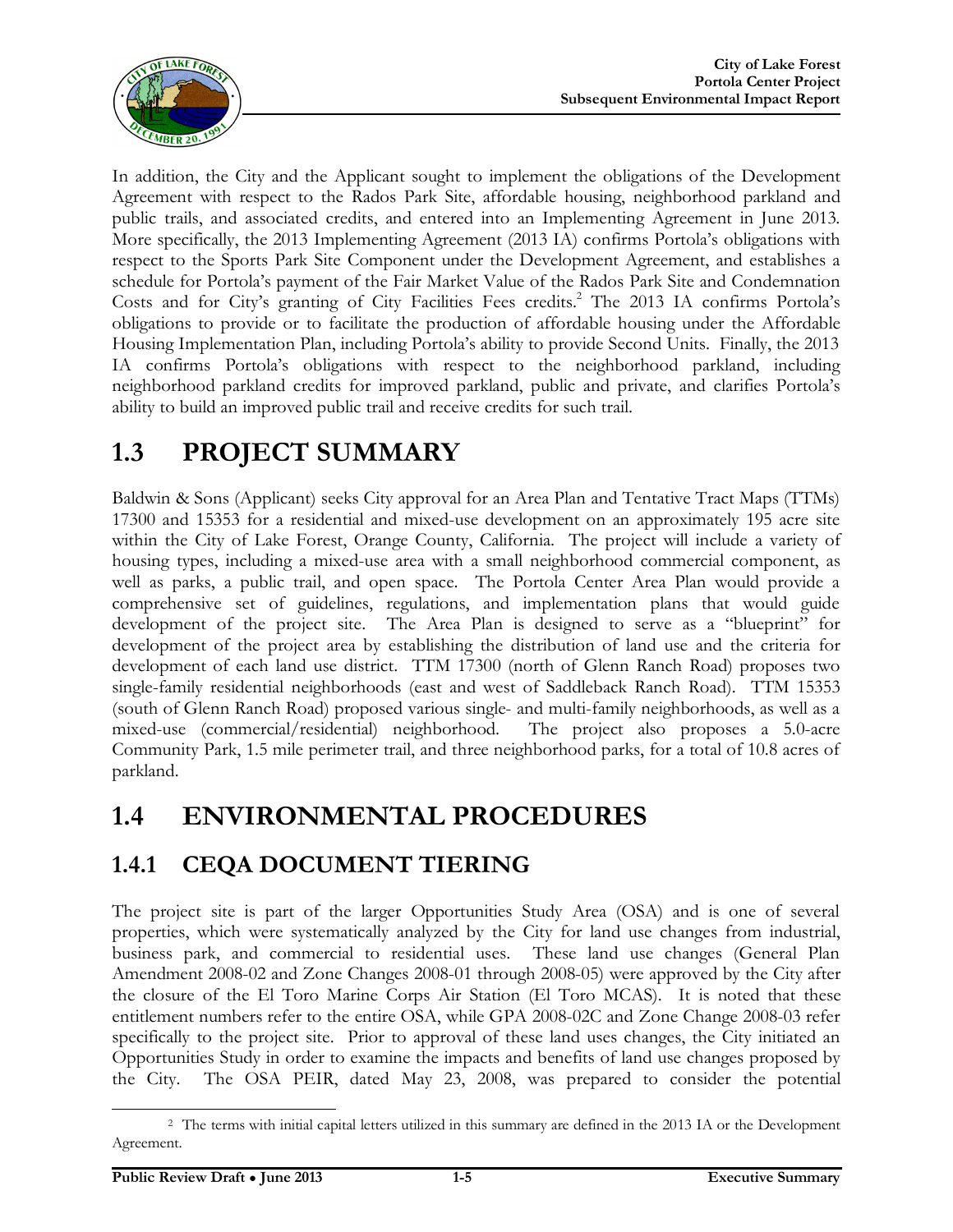

environmental impacts that would result from implementation of General Plan Amendment 2008- 02 and Zone Changes 2008-01 through 2008-05.

Per Section 15168(d) of the CEQA Guidelines, the Program EIR can be used to simplify the task of preparing environmental documents on later parts of the program. The Program EIR provides the basis in an Initial Study for determining whether the later activity may have any significant effects; and be incorporated by reference to deal with regional influences, secondary effects, cumulative impacts, broad alternatives, and other factors that apply to the program as a whole.

The OSA PEIR, which included analyses for General Plan Amendment 2008-02C and Zone Change 2008-03 for the project site (as Site 2), was certified in June 2008. The OSA PEIR is available in hard copy format at the City of Lake Forest and on the City's web site. General Plan Amendment 2008-02C and Zone Change 2008-03 were approved by the City Council in July and August 2008.

### **THE TIERING PROCESS**

To avoid repetition, wasted time, and unnecessary speculation, a lead agency may "tier" EIRs for a sequence of actions so that the later EIRs incorporate and build on the information in the previous EIRs. (PRC Sections 21068.5, 21093; CEQA Guidelines Section15152.) In particular, tiering may be used when the sequence of environmental review begins with an EIR prepared for a program, plan, policy, or ordinance, such as the OSA PEIR. (PRC Section 21094(a); CEQA Guidelines Section 15152(d).) The first-tier EIR may be followed by an EIR for another plan or policy of lesser scope, or a site-specific EIR for a specific project. (PRC Section 21094(a); CEQA Guidelines Sections 15152(b), 15385(a).

Once a first-tier EIR, such as the OSA PEIR, has been certified for a program, plan, policy, or ordinance, the significant environmental effects of a later plan or policy of lesser scope or a later development project must be examined using a tiered EIR. (PRC Section 21094(a).) The secondtier EIR, here the Subsequent EIR for the Project, is limited to significant environmental effects that were (1) not examined in the OSA PEIR, or (2) previously examined and that are susceptible to substantial reduction or avoidance through project revisions, mitigation measures, or other means. (PRC Section 21068.5, CEQA Guidelines Section 15152(d).)

The SEIR need not examine significant environmental effects that the City determined were either (1) mitigated or avoided as a result of findings adopted under PRC Section  $21081(a)(1)$  for the OSA PEIR, or (2) examined in a sufficient level of detail in the OSA PEIR to allow it to be mitigated or avoided through revisions to the project, imposition of conditions, or other means when the later project is approved. (PRC Section  $21094(a)(1)$ .) Further, the City must determine whether the Project may cause significant environmental effects that were not adequately addressed in the OSA PEIR. (CEQA Guidelines Section 15152(f).) The City may conclude that a significant environmental effect has been adequately addressed in the OSA PEIR if it determines, based on an initial study or other analysis, that either of these statutory standards is met. (CEQA Guidelines Section 15152(f)(3).)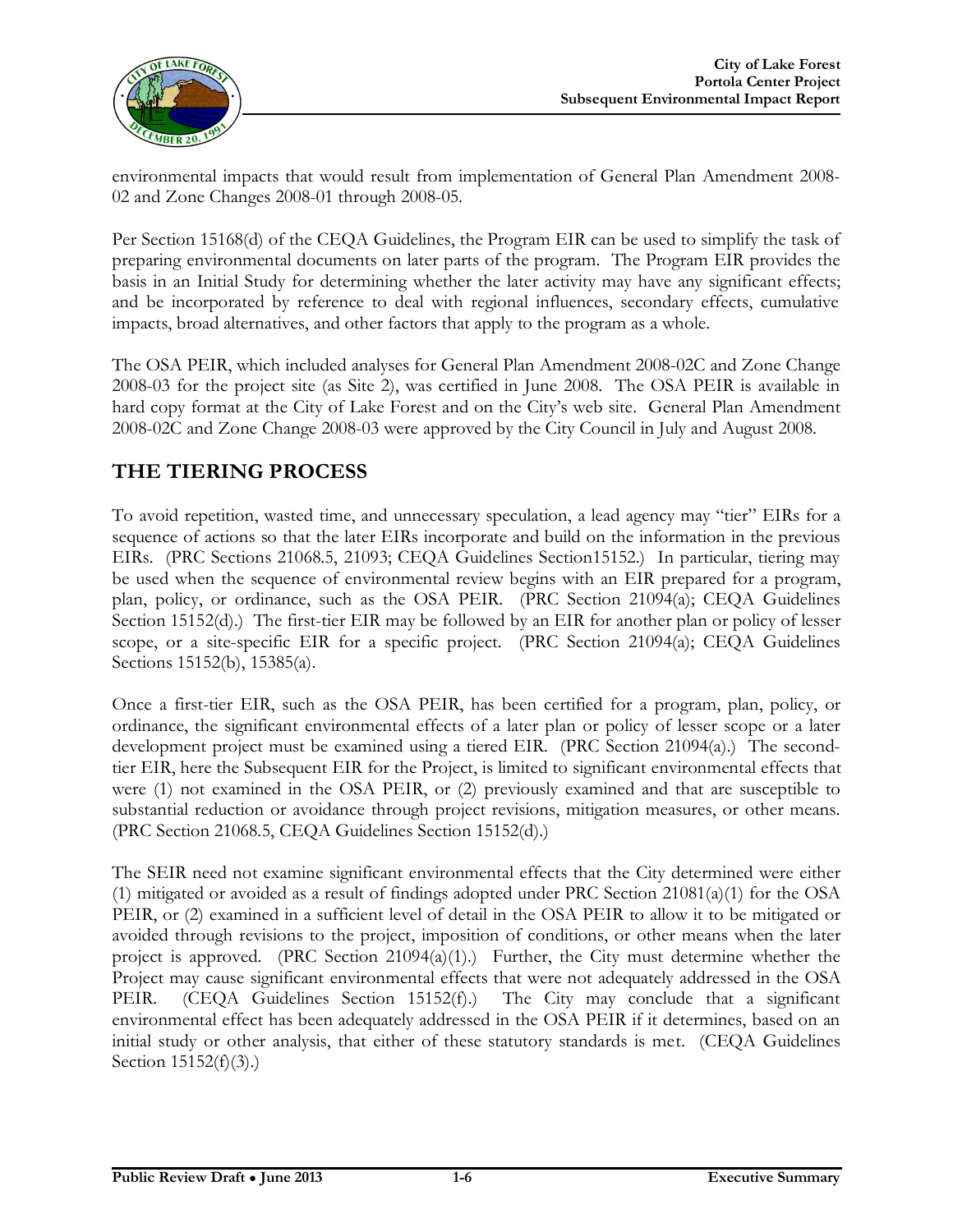

Accordingly, as a second-tier EIR, the SEIR should not reexamine significant project-related environmental effects that would be mitigated or avoided through measures resulting from the OSA PEIR, or impacts that were examined in sufficient detail that they can be mitigated or avoided when the later project is approved. (PRC Section 21094(a)(1); CEQA Guidelines Section 15152(f)(3).) The discussion and analysis in the SEIR is therefore limited to significant environmental effects that were not examined in the OSA PEIR, and significant effects that were not examined in sufficient detail to allow mitigation measures to be devised, but that can be mitigated or avoided after further study. (PRC Section 21068.5; CEQA Guidelines Section 15152(d).) As such, where the OSA PEIR examined impacts at a general programmatic level and did not evaluate project-level impacts, the SEIR provides an independent analysis of the Project's significant environmental impacts. (*See e.g., In re Bay-Delta Programmatic Environmental Impact Report Coordinated Proceedings* (2008) 43 Cal. 4th 1143, 1173.)

### **TIERING FROM THE OSA PEIR**

Where appropriate, this SEIR tiers off the OSA PEIR. As discussed above, under CEQA Guidelines Section 15152, tiering is appropriate when the sequence of analysis follows from an EIR prepared for a general plan, policy, or program to an EIR of lesser scope, or to a site-specific EIR. Under CEQA, the OSA PEIR is considered a first tier document and this SEIR for the proposed project is considered a second tier document. Pursuant to CEQA Guidelines Section  $15152(d)(1)$ and (2), the standard of review for an SEIR is defined as follows:

- *(d) Where an EIR has been prepared and certified for a program, plan, policy, or ordinance consistent with the requirements of this section, any lead agency for a later project pursuant to or consistent with the program, plan, policy, or ordinance should limit the EIR or negative declaration on the later project to effects which:*
	- *(1) Were not examined as significant effects on the environment in the prior EIR; or*
	- *(2) Are susceptible to substantial reduction or avoidance by the choice of specific revisions in the project, by the imposition of conditions, or other means.*

Accordingly, this SEIR will focus its analysis on changes to the project or the surrounding circumstances that may have occurred since the City of Lake Forest certified the OSA PEIR. Under principals of tiering, if a first tier document found significant impacts, then the second tier EIR must require implementation of the first tier mitigation measures unless the analysis explains that the measures are not applicable or that other mitigation measures can replace the previous measures and similarly reduce the impacts to a level of insignificance. The OSA PEIR determined that the following significant and unavoidable impacts for Site 2 (the project site) would occur with implementation of the General Plan Amendment 2008-02C and Zone Change 2008-03:

- Light and glare;
- Threshold exceedances established by the SCAQMD and cumulative considerations for air quality;
- Cumulatively considerable incremental contribution to the worldwide increase in Greenhouse Gas emissions;
- Water quality of receiving waterbodies for pesticides only;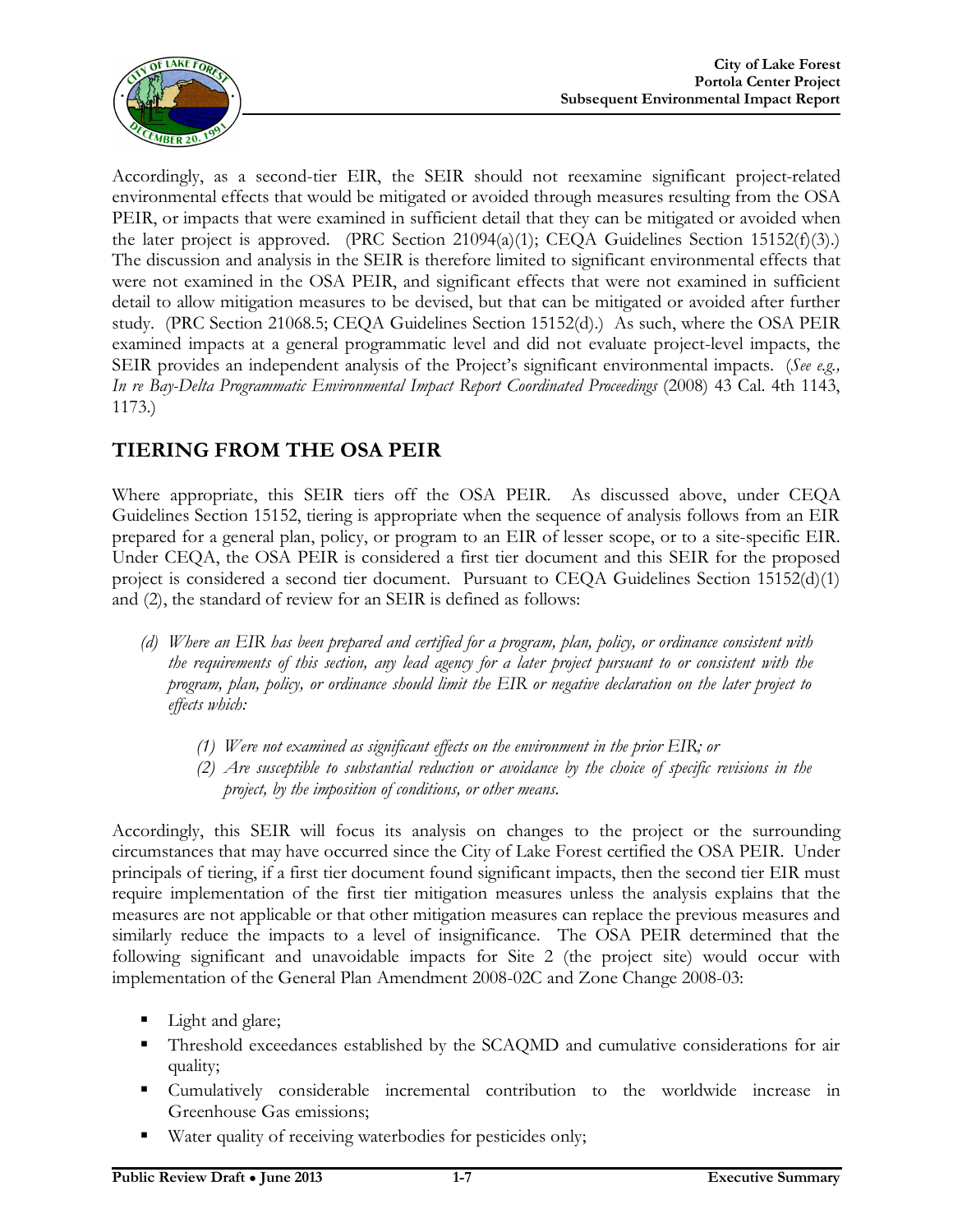

- Cumulative long-term (2030 General Plan buildout) conditions for noise; and
- Inducing substantial population growth.

All other impacts were found to be less than significant through the existing standards, regulations, and/or mitigation measures imposed under the OSA PEIR. As discussed previously, this SEIR is "tiered" from the OSA PEIR. As defined under *CEQA Guidelines* Section 15385, "tiering" refers to the analysis of general matters in broader, programmatic EIRs (such as the OSA PEIR) with subsequent narrower EIRs for individual projects that concentrate on site-specific issues and incorporate by reference the general discussions in the programmatic EIR. CEQA and the CEQA Guidelines encourage the use of tiered EIRs to reduce delays and excessive paperwork in the environmental review process. This is accomplished in tiered EIRs by eliminating repetitive analyses of issues that were adequately addressed in the Program EIR and by incorporating those analyses by reference. The tiering of the environmental analysis for the proposed project allows this SEIR to rely on the OSA PEIR (incorporated by reference) for: (1) a discussion of general background and setting information for environmental topic areas; (2) overall growthrelated issues; (3) issues that were previously evaluated in sufficient detail in the OSA PEIR and for which there is no significant new information or changed circumstances that would require further analysis; and (4) cumulative impacts. For those impacts that were determined to be significant and unavoidable for Site 2 in the OSA PEIR, and which will remain significant and unavoidable with the implementation of the Project, the SEIR is not required to, and does not provide, duplicative analysis. Certain environmental analyses from the OSA PEIR are reiterated in this SEIR to provide a comprehensive analysis of the environmental factors, but the inclusion of such analyses is not intended to provide a basis for reconsidering the City's certification of the OSA PEIR and its approval of the OSA General Plan Amendment.

### **EIR FORMAT**

Based upon the Modified Initial Study, City of Lake Forest staff determined that a SEIR should be prepared for the proposed project because there was new information of substantial importance that showed the proposed project would have one or more significant effects not discussed in the OSA PEIR or its Addendum. The scope of the SEIR was determined based upon the City of Lake Forest's Modified Initial Study, comments received in response to the NOP, and comments received at the scoping meeting conducted by the City of Lake Forest. Pursuant to Sections 15126.2 and 15126.4 of the State CEQA Guidelines.

The SEIR is organized into 11 sections, as follows:

- Section 1.0, *Executive Summary*, provides a brief project description and summary of the environmental impacts and mitigation measures.
- Section 2.0, *Introduction and Purpose*, provides CEQA compliance information.
- Section 3.0, *Project Description*, provides a detailed project description indicating project location, background, and history; project characteristics, phasing, and objectives; as well as associated discretionary actions required.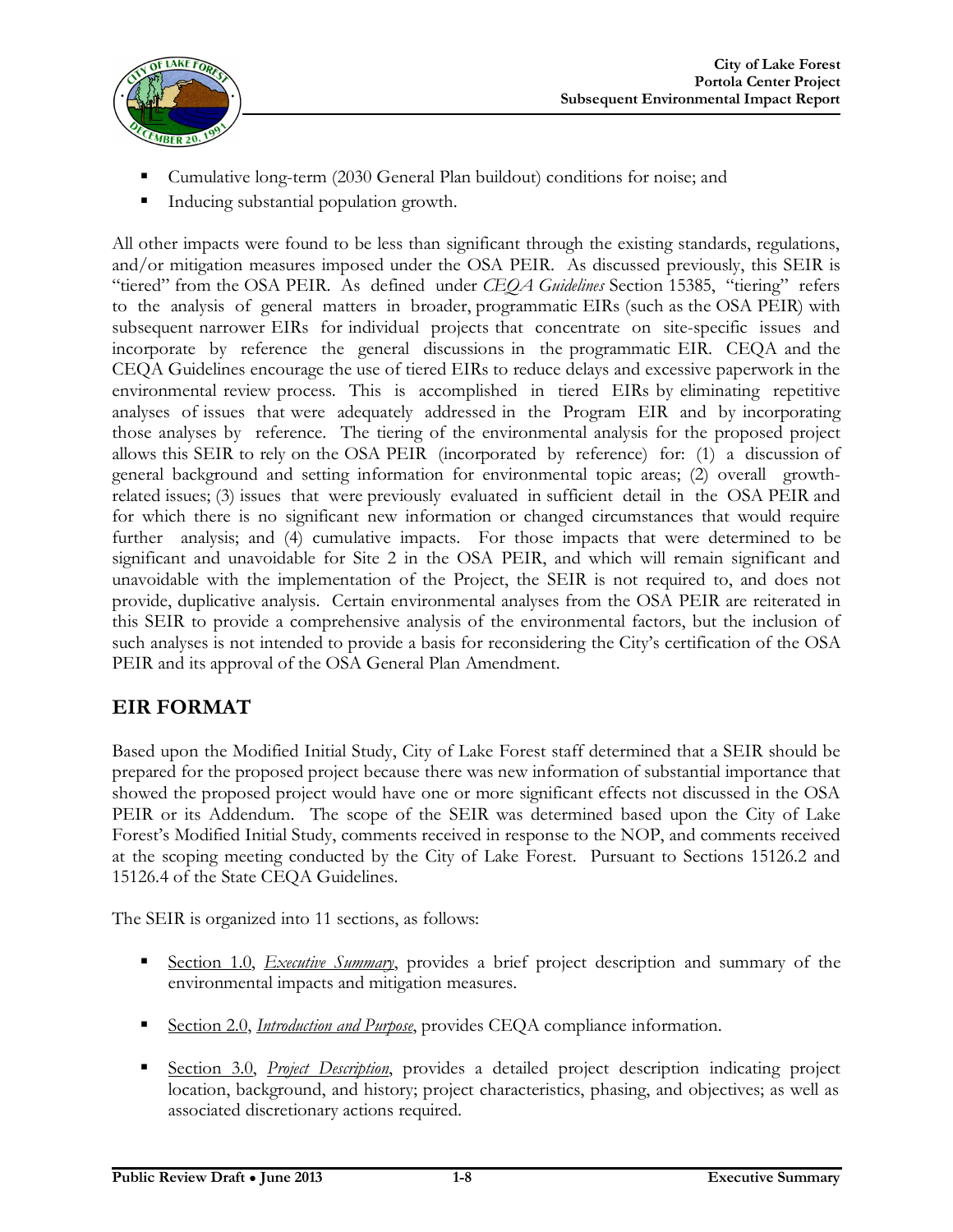

- Section 4.0, *Basis for the Cumulative Analysis*, describes the approach and methodology for the cumulative analysis.
- Section 5.0, *Environmental Analysis*, contains a detailed environmental analysis of the existing conditions, project impacts, recommended mitigation measures, and unavoidable adverse impacts for a number of environmental topic areas.
- Section 6.0, *Other CEQA Considerations*, discusses significant environmental changes that would be involved in the proposed action, should it be implemented. The project's growthinducing impacts, including the potential for population growth, are also discussed.
- Section 7.0, *Alternatives to the Proposed Action*, describes a reasonable range of alternatives to the project or to the location of the project that could avoid or substantially lessen the significant impact of the project and still feasibly attain the basic project objectives.
- Section 8.0, *Effects Found Not to be Significant*, provides an explanation of potential impacts that have been determined not to be significant.
- Section 9.0, *Organizations and Persons Consulted*, identifies all Federal, State, or local agencies, other organizations, and individuals consulted.
- Section 10.0, *Bibliography*, identifies reference sources for the SEIR.
- Section 11.0, *Appendices*, contains technical documentation for the project.

## **1.5 SUMMARY OF PROJECT ALTERNATIVES**

In accordance with CEQA Guidelines Section 15126.6, this section describes a range of reasonable alternatives to the project, or to the location of the project. The analysis focuses on alternatives capable of avoiding or substantially lessening the project's significant environmental effects, even if the alternative would impede, to some degree, the attainment of the proposed project objectives, or would be more costly. The range of required alternatives is governed by the "rule of reason" that requires the analysis to set forth only those alternatives necessary to permit a reasoned choice. The alternatives are limited to ones that would avoid or substantially lessen any of the project's significant effects. Of those alternatives, only the ones that the lead agency has determined could feasibly attain most of the basic project objectives are examined in detail.

The range of feasible alternatives shall be selected and discussed in a manner to foster meaningful public participation and informed decision making. The range of potential alternatives to the proposed project shall also include those that could feasibly accomplish most of the basic objectives of the project and could avoid or substantially lessen one or more of the significant effects. Among the factors that may be taken into account when addressing the feasibility of alternatives are site suitability, economic viability, availability of infrastructure, General Plan consistency, other plans or regulatory limitations, jurisdictional boundaries, and whether the proponent can reasonably acquire, control, or otherwise have access to the alternative site (or the site is already owned by the proponent). Only locations that would avoid or substantially lessen any of the project's significant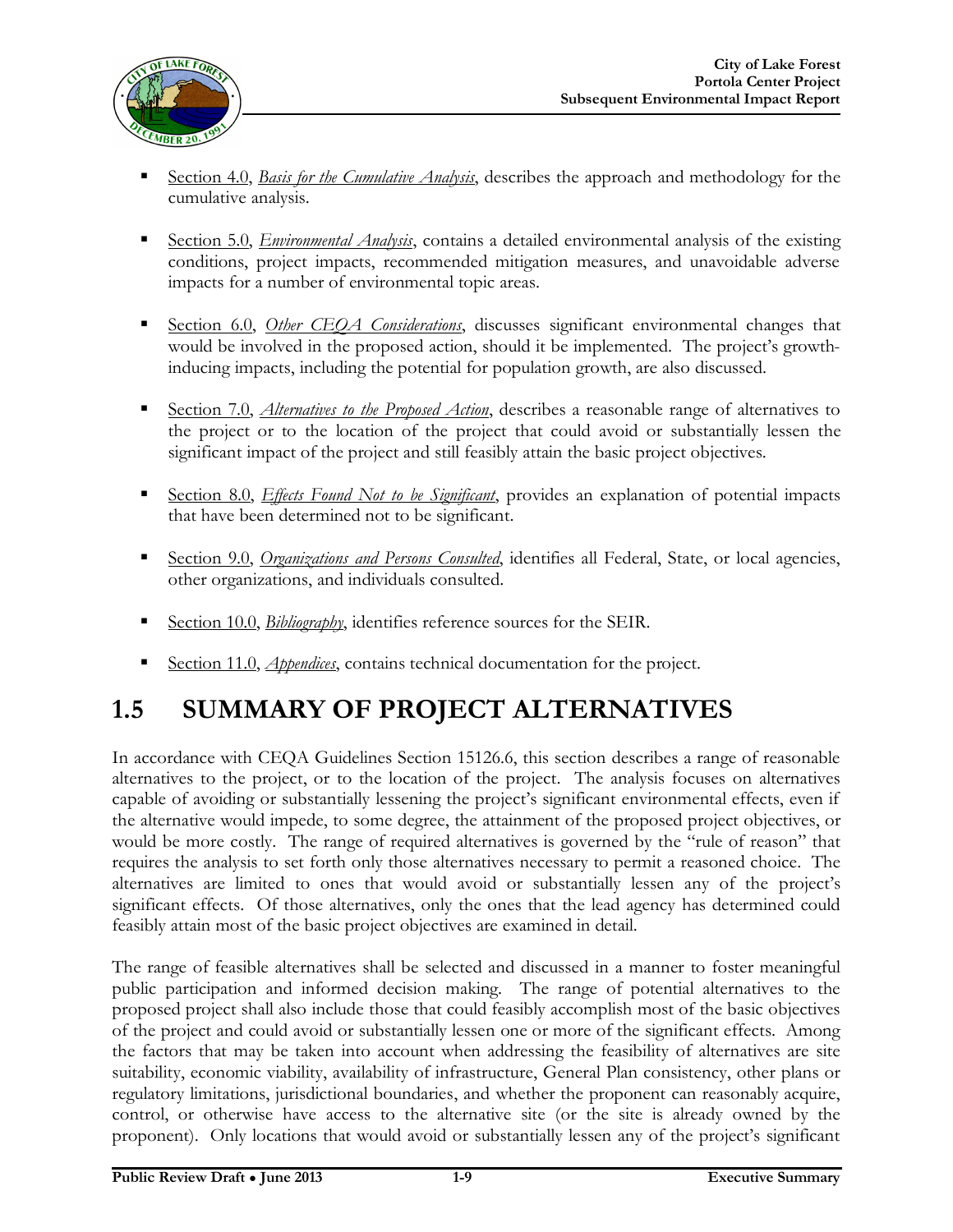

effects need be considered for inclusion. An alternative whose effect cannot be reasonably ascertained and whose implementation is remote and speculative need not be considered.

#### **PROJECT OBJECTIVES**

The following are the project's goals and objectives, which were developed by the project Applicant team, in consultation with community feedback, and the City of Lake Forest.

- To implement the General Plan land use designations established for the property by the Opportunities Study Area (OSA) project, consisting of a variety of housing types including single-family detached, multi-family, and affordable units, distributed across approximately 146 acres of net development area, including approximately 57 affordable units in a mixeduse site.
- To develop in accordance with the provisions of the Portola Center Development Agreement to ensure the orderly and economically viable build out of the project site.
- To create a balanced and integrated community by providing linkages to other segments of the City through trail systems, public amenities, and carefully planned residential neighborhoods.
- To implement the funding provisions set forth in the Portola Center Development Agreement which ensure that fees are paid as development proceeds to fund public facilities which provide community- and City-wide benefits.
- To benefit the entire community by providing adequate public open space (public parks and trail connections to existing regional trails), including the dedication of minimum 5-acre Neighborhood Park to the City.
- **Ensure adequate internal circulation through street designs consistent with City standards.**

Per CEQA Guidelines, only those impacts found significant and unavoidable are relevant in making the final determination of whether an alternative is environmentally superior or inferior to the proposed project. As discussed throughout Section 5.0, *Environmental Analysis*, of this SEIR, environmental issue areas related to aesthetics, cultural resources, geology and soils, hydrology and water quality, land use and relevant planning, noise, traffic and circulation would result in less than significant impacts after implementation of recommended mitigation, if applicable. However, the City determined that new information exists that the proposed project would result in significant and unavoidable affects involving air quality and greenhouse gas (GHG) emissions not discussed in the OSA PEIR. These significant and unavoidable impacts are further detailed below.

#### **AIR QUALITY**

 Regional Construction Related Emissions – Activities related to construction of the project would exceed the SCAQMD daily emission thresholds for regional ROG and  $NO<sub>x</sub>$  after implementation of all feasible mitigation measures. Therefore, the construction of the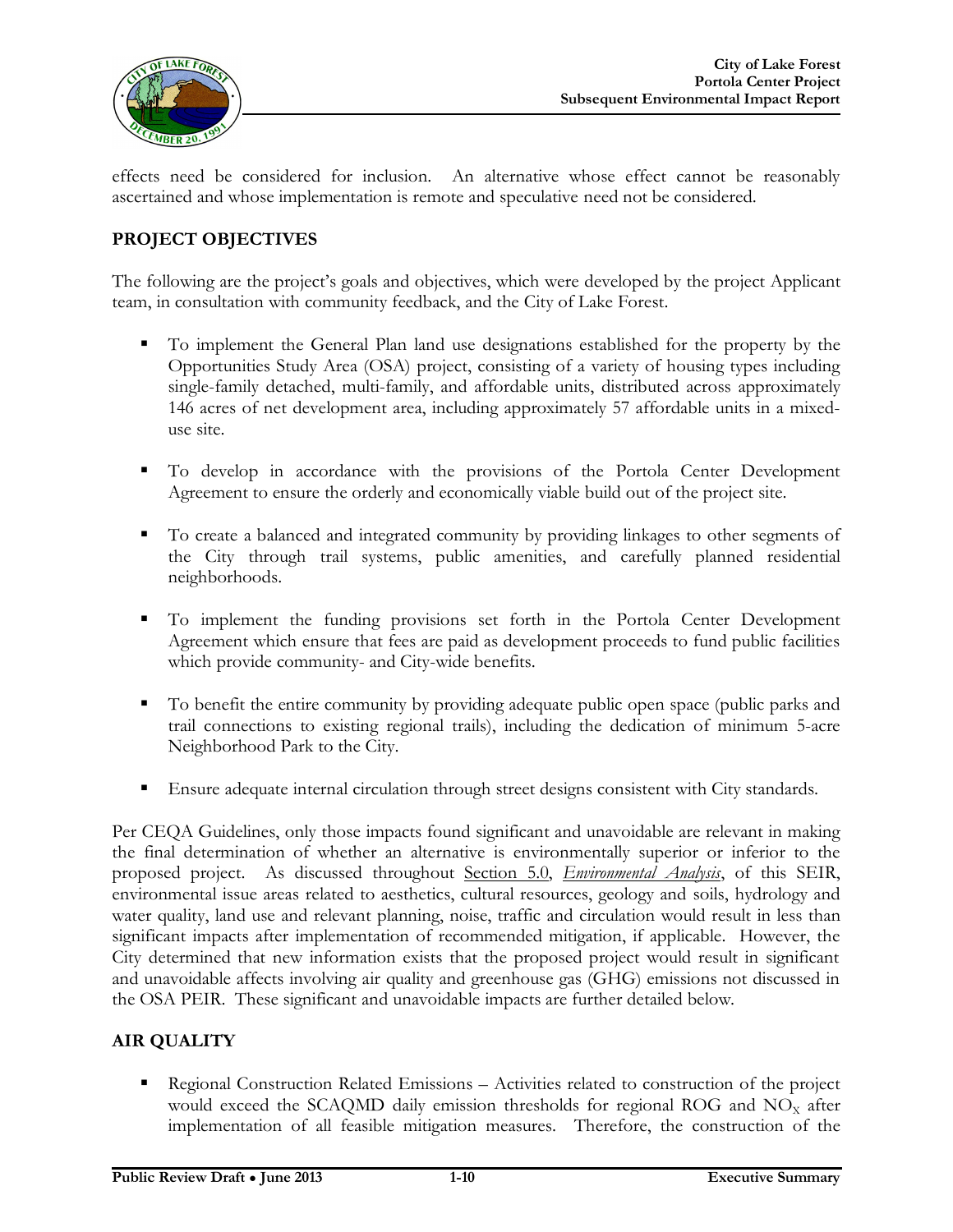

project would have a significant and unavoidable impact on regional air quality. Construction emissions would not exceed the SCAQMD significance threshold for CO,  $\text{SO}_{\text{X}}$ , PM<sub>10</sub>, and PM<sub>2.5</sub>.

- Localized Construction Related Emission Construction-related emissions would exceed the SCAQMD localized significance thresholds for  $NO<sub>x</sub>$  and  $PM<sub>10</sub>$  after implementation of all feasible mitigation measures. Therefore, construction would have a significant and unavoidable impact on localized significance air quality.
- Regional Operational Emissions During project operations, the project would result in an exceedance of regional emissions thresholds from the operation of both stationary and mobile sources. OSA PEIR Mitigation Measures GCC2 through GCC8 and additional Mitigation Measure GHG-1 would reduce the potential air quality impacts to the degree technically feasible; however, ROG and  $NO<sub>x</sub>$  emissions would remain above SCAQMD significance thresholds. Therefore, operation of the proposed project would have a significant and unavoidable impact on regional air quality.
- Cumulative Emissions As stated above, construction and operational activities would create a significant and unavoidable impact due to exceedances of SCAQMD thresholds for ROG and NO<sub>x</sub>. Implementation of recommended OSA PEIR Mitigation Measures 3.3-1 through 3.3-7, GCC2 through GCC8, and additional Mitigation Measures AQ-1 and GHG-1 would reduce impacts; however, a significant and unavoidable impact would remain.

#### **GREENHOUSE GAS EMISSIONS**

- GHG Emissions Implementation of OSA PEIR Mitigation Measures GCC2 through GCC8, and Mitigation Measure GHG-1would reduce project-related GHG emissions to 5.9  $MTCO<sub>2</sub>$  per capita per year, which would still exceed the 4.8 MTCO<sub>2</sub>eq per capita per year project level GHG threshold.
- Cumulative GHG Emissions As stated above, project-related GHG emissions would be significant and unavoidable despite the implementation of applicable OSA PEIR Mitigation Measures GCC2 through GCC8, and Mitigation Measure GHG-1. Therefore, the project's cumulative GHG emissions would be considered significant and unavoidable.

The proposed project evaluated in this SEIR is one of the alternatives that was considered and approved as a part of the OSA PEIR process (OSA PEIR and Recirculated OSA PEIR). As described below, seven alternatives were considered in the OSA PEIR process, and Alternative 7 was implemented for the Portola Center project site (Site 2), which resulted in a reduction of dwelling units from 1,132 to 930 and a reduction in commercial uses from 178,720 square feet to 40,000 square feet, as compared to the original project proposed. This SEIR describes the alternatives considered in the OSA PEIR and other alternatives that were rejected as infeasible, and the potential environmental impacts associated with the following alternatives are compared to impacts from the proposed project: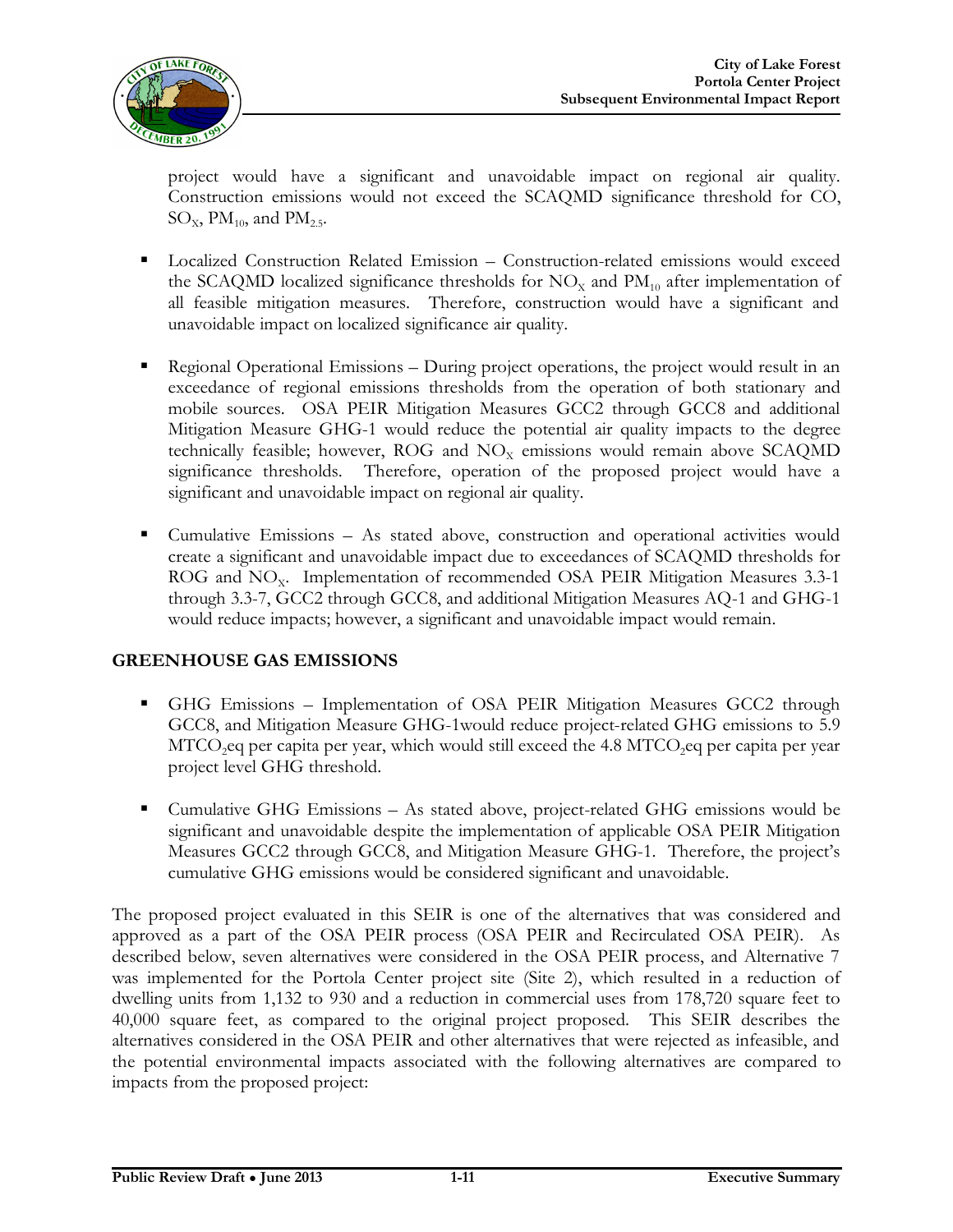

- No Project/No Build Alternative;
- Reduced Density Alternative; and
- Reduced Grading/Reduced Intensity Alternative.

Throughout the following analysis, the alternatives' impacts are analyzed for air quality and GHG emissions, as examined in <u>Section 5.6</u> and <u>Section 5.7</u> of this SEIR, respectively. In this manner, each alternative can be compared to the proposed project on an issue-by-issue basis. The end of this section provides an overview of the alternatives analyzed and a comparison of each alternative's impact in relation to the proposed project. This section also identifies alternatives that were considered by the lead agency but were rejected as infeasible during the scoping process. Per CEQA Guidelines Section 15126.6, among the factors used to eliminate alternatives from detailed consideration are: failure to meet most of the basic project objectives; infeasibility; or inability to avoid significant environmental impacts. Section 7.4, *Environmentally Superior Alternative*, references the "environmentally superior" alternative, as required by the CEQA Guidelines.

### **ALTERNATIVES CONSIDERED BUT REJECTED FOR FURTHER ANALYSIS**

The following is a discussion of the land use alternatives considered during the scoping and planning process and the reasons why they were not selected for detailed analysis in this SEIR. Per CEQA Guidelines Section 15126.6(c), among the factors that may be used to eliminate alternatives from detailed consideration in an EIR are: (i) failure to meet most of the basic project objectives, (ii) infeasibility, or (iii) inability to avoid significant environmental impacts.

#### OSA PEIR ALTERNATIVES

The project site is part of the larger OSA and is one of the City's seven remaining vacant properties. The Lake Forest Opportunities Study (Opportunities Study) involved a systematic analysis of the project site and an additional six properties (838 acres), in order to amend their General Plan (and Zoning) designations from industrial and commercial uses to residential and commercial uses. The overall purpose of the Opportunities Study was to examine the impacts and benefits of changes to the allowed land uses in the OSA. A phased approach to completion of the Opportunities Study was conducted, which included consideration of conceptual plans from the OSA landowners (i.e., Landowner Concept Plan) involving residential and mixed uses. The land use changes proposed by the landowners were evaluated from planning, traffic, and fiscal perspectives and compared against the industrial and commercial land uses currently allowed under the General Plan. Ultimately, a "Recommended Plan" was developed for further study, which consisted of development on six parcels and approval of a public facilities overlay on a portion of a seventh parcel. Collectively, the systematic analyses that were conducted as part of the OSA and OSA PEIR discussed below encompass the alternative development scenarios for the project site (subject of this SEIR) that were considered by the City of Lake Forest but were rejected as infeasible. The following summarizes the development scenarios that were considered, and presents the findings of the environmental impact analyses that were conducted.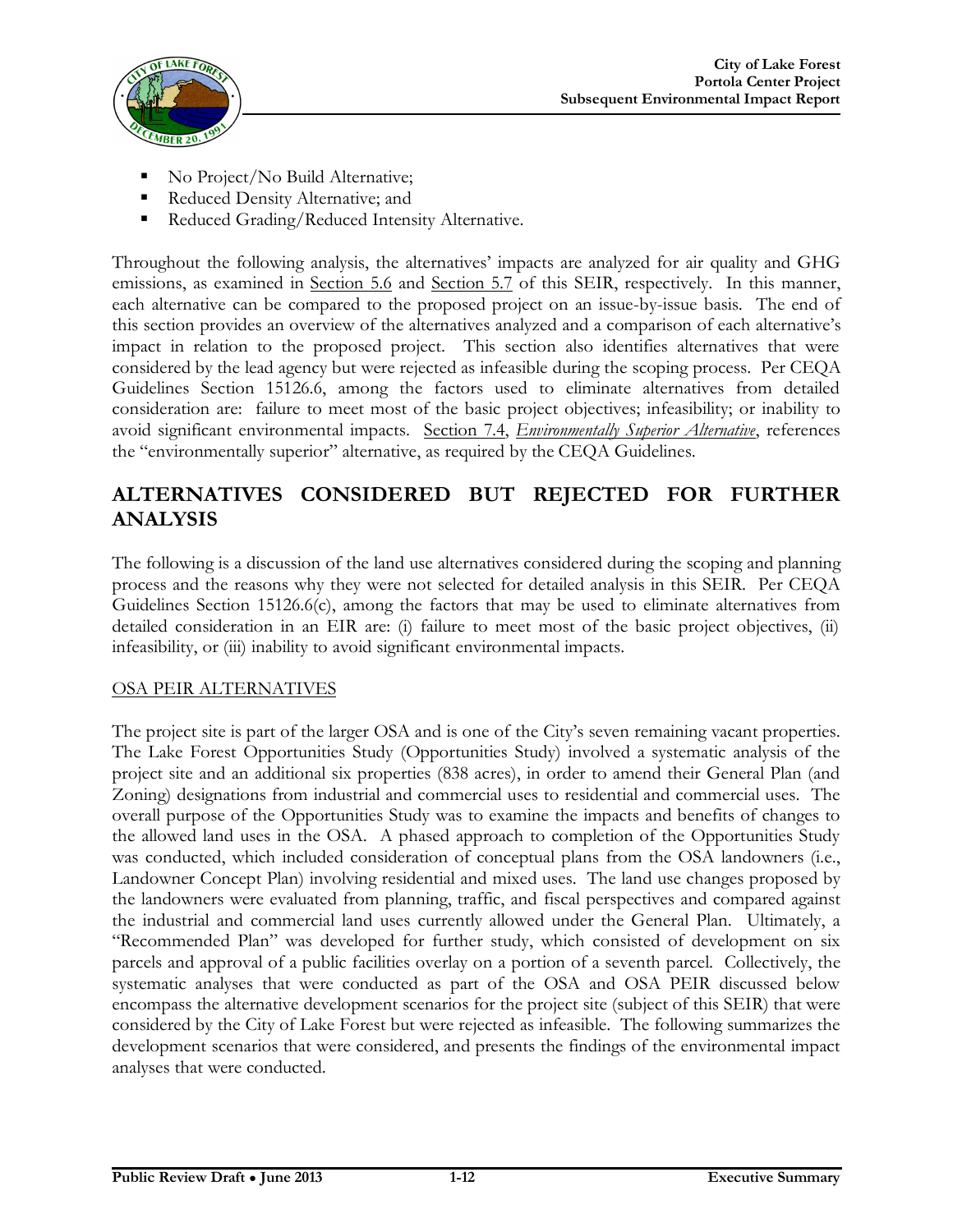

The OSA PEIR was prepared to consider the potential environmental impacts that would result from implementation of the City's proposed land use changes pursuant to the Recommended Plan. The project site, subject of this SEIR, is one of the seven properties analyzed in the OSA PEIR. OSA PEIR Chapter 2.5, *Proposed Project*, details the proposed GPA and ZC of the seven properties involving 838 acres of vacant lands. The GPA and ZC involved development of 5,415 DU on Sites 1 through 6 and a public facilities overlay on Site 7. Approximately 50 acres of neighborhood parks, up to 45 acres of public facilities (sports park and Community Center/Civic Center), and 648,720 square feet of commercial development were proposed. The proposed land uses are summarized in OSA PEIR Table 2-5, *Project Summary*, and illustrated on OSA PEIR Figure 2-4, *Proposed Project Land Use Map*. The project site, subject of this SEIR, is analyzed as Site 2 in the OSA PEIR.

OSA PEIR Chapter 4, *Alternatives to the Proposed Project*, analyzed the following alternatives to the project (i.e., the Recommended Plan) or to the location of the project:

- *Alternative 1*. No Project/Reasonably Foreseeable Development General Plan Alternative This alternative assumed that development would occur on the OSA project sites as set forth in the then current General Plan.
- *Alternative 2.* Development on Sites 1 through 6 and Public Facilities Overlay on Site 1 This alternative assumed that the proposed OSA project development, with the exception that 408 residential units would be removed from Site 1 to allow development of all three community facilities (Civic Center, Community Center, and sports park) on a 45-acre portion in the northwestern portion of Site 1 adjacent to Bake Parkway. The site would have remained developed with 320,000 square feet of commercial development, and a new net development of 2,407 dwelling units consisting of 1,102 medium-density residential units, 805 single-family units, and 500 rental units. New General Plan designations would have remained for the site as under the proposed OSA project.
- *Alternative 3*. Development on Sites 1 through 6 and Public Facilities Overlay on Sites 1, 3, and 4 – This alternative included the proposed OSA project development on Sites 2, 5, and 6. The analysis assumed that the Civic Center and Community Center would be built on Site 3, utilizing 6 acres, while two sports parks would utilize 18 acres from Site 1 and 20 acres from the southern portion of Site 4. Site 1 would have continued to accommodate residential units and commercial uses. Site 3 would have continued to accommodate 833 medium-density dwelling units, eliminating 250 residential units from Site 4 as under the proposed OSA project; 150,000 square feet of commercial would have been developed on Site 4. New General Plan designations would have remained the same as under the proposed OSA project alone.
- *Alternative 4*. Development on Sites 1 through 6 and Public Facilities Overlay on Sites 4 and 9 – This overlay assumed 35 acres from Site 4 and 10 acres from Site 9 for the public facilities; 150,000 square feet of commercial would have been developed on Site 4; the 200,000 square feet of business park uses that could be accommodated without the overlay would have been eliminated on Site 9. The 475 residential units would have removed from Site 4. Zoning for Site 9 would have changed from urban activity (Baker Ranch Planned Community) to Public Facility Overlay. Land use designation for site 9 would have been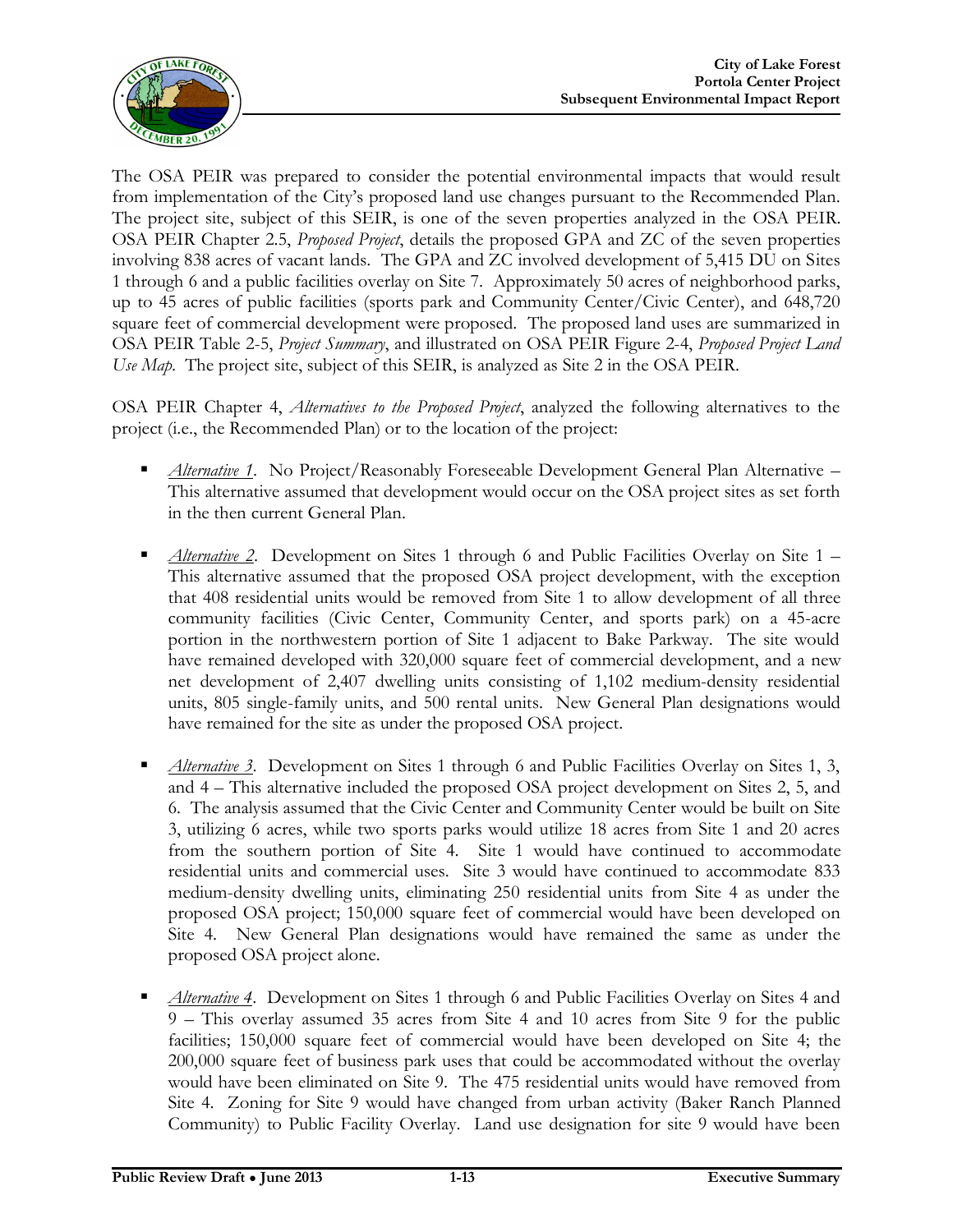

changed from business park to business park with land use overlay. Development on Sites 1, 2, 3, 5, and 6 would have remained as under the proposed OSA project.

- *Alternative 5*. Landowner Concept Plan This alternative consisted of the conceptual plans submitted by six participating OSA landowners during Phase 2 of the Opportunities Study. Those plans comprised a mixed-use plan for the OSA with 6,617 residential units, 498,720 square feet of commercial uses, and 41.4 acres of neighborhood parks.
- *Alternative 6*. Proposed Project Plus Public Facilities/Land Use Overlay on Site 7 In this alternative, the entire 121-acre site would have hosted all three public facilities on a 45-acre portion, plus 450 low-medium density (single-family detached) dwelling units on 76 acres at a gross density of approximately six units per acre. These units were in addition to the proposed OSA project's maximum of 5,415 residential units. The site would have retained its current General Plan designation of Business Park. All development on Sites 1 through 6 would have continued as under the proposed OSA project.

The following alternatives were also considered infeasible and rejected from further consideration:

- General Plan Amendment and Zone Change for All-Commercial Development;
- General Plan Amendment and Zone Change for All-Residential Development;
- General Plan Amendment and Zone Change for All-Industrial/Business Park Development;
- General Plan Amendment and Zone Change for Industrial-Residential Alternative;
- Reduced Density Alternative; and
- Public Facilities Overlay on Sites 4 and 8.

Subsequent to the OSA PEIR public comment period, the City identified a new alternative for locating the public facilities. This new alternative (Alternative 7), which is a combination of several of the alternatives discussed in the OSA PEIR, is referred to as the "Hybrid Alternative." The new Chapter 7, which was circulated for public review and analysis, describes the Alternative 7 (Hybrid Alternative) and provides additional information on significant changes or new information that occurred subsequent to circulation of the prior Draft OSA PEIR. The land uses proposed under Alternative 7 are summarized in Recirculated OSA PEIR Table 7.4-1.

From among the seven development alternatives analyzed in the OSA PEIR and Recirculated OSA PEIR, the environmentally superior alternative was concluded to be Alternative 7 (Hybrid Alternative), since it would reduce impacts to the greatest extent by reducing project trip generation and overall development. Pursuant to Recirculated OSA PEIR Table 7.4-1, Alternative 7 involves a maximum of 930 dwelling units, 40,000 square feet of commercial uses, and 8 acres of Neighborhood Park on Site 2 (the subject site of this SEIR). The OSA PEIR, which analyzed the environmental impacts associated with implementation of General Plan Amendment 2008-02B and Zone Change 2008-02, was certified in June 2008.

Overall, six alternatives to the Recommended Plan were analyzed in OSA PEIR Chapter 4. These involved development of the proposed project components (i.e., residential, parks/recreational, and mixed-use commercial uses, among others) on the project site and six additional sites. Alternative 7 analyzed in Recirculated OSA PEIR Chapter 7 was identified as environmentally superior and was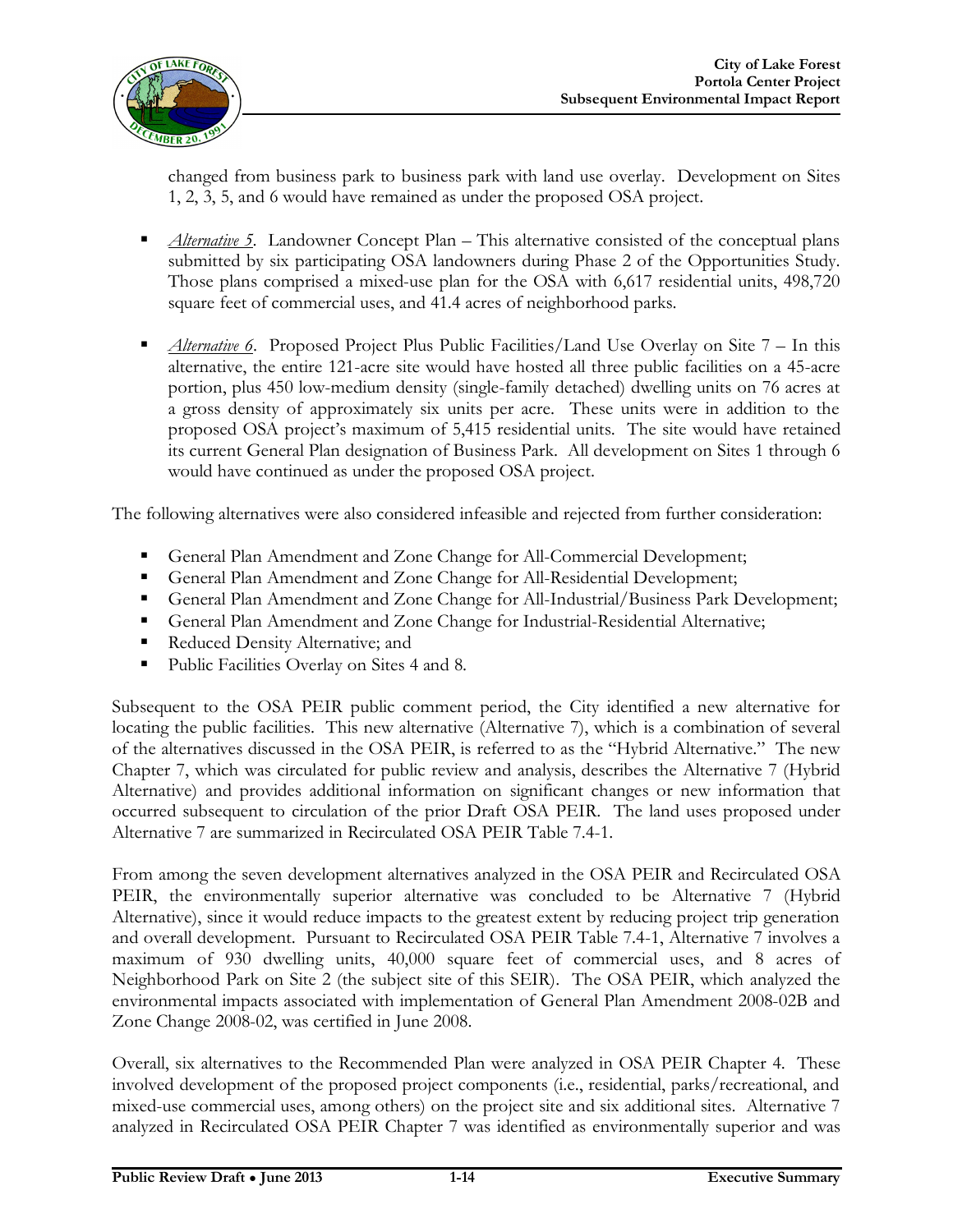

implemented for the Portola Center project site (Site 2) through the City's approval of the GPA and the Development Agreement. As explained in the OSA PEIR, the General Plan and Zoning designations assigned to and approved for the Portola Center property would allow densities that are compatible with the existing Portola Hills community (see OSA PEIR, Response to Comment 23-1 in the Final EIR). Thus, Alternative 7 for Site 2 is the "project" subject of this SEIR. As they do not focus analysis on a project-level basis, they have been supplemented with two other alternatives considered in Section 7.2, Alternatives Considered for Further Analysis, which include the "Reduced Density" Alternative and "Reduced Grading/Reduced Intensity" Alternative, below. Therefore, the six other alternatives analyzed in the OSA PEIR have been considered but rejected from further consideration.

#### ALTERNATIVE DEVELOPMENT AREAS

CEQA requires that the discussion of alternatives focus on alternatives to the project or its location that are capable of avoiding or substantially lessening any significant effects of the project. Per CEQA Guidelines Section 15126.6(2)(A), the key question and first step in the analysis is whether any of the significant effects of the project would be avoided or substantially lessened by putting the project in another location. Only locations that would avoid or substantially lessen any of the significant effects of the project need be considered for inclusion in the SEIR. In general, any development of the size and type proposed by the Portola Center project would have substantially the same impacts on air quality and GHG emissions impacts. Without a site specific analysis, impacts on aesthetics, biological resources, cultural resources, geology/soils, hazards and hazardous materials, hydrology/water quality, mineral resources, etc., cannot be evaluated. In addition, the Applicant has a vested right to develop the proposed project on the Portola Center project site, and not another location, pursuant to the Portola Center Development Agreement. Consequently, this alternative has been considered and rejected from further analysis.

#### NO DEVELOPMENT/EXISTING GENERAL PLAN ALTERNATIVE

Pursuant to CEQA Guidelines Section  $15126.6(e)(2)$ , this alternative describes what would reasonably be expected to occur in the foreseeable future if the project were not approved, based on current plans and consistent with available infrastructure and community services. The Applicant has a vested right to develop a minimum of 904 units (not exceeding 930 units) and a total commercial floor area of a minimum of 10,000 square feet (not to exceed 40,000 square feet) pursuant to the Portola Center Development Agreement. The practical result of the disapproval of the proposed project is that the Applicant would utilize the property pursuant to the Portola Center Development Agreement. It is reasonably foreseeable that as land values increase, the Applicant would develop the 195 acres to the maximum extent allowed under the Portola Center Development Agreement. This would result in development of a similar number of residential units and approximately 30,000 additional square feet of commercial use, and a reduction of active and passive open space. While this alternative would meet all of the project objectives, it would not avoid or substantially lessen any of the significant and unavoidable environmental impacts. As a result, this alternative has been rejected from further analysis.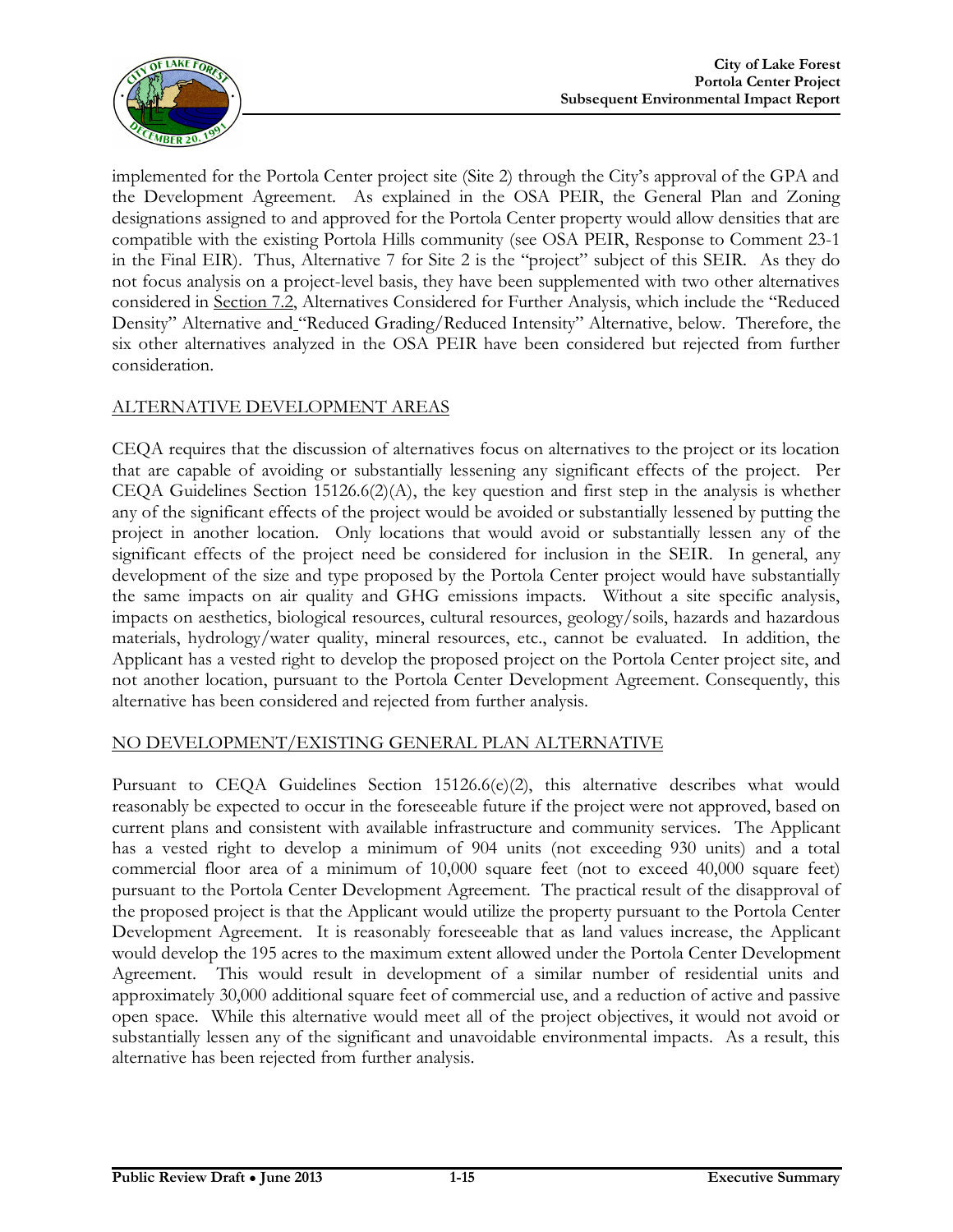

### **ALTERNATIVES CONSIDERED FOR FURTHER ANALYSIS**

In addition to the alternatives considered in the OSA PEIR, three additional alternatives were selected based on the criteria set forth in the CEQA Guidelines Section 15126.6 and the new information considered in this SEIR. The "No Project/No Build" Alternative, the "Reduced Density" Alternative, and the "Reduced Grading/Reduced Intensity" Alternative were selected to in order to reduce air quality and GHG construction related impacts by reducing the development footprint and the corresponding amount of grading required. These alternatives are analyzed in detail in the following sections.

An EIR must identify an "environmentally superior" alternative and where the No Project Alternative is identified as environmentally superior, the EIR is then required to identify as environmentally superior an alternative from among the others evaluated. Each alternative's environmental impacts are compared to the proposed project and determined to be environmentally superior, neutral, or inferior. However, only those impacts found significant and unavoidable are used in making the final determination of whether an alternative is environmentally superior or inferior to the proposed project. Only the impacts involving air quality and GHG were found to be significant and unavoidable. Section 7.3 of this SEIR identifies the Environmentally Superior Alternative.

#### "NO PROJECT/NO BUILD" ALTERNATIVE

This alternative assumes that the existing 195-acre site would remain in the current state, gradedvacant land, and would not be developed for other uses, including the proposed project. None of the buildings or improvements proposed as part of the project would be constructed. A new community of residential neighborhoods and 10,000 square feet of commercial mixed-use development would not be developed. A 5-acre Neighborhood Park and 2.0 lineal miles (1.9 acres) of new hiking and walking trails and trail amenities including rest areas, viewing areas, and par course-style activity nodes would not be constructed. Under this alternative, a new network of public collector roadways and private local streets, and the proposed drainage and water quality improvements would not be constructed. Additionally, the proposed hardscape (i.e., retaining walls, soundwalls, perimeter walls, walkways, and entrance driveways) and landscape improvements would not be installed. New signals along Glenn Ranch Road would not be constructed. The project's proposed grading, which would involve approximately 2,300,000 cubic yards of cut and an equal amount of fill in the Portola South Planning Area and approximately 1,970,000 cubic yards of cut and an equal amount of fill in the Portal Northeast and Northwest Planning Areas.

#### "REDUCED DENSITY" ALTERNATIVE

This alternative assumes development of 81 single-family residential units, no commercial space, and 0.78 acres of park/trail on the 28 acre site (the Portola Northwest Planning Area). This is approximately the maximum number of units that could be developed while avoiding most of the short-term construction and operation phase air quality and GHG impacts. The recorded Portola Center Development Agreement allows a minimum of 904 residential units (a maximum of 930 residential units) and a minimum of 10,000 square feet of commercial space (a maximum of 40,000 square feet of commercial space).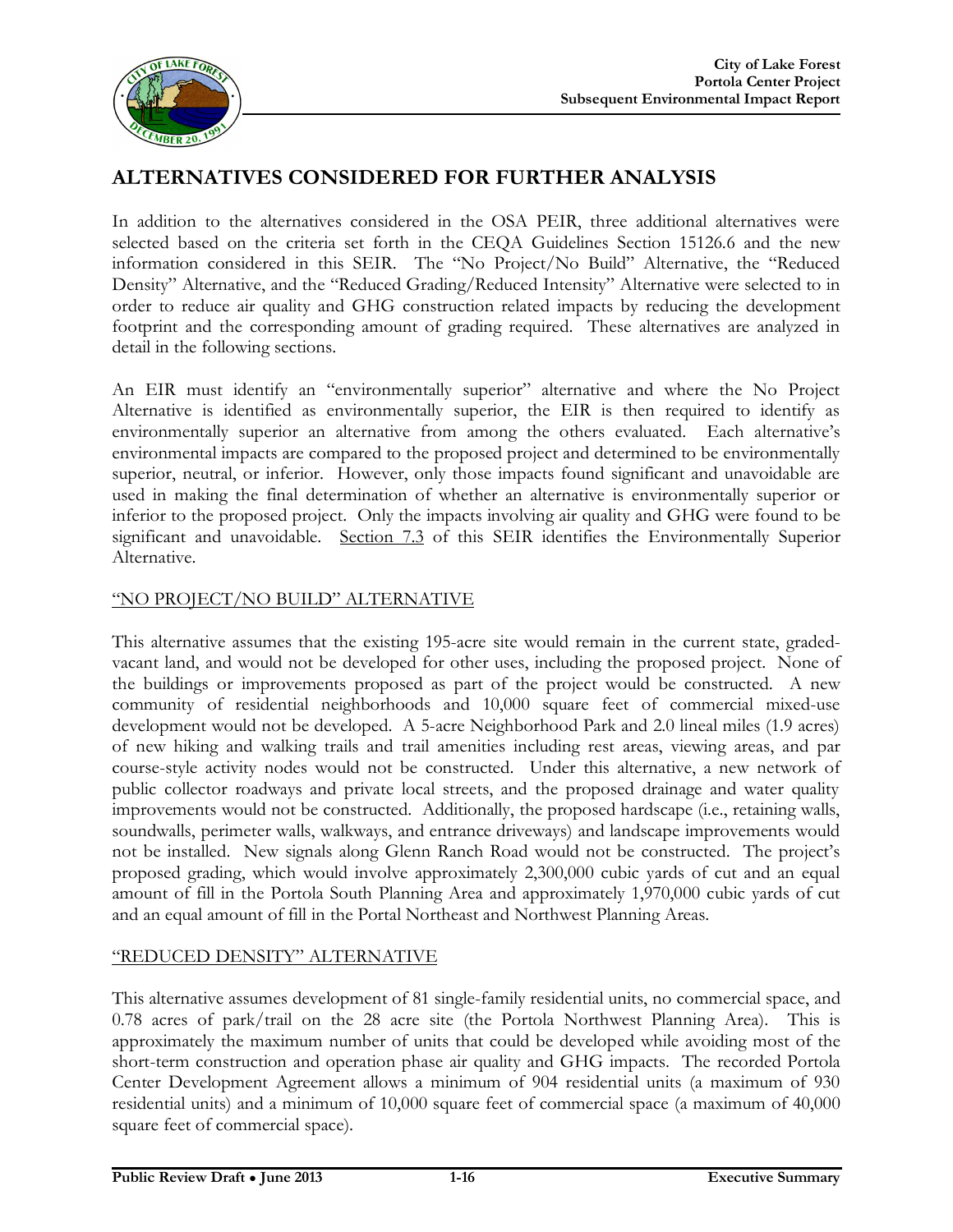

Grading the Portola Northwest Planning Area would result in 370,000 cubic yards of cut and an equal amount of fill, and 110,000 cubic yards of export and 110,000 cubic yards of import. Overall, this alternative would reduce grading by approximately 3.9 million cubic yards of cut and an equal amount of fill.

Table 1-1, *Comparison of Proposed Project and Reduced Density Alternative*, compares the proposed project and Reduced Density Alternative. Comparatively, this alternative proposes an 86.9 percent decrease in dwelling units overall, with 536 fewer single-family detached units and no new multi-family or apartment units. This alternative would not construct any commercial floor space. Parkland/trails would also be reduced by 9.93 acres, compared to the proposed project. The remaining project components (i.e., open space and circulation system) would only be developed similar to the proposed project in the Portola Northwestern Planning Area. The remaining planning areas would remain vacant/undeveloped as part of this alternative.

| <b>Land Use</b>                                                                                                                                 | Project | <b>Reduced Density</b><br><b>Alternative</b> | <b>Difference</b> | % Difference |
|-------------------------------------------------------------------------------------------------------------------------------------------------|---------|----------------------------------------------|-------------------|--------------|
| Residential Uses (dwelling units)                                                                                                               |         |                                              |                   |              |
| Single-Family Detached                                                                                                                          | 617     | 81                                           | $-536$            | $-86.9$      |
| Multi-Family                                                                                                                                    | 256     | 0                                            | $-256$            | $-100$       |
| Apartment                                                                                                                                       | 57      | 0                                            | -57               | $-100$       |
| Commercial (square feet)                                                                                                                        | 10,000  | 0                                            | $-10,000$         | $-100$       |
| Population (persons)                                                                                                                            | 2,7591  | 2612                                         | $-2,498$          | $-90.5$      |
| Employment (persons)                                                                                                                            | 20      | 0                                            | -20               | $-100$       |
| Average Daily Trips <sup>3</sup>                                                                                                                | 10,400  | 833                                          | $-9.567$          | -92          |
| Park Dedication (net acres)                                                                                                                     | 10.8    | 0.784                                        | $-9.93$           | $-91.9$      |
| Notes:<br>Based on 948 dwelling units (930 dwelling units plus 18 with attached accessory living quarters/secondary units) and 2.91 persons per |         |                                              |                   |              |

#### **Table 1-1 Comparison of Proposed Project and Reduced Density Alternative**

1. Based on 948 dwelling units (930 dwelling units plus 18 with attached accessory living quarters/secondary units) and 2.91 persons per household, consistent with the OSA PEIR.

2. Based on 88 dwelling units (81 dwelling units plus 7 with attached accessory living quarters/secondary units) and 2.91 persons per household, consistent with the OSA PEIR.

3. Based on a trip generation rate of 9.57 trips per unit for single family dwelling units and 8.15 trips per unit for townhomes/multi-family/ apartments/attached accessory living quarters/secondary units, and the assumption of 1,520 average daily trips for 10,000 square feet of commercial uses. Trips for the park dedication are 269 trips for the proposed project (Consistent with the Traffic Impact Study) and 1.59 trips per acre for the Reduced Density Alternative.

4. Based on the required three net acres of usable park per every 1,000 persons requirement in the Portola Center Development Agreement.

#### "REDUCED GRADING/REDUCED INTENSITY" ALTERNATIVE

This alternative assumes that no development would occur at the Portola Northwest Planning Area. Project development would be limited to areas within the Portola Northeast and South Planning Areas*.* As stated previously, the Applicant has a vested right to develop the Portola Center project site pursuant to the General Plan and Zoning designations, and other City regulations, including the vested right to develop a minimum of 904 units (not exceeding 930 units) and a total commercial floor area of a minimum of 10,000 square feet (not to exceed 40,000 square feet), pursuant to the Portola Center Development Agreement. Nonetheless, this alternative assumes that 904 dwelling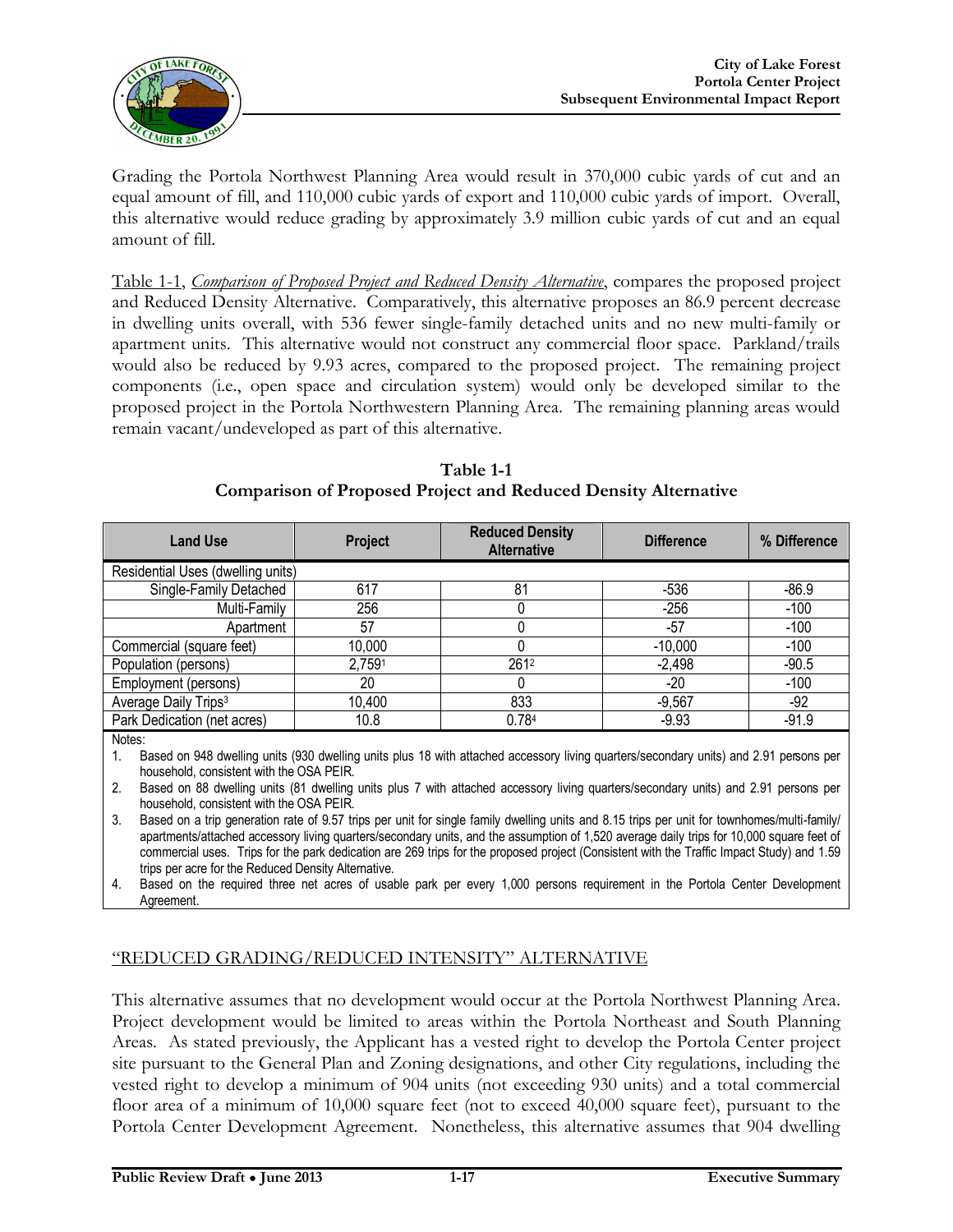

units, 10,000 square feet of commercial uses, park and open space, and roadways and infrastructure would be built on approximately 167 acres.

Grading the Portola Northeast and South Planning Areas would result in 3.9 million cubic yards of cut and an equal amount of fill, and 110,000 cubic yards of export. Overall, this alternative would reduce grading by approximately 370,000 cubic yards of cut and an equal amount of fill.

Table 1-2, *Comparison of Proposed Project and Reduced Grading/Reduced Intensity Alternative*, compares the proposed project and Reduced Grading/Reduced Intensity Alternative. This alternative would develop single-family residential uses similar to the proposed project within the Northeast Planning Area. The proposed park uses within this area would total approximately 0.85 acres. Densities within the South Planning Area would have to be increased in order to be within the range of the DA's allowed 904 to 930 units on-site. Density increases would occur within the General Plan designated Medium Density Residential (15 to 25 dwelling units per net acre) within the northern portion of the South Planning Area. Park uses proposed within the South Planning Area would total approximately 7.2 acres.

| <b>Table 1-2</b>                                                                 |
|----------------------------------------------------------------------------------|
| Comparison of Proposed Project and Reduced Grading/Reduced Intensity Alternative |

| <b>Land Use</b>                   | Project | <b>Reduced</b><br><b>Grading/Reduced</b><br><b>Intensity Alternative</b> | <b>Difference</b> | % Difference |
|-----------------------------------|---------|--------------------------------------------------------------------------|-------------------|--------------|
| Residential Uses (dwelling units) |         |                                                                          |                   |              |
| Single-Family Detached            | 617     | 478                                                                      | $-139$            | $-22.5$      |
| Multi-Family                      | 256     | 369                                                                      | $+113$            | $+44.1$      |
| Apartment                         | 57      | 57                                                                       |                   |              |
| Commercial (square feet)          | 10,000  | 10,000                                                                   |                   |              |
| Population (persons)              | 2,7591  | 2,6832                                                                   | $-76$             | $-2.8$       |
| Employment (persons)              | 20      | 20                                                                       |                   |              |
| Average Daily Trips <sup>3</sup>  | 10,400  | 9,987                                                                    | $-413$            | -4.0         |
| Park Dedication (net acres)       | 10.8    | 8.054                                                                    | $-2.75$           | $-25.5$      |
| Notes:                            |         |                                                                          |                   |              |

1. Based on 948 dwelling units (930 dwelling units plus 18 with attached accessory living quarters/secondary units) and 2.91 persons per household, consistent with the OSA PEIR.

2. Based on 922 dwelling units (904 dwelling units plus 18 with attached accessory living quarters/secondary units) and 2.91 persons per household, consistent with the OSA PEIR.

3. Based on a trip generation rate of 9.57 trips per unit for single family dwelling units and 8.15 trips per unit for townhomes/multi-family/ apartments/attached accessory living quarters/secondary units, and the assumption of 1,520 average daily trips for 10,000 square feet of commercial uses. Trips for the park dedication are 269 trips for the Project (Consistent with the Traffic Impact Study) and 53.8 trips per acre for the 5-acre Neighborhood Park and 1.59 trips for the remaining 3.05 acres of park proposed for the Reduced Grading/Reduced Intensity Alternative.

4. Based on the required three net acres of usable park per every 1,000 persons requirement in the Portola Center Development Agreement.

Comparatively, this alternative proposes 139 fewer single-family detached units, an increase in 113 multi-family units, and the same number of apartment units (57 units) compared to the proposed project. This alternative proposes the same square footage in overall commercial floor space (10,000 square feet, similar to the proposed project). Parkland would also be reduced by 2.75 net acres, compared to the proposed project. As to the remaining project components (i.e., trails, open space,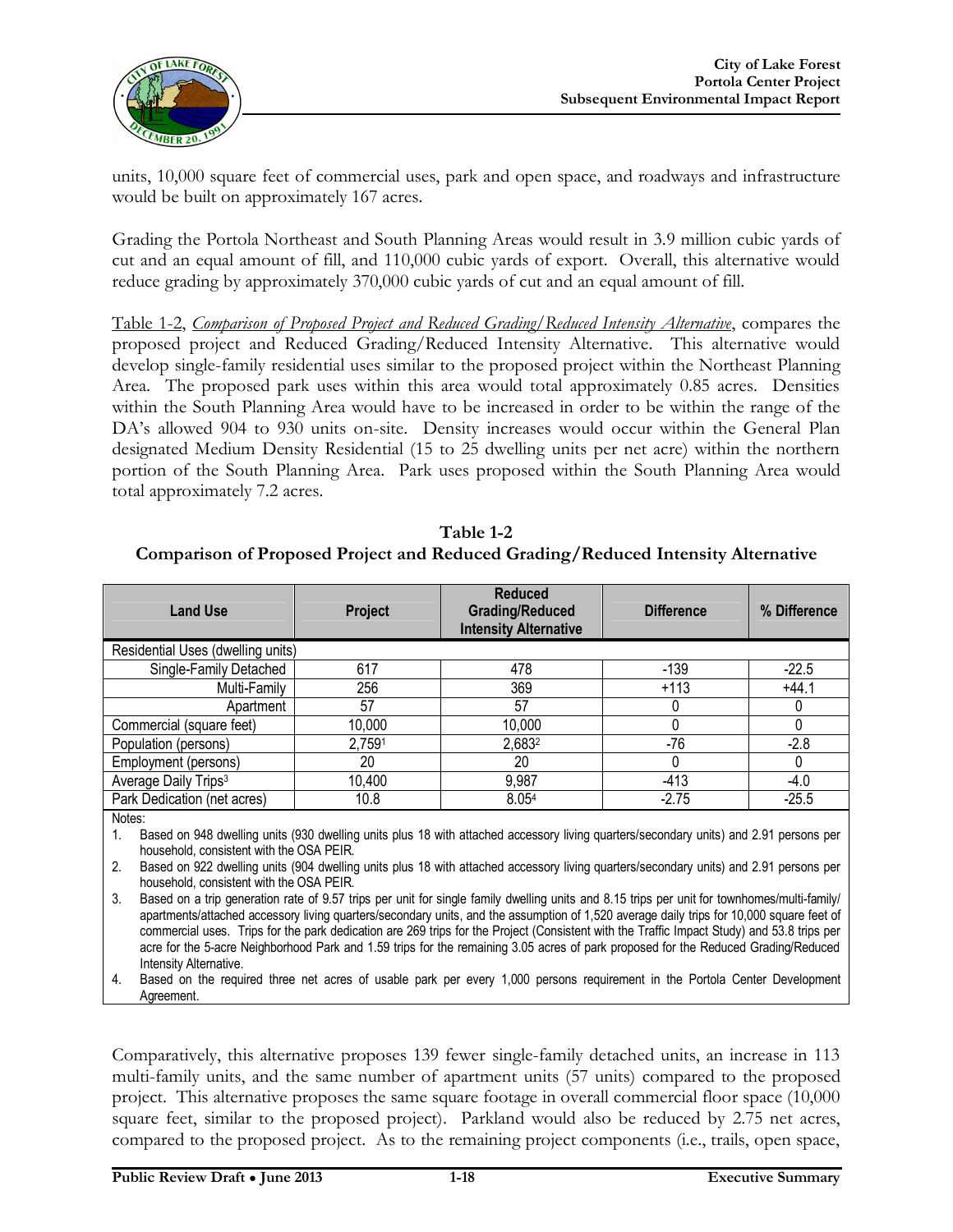

and circulation system) there would be little variation between the proposed project and the Reduced Grading/Reduced Intensity Alternative to account for the Portola Northwestern Planning Area remaining vacant/undeveloped as part of this alternative.

### **"ENVIRONMENTALLY SUPERIOR" ALTERNATIVE**

Table 1-3, *Comparison of Alternatives*, summarizes the comparative analysis presented above (i.e., the alternatives compared to the proposed project). Review of Table 1-3 and the analysis presented above indicates the No Project/No Build Alternative is the environmentally superior alternative, because it would avoid the air quality and GHG impacts associated with development of the proposed project. According to CEQA Guidelines Section 15126.6(e), "*No Project" Alternative*, "if the environmentally superior alternative is the "no project" alternative, the SEIR shall also identify an environmentally superior alternative among the other alternatives." Accordingly, an environmentally superior alternative among the other alternatives is identified below.

| <b>Impact Issue Areas</b>                                                                                                                                                                             | No Project/No Build<br><b>Alternative</b> | <b>Reduced Density</b><br><b>Alternative</b> | <b>Reduced</b><br><b>Grading/Reduced</b><br><b>Intensity Alternative</b> |  |
|-------------------------------------------------------------------------------------------------------------------------------------------------------------------------------------------------------|-------------------------------------------|----------------------------------------------|--------------------------------------------------------------------------|--|
| <b>Air Quality</b>                                                                                                                                                                                    |                                           |                                              |                                                                          |  |
| <b>Regional Construction Emissions</b>                                                                                                                                                                | ∾                                         | $\mathbf{A}^*$                               | $\blacktriangle^*$                                                       |  |
| <b>Localized Construction Emissions</b>                                                                                                                                                               | V                                         | $\blacktriangleleft$                         | $\mathbf{v}^{\star}$                                                     |  |
| <b>Regional Operational Emissions</b>                                                                                                                                                                 | V                                         | V                                            | $\mathbf{A}$                                                             |  |
| Cumulative Impacts                                                                                                                                                                                    | $\blacktriangleleft$                      | V                                            | $\mathbf{A}^{\star}$                                                     |  |
| <b>Greenhouse Gas Emissions</b>                                                                                                                                                                       |                                           |                                              |                                                                          |  |
| Greenhouse Gas Emissions                                                                                                                                                                              | $\blacktriangledown$                      | V                                            | $\mathbf{v}^*$                                                           |  |
| <b>Cumulative Greenhouse Gas Emissions</b>                                                                                                                                                            | V                                         | V                                            | $\mathbf{v}^{\star}$                                                     |  |
| $\land$ Indicates an impact that is greater than the proposed project (environmentally inferior).<br>$\forall$ Indicates an impact that is less than the proposed project (environmentally superior). |                                           |                                              |                                                                          |  |

#### **Table 1-3 Comparison of Alternatives**

= Indicates an impact that is equal to the proposed project (neither environmentally superior nor inferior).

Indicates a significant and unavoidable impact.

Among the other alternatives, the environmentally superior alternative is the Reduced Density Alternative, given it would achieve the greatest impact reductions in air quality and GHG emissions. As concluded in the analysis presented above, the Reduced Density Alternative would lessen the impacts associated with development of the proposed project, because it would involve a 849-unit reduction of proposed residential uses and a 10,000 square-foot reduction of commercial uses, with corresponding decreases in construction activities, building footprints, and traffic volumes. These decreases would result in proportionate decreases in air quality and GHG emissions and would avoid most of the project's significant and unavoidable impacts pertaining to air quality and GHG emissions. However, due to off-site hauling and earthwork volumes, construction  $PM_{10}$  emissions would exceed SCAQMD thresholds and impacts would be significant and unavoidable with this alternative.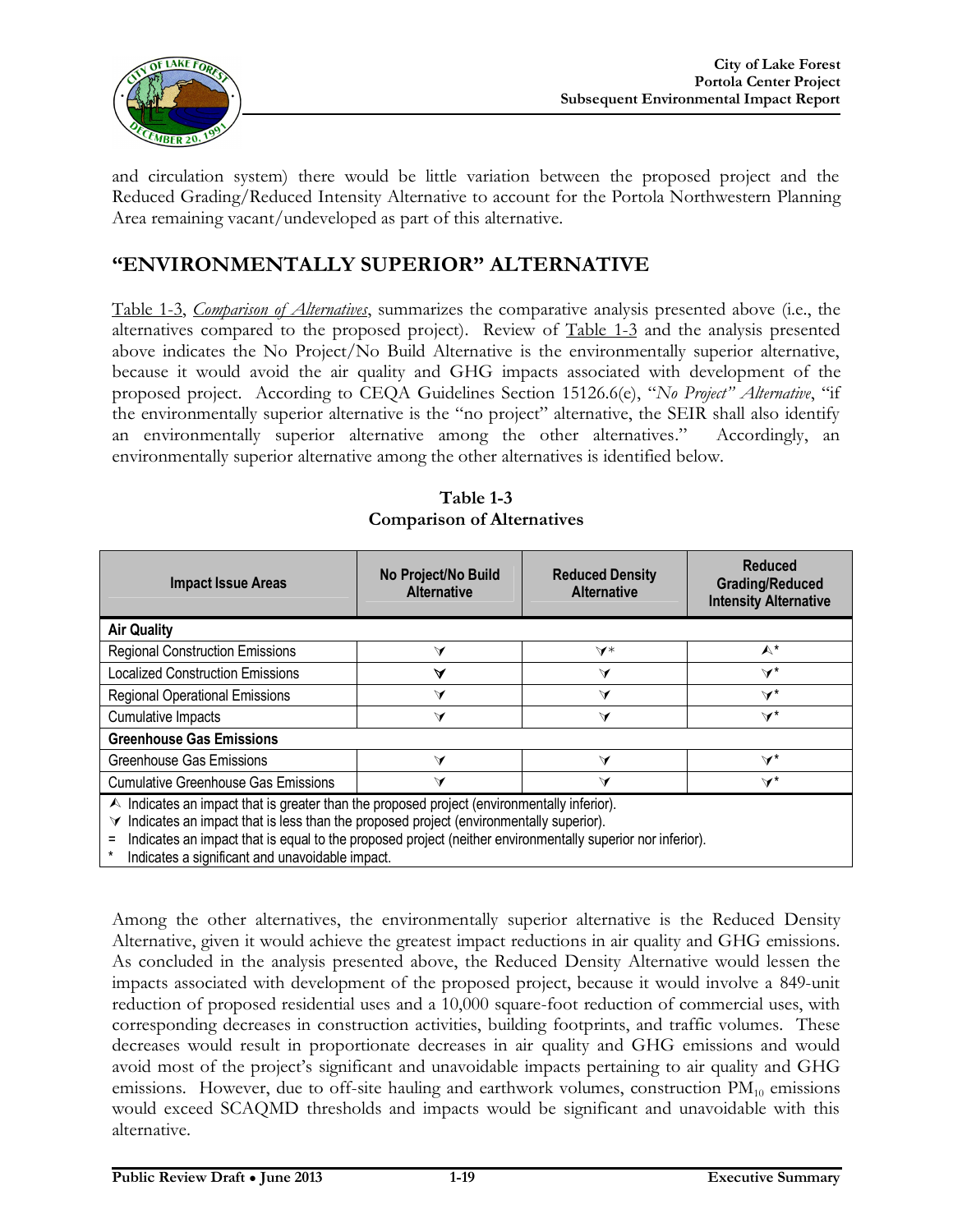

The Reduced Density Alternative is considered environmentally superior to the proposed project and it would avoid most of the project's significant and unavoidable project impacts involving air quality and GHG emissions. However, this alternative only achieves some, but not all of the project's objectives. More importantly, the Reduced Density Alternative would not meet the most basic project objective of allowing development of the site consistent with the Development Agreement.

## **1.6 ENVIRONMENTAL ISSUES/ MITIGATION SUMMARY**

The following is a brief summary of the impacts, mitigation measures, and unavoidable significant impacts identified and analyzed in Section 5.0, *Environmental Analysis* of this SEIR. Impacts are generally classified as potentially significant impact, less than significant impact, or no impact. For the purposes of this environmental analysis, impacts were analyzed in each environmental issue area for the proposed project. If necessary, mitigation measures are recommended in order to reduce any significant impacts. As SEIR is being prepared for the Portola Center Project, the Standard Conditions of Approval and OSA PEIR Mitigation Measures are applied as appropriate. The "Mitigation Measures" are project-specific measures that would be required of the project to avoid a significant adverse impact; to minimize a significant adverse impact; to rectify a significant adverse impact by restoration; to reduce or eliminate a significant adverse impact over time by preservation and maintenance operations; or to compensate for the impact by replacing or providing substitute resources or environment. Modifications to the OSA PEIR Mitigation Measures are made in strikethrough and double underline text. Where further Mitigation Measures are required beyond what was recommended in the OSA PEIR, Additional Mitigation Measures are prescribed. Refer to the appropriate SEIR Section for additional information.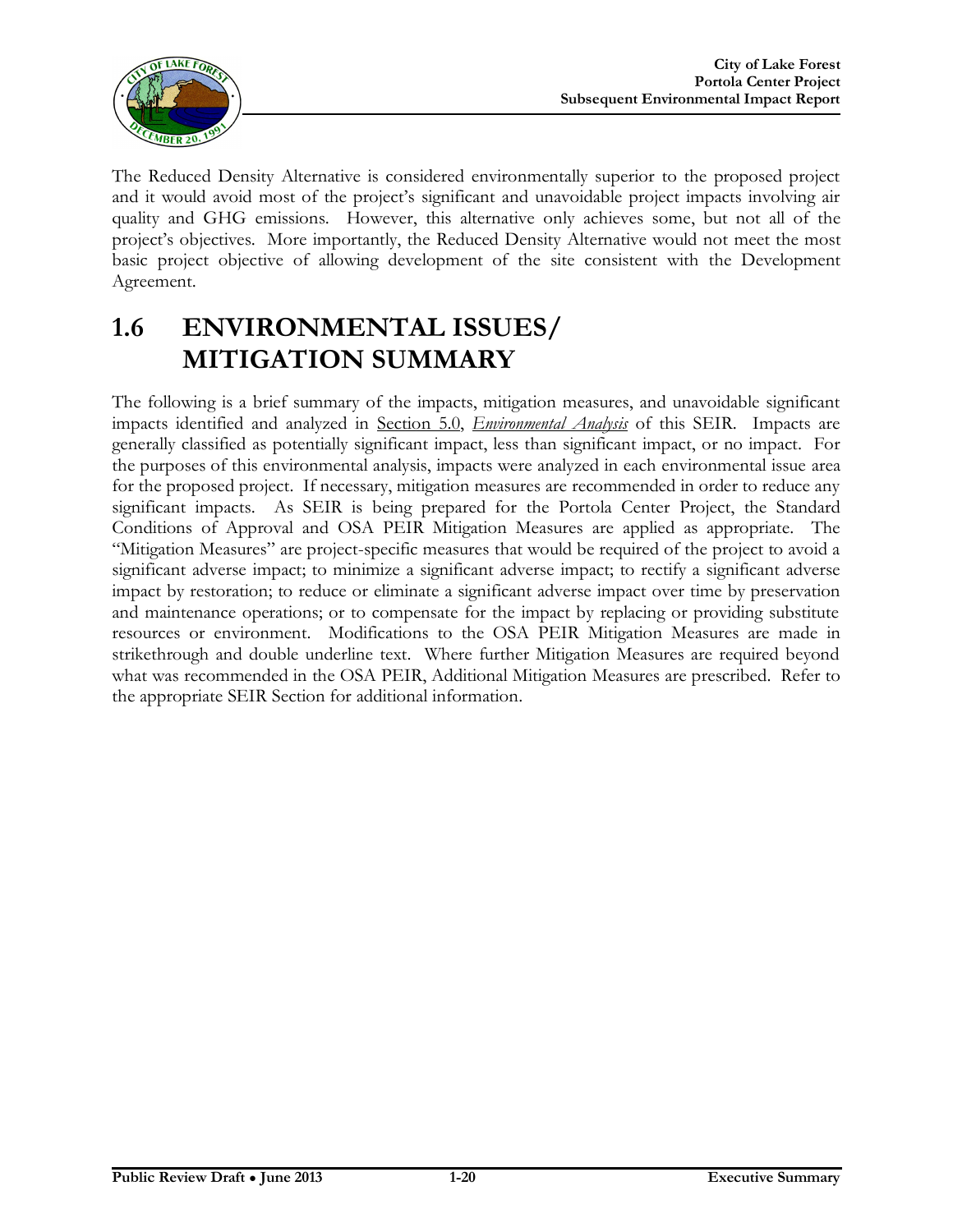

| <b>EIR</b><br><b>SECTION</b> | <b>IMPACTS</b>                                                                                                                                                            | <b>MITIGATION MEASURES</b>                                                                                                                                                                                                                                                                                                                                                                                                                                                                                                                                                                                                                                                                                                                                                                                                                                                                                                                                                                                                                                                                                                                               | <b>SIGNIFICANCE</b><br><b>AFTER MITIGATION</b>             |
|------------------------------|---------------------------------------------------------------------------------------------------------------------------------------------------------------------------|----------------------------------------------------------------------------------------------------------------------------------------------------------------------------------------------------------------------------------------------------------------------------------------------------------------------------------------------------------------------------------------------------------------------------------------------------------------------------------------------------------------------------------------------------------------------------------------------------------------------------------------------------------------------------------------------------------------------------------------------------------------------------------------------------------------------------------------------------------------------------------------------------------------------------------------------------------------------------------------------------------------------------------------------------------------------------------------------------------------------------------------------------------|------------------------------------------------------------|
| 5.1                          | <b>AESTHETICS</b>                                                                                                                                                         |                                                                                                                                                                                                                                                                                                                                                                                                                                                                                                                                                                                                                                                                                                                                                                                                                                                                                                                                                                                                                                                                                                                                                          |                                                            |
| AES-1                        | <b>Scenic Views and Vistas</b><br>Project implementation would not have a<br>substantial adverse effect on a scenic view or vista.                                        | Standard Conditions of Approval: No Standard Conditions of Approval are<br>applicable to this topical area.<br>Applicable OSA Mitigation Measures: No OSA PEIR Mitigation Measures<br>are applicable to this topical area.<br>Additional Mitigation Measures: No additional mitigation measures are<br>required.                                                                                                                                                                                                                                                                                                                                                                                                                                                                                                                                                                                                                                                                                                                                                                                                                                         | Less Than Significant Impact.                              |
| AES-2                        | Short-Term Visual Character/Quality<br>Project construction activities would not temporarily<br>degrade the visual character/quality of the site and<br>its surroundings. | Standard Conditions of Approval: No Standard Conditions of Approval are<br>applicable to this topical area.<br>Applicable OSA Mitigation Measures: No OSA PEIR Mitigation Measures<br>are applicable to this topical area.<br>Additional Mitigation Measures: Refer to Additional Mitigation Measure<br>TRA-1                                                                                                                                                                                                                                                                                                                                                                                                                                                                                                                                                                                                                                                                                                                                                                                                                                            | Less Than Significant Impact With Mitigation Incorporated. |
| AES-3                        | Long-Term Visual Character/Quality<br>Project implementation would not degrade the<br>visual character/quality of the site and its<br>surroundings.                       | <b>Standard Conditions of Approval:</b><br>LS1<br>Prior to the issuance of a building permit, the applicant shall<br>submit to the Director of Development Services for review and<br>approval a precise landscape and irrigation construction plan<br>prepared by a licensed landscape architect for the project.<br>considering the Landscape Concept provided in the approved<br>Area Plan, and consistent with the approved Landscape Concept<br>Plans for the project. conceptual landscape plans approved by<br>the Planning Commission on 300.<br>LS <sub>2</sub><br>Prior to the issuance of a certificate of use and occupancy for the<br>project, the applicant shall have installed landscaping and<br>irrigation in accordance with the approved Landscape Concept<br>Plansplan. The applicant shall submit a landscape installation<br>verification letter to the Director of Development Services from a<br>licensed landscape architect indicating that the landscaping for<br>the project was installed in accordance with the approved plan.<br>ME <sub>2</sub><br>Prior to issuance of a certificate of occupancy, the applicant shall | Less Than Significant Impact With Mitigation Incorporated. |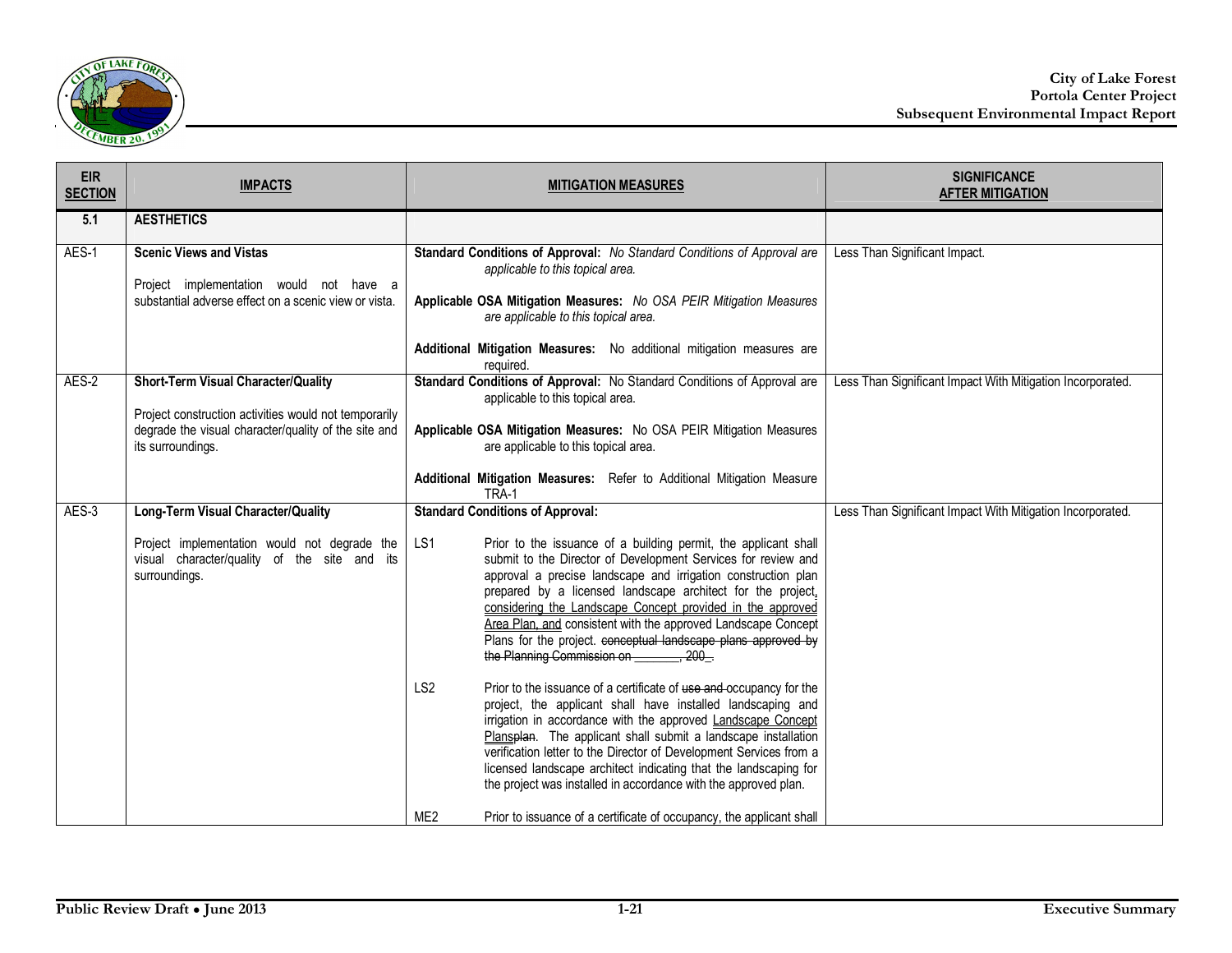

| <b>EIR</b><br><b>SECTION</b> | <b>IMPACTS</b> | <b>MITIGATION MEASURES</b>                                                                                                                                                                                                                                                                                                                                                                                                                                                                                                                                                                                                                            | <b>SIGNIFICANCE</b><br><b>AFTER MITIGATION</b> |
|------------------------------|----------------|-------------------------------------------------------------------------------------------------------------------------------------------------------------------------------------------------------------------------------------------------------------------------------------------------------------------------------------------------------------------------------------------------------------------------------------------------------------------------------------------------------------------------------------------------------------------------------------------------------------------------------------------------------|------------------------------------------------|
|                              |                | insure that mechanical equipment placed on any roof such as,<br>but not limited to, air conditioning, heating, ventilating ducts and<br>exhaust fans shall be screened from view through the use of<br>approved roof screens, recessed roof wells and/or use of the<br>building parapets.                                                                                                                                                                                                                                                                                                                                                             |                                                |
|                              |                | MHC1<br>Within 60 days after the termination of the use of the subject<br>property as a model home/sales complex, the parking lot and<br>temporary fencing shall be removed or revised as necessary to<br>comply with the current applicable zoning regulations. Within six<br>months following the removal of the parking lot improvement and<br>trailer, the lots upon which the parking lot and trailer were<br>situated shall be either planted with grass or improved with<br>dwellings.                                                                                                                                                         |                                                |
|                              |                | The following are Standard Conditions of Approval considered as part of the<br>City's Retaining Wall Design Guidelines, approved by City Council on June 15,<br>2010.                                                                                                                                                                                                                                                                                                                                                                                                                                                                                 |                                                |
|                              |                | RWDG1<br>An encroachment permit shall be obtained from the Public Works<br>Department for any wall adjacent to or within the public right-of-<br>way.<br>RWDG2<br>All retaining walls and associated landscaping shall be                                                                                                                                                                                                                                                                                                                                                                                                                             |                                                |
|                              |                | maintained in the City-approved condition.<br>The following conditions of approval shall be applied to any project that<br>contains retaining walls which are: (a) under common ownership and/or (b)<br>traverse multiple, independently-owned parcels:                                                                                                                                                                                                                                                                                                                                                                                               |                                                |
|                              |                | RWDG3<br>The Codes, Covenants, and Restrictions (CC&Rs) shall be<br>submitted to the City for review and approval by the Director of<br>Development Services, the Director of Public Works/City<br>Engineer, and the City Attorney, prior to recordation. CC&Rs<br>shall identify the entity (e.g., property owners association)<br>responsible and liable for the maintenance and repair of all<br>common area improvements and shall specify those<br>improvements, including but not limited to: retaining walls, non-<br>retaining walls, slopes, landscaping, irrigation and drainage<br>improvements, private streets, driveways, walkways, and |                                                |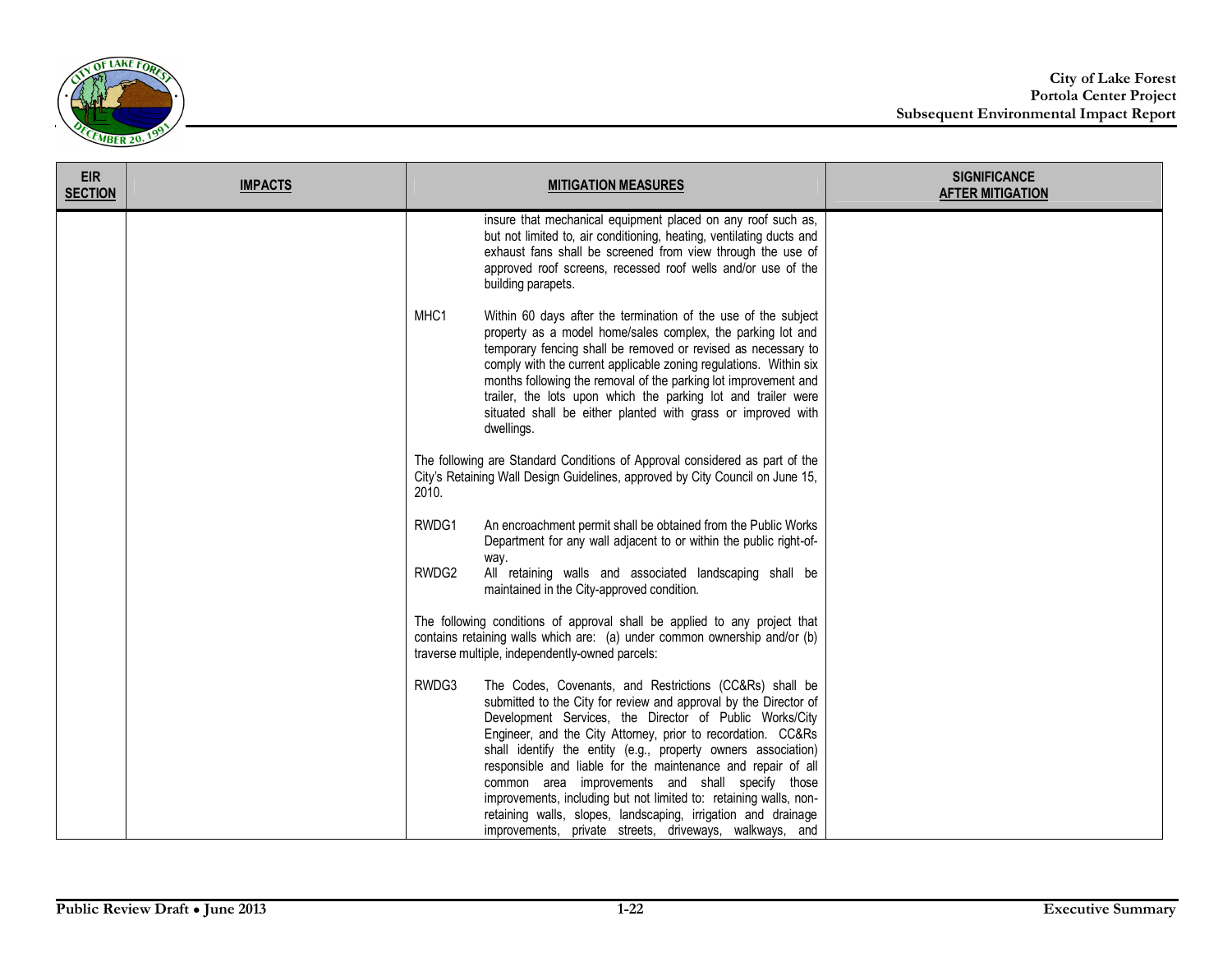

| <b>EIR</b><br><b>SECTION</b> | <b>IMPACTS</b>                                                                                                                       | <b>MITIGATION MEASURES</b>                                                                                                                                                                                                                                                                                                                                                                                                                                                                                                                                                                                                                                                                                                                                      | <b>SIGNIFICANCE</b><br><b>AFTER MITIGATION</b>             |
|------------------------------|--------------------------------------------------------------------------------------------------------------------------------------|-----------------------------------------------------------------------------------------------------------------------------------------------------------------------------------------------------------------------------------------------------------------------------------------------------------------------------------------------------------------------------------------------------------------------------------------------------------------------------------------------------------------------------------------------------------------------------------------------------------------------------------------------------------------------------------------------------------------------------------------------------------------|------------------------------------------------------------|
|                              |                                                                                                                                      | community facilities. The CC&R's shall identify the mechanism<br>for funding all necessary (anticipated and unanticipated)<br>maintenance and repairs.<br>RWDG4<br>A property owner's association shall be formed for the purpose of<br>assuming maintenance responsibility for retaining walls in all<br>instances where retaining walls traverse multiple independently<br>owned parcels.<br>Applicable OSA Mitigation Measures: No OSA PEIR Mitigation Measures                                                                                                                                                                                                                                                                                              |                                                            |
|                              |                                                                                                                                      | are applicable to this topical area.<br><b>Additional Mitigation Measures:</b>                                                                                                                                                                                                                                                                                                                                                                                                                                                                                                                                                                                                                                                                                  |                                                            |
|                              |                                                                                                                                      | AES-1<br>To minimize visual impacts caused by the new wall features (i.e.,<br>retaining walls, MSE walls, and soundwalls), aesthetic treatments<br>shall be developed consistent with the Portola Hills Area Plan<br>(i.e., terraced, color treatment, textural treatment, varying<br>materials, landscaping, etc.), in consultation with the Director of<br>Development Services, for new walls within the proposed project<br>(per the discretion of the City design review) prior to issuance of<br>a grading permit. Structural themes (i.e., walls, sidewalk, etc.)<br>shall be similar in character to the surrounding environment and<br>shall be in conformance with the Portola Center Area Plan and<br>Portola Hills Planned District, as applicable. |                                                            |
|                              | <b>CUMULATIVE IMPACTS</b>                                                                                                            | Standard Conditions of Approval: Refer to Standard Conditions LS1, LS2,<br>ME2, and MHC1.                                                                                                                                                                                                                                                                                                                                                                                                                                                                                                                                                                                                                                                                       | Less Than Significant Impact With Mitigation Incorporated. |
|                              | Project development, together with cumulative<br>projects, would not result in significant aesthetic<br>impacts in the project area. | Applicable OSA Mitigation Measures: No OSA PEIR Mitigation Measures<br>are applicable to this topical area.                                                                                                                                                                                                                                                                                                                                                                                                                                                                                                                                                                                                                                                     |                                                            |
|                              |                                                                                                                                      | Additional Mitigation Measures: Refer to Additional Mitigation Measures<br>TRA-1 and AES-1.                                                                                                                                                                                                                                                                                                                                                                                                                                                                                                                                                                                                                                                                     |                                                            |
| 5.2                          | <b>CULUTRAL RESOURCES</b>                                                                                                            |                                                                                                                                                                                                                                                                                                                                                                                                                                                                                                                                                                                                                                                                                                                                                                 |                                                            |
| $CUL-1$                      | <b>Archaeological Resources</b><br>The proposed project would not cause a significant                                                | Standard Conditions of Approval: No Standard Conditions of Approval are<br>applicable to this topical area.                                                                                                                                                                                                                                                                                                                                                                                                                                                                                                                                                                                                                                                     | Less Than Significant Impact With Mitigation Incorporated. |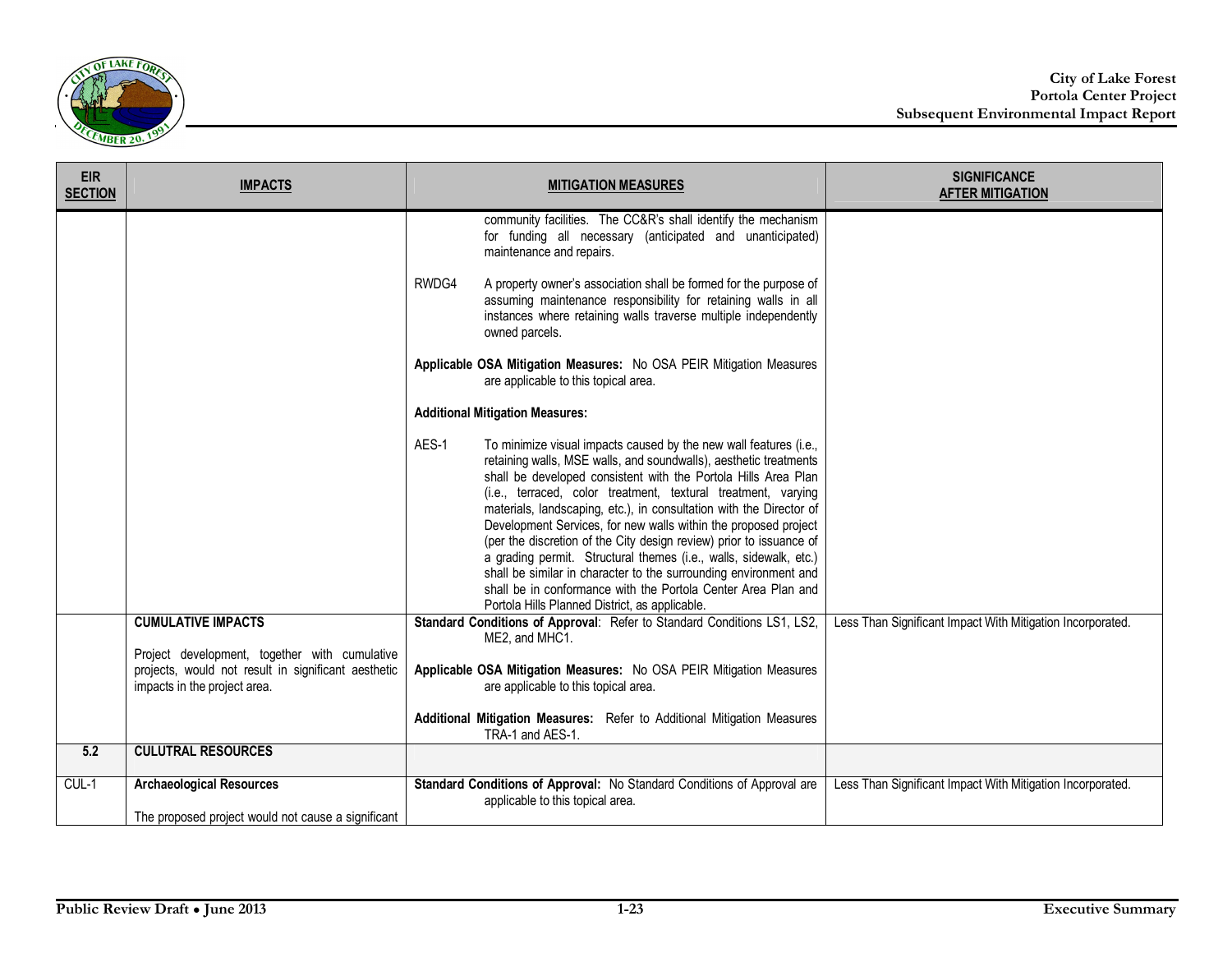

| <b>EIR</b><br><b>SECTION</b> | <b>IMPACTS</b>                                                                   | <b>MITIGATION MEASURES</b>                                                                                                                                                                                                                                                                                                                                                                                                                                                                                                                                                                                                                                                                                                                                                                                                                                                                                                                                                                                                                                                                                                                                                                                                                                                                                                                                                                                                                                                                                                                                                                                                                                                                                                                                                                                                                                                                                                                                                                                                                                                                                                                                                                                                                                                                                                                             | <b>SIGNIFICANCE</b><br><b>AFTER MITIGATION</b> |
|------------------------------|----------------------------------------------------------------------------------|--------------------------------------------------------------------------------------------------------------------------------------------------------------------------------------------------------------------------------------------------------------------------------------------------------------------------------------------------------------------------------------------------------------------------------------------------------------------------------------------------------------------------------------------------------------------------------------------------------------------------------------------------------------------------------------------------------------------------------------------------------------------------------------------------------------------------------------------------------------------------------------------------------------------------------------------------------------------------------------------------------------------------------------------------------------------------------------------------------------------------------------------------------------------------------------------------------------------------------------------------------------------------------------------------------------------------------------------------------------------------------------------------------------------------------------------------------------------------------------------------------------------------------------------------------------------------------------------------------------------------------------------------------------------------------------------------------------------------------------------------------------------------------------------------------------------------------------------------------------------------------------------------------------------------------------------------------------------------------------------------------------------------------------------------------------------------------------------------------------------------------------------------------------------------------------------------------------------------------------------------------------------------------------------------------------------------------------------------------|------------------------------------------------|
|                              | impact to known or unknown archaeological<br>resources that could occur on-site. | <b>Applicable OSA Mitigation Measures:</b><br>$3.5 - 1$<br>Prior to issuance of a grading permit for any site within the<br>Project Area, a qualified archaeologist shall be retained by the<br>Applicant for that grading permit to provide professional<br>archaeological services. The archaeologist shall be present at<br>the pre-grading conference to establish procedures for<br>archaeological resource surveillance. Those procedures shall<br>include provisions for temporarily halting or redirecting work to<br>permit sampling, identification, and evaluation of resources<br>deemed by the archaeologist to potentially be historical resources<br>or unique archaeological resources under CEQA. If, before<br>grading, any portions of the property subject to the grading permit<br>have been identified as sites, which may have such resources<br>present and may be impacted by development, the archaeologist<br>shall conduct a site survey and records search and such further<br>examination as may be needed to assess the significance of the<br>resources. If the archaeological resource is determined to be a<br>unique archaeological resource, options for avoidance or<br>preservation in place shall be evaluated and implemented if<br>feasible. In the event that avoidance or preservation in place is<br>infeasible and the archaeologist determines that the potential for<br>significant impacts to such resources exists, a data recovery<br>program shall be expeditiously conducted. The archaeologist<br>also shall conduct on-site archaeological monitoring for the<br>grading operation. Should historical resources or unique<br>archaeological resources be discovered during the grading<br>operation, grading activities shall be modified to allow expeditious<br>and proper analysis and/or salvage of the resources. Disposition<br>of the resources shall be within the discretion of the City of Lake<br>Forest.<br>Prior to Approval of Grading or Improvement plans, the<br>Applicant shall implement a grading monitoring plan to<br>mitigate potential impacts to undiscovered buried<br>archaeological resources on the Portola Center Project to<br>the satisfaction of the City of Lake Forest. This program<br>shall include, but shall not be limited to, the following<br>actions: |                                                |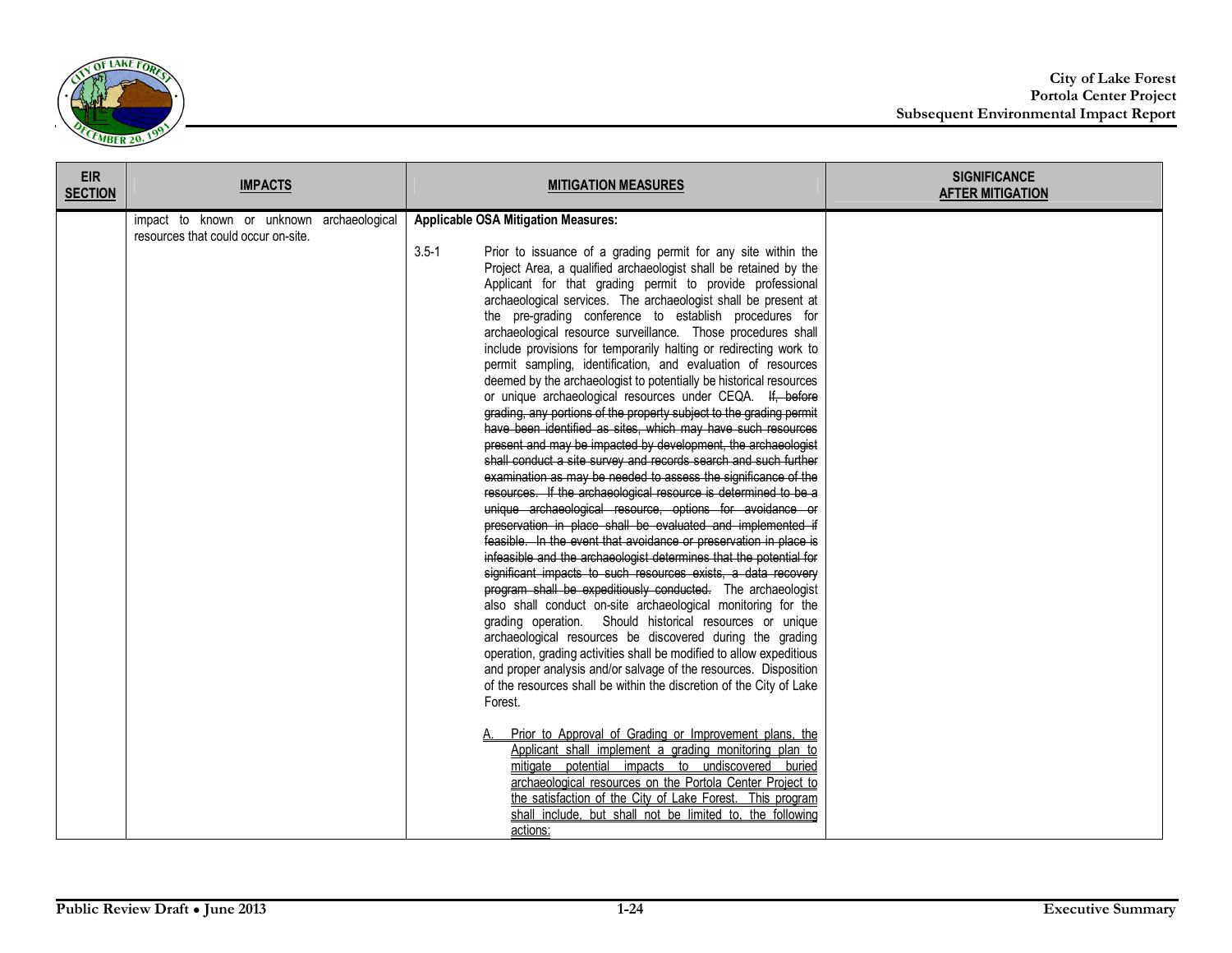

| <b>EIR</b><br><b>SECTION</b> | <b>IMPACTS</b> | <b>MITIGATION MEASURES</b>                                                                                                                                                                                                                                                                                                                                                               | <b>SIGNIFICANCE</b><br><b>AFTER MITIGATION</b> |
|------------------------------|----------------|------------------------------------------------------------------------------------------------------------------------------------------------------------------------------------------------------------------------------------------------------------------------------------------------------------------------------------------------------------------------------------------|------------------------------------------------|
|                              |                | Provide evidence to the lead agency that a qualified<br>$1_{-}$<br>archaeologist has been contracted to implement a<br>grading monitoring program to the satisfaction of the<br>City of Lake Forest. A letter from the Project<br>Archaeologist shall be submitted to the City of Lake<br>Forest Director of Development Services. The letter<br>shall include the following guidelines: |                                                |
|                              |                | The consulting archaeologist shall contract with a<br>a.<br>Native American monitor to be involved with the<br>grading monitoring program.                                                                                                                                                                                                                                               |                                                |
|                              |                | The qualified archaeologist/historian and Native<br>b<br>American Monitor shall attend the pre-grading<br>meeting with the contractors to explain and<br>coordinate the requirements of the monitoring<br>program.                                                                                                                                                                       |                                                |
|                              |                | The consulting archaeologist shall monitor all<br>areas identified for development.                                                                                                                                                                                                                                                                                                      |                                                |
|                              |                | adequate____ number ___ of ___ monitors<br>An<br>d.<br>(archaeological/ historical/Native American) shall<br>be present to ensure that all earth-moving<br>activities are observed and shall be on site<br>during all grading activities.                                                                                                                                                |                                                |
|                              |                | During the original cutting of previously<br>е.<br>undisturbed deposits, the archaeological<br>monitor(s) and Native American monitor(s) shall<br>be on site full-time. Inspections will vary based<br>on the rate of excavation, the materials                                                                                                                                          |                                                |
|                              |                | excavated, and the presence and abundance of<br>artifacts and features.<br>The frequency and<br>location of inspections shall be determined by<br>the Principal Investigator.                                                                                                                                                                                                            |                                                |
|                              |                | During the cutting of previously disturbed<br>deposits, the archaeological monitor(s) and                                                                                                                                                                                                                                                                                                |                                                |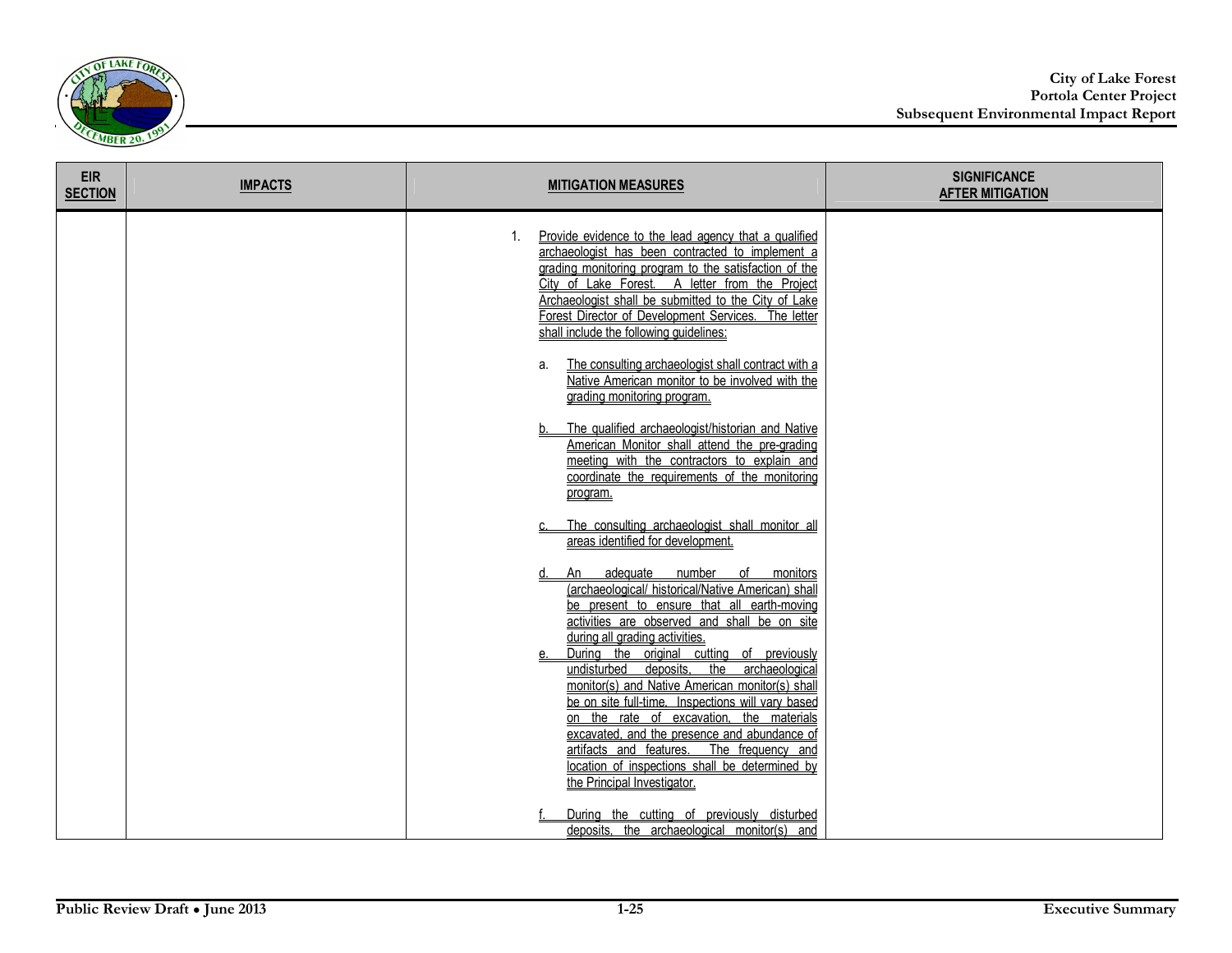

| <b>EIR</b><br><b>SECTION</b> | <b>IMPACTS</b> | <b>MITIGATION MEASURES</b>                                                                                                                                                                                                                                                                                                                                                                                                                                                                                                                                                                                                                                                                                                                     | <b>SIGNIFICANCE</b><br><b>AFTER MITIGATION</b> |
|------------------------------|----------------|------------------------------------------------------------------------------------------------------------------------------------------------------------------------------------------------------------------------------------------------------------------------------------------------------------------------------------------------------------------------------------------------------------------------------------------------------------------------------------------------------------------------------------------------------------------------------------------------------------------------------------------------------------------------------------------------------------------------------------------------|------------------------------------------------|
|                              |                | Native American monitor(s) shall be on site as<br>determined by the Principal Investigator of the<br>excavations. Inspections will vary based on the<br>rate of excavation, the materials excavated, and<br>the presence and abundance of artifacts and<br>The frequency and location of<br>features.<br>inspections shall be determined by the Principal<br>Investigator in consultation with the Native<br>American monitor.                                                                                                                                                                                                                                                                                                                 |                                                |
|                              |                | Isolates and clearly non-significant deposits shall<br><u>q</u><br>be minimally documented in the field and the<br>monitored aradina can proceed.                                                                                                                                                                                                                                                                                                                                                                                                                                                                                                                                                                                              |                                                |
|                              |                | In the event that previously unidentified,<br>h<br>potentially significant cultural resources are<br>discovered, the archaeologist shall have the<br>authority to divert or temporarily halt ground<br>disturbance operations in the area of discovery<br>to allow for evaluation. The archaeologist shall<br>contact the City of Lake Forest Director of<br>Development Services at the time of discovery.<br>Disposition of the resources shall be within the<br>discretion of the City of Lake Forest.<br>For<br>significant cultural resources, a Research Design<br>and Data Recovery Program to mitigate impacts<br>shall be prepared by the consulting<br>archaeologist, then carried out using professional<br>archaeological methods. |                                                |
|                              |                | If any human bones are discovered, the Principal<br>Investigator shall contact the County Coroner. In<br>the event that the remains are determined to be<br>Native American origin, the Most Likely<br>Descendant, as identified by the Native<br>American Heritage Commission, shall be<br>contacted in order to determine proper treatment<br>and disposition of the remains.                                                                                                                                                                                                                                                                                                                                                                |                                                |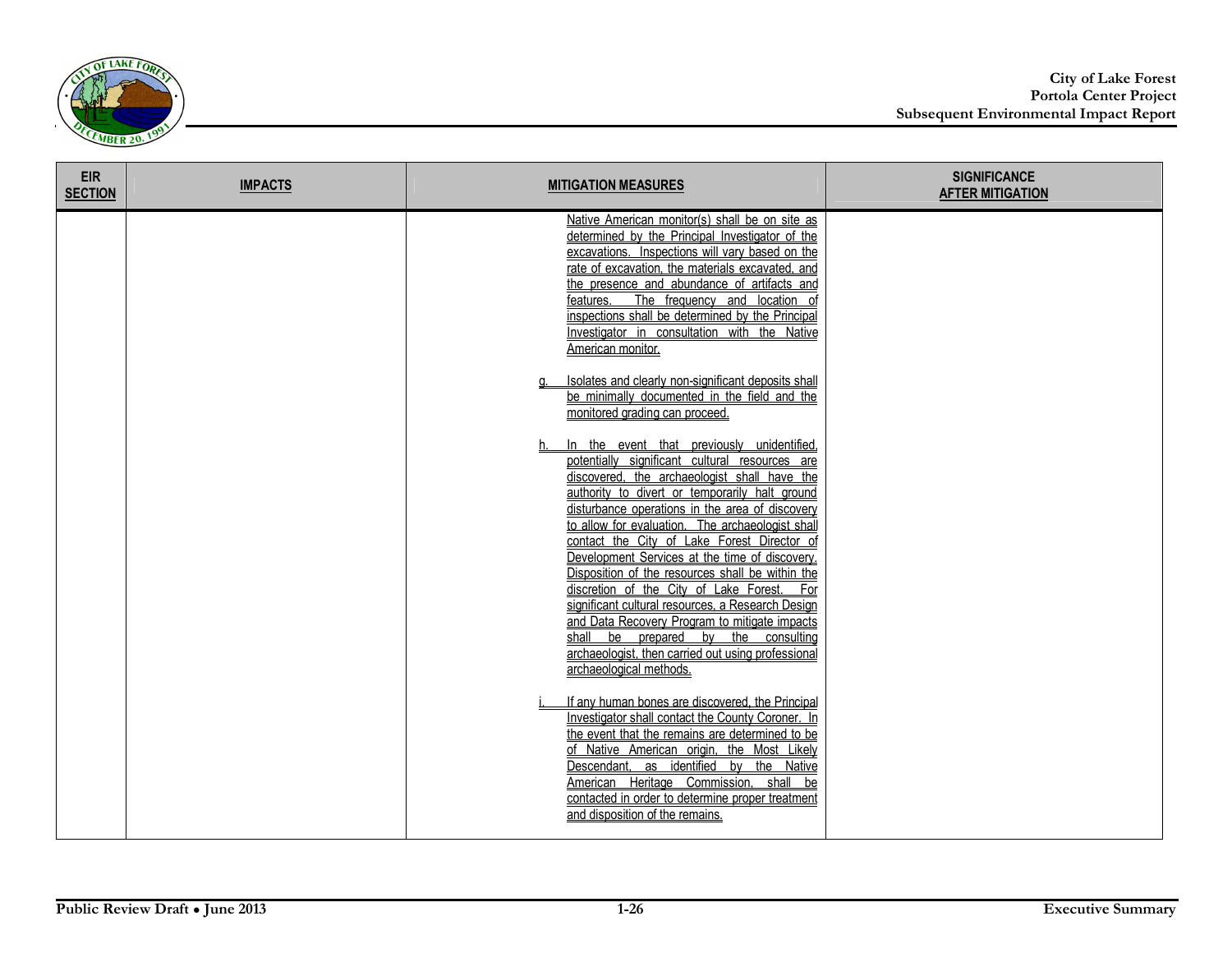

| <b>EIR</b><br><b>SECTION</b> | <b>IMPACTS</b> | <b>MITIGATION MEASURES</b>                                                                                                                                                                                                                                                                                                                                                                                                                                                                                                                                                                                                                                                                                                                                                                                            | <b>SIGNIFICANCE</b><br><b>AFTER MITIGATION</b> |
|------------------------------|----------------|-----------------------------------------------------------------------------------------------------------------------------------------------------------------------------------------------------------------------------------------------------------------------------------------------------------------------------------------------------------------------------------------------------------------------------------------------------------------------------------------------------------------------------------------------------------------------------------------------------------------------------------------------------------------------------------------------------------------------------------------------------------------------------------------------------------------------|------------------------------------------------|
|                              |                | Before construction activities are allowed to<br>resume in the affected area, the artifacts shall be<br>recovered and features recorded<br>using<br>professional archaeological methods.<br>The<br>Principal Investigator shall determine the amount<br>of material to be recovered for an adequate<br>artifact sample for analysis.                                                                                                                                                                                                                                                                                                                                                                                                                                                                                  |                                                |
|                              |                | In the event that previously unidentified cultural<br>resources are discovered. all cultural material<br>collected during the grading monitoring program<br>shall be processed and curated at a facility that<br>meets federal standards per 36 CFR Part 79.<br>and therefore shall be professionally curated and<br>available<br>made<br>other<br>to<br>archaeologists/researchers for further study.<br>The collections and associated records shall be<br>transferred, including title, to the John D. Cooper<br>Archaeological and Paleontological Curation<br>Center, to be accompanied by payment of the<br>fees necessary for permanent curation.<br>Evidence shall be in the form of a letter from the<br>curation facility identifying that archaeological<br>materials have been received and that all fees |                                                |
|                              |                | have been paid.<br>In the event that previously unidentified cultural<br>resources are discovered, a report documenting<br>the field and analysis results and interpreting the<br>artifact and research data within the research<br>context shall be completed and submitted to the<br>satisfaction of the City of Lake Forest prior to the<br>issuance of any building permits. The report<br>include Department of Parks and<br>shall<br>Recreation Primary and Archaeological Site<br>Forms.<br>In the event that no cultural resources are<br>m.<br>discovered, a brief letter to that effect shall be                                                                                                                                                                                                            |                                                |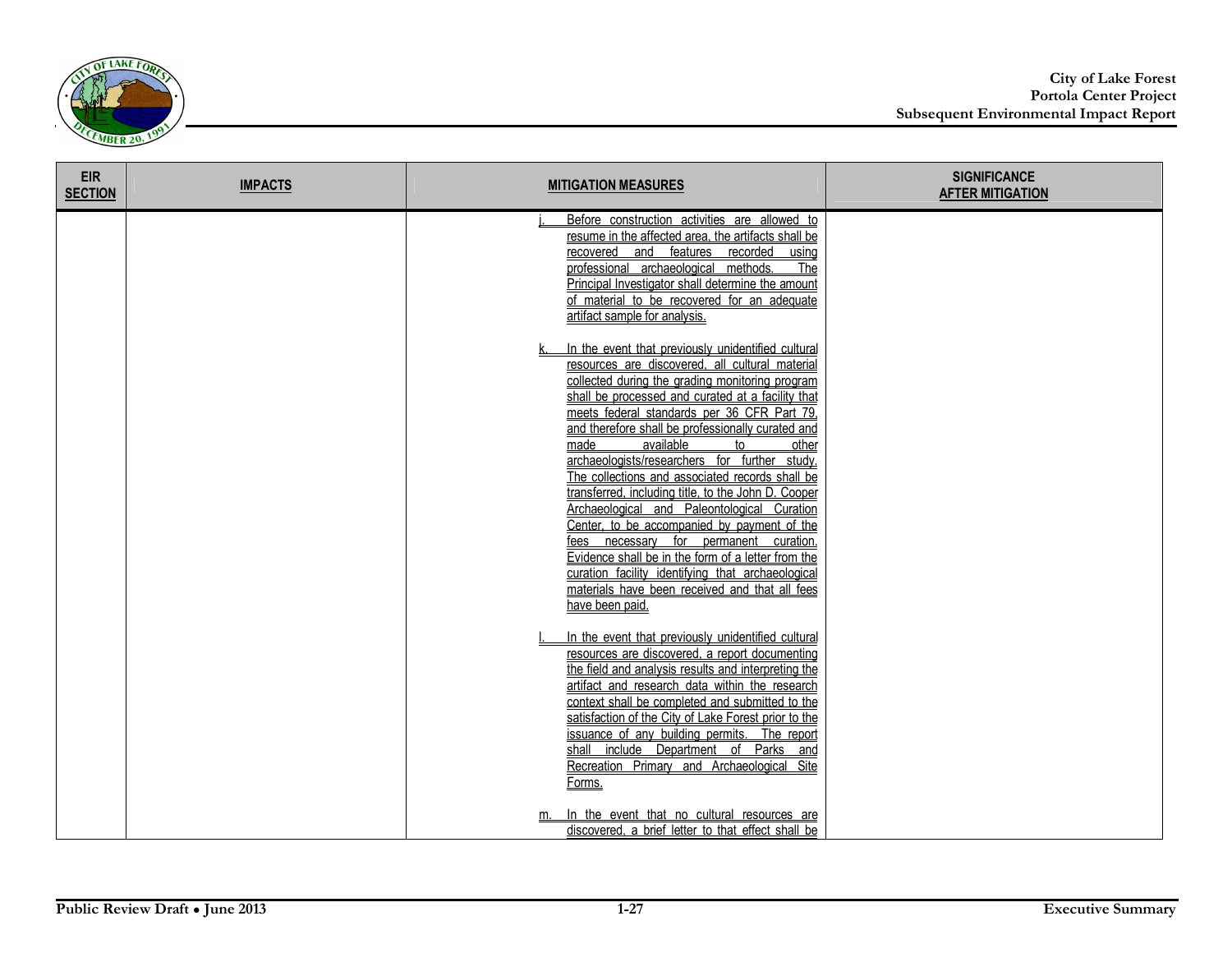

| <b>EIR</b><br><b>SECTION</b> | <b>IMPACTS</b> | <b>MITIGATION MEASURES</b>                                                                                                                                                                                                                                                                                                                                                                                                                                                                                                        | <b>SIGNIFICANCE</b><br><b>AFTER MITIGATION</b> |
|------------------------------|----------------|-----------------------------------------------------------------------------------------------------------------------------------------------------------------------------------------------------------------------------------------------------------------------------------------------------------------------------------------------------------------------------------------------------------------------------------------------------------------------------------------------------------------------------------|------------------------------------------------|
|                              |                | sent to the City of Lake Forest by the consulting<br>archaeologist that the grading monitoring<br>activities have been completed.                                                                                                                                                                                                                                                                                                                                                                                                 |                                                |
|                              |                | Provide evidence to the Lead Agency that the<br>2.<br>following notes have been placed on the Grading Plan:                                                                                                                                                                                                                                                                                                                                                                                                                       |                                                |
|                              |                | The qualified archaeologist/historian and Native<br>a.<br>American monitor shall attend the pre-<br>construction meeting with the contractors to<br>explain and coordinate the requirements of the<br>monitoring program.                                                                                                                                                                                                                                                                                                         |                                                |
|                              |                | During the original cutting of previously<br>b.<br>undisturbed deposits, the archaeological<br>monitor(s) and Native American monitor(s) shall<br>be on site to perform full-time monitoring as<br>determined by the Principal Investigator of the<br>excavations. The frequency of inspections shall<br>depend on the rate of excavation, the materials<br>excavated, and the presence and abundance of<br>artifacts and features.                                                                                               |                                                |
|                              |                | During the cutting of previously disturbed<br>c.<br>deposits, the archaeological monitor(s) and<br>Native American monitor(s) shall be on site as<br>determined by the Principal Investigator of the<br>excavations. Inspections will vary based on the<br>rate of excavation, the materials excavated, and<br>the presence and abundance of artifacts and<br>The frequency and location of<br>features.<br>inspections shall be determined by the Principal<br>Investigator in consultation with the Native<br>American monitor. |                                                |
|                              |                | In the event that previously unidentified.<br>d.<br>potentially significant cultural resources are<br>discovered, the archaeologist shall have the<br>authority to divert or temporarily halt ground<br>disturbance operations in the area of discovery                                                                                                                                                                                                                                                                           |                                                |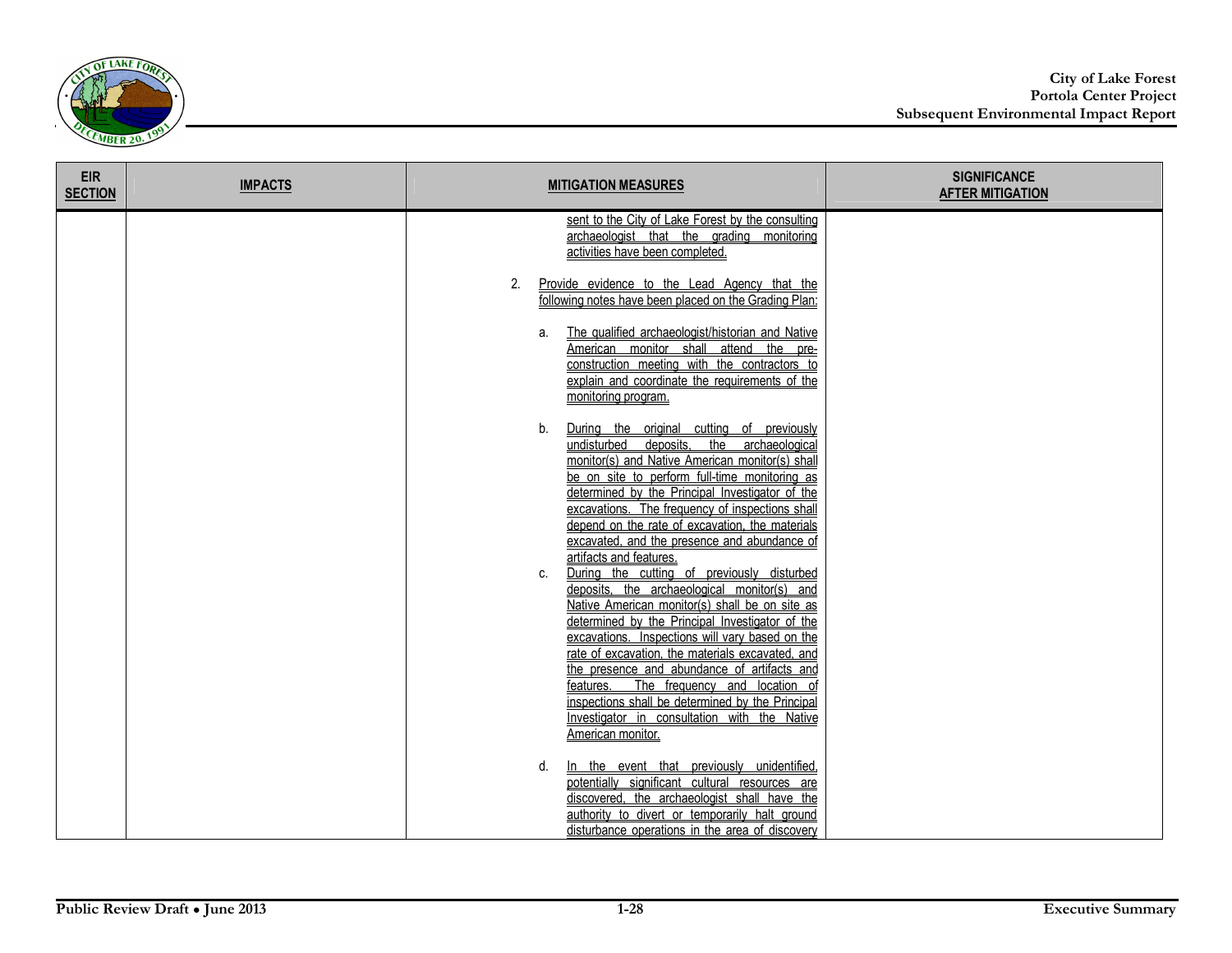

| <b>EIR</b><br><b>SECTION</b> | <b>IMPACTS</b> | <b>MITIGATION MEASURES</b>                                                                                                                                                                                                                                                                                                                                                                                                                                                           | <b>SIGNIFICANCE</b><br><b>AFTER MITIGATION</b> |
|------------------------------|----------------|--------------------------------------------------------------------------------------------------------------------------------------------------------------------------------------------------------------------------------------------------------------------------------------------------------------------------------------------------------------------------------------------------------------------------------------------------------------------------------------|------------------------------------------------|
|                              |                | to allow for evaluation. The archaeologist shall<br>contact the City of Lake Forest Director of<br>Development Services at the time of discovery.<br>Disposition of the resources shall be within the<br>discretion of the City of Lake Forest.<br>For<br>significant cultural resources, a Research Design<br>and Data Recovery Program to mitigate impacts<br>shall be prepared by the consulting<br>archaeologist, then carried out using professional<br>archaeological methods. |                                                |
|                              |                | The consulting archaeologist shall monitor all<br>е.<br>areas identified for development.                                                                                                                                                                                                                                                                                                                                                                                            |                                                |
|                              |                | f.<br>If any human bones are discovered, the Principal<br>Investigator shall contact the County Coroner. In<br>the event that the remains are determined to be<br>of Native American origin. the Most Likely<br>Descendant, as identified by the Native<br>American Heritage Commission, shall be<br>contacted in order to determine proper treatment<br>and disposition of the remains.                                                                                             |                                                |
|                              |                | Prior to rough grading inspection sign-off.<br>g.<br>provide evidence that the field grading<br>monitoring activities have been completed to the<br>satisfaction of the City of Lake Forest. Evidence<br>shall be in the form of a letter from the Project<br>Archaeologist.                                                                                                                                                                                                         |                                                |
|                              |                | Prior to final grading release, submit to the<br>h.<br>satisfaction of the City of Lake Forest, a final<br>report that documents the results, analysis, and<br>conclusions of all phases of the Archaeological<br>Monitoring Program.<br>The report shall also<br>include the following:                                                                                                                                                                                             |                                                |
|                              |                | Department of Parks and Recreation<br>Primary and Archaeological Site Forms                                                                                                                                                                                                                                                                                                                                                                                                          |                                                |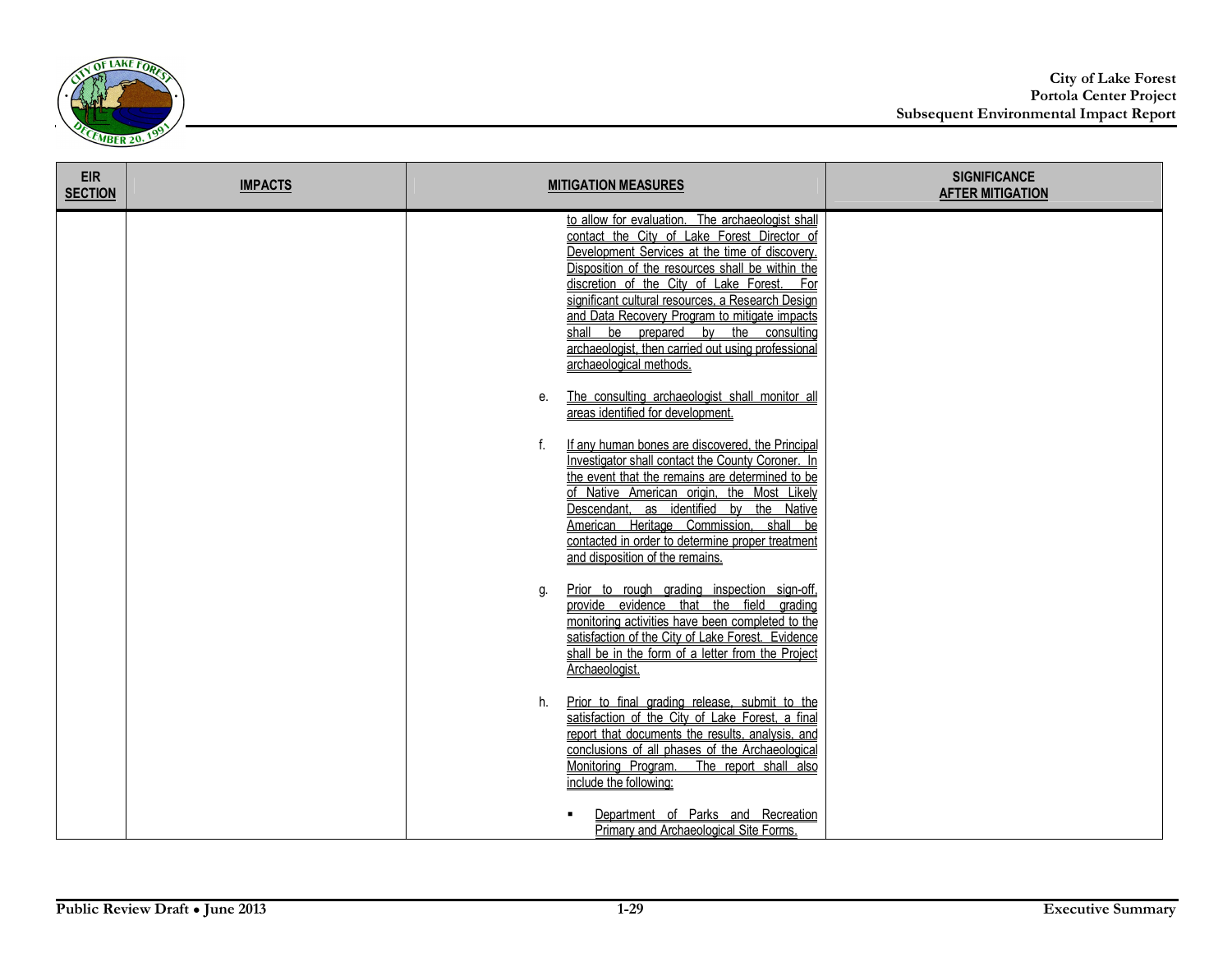

| <b>EIR</b><br><b>SECTION</b> | <b>IMPACTS</b> | <b>MITIGATION MEASURES</b>                                                                                                                                                                                                                                                                                                                                                                                                                                                                                                                                                                                                                                                                                                                                                                                                                                                                                                                                                                                                                                                                                                                                                                                                                                                                                                                                                                                                                                                                                                                                                                                                                                                                                                                                         | <b>SIGNIFICANCE</b><br><b>AFTER MITIGATION</b> |
|------------------------------|----------------|--------------------------------------------------------------------------------------------------------------------------------------------------------------------------------------------------------------------------------------------------------------------------------------------------------------------------------------------------------------------------------------------------------------------------------------------------------------------------------------------------------------------------------------------------------------------------------------------------------------------------------------------------------------------------------------------------------------------------------------------------------------------------------------------------------------------------------------------------------------------------------------------------------------------------------------------------------------------------------------------------------------------------------------------------------------------------------------------------------------------------------------------------------------------------------------------------------------------------------------------------------------------------------------------------------------------------------------------------------------------------------------------------------------------------------------------------------------------------------------------------------------------------------------------------------------------------------------------------------------------------------------------------------------------------------------------------------------------------------------------------------------------|------------------------------------------------|
|                              |                | Evidence that all cultural materials<br>collected during the grading monitoring<br>program has been curated, and therefore<br>shall be professionally curated and made<br>available to other archaeologists/<br>researchers for further study.<br>The<br>collections and associated records shall be<br>transferred, including title, the John D.<br>Cooper Archaeological and Paleontological<br>Curation Center, to be accompanied by<br>payment of the fees necessary for<br>permanent curation. Evidence shall be in<br>the form of a letter from the curation facility<br>identifying that archaeological materials<br>have been received and that all fees have<br>been paid.<br>In the event that no cultural resources area<br>3.<br>discovered, a brief letter to that effect shall be sent to<br>the City of Lake Forest by the consulting archaeologist<br>that the grading monitoring activities have been<br>completed.<br>$3.5 - 2$<br>The qualified archaeologist retained shall prepare monthly<br>progress reports to be filed with the site developer(s) and the City<br>of Lake Forest.<br>$3.5 - 3$<br>Artifacts recovered shall be prepared, identified, and cataloged<br>before donation to the accredited repository designated by the<br>City of Lake Forest. Any artifacts determined to be insignificant<br>shall be offered to local schools for use in educational programs.<br>$3.5 - 4$<br>The qualified archaeologist retained shall prepare a final report to<br>be filed with the site developer(s) and the City of Lake Forest.<br>The report shall include a list of specimens recovered,<br>documentation of each locality, interpretation of artifacts<br>recovered and shall include all specialists' reports as appendices. |                                                |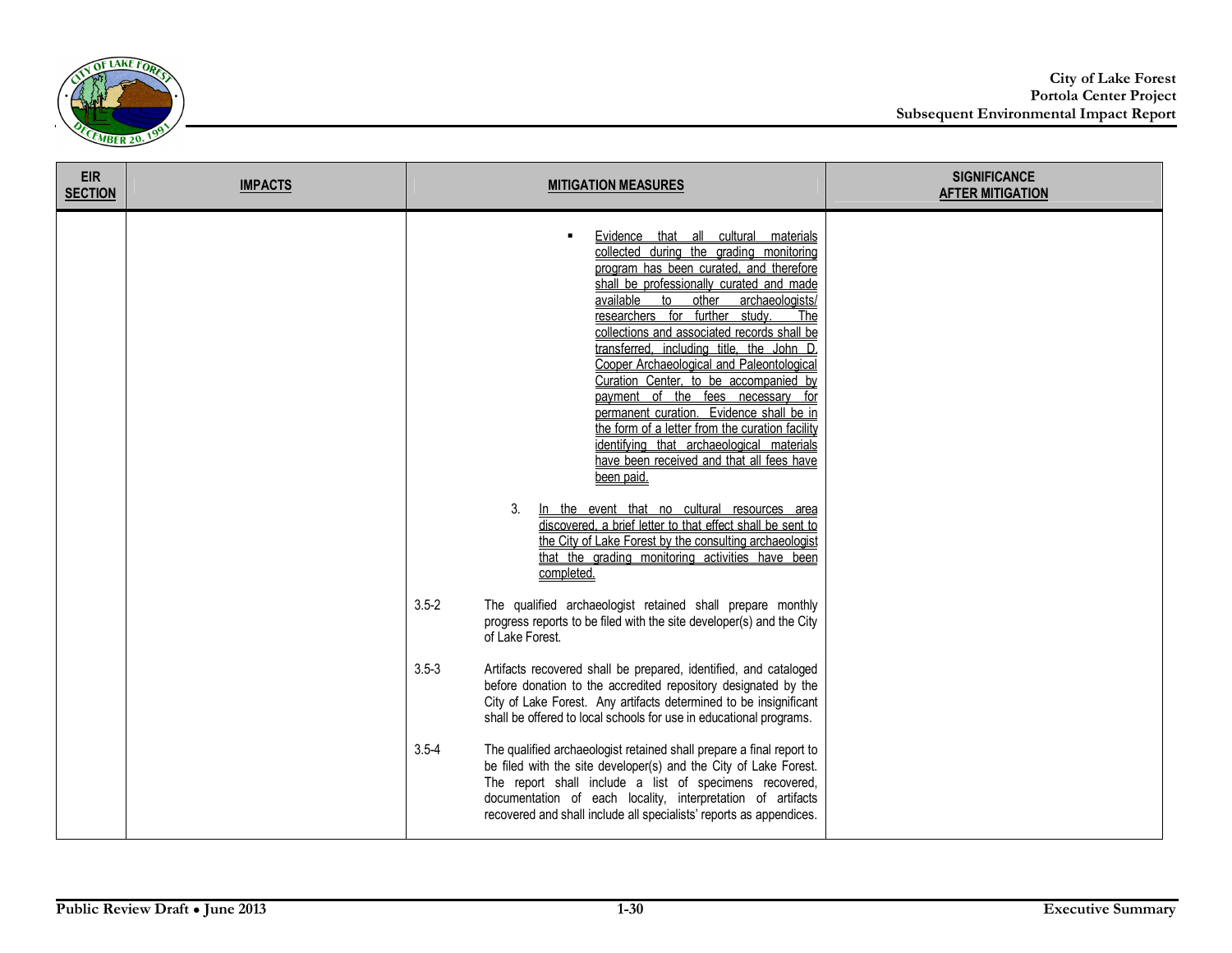

| <b>EIR</b><br><b>SECTION</b> | <b>IMPACTS</b>                                                                                                                                                              | <b>MITIGATION MEASURES</b>                                                                                                                                                                                                                                                                                                                                                                                                                                                                                                                                                                                                                                                                                                                                                                                                                                                                                                                                                                                                                                                                                                                                                                                                                                                                                                                                                                                                                                                                                | <b>SIGNIFICANCE</b><br><b>AFTER MITIGATION</b>             |
|------------------------------|-----------------------------------------------------------------------------------------------------------------------------------------------------------------------------|-----------------------------------------------------------------------------------------------------------------------------------------------------------------------------------------------------------------------------------------------------------------------------------------------------------------------------------------------------------------------------------------------------------------------------------------------------------------------------------------------------------------------------------------------------------------------------------------------------------------------------------------------------------------------------------------------------------------------------------------------------------------------------------------------------------------------------------------------------------------------------------------------------------------------------------------------------------------------------------------------------------------------------------------------------------------------------------------------------------------------------------------------------------------------------------------------------------------------------------------------------------------------------------------------------------------------------------------------------------------------------------------------------------------------------------------------------------------------------------------------------------|------------------------------------------------------------|
|                              |                                                                                                                                                                             | Additional Mitigation Measures: No additional mitigation measures are<br>required.                                                                                                                                                                                                                                                                                                                                                                                                                                                                                                                                                                                                                                                                                                                                                                                                                                                                                                                                                                                                                                                                                                                                                                                                                                                                                                                                                                                                                        |                                                            |
| $CUL-2$                      | <b>Paleontological Resources</b><br>The proposed project would not cause a significant<br>impact to known or unknown paleontological<br>resources that could occur on-site. | Standard Conditions of Approval: No Standard Conditions of Approval are<br>applicable to this topical area.<br><b>Applicable OSA Mitigation Measures:</b><br>$3.5 - 5$<br>Prior to issuance of a grading permit, a qualified paleontologist<br>shall be retained by the site developer(s) to provide professional<br>paleontological services. Specifically, during grading activities,<br>the qualified paleontologist shall conduct on site paleontological<br>monitoring for the project site. Monitoring shall include inspection<br>of exposed surfaces and microscopic examination of matrix to<br>determine if fossils are present. The monitor shall have authority<br>to divert grading away from exposed fossils temporarily in order<br>to recover the fossil specimens. Cooperation and assistance<br>from on-site personnel will greatly assist timely resumption of<br>work in the area of the fossil discovery.<br>The paleontologist shall conduct a pre-grade salvage<br>1.<br>program to collect and recover all significant paleontological<br>resources previously recognized and recorded during the<br>pre-grade survey of the property. All exposed specimens,<br>even those occurring only as float, shall be collected at this<br>stage of the mitigation. If the paleontologist of record is<br>responsible for supervising the paleontological monitoring<br>program during mass grading and earth-moving activities,<br>all fossils salvaged at that time can be retained and | Less Than Significant Impact With Mitigation Incorporated. |
|                              |                                                                                                                                                                             | processed with those recovered during the paleontological<br>monitoring program.<br>2.<br>Prior to initiation of grading, the project Applicant shall<br>provide written evidence to the City of Lake Forest that the<br>Applicant has retained a County-certified paleontologist to<br>observe grading activities, supervise the monitoring<br>program and be responsible for all aspects of the<br>Paleontological Mitigation Monitoring and Reporting<br>Program (MMRP). The paleontologist shall be present at<br>the pre-grade conference, shall establish procedures for                                                                                                                                                                                                                                                                                                                                                                                                                                                                                                                                                                                                                                                                                                                                                                                                                                                                                                                            |                                                            |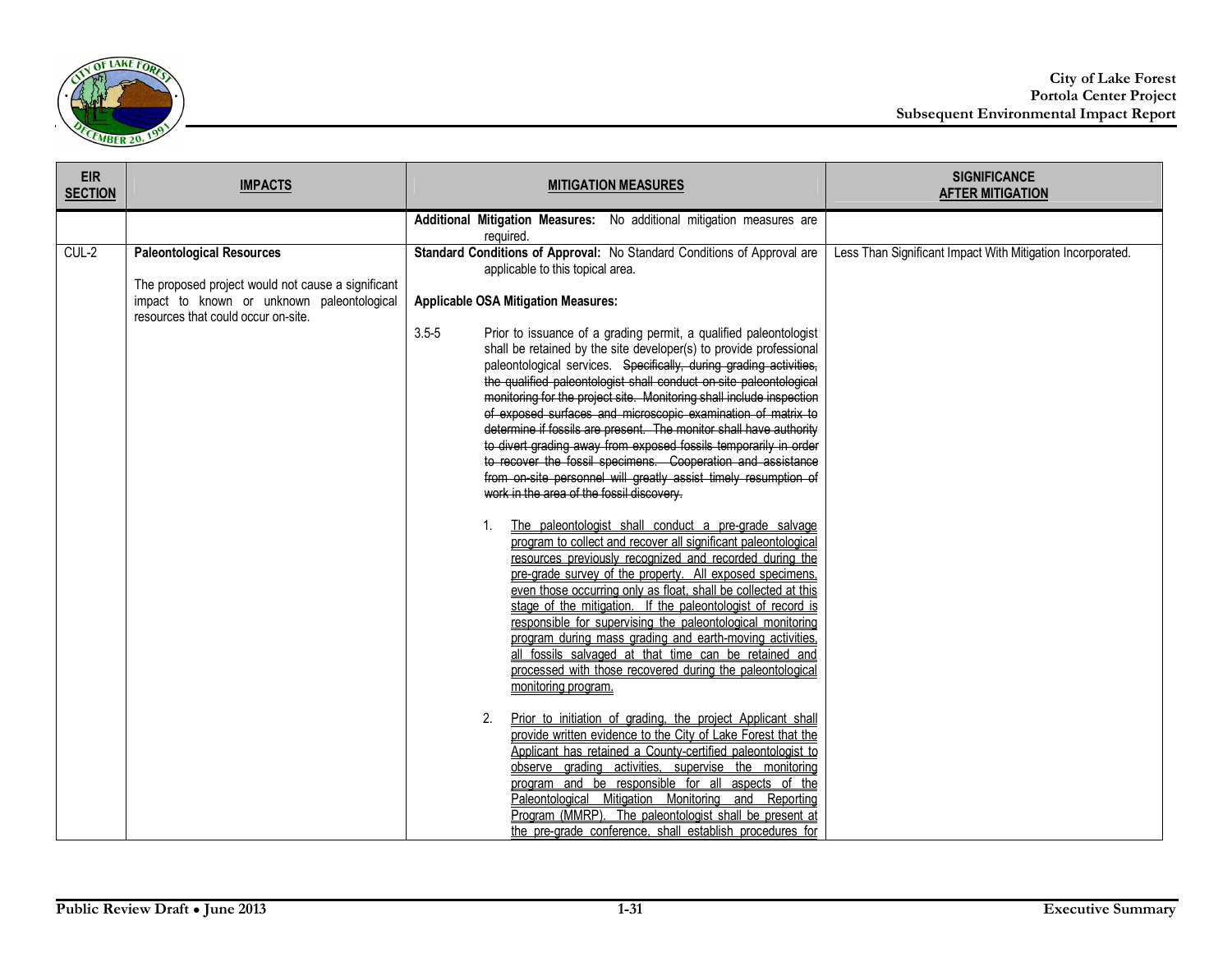

| <b>EIR</b><br><b>SECTION</b> | <b>IMPACTS</b> | <b>MITIGATION MEASURES</b>                                                                                                                                                                                                                                                                                                                                                                                                                                                                                                                                                                                                                                                                                                                                                                                                                                                                                | <b>SIGNIFICANCE</b><br><b>AFTER MITIGATION</b> |
|------------------------------|----------------|-----------------------------------------------------------------------------------------------------------------------------------------------------------------------------------------------------------------------------------------------------------------------------------------------------------------------------------------------------------------------------------------------------------------------------------------------------------------------------------------------------------------------------------------------------------------------------------------------------------------------------------------------------------------------------------------------------------------------------------------------------------------------------------------------------------------------------------------------------------------------------------------------------------|------------------------------------------------|
|                              |                | paleontological resource surveillance, and shall establish, in<br>cooperation with the Applicant, procedures for temporarily<br>halting or redirecting work to permit sampling, identification.<br>and evaluation of the fossils. If the paleontological<br>resources are found to be significant, the paleontologist<br>shall determine appropriate actions, in cooperation with the<br>Applicant, which ensure proper exploration and/or salvage.                                                                                                                                                                                                                                                                                                                                                                                                                                                       |                                                |
|                              |                | Specifically, During grading activities, the qualified<br>3.<br>paleontologist shall conduct on-site paleontological<br>monitoring for the project site. Monitoring shall include<br>inspection of exposed surfaces and microscopic<br>examination of matrix to determine if fossils are present.<br>The monitor shall have authority to divert grading away from<br>exposed fossils temporarily in order to recover the fossil<br>specimens. Cooperation and assistance from on-site<br>personnel will greatly assist timely resumption of work in the<br>area of the fossil discovery.                                                                                                                                                                                                                                                                                                                  |                                                |
|                              |                | Paleontological monitoring of mass grading and<br>А.<br>excavation activities in areas identified as likely to<br>contain paleontological resources shall be required by<br>a qualified paleontologist and/or paleontological<br>monitor(s). Monitoring shall be conducted in areas of<br>grading or excavation in undisturbed formational<br>deposits, as well as in areas where over-excavation of<br>surficial sediments or deposits will encounter these<br>formations in the subsurface.<br>Paleontological<br>monitors shall be equipped to salvage fossils as they<br>are unearthed to avoid construction delays and to<br>remove samples of sediment that are likely to contain<br>the remains of small fossil invertebrates and<br>vertebrates. The monitor shall be empowered to<br>temporarily halt or divert equipment to allow removal<br>of abundant or large specimens in a timely manner. |                                                |
|                              |                | Monitors shall be expected to carefully record the<br>location, elevation, and stratigraphic position, and fully<br>document all aspects of the recovery of all significant<br>collections. It is recommended that monitors be                                                                                                                                                                                                                                                                                                                                                                                                                                                                                                                                                                                                                                                                            |                                                |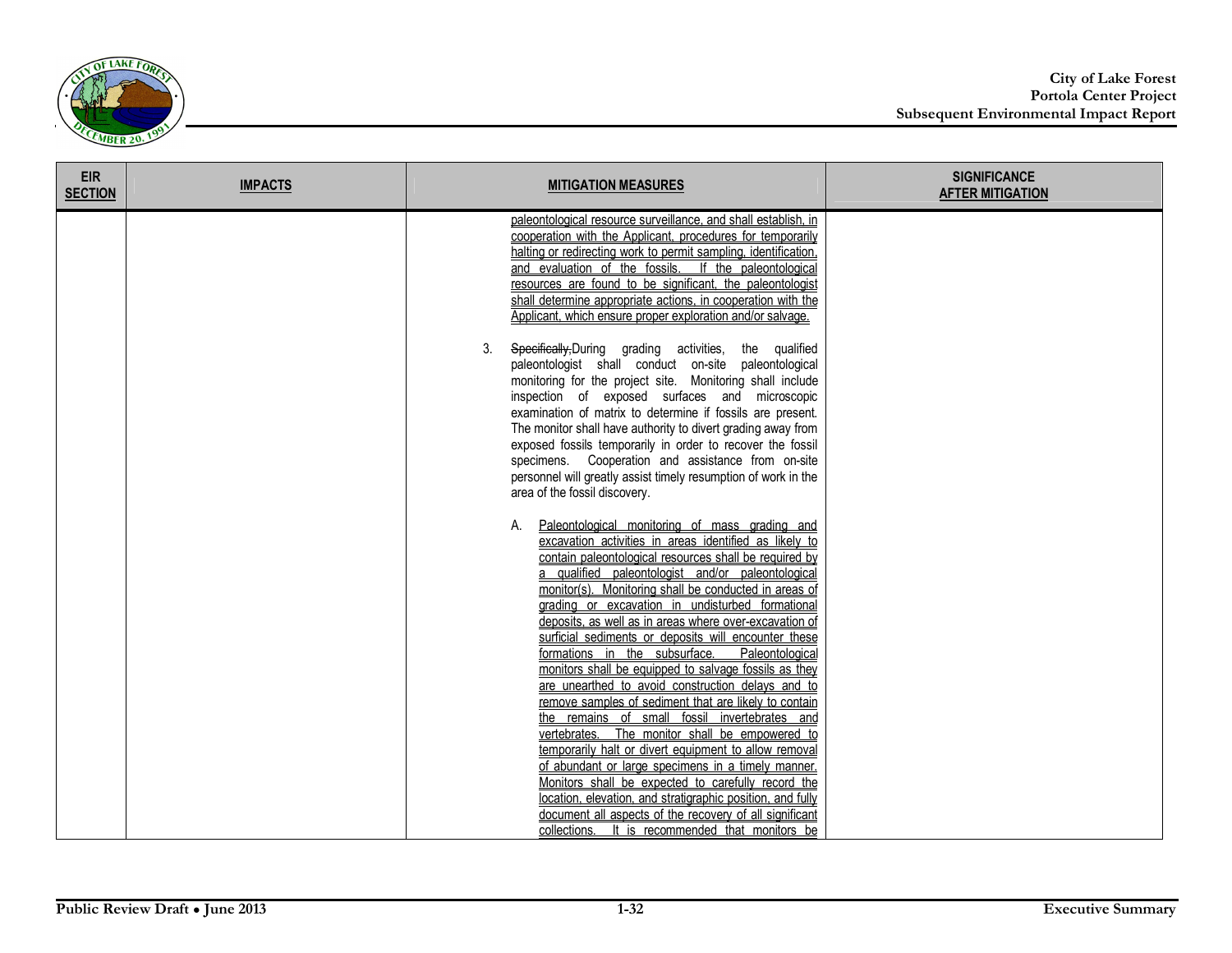

| <b>EIR</b><br><b>SECTION</b> | <b>IMPACTS</b> | <b>MITIGATION MEASURES</b>                                                                                                                                                                                                                                                                                                                                           | <b>SIGNIFICANCE</b><br><b>AFTER MITIGATION</b> |
|------------------------------|----------------|----------------------------------------------------------------------------------------------------------------------------------------------------------------------------------------------------------------------------------------------------------------------------------------------------------------------------------------------------------------------|------------------------------------------------|
|                              |                | equipped with GPS devices to accurately record the<br>position of any fossil localities in a continuously<br>changing landscape.                                                                                                                                                                                                                                     |                                                |
|                              |                | Monitoring may be reduced in areas if the potentially<br>fossiliferous units are not present in the subsurface, or<br>present, are determined upon exposure and<br>examination by qualified paleontological personnel to<br>have low potential to contain fossil resources.                                                                                          |                                                |
|                              |                | $3.5 - 6$<br>The qualified paleontologist retained shall prepare monthly<br>progress reports to be filed with the site developer(s) and the City<br>of Lake Forest.                                                                                                                                                                                                  |                                                |
|                              |                | $3.5 - 7$<br>Fossils recovered shall be prepared, identified, and cataloged<br>before donation to the accredited repository designated by the<br>City of Lake Forest.                                                                                                                                                                                                |                                                |
|                              |                | $3.5 - 8$<br>The qualified paleontologist retained shall prepare a final report<br>to be filed with the site developer(s) and the City of Lake Forest.<br>The report shall include a list of specimens recovered,<br>documentation of each locality, interpretation of fossils recovered<br>and shall include all specialists' reports as appendices.                |                                                |
|                              |                | Recovered specimens shall be prepared to a point of<br>identification and permanent preservation. Screen-washing<br>of sediments to recover small invertebrates and vertebrates<br>may also be necessary. Preparation procedures include<br>cleaning, physical removal of matrix surrounding individual<br>fossils, and repair of damaged specimens. Large specimens |                                                |
|                              |                | of fossil vertebrates encased in cemented matrix, as has<br>been observed on the property and on adjacent properties.<br>may be extremely time consuming to prepare properly, and in<br>such cases, consultation between the City of Lake Forest, the<br>developer, the institutional repository, and the project<br>paleontologist may be necessary.                |                                                |
|                              |                | Following preparation of recovered specimens to a point of<br>identification. fossils shall be properly curated to museum                                                                                                                                                                                                                                            |                                                |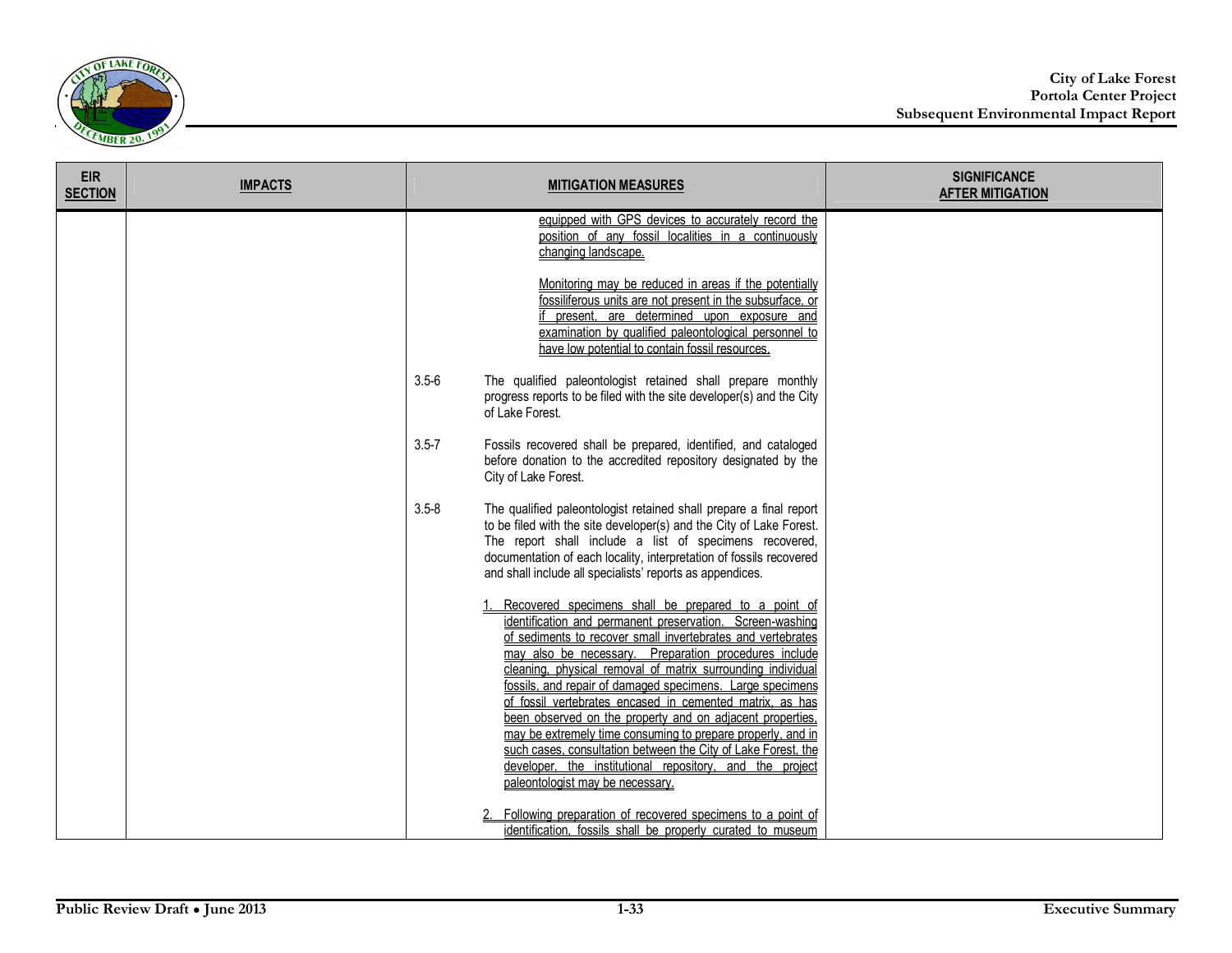

| <b>EIR</b><br><b>SECTION</b> | <b>IMPACTS</b> | <b>MITIGATION MEASURES</b>                                                                                                                                                                                                                                                                                                                                                                                                                                                                                                                                                                                                                                                                                                                                                                                                                                                                                                                                                                     | <b>SIGNIFICANCE</b><br><b>AFTER MITIGATION</b> |
|------------------------------|----------------|------------------------------------------------------------------------------------------------------------------------------------------------------------------------------------------------------------------------------------------------------------------------------------------------------------------------------------------------------------------------------------------------------------------------------------------------------------------------------------------------------------------------------------------------------------------------------------------------------------------------------------------------------------------------------------------------------------------------------------------------------------------------------------------------------------------------------------------------------------------------------------------------------------------------------------------------------------------------------------------------|------------------------------------------------|
|                              |                | standards, before being offered to any institutional collection<br>for permanent long-term archival care and conservation<br>Curation steps shall include identification of fossils to the<br>lowest level possible, painting and numbering of specimens.<br>and production of labels. Prearrangements shall be made<br>with an institution such that the receiving institution's<br>specimen and/or locality numbers can be applied to each<br>specimen. Numbers shall be applied with waterproof India<br>ink on permanent enamel or acrylic paint. Small specimens<br>shall be placed in glass vials with inert plastic caps, and the<br>appropriate locality and/or specimen numbers enclosed with<br>the fossils. All labels shall be printed on acid-free paper or<br>card or cover stock.<br>Specimens shall be curated into a professional, accredited<br>public museum repository with a commitment to archival<br>conservation and permanent retrievable storage (e.g.<br><u>the</u> |                                                |
|                              |                | Ralph B. Clark Regional Park Interpretive Center) is a<br>requirement. The paleontological program shall include a<br>written repository agreement prior to the initiation of post-<br>Copies of all field notes, field<br>grade mitigation activities.<br>maps, photographs, and documentary materials shall<br>accompany the fossils when offered to the archiving<br>institution. The developer shall agree to be responsible for<br>any one-time archival fees charged by the receiving<br>institution. These fees shall cover the cost of steel storage<br>cabinets or shelving, cabinet drawers, specimen travs, and<br>the time and materials necessary to catalogue and fully<br>integrate the new materials into the preexisting collections.                                                                                                                                                                                                                                         |                                                |
|                              |                | A final monitoring and mitigation report of findings and<br>significance, including lists of all fossils recovered and<br>necessary maps and graphics to accurately record their<br>original location, shall be prepared. The report shall include<br>documentation of acceptance or deed of gift from the<br>receiving institution. The final report, when submitted to the<br>City of Lake Forest, shall signify satisfactory completion of<br>the proiect program to mitigate impacts to any potential<br>nonrenewable paleontological resources (i.e., fossils) that                                                                                                                                                                                                                                                                                                                                                                                                                       |                                                |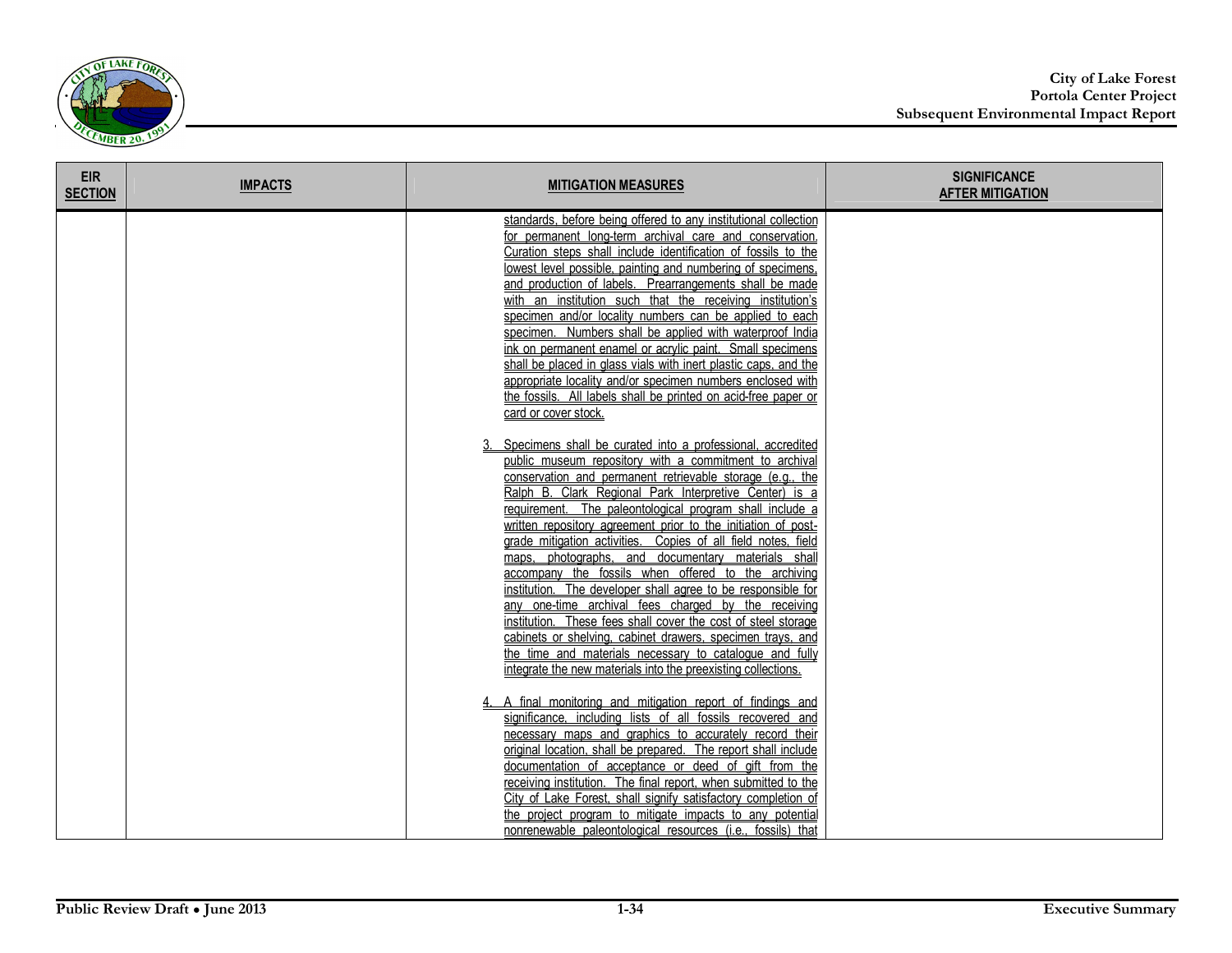

| <b>EIR</b><br><b>SECTION</b> | <b>IMPACTS</b>                                                                                                                                                                                                             | <b>MITIGATION MEASURES</b>                                                                                                                                                                                                                                                                                                                                                                                                                                                                                                                             | <b>SIGNIFICANCE</b><br><b>AFTER MITIGATION</b>      |
|------------------------------|----------------------------------------------------------------------------------------------------------------------------------------------------------------------------------------------------------------------------|--------------------------------------------------------------------------------------------------------------------------------------------------------------------------------------------------------------------------------------------------------------------------------------------------------------------------------------------------------------------------------------------------------------------------------------------------------------------------------------------------------------------------------------------------------|-----------------------------------------------------|
| Cumulative                   | <b>CUMULATIVE IMPACTS</b>                                                                                                                                                                                                  | might have been lost or otherwise adversely affected without<br>such a program in place. Final release of any grading bond<br>shall be approved by the City of Lake Forest only when the<br>final monitoring and mitigation report and the fossil collections<br>have been accepted by the receiving institution and any fees<br>paid.<br>Additional Mitigation Measures: No additional mitigation measures are<br>required.<br>Standard Conditions of Approval: No Standard Conditions of Approval are<br>applicable to this topical area.            | Less Than Significant With Mitigation Incorporated. |
|                              | The proposed project, combined with other related<br>cumulative projects, would not cause a significant<br>impact to known or unknown archaeological<br>resources that could occur on-site.                                | Applicable OSA Mitigation Measures: Refer to OSA PEIR Mitigation<br>Measures 3.5-1 through 3.5-8.<br>Additional Mitigation Measures: No additional mitigation measures are<br>required.                                                                                                                                                                                                                                                                                                                                                                |                                                     |
|                              | The proposed project, combined with other related<br>cumulative projects, would not cause a significant<br>impact to known or unknown paleontological<br>resources that may occur on-site.                                 | Standard Conditions of Approval: No Standard Conditions of Approval are<br>applicable to this topical area.<br>Applicable OSA Mitigation Measures: Refer to OSA PEIR Mitigation<br>Measures 3.5-1 through 3.5-8.<br>Additional Mitigation Measures: No additional mitigation measures are<br>required.                                                                                                                                                                                                                                                 | Less Than Significant With Mitigation Incorporated. |
| 5.3                          | <b>GEOLOGY</b>                                                                                                                                                                                                             |                                                                                                                                                                                                                                                                                                                                                                                                                                                                                                                                                        |                                                     |
| $GEO-1$                      | Seismic-Related Ground Failure<br>The proposed project would not expose people or<br>structures to potential substantial adverse effects<br>associated with seismically induced ground failure,<br>including liquefaction. | <b>Standard Conditions of Approval:</b><br>Prior to the issuance of precise grading permits, the applicant<br>G1<br>shall prepare and submit a final (precise) grading plan to the<br>Building Division of the Development Services Department<br>showing building footprints, new and revised pads and elevations<br>of finished grades, drainage routes, retaining walls, erosion<br>control, slope easements, structural best management practices<br>conforming to the approved water quality management plan, and<br>other pertinent information. | Less Than Significant With Mitigation Incorporated. |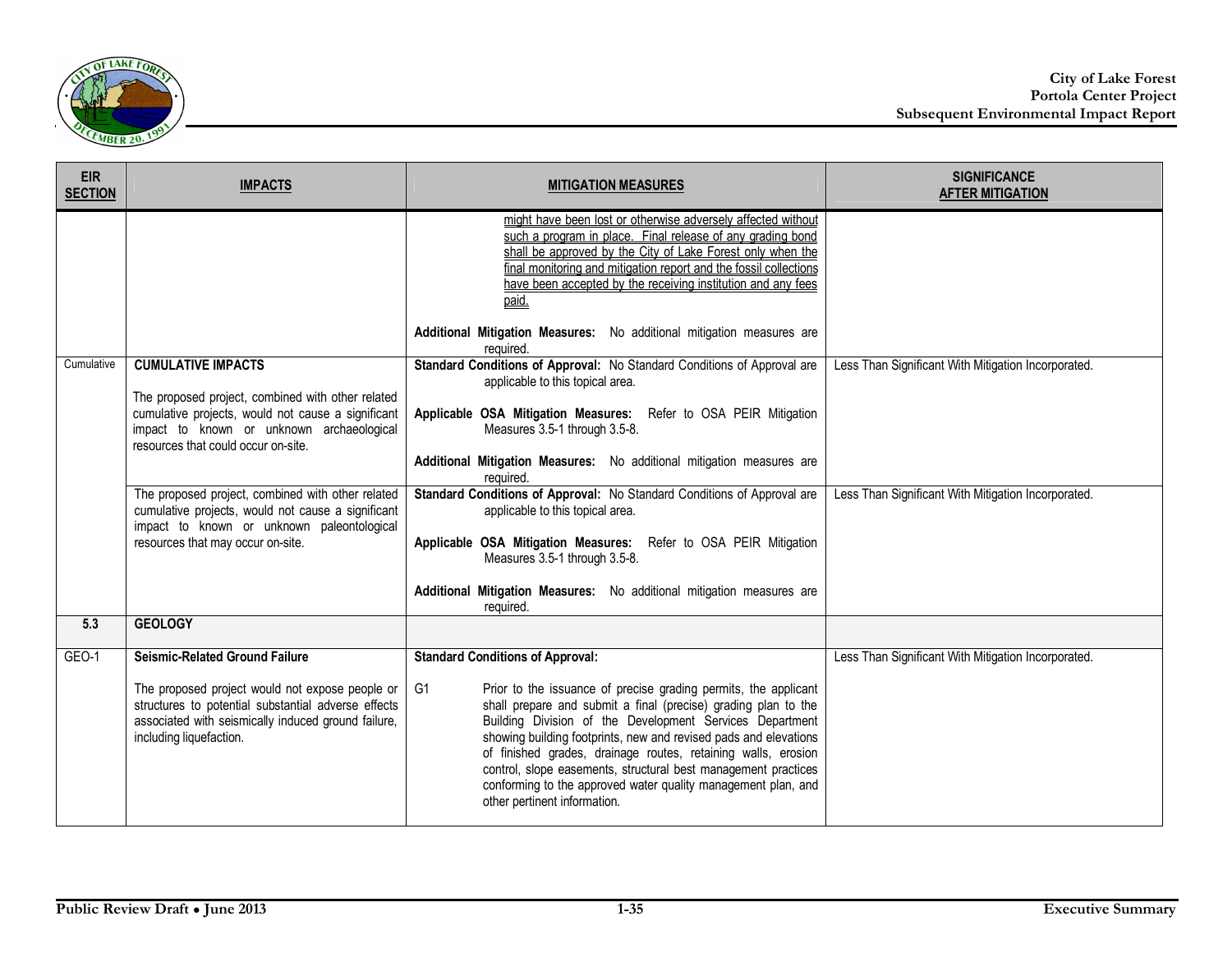

| <b>EIR</b><br><b>SECTION</b> | <b>IMPACTS</b> | <b>MITIGATION MEASURES</b>                                                                                                                                                                                                                                                                                                                                                                                                                                                                                                                                                                                                                                                                                                                                                                                                      | <b>SIGNIFICANCE</b><br><b>AFTER MITIGATION</b> |
|------------------------------|----------------|---------------------------------------------------------------------------------------------------------------------------------------------------------------------------------------------------------------------------------------------------------------------------------------------------------------------------------------------------------------------------------------------------------------------------------------------------------------------------------------------------------------------------------------------------------------------------------------------------------------------------------------------------------------------------------------------------------------------------------------------------------------------------------------------------------------------------------|------------------------------------------------|
|                              |                | G2<br>Prior to the issuance of precise grading permits, the applicant<br>shall in a manner meeting the approval of the City Engineer:<br>Design provisions for surface drainage.<br>Design all necessary storm drain facilities extending to a<br>satisfactory point of disposal for the proper control and<br>disposal of storm runoff.<br>Dedicate the associated easements to the City of Lake<br>Forest, if determined necessary by the City Engineer.<br>Prior to the issuance of any certificates of use and<br>occupancy said improvements shall be constructed in a<br>manner meeting the approval of the City Engineer.                                                                                                                                                                                                |                                                |
|                              |                | Prior to approval of the final design plans and issuance of a<br>G <sub>3</sub><br>grading permit, the applicant shall conduct a site specific<br>geotechnical investigation for the entire site and prepare a report<br>that fully assesses the geologic and soil conditions of the site. As<br>part of the report preparation, soil sampling and any geotechnical<br>testing will be completed at each location where structures are to<br>be erected. The report shall provide grading and structural<br>design recommendations for avoiding liquefaction, subsidence or<br>collapse for each of the proposed structures.<br>recommendations shall be implemented by the Project Applicant.<br>(Standard Condition of Approval G3 is deleted as Geotechnical<br>Investigations have been prepared for the proposed project.) |                                                |
|                              |                | During project grading and construction activities, the following<br>G4<br>measures shall be implemented by the applicant as monitored by<br>the Director of Development Services and Director of Public<br>Works/City Engineer.<br>Normal watering procedures or other dust palliative<br>measures shall be followed during earth moving and<br>construction operations to minimize fugitive dust emissions<br>in compliance with SCAQMD Rule 403. Soil binders shall<br>be spread on site, unpaved roads, and parking area in<br>compliance with Rule 403.<br>Where practical, heavy duty construction equipment shall be<br>kept on-site when not in operation to minimize exhaust                                                                                                                                           |                                                |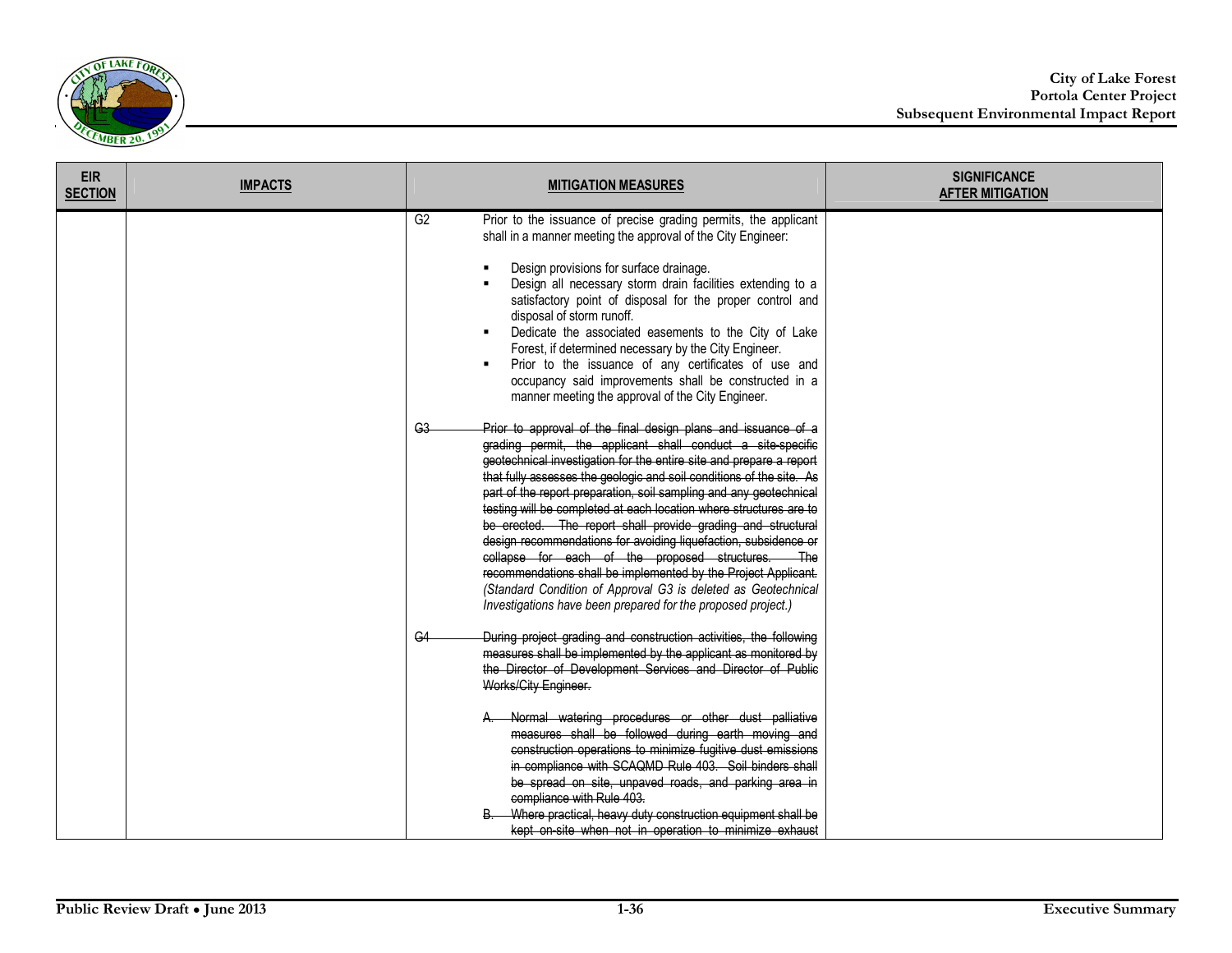

| <b>EIR</b><br><b>SECTION</b> | <b>IMPACTS</b> | <b>MITIGATION MEASURES</b>                                                                                                                                                                                                                                                                                                                                                                                                                                                                                                                                                                                                                                                                                                                                                                                                                                                                                                                                                                                                                                                                                                                                                                                                                                                                                                                                                                                                                                                                                                                                                                                                                                                                                                                                                                                                                                                                                                                                                                                                                                                    | <b>SIGNIFICANCE</b><br><b>AFTER MITIGATION</b> |
|------------------------------|----------------|-------------------------------------------------------------------------------------------------------------------------------------------------------------------------------------------------------------------------------------------------------------------------------------------------------------------------------------------------------------------------------------------------------------------------------------------------------------------------------------------------------------------------------------------------------------------------------------------------------------------------------------------------------------------------------------------------------------------------------------------------------------------------------------------------------------------------------------------------------------------------------------------------------------------------------------------------------------------------------------------------------------------------------------------------------------------------------------------------------------------------------------------------------------------------------------------------------------------------------------------------------------------------------------------------------------------------------------------------------------------------------------------------------------------------------------------------------------------------------------------------------------------------------------------------------------------------------------------------------------------------------------------------------------------------------------------------------------------------------------------------------------------------------------------------------------------------------------------------------------------------------------------------------------------------------------------------------------------------------------------------------------------------------------------------------------------------------|------------------------------------------------|
|                              |                | emissions associated with vehicles entering and exiting the<br>project site.<br>Restrict traffic speeds on all unpaved road to 15 miles per<br>hour or less, and provide a flag person to properly guide<br>traffic and ensure safety at the construction site.<br>D. Suspend all grading operations when wind speeds exceed<br>25 miles per hour and during second stage smog alerts.<br>Comply with SCAQMD Rules 402 and 403 which state that<br>no dust impacts off-site sufficient to be called a nuisance<br>are created and restrict visible emissions from construction<br>and grading, respectively.<br>Use low emission mobile construction equipment (i.e.,<br>tractors, scrapers, dozers, etc.) where practical. Shut off<br>engines when not in use.<br>Maintain construction equipment in peak operating condition<br>to reduce operating emissions.<br>- Use low sulfur fuel for equipment to the extent feasible.<br>- Use electric equipment whenever practicable.<br>- Moisten soil to grading to 12% soil moisture.<br>- Water exposed surfaces at least twice daily under calm<br>conditions and as often as needed on windy days when<br>winds are less than 25 miles per hour or during dry<br>weather in order to maintain a surface crust and prevent<br>the release of visible emissions from the construction<br>site.<br>- Treat any area that will be exposed for extended<br>periods with a soil conditioner to stabilize soil or<br>temporarily plant with vegetation.<br>- Wash mud-covered tires and under-carriages of any<br>trucks leaving construction sites.<br>- Provide for street sweeping, as needed, on adjacent<br>roadways to remove dirt dropped by construction<br>vehicles or mud, which would otherwise be carried off<br>by trucks departing project sites.<br>- Provide for permanent sealing of all graded areas, as<br>applicable, at the earliest practicable time after soil<br>disturbance.<br>(Standard Condition of Approval G4 is deleted as these<br>requirements are included in Mitigation Measures 3.3-1 through |                                                |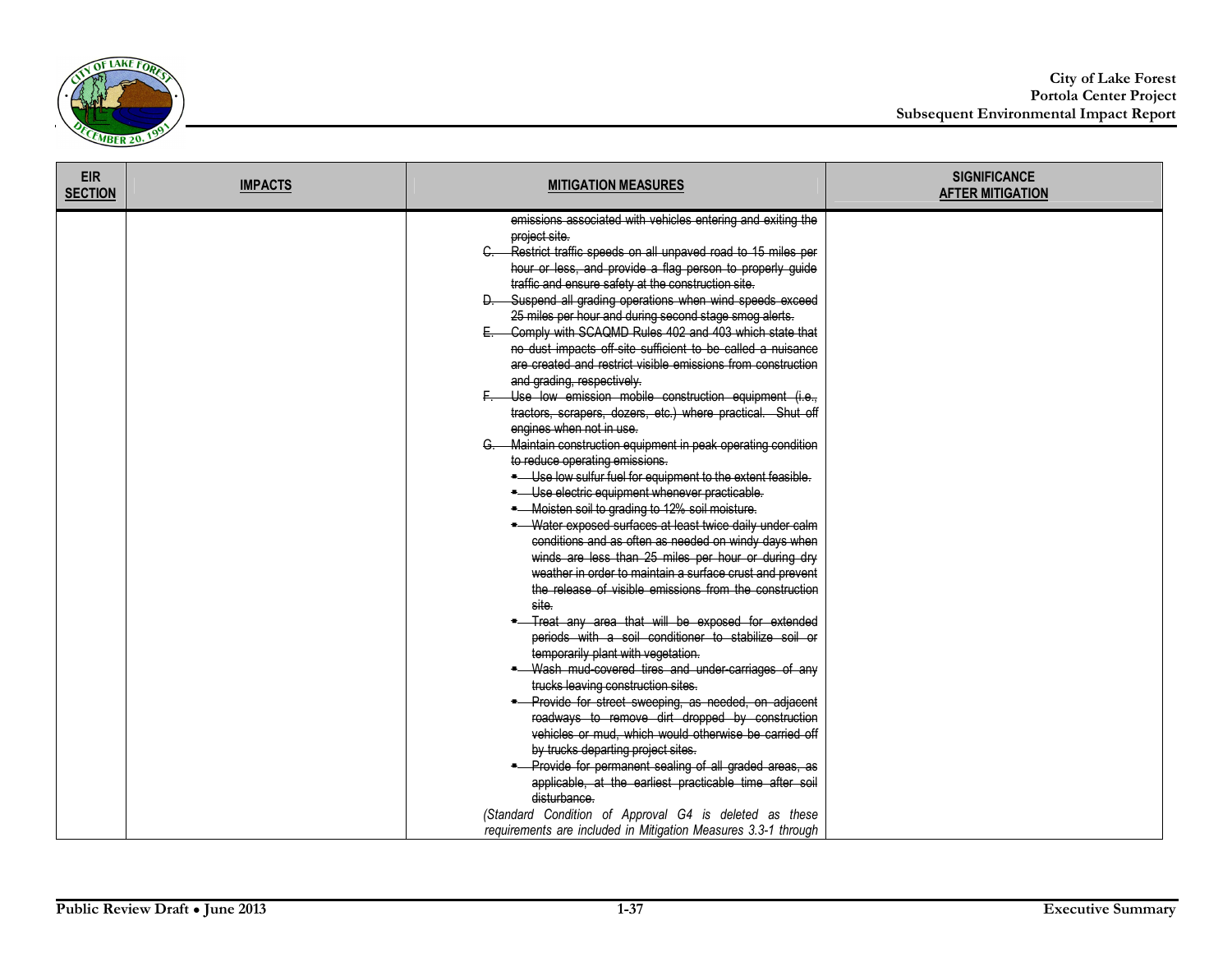

| <b>EIR</b><br><b>SECTION</b> | <b>IMPACTS</b> | <b>MITIGATION MEASURES</b>                                                                                                                                                                                                                                                                                                                                                                                                                                                                                                                                                                                                                                                                                                                                                                                                                                                                                                                                                                                                                                                                                                                                                                                                                                                                                                                                                                                                                                                                                                                            | <b>SIGNIFICANCE</b><br><b>AFTER MITIGATION</b> |
|------------------------------|----------------|-------------------------------------------------------------------------------------------------------------------------------------------------------------------------------------------------------------------------------------------------------------------------------------------------------------------------------------------------------------------------------------------------------------------------------------------------------------------------------------------------------------------------------------------------------------------------------------------------------------------------------------------------------------------------------------------------------------------------------------------------------------------------------------------------------------------------------------------------------------------------------------------------------------------------------------------------------------------------------------------------------------------------------------------------------------------------------------------------------------------------------------------------------------------------------------------------------------------------------------------------------------------------------------------------------------------------------------------------------------------------------------------------------------------------------------------------------------------------------------------------------------------------------------------------------|------------------------------------------------|
|                              |                | 3.3-7 in Section 5.6, Air Quality.)<br>G <sub>5</sub><br>This project necessitates the construction of public and/or private<br>infrastructure improvements. Prior to the issuance of preliminary<br>or precise grading permits or approval of a Final 'A' or 'B' Map,<br>the applicant shall construct, or enter into an agreement and post<br>security, in a form and amount acceptable to the City Engineer,<br>guaranteeing the construction of public and/or private<br>improvements_associated_with_the_grading_permit_or_map, in<br>conformance with applicable City standards and the City's Capital<br>Improvement Policy, including but not limited to:<br>Street improvements including, but not limited to: pavement,<br>а.<br>curb and gutter, medians, sidewalks, drive<br>Traffic signal systems, interconnect traffic signal preemption<br>b.<br>devices and other traffic control and management devices<br>Storm drain facilities<br>C.<br>Subdrain facilities<br>d.<br>Landscaping and computerized irrigation control system (for<br>е.<br>all public streets, parks and public areas).<br>Sewer, reclaimed and/or domestic water systems, as<br>required by the appropriate sewer and water districts as well<br>as the Orange County Fire Authority when appropriate.<br>Riding, hiking and bicycle trails adjacent to or through the<br>g.<br>project site.<br>Undergrounding of existing overhead and proposed utility<br>h.<br>distribution lines.<br>Transit-related improvements depicted on the approved<br>tentative map |                                                |
|                              |                | Plans for improvements, including proposed and relocated utility<br>lines, shall be approved by the Public Works Director/City<br>Engineer based on the City's ordinances, standards, and policies,<br>including, but not limited to, those design and construction<br>standards adopted by the City or otherwise reasonably<br>determined by the Director to be applicable to the project. Plans<br>for signing, striping, and other traffic control devices shall be<br>approved by the City Traffic Engineer. Water improvement plans<br>shall be approved by the Fire Marshal, the local water district,                                                                                                                                                                                                                                                                                                                                                                                                                                                                                                                                                                                                                                                                                                                                                                                                                                                                                                                                          |                                                |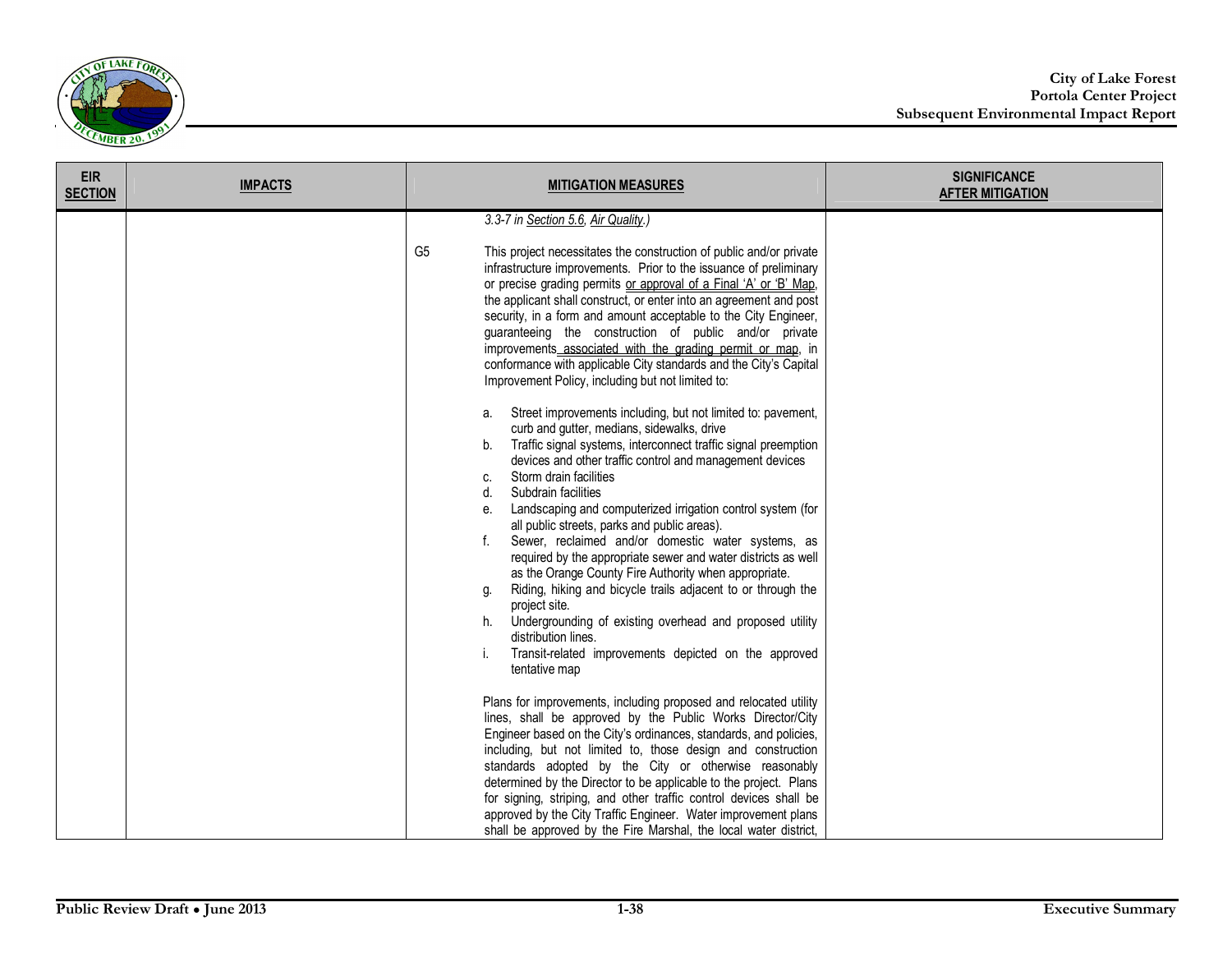

| <b>EIR</b><br><b>SECTION</b> | <b>IMPACTS</b> | <b>MITIGATION MEASURES</b>                                                                                                                                                                                                                                                                                                                                                                                                                                                                                                                                                                                                                                                                                                                                                                                               | <b>SIGNIFICANCE</b><br><b>AFTER MITIGATION</b> |
|------------------------------|----------------|--------------------------------------------------------------------------------------------------------------------------------------------------------------------------------------------------------------------------------------------------------------------------------------------------------------------------------------------------------------------------------------------------------------------------------------------------------------------------------------------------------------------------------------------------------------------------------------------------------------------------------------------------------------------------------------------------------------------------------------------------------------------------------------------------------------------------|------------------------------------------------|
|                              |                | and the Public Works Director/City Engineer. The water<br>distribution system and appurtenances shall conform to the<br>applicable laws and adopted regulations enforced by the Orange<br>County Health Department. Public sewer and reclaimed water<br>improvement plans shall be approved by the local sewering<br>agency and the Public Works Director/City Engineer. The<br>requirement for the reclaimed water line for irrigation is<br>contingent upon an existing line within reasonable proximity to<br>the site. Construction of improvements shall be under the<br>inspection of the Public Works Department.                                                                                                                                                                                                 |                                                |
|                              |                | G <sub>6</sub><br>Prior to issuance of any permit, any easement that lies within or<br>crosses rights-of-way proposed to be deeded or dedicated to the<br>City, shall be subordinated by the applicant to the City prior to<br>City acceptance of the rights-of-way, unless otherwise exempted<br>by the Director of Public Works/City Engineer based on the City's<br>ordinances, standards, and policies, including, but not limited, to<br>those design and construction standards adopted by the City or<br>otherwise reasonably determined by the Director to be applicable<br>to the project.                                                                                                                                                                                                                      |                                                |
|                              |                | G7<br>Prior to issuance of a grading permit, a recordable instrument<br>providing for reciprocal ingress and egress access easements<br>between and among the parcels with access via private drives<br>shall be submitted by the applicant to the City of Lake Forest for<br>review and approval of the City Attorney, Director of<br>Development Services and the Director of Public Works/City<br>Engineer. The instrument shall be approved if it is appropriate<br>recordable form, and adequately provides for reciprocal access in<br>a manner consistent with the City's ordinances, standards, and<br>policies, including, but not limited, to those public design and<br>construction standards adopted by the City or otherwise<br>reasonably determined by the Directors to be applicable to the<br>project. |                                                |
|                              |                | Applicable OSA Mitigation Measures: No OSA PEIR Mitigation Measures<br>are applicable to this topical area.                                                                                                                                                                                                                                                                                                                                                                                                                                                                                                                                                                                                                                                                                                              |                                                |
|                              |                | <b>Additional Mitigation Measures:</b>                                                                                                                                                                                                                                                                                                                                                                                                                                                                                                                                                                                                                                                                                                                                                                                   |                                                |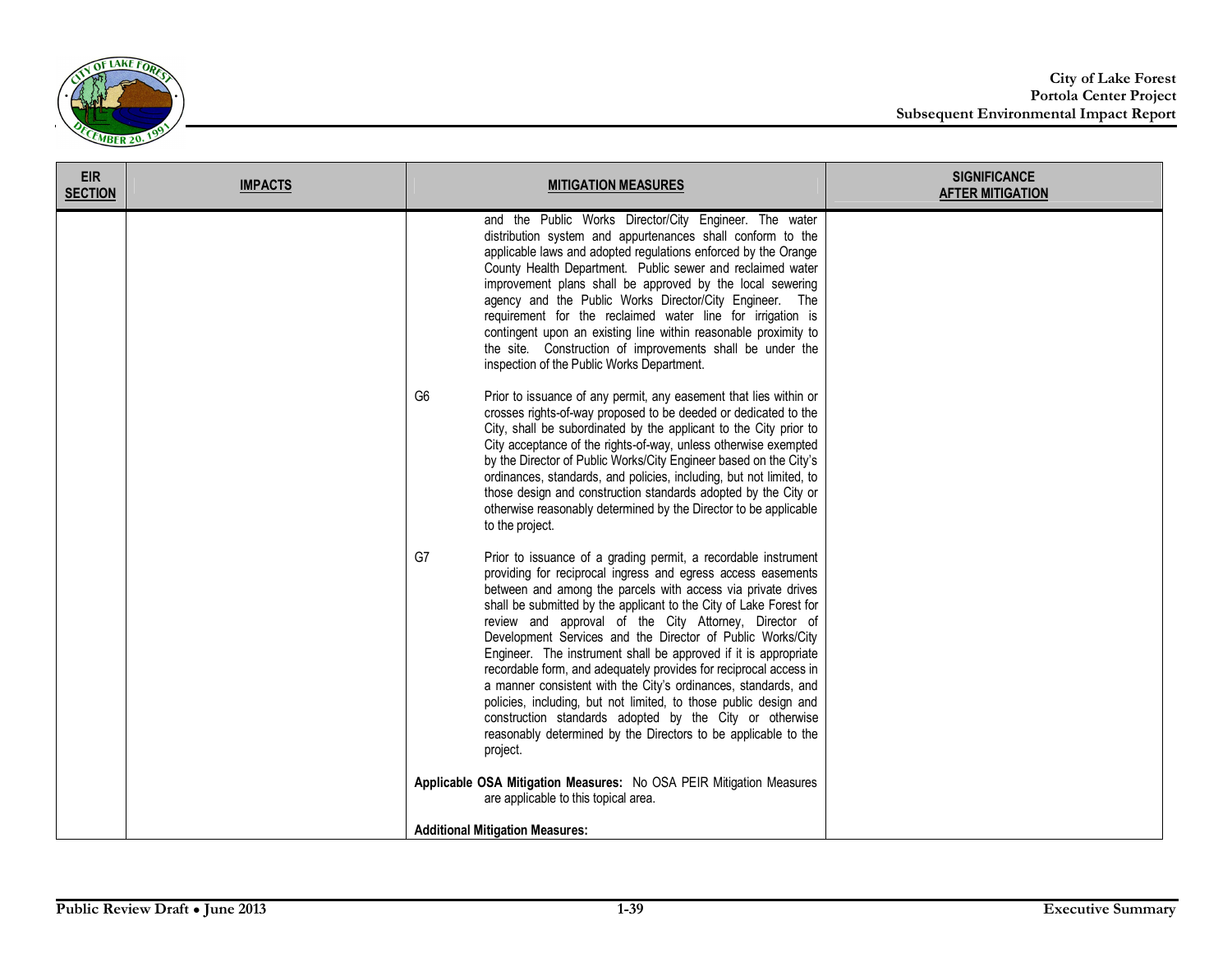

| <b>EIR</b><br><b>SECTION</b> | <b>IMPACTS</b>                                                                                              | <b>MITIGATION MEASURES</b>                                                                                                                                                                                                                                                                                                                                                                                                                                                                                                                                                                                                                                                                                                                                                                                                                                                                                                                                                                                                                                                                                                                                                                                                                                                                                                                                            | <b>SIGNIFICANCE</b><br><b>AFTER MITIGATION</b>             |
|------------------------------|-------------------------------------------------------------------------------------------------------------|-----------------------------------------------------------------------------------------------------------------------------------------------------------------------------------------------------------------------------------------------------------------------------------------------------------------------------------------------------------------------------------------------------------------------------------------------------------------------------------------------------------------------------------------------------------------------------------------------------------------------------------------------------------------------------------------------------------------------------------------------------------------------------------------------------------------------------------------------------------------------------------------------------------------------------------------------------------------------------------------------------------------------------------------------------------------------------------------------------------------------------------------------------------------------------------------------------------------------------------------------------------------------------------------------------------------------------------------------------------------------|------------------------------------------------------------|
|                              |                                                                                                             | GEO-1<br>Concurrent with submittal of the 40-scale grading plans, the<br>project applicant shall submit a Final Geotechnical Engineering<br>Report for review and approval by the City's Engineer. The Final<br>Geotechnical Engineering Report shall be prepared by a<br>professional engineer and certified engineering geologist licensed<br>by the State of California, in consultation with a corrosion<br>engineer, and demonstrate compliance with the<br>recommendations identified in the Geotechnical Investigations<br>prepared for the project (Geotechnical Investigation for Portola<br>Center North Tentative Tract No. 17300 [dated April 16, 2013]<br>and Geotechnical Investigation for Portola Center South<br>Tentative Tract No. 15353 [dated July 6, 2012]), the retaining wall<br>recommendations prepared by Soil Retention Designs Inc.<br>(Verdura 40/60 Retaining Wall Feasibility Design and Response<br>to Plan Review Comments from the City of Lake Forest [for<br>Tentative Tract Map Numbers 17300 and 15353, dated August<br>10, 2012]) and any additional recommendations identified by the<br>City's Engineer. The Geotechnical Investigations and retaining<br>wall recommendations are included in Appendix 11.3,<br>Geotechnical Investigation, of this EIR and are incorporated by<br>reference into this mitigation measure. |                                                            |
| $GEO-2$                      | <b>Landslides</b><br>The proposed project would not expose people or<br>structures to potential landslides. | Standard Conditions of Approval: Refer to Standard Conditions of Approval<br>G1 through G7.<br>Applicable OSA Mitigation Measures: No OSA PEIR Mitigation Measures<br>are applicable to this topical area.<br>Additional Mitigation Measures: Refer to Additional Mitigation Measure<br>GEO-1 and the following Additional Mitigation Measure:<br>GEO-2<br>During grading, the removal of landslide debris and surficial soil<br>shall be evaluated by a qualified geologist to determine the actual<br>depth of removal necessary. Topsoil, colluvium, alluvium,<br>landslide debris, undocumented fill, and the unsuitable portions of<br>previously placed fill and formational materials within the limits of<br>grading shall be removed to expose firm, formational materials or<br>moist, dense previously placed fill. Removals shall be required<br>beyond the toe of slope and extend to the property line to remove                                                                                                                                                                                                                                                                                                                                                                                                                                        | Less Than Significant Impact With Mitigation Incorporated. |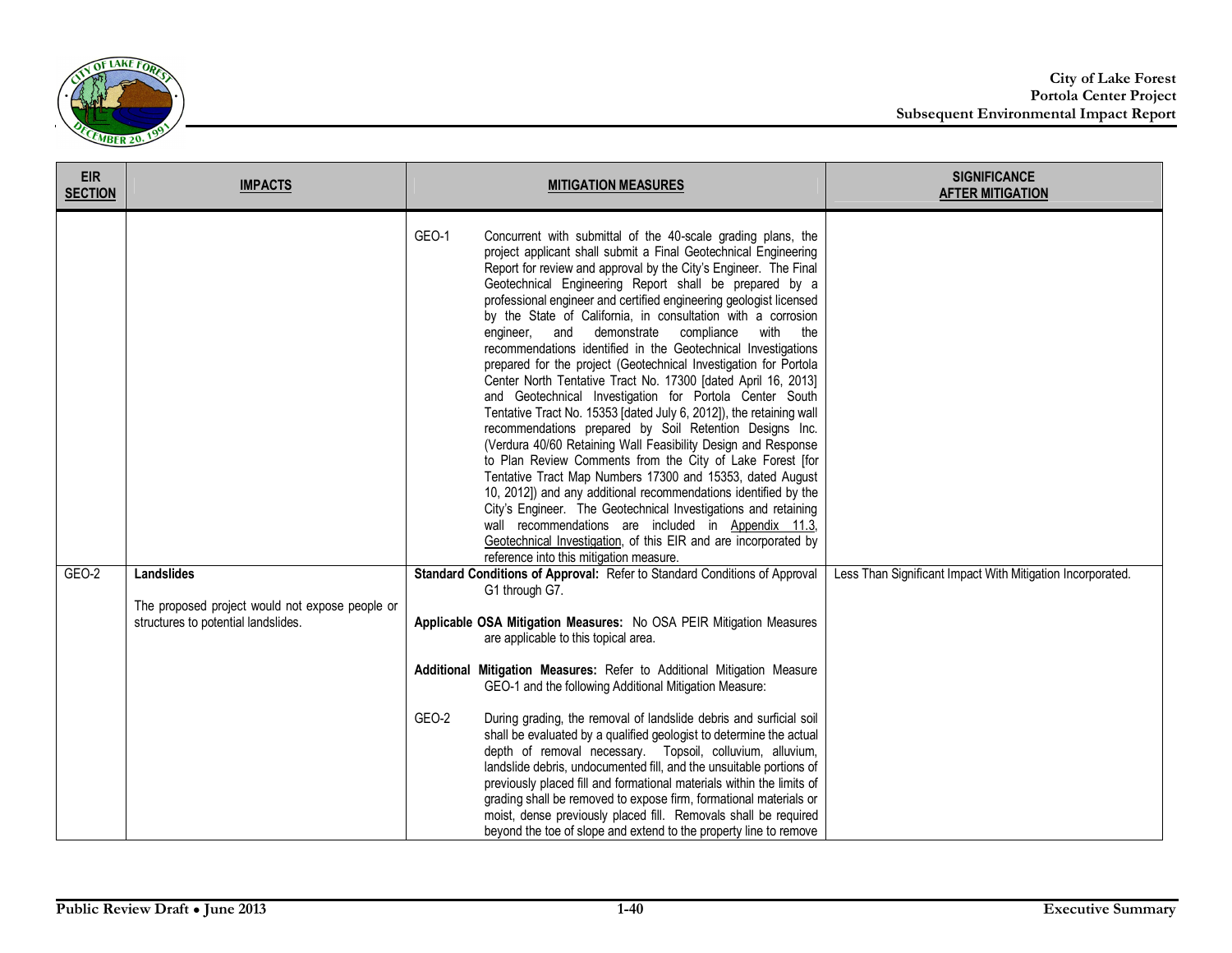

| <b>EIR</b><br><b>SECTION</b> | <b>IMPACTS</b>                                                                                                                                                           | <b>MITIGATION MEASURES</b>                                                                                                                                                                                                                                                                                                                                                                                                                                                                                                                                | <b>SIGNIFICANCE</b><br><b>AFTER MITIGATION</b>             |
|------------------------------|--------------------------------------------------------------------------------------------------------------------------------------------------------------------------|-----------------------------------------------------------------------------------------------------------------------------------------------------------------------------------------------------------------------------------------------------------------------------------------------------------------------------------------------------------------------------------------------------------------------------------------------------------------------------------------------------------------------------------------------------------|------------------------------------------------------------|
|                              |                                                                                                                                                                          | The bottom of the excavation should be<br>landslide debris.<br>scarified at least one foot, moisture conditioned as necessary,<br>and compacted prior to the placement of fill material. These<br>recommendations shall be stipulated in the construction<br>contracts, grading plans, and specifications. The project grading<br>plans and specifications shall be subject to review and approval<br>by the City of Lake Forest Department of Public Works.                                                                                              |                                                            |
| $GEO-3$                      | <b>Unstable Geologic Units</b>                                                                                                                                           | Standard Conditions of Approval: Refer to Standard Conditions of Approval<br>G1 through G7.                                                                                                                                                                                                                                                                                                                                                                                                                                                               | Less Than Significant Impact With Mitigation Incorporated. |
|                              | Development of the proposed project would not be<br>located on a geologic unit or soil that is unstable, or<br>that would become unstable as a result of the<br>project. | Applicable OSA Mitigation Measures: No OSA PEIR Mitigation Measures<br>are applicable to this topical area.                                                                                                                                                                                                                                                                                                                                                                                                                                               |                                                            |
|                              |                                                                                                                                                                          | Additional Mitigation Measures: Refer to Additional Mitigation Measure<br>GEO-1, GEO-2, and the following Additional Mitigation Measures:                                                                                                                                                                                                                                                                                                                                                                                                                 |                                                            |
|                              |                                                                                                                                                                          | GEO-3<br>During grading, cut slope excavations including buttresses and<br>shear keys shall be observed full time by a Certified Engineering<br>Geologist to confirm that soil and geologic conditions do not differ<br>significantly from those expected. This requirement shall be<br>stipulated in the construction contracts, grading plans, and<br>specifications. The project grading plans and specifications shall<br>be subject to review and approval by the City of Lake Forest<br>Department of Public Works.                                 |                                                            |
|                              |                                                                                                                                                                          | GEO-4<br>Prior to the issuance of any grading permit, the City Engineer<br>shall confirm that all grading plans and specifications require that<br>buttress fill is graded in short segments and/or the inclination of<br>the temporary slopes is flattened to ensure stability of backcut<br>slopes.                                                                                                                                                                                                                                                     |                                                            |
|                              |                                                                                                                                                                          | GEO-5<br>Concurrent with submittal of the 40-scale grading plans, the final<br>retaining wall plans shall be reviewed by a qualified geotechnical<br>consultant. Review of the final retaining wall plans shall ensure<br>that the reinforcement geogrid type, length, and spacing<br>presented on the slope stability analyses are the estimated<br>minimum requirements for the required factor of 1.5 and 1.1 for<br>static and seismic conditions, respectively. The review shall also<br>verify that all applicable recommendations from the project |                                                            |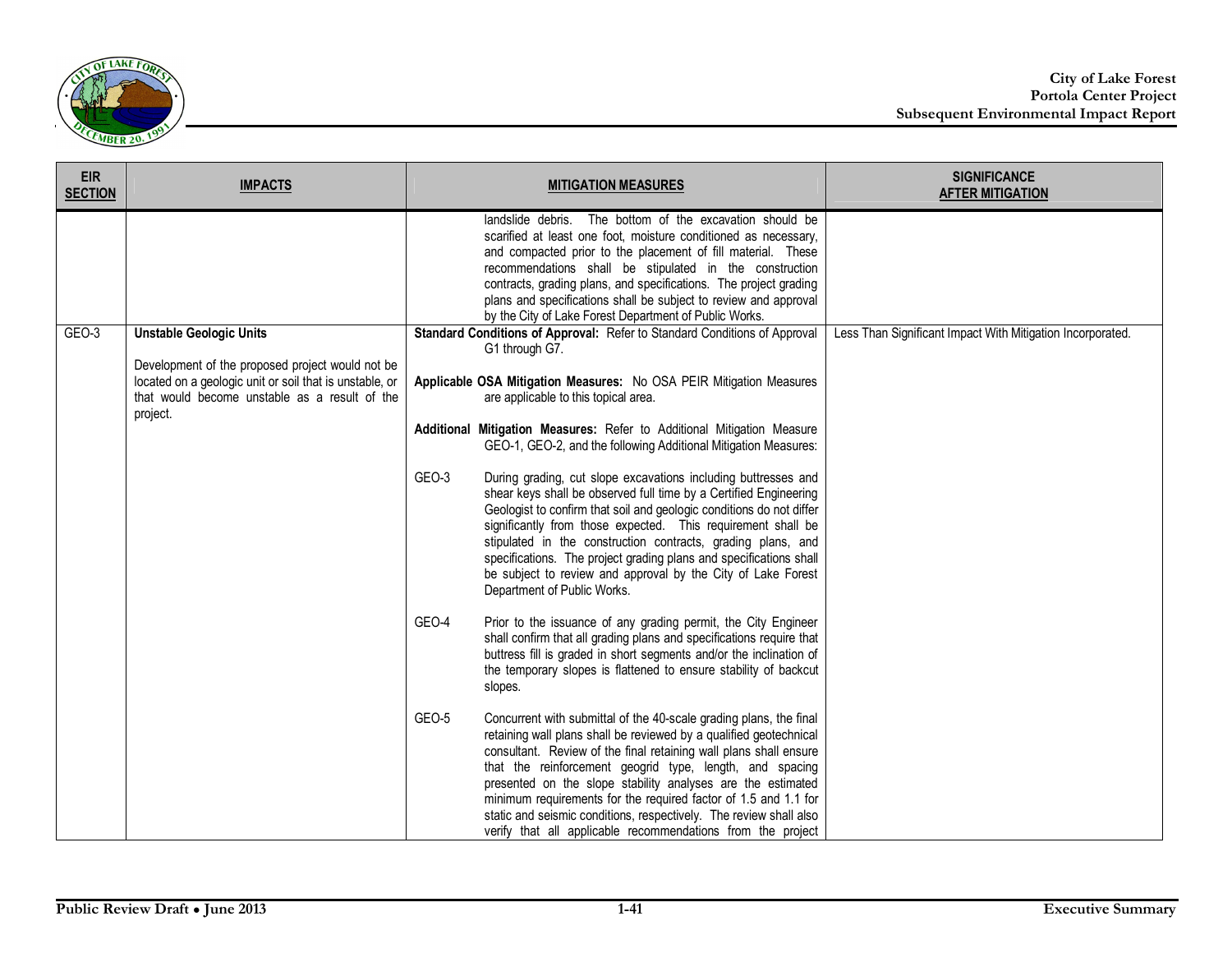

| <b>EIR</b><br><b>SECTION</b> | <b>IMPACTS</b>                                                                                                    | <b>MITIGATION MEASURES</b>                                                                                                                                                                                                                                                                                                                                                                                                                                                                                                                                                                    | <b>SIGNIFICANCE</b><br><b>AFTER MITIGATION</b>             |
|------------------------------|-------------------------------------------------------------------------------------------------------------------|-----------------------------------------------------------------------------------------------------------------------------------------------------------------------------------------------------------------------------------------------------------------------------------------------------------------------------------------------------------------------------------------------------------------------------------------------------------------------------------------------------------------------------------------------------------------------------------------------|------------------------------------------------------------|
|                              |                                                                                                                   | Geotechnical Investigations are incorporated.                                                                                                                                                                                                                                                                                                                                                                                                                                                                                                                                                 |                                                            |
| $GEO-4$                      | <b>Expansive Soils</b>                                                                                            | Standard Conditions of Approval: Refer to Standard Conditions of Approval<br>G1 through G7.                                                                                                                                                                                                                                                                                                                                                                                                                                                                                                   | Less Than Significant Impact With Mitigation Incorporated. |
|                              | The proposed project would not be located on<br>expansive soil creating substantial risks to life or<br>property. | Applicable OSA Mitigation Measures: No OSA PEIR Mitigation Measures<br>are applicable to this topical area.                                                                                                                                                                                                                                                                                                                                                                                                                                                                                   |                                                            |
|                              |                                                                                                                   | Additional Mitigation Measures: Refer to Additional Mitigation Measure<br>GEO-1 and the following Additional Mitigation Measure:                                                                                                                                                                                                                                                                                                                                                                                                                                                              |                                                            |
|                              |                                                                                                                   | GEO-6<br>During the grading phase, additional testing for expansion<br>potential shall be performed once final grades are achieved.<br>Excavated soil with an expansion index greater than 90 shall be<br>kept at least 4 feet below finish grade in areas of the structural fill,<br>where possible. These recommendations shall be stipulated in<br>the construction contracts, grading plans, and specifications. The<br>project grading plans and specifications shall be subject to review<br>for expansive soils and approval by the City of Lake Forest<br>Department of Public Works. |                                                            |
| $GEO-5$                      | <b>Corrosive Soils</b>                                                                                            | Standard Conditions of Approval: No Standard Conditions of Approval are                                                                                                                                                                                                                                                                                                                                                                                                                                                                                                                       | Less Than Significant Impact With Mitigation Incorporated. |
|                              |                                                                                                                   | applicable to this topical area.                                                                                                                                                                                                                                                                                                                                                                                                                                                                                                                                                              |                                                            |
|                              | Development of the proposed project would not<br>encounter corrosive soils potentially resulting in               | Applicable OSA Mitigation Measures: No OSA PEIR Mitigation Measures                                                                                                                                                                                                                                                                                                                                                                                                                                                                                                                           |                                                            |
|                              | damage to foundations and buried pipelines.                                                                       | are applicable to this topical area.                                                                                                                                                                                                                                                                                                                                                                                                                                                                                                                                                          |                                                            |
|                              |                                                                                                                   | Additional Mitigation Measures: Refer to Additional Mitigation Measure<br>GEO-1 and the following Additional Mitigation Measure:                                                                                                                                                                                                                                                                                                                                                                                                                                                              |                                                            |
|                              |                                                                                                                   | GEO-7<br>Concurrent with submittal of the 40-scale grading plans, the<br>City's Engineer shall confirm that the project's Final Geotechnical<br>Engineering Report includes recommendations from a corrosion<br>engineer for proper protection of buried metal pipes at the project<br>site.                                                                                                                                                                                                                                                                                                  |                                                            |
| Cumulative                   | <b>CUMULATIVE IMPACTS</b>                                                                                         | Standard Conditions of Approval: Refer to Standard Conditions of Approval<br>G1 through G7.                                                                                                                                                                                                                                                                                                                                                                                                                                                                                                   | Less Than Significant Impact With Mitigation Incorporated. |
|                              | Seismically Induced Hazards, Unstable Geologic                                                                    |                                                                                                                                                                                                                                                                                                                                                                                                                                                                                                                                                                                               |                                                            |
|                              | Units, Expansive Soils, And Corrosive Soils                                                                       | Applicable OSA Mitigation Measures: No OSA PEIR Mitigation Measures<br>are applicable to this topical area.                                                                                                                                                                                                                                                                                                                                                                                                                                                                                   |                                                            |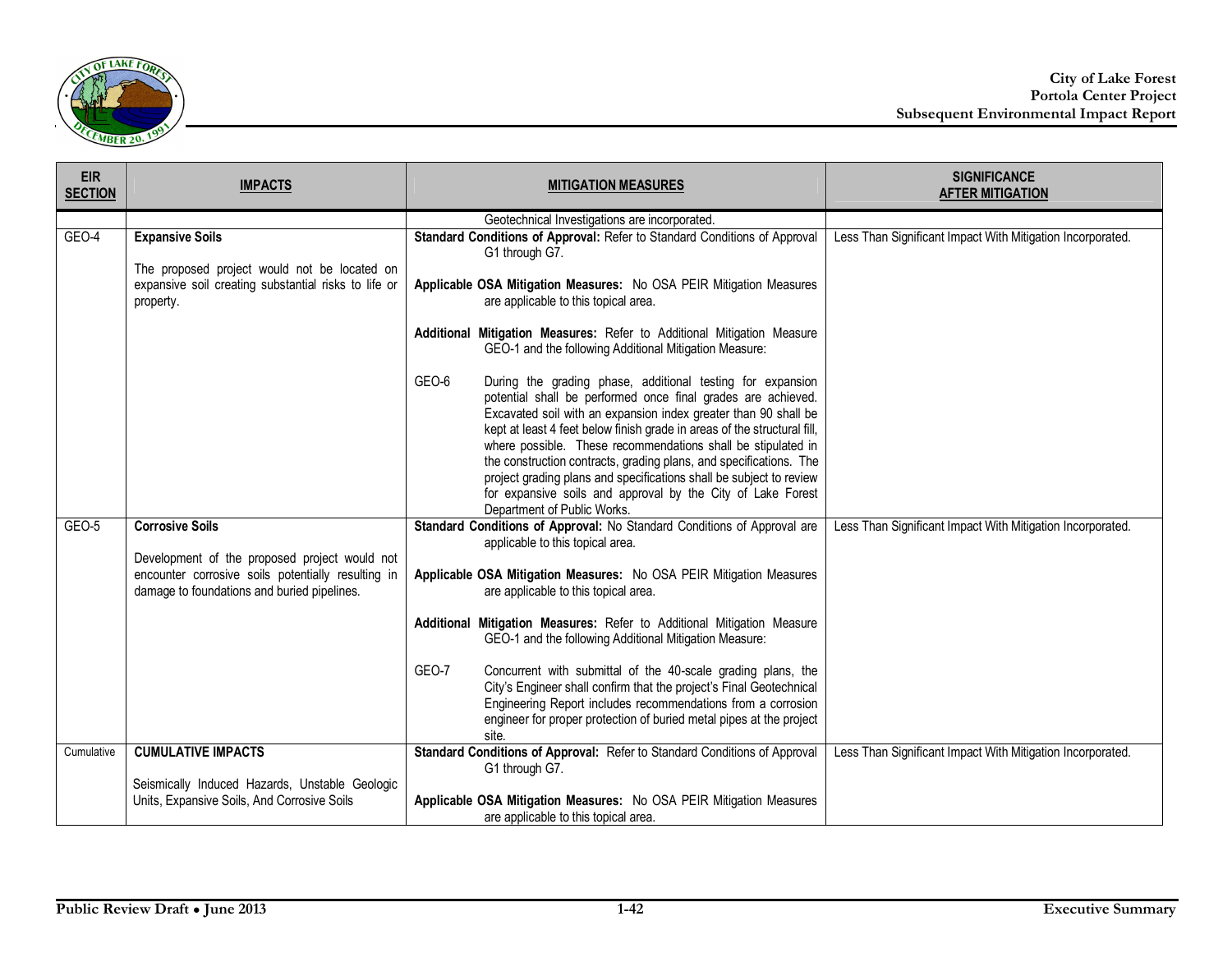

| <b>EIR</b><br><b>SECTION</b> | <b>IMPACTS</b>                                                                                                                                                     | <b>MITIGATION MEASURES</b>                                                                                  | <b>SIGNIFICANCE</b><br><b>AFTER MITIGATION</b>             |
|------------------------------|--------------------------------------------------------------------------------------------------------------------------------------------------------------------|-------------------------------------------------------------------------------------------------------------|------------------------------------------------------------|
|                              |                                                                                                                                                                    | Additional Mitigation Measures: Refer to Additional Mitigation Measures<br>GEO-1 through GEO-7.             |                                                            |
|                              | The proposed project, combined with other related<br>cumulative projects, would not expose people or<br>structures to potential substantial adverse effects        | Standard Conditions of Approval: Refer to Standard Conditions of Approval<br>G1 through G7.                 | Less Than Significant Impact With Mitigation Incorporated. |
|                              | associated with seismically induced ground failure,<br>including liquefaction.                                                                                     | Applicable OSA Mitigation Measures: No OSA PEIR Mitigation Measures<br>are applicable to this topical area. |                                                            |
|                              |                                                                                                                                                                    | Additional Mitigation Measures: Refer to Additional Mitigation Measures<br>GEO-1 through GEO-7.             |                                                            |
|                              | The proposed project, combined with other related<br>cumulative projects, would not expose people or<br>structures to potential substantial adverse effects        | Standard Conditions of Approval: Refer to Standard Conditions of Approval<br>G1 through G7.                 | Less Than Significant Impact With Mitigation Incorporated. |
|                              | associated with seismically induced landslides.                                                                                                                    | Applicable OSA Mitigation Measures: No OSA PEIR Mitigation Measures<br>are applicable to this topical area. |                                                            |
|                              |                                                                                                                                                                    | Additional Mitigation Measures: Refer to Additional Mitigation Measures<br>GEO-1 through GEO-7.             |                                                            |
|                              | The proposed project, and other related cumulative<br>projects, would not be located on a geologic unit or<br>soil that is unstable, or that would become unstable | Standard Conditions of Approval: Refer to Standard Conditions of Approval<br>G1 through G7.                 | Less Than Significant Impact With Mitigation Incorporated. |
|                              | as a result of the project.                                                                                                                                        | Applicable OSA Mitigation Measures: No OSA PEIR Mitigation Measures<br>are applicable to this topical area. |                                                            |
|                              |                                                                                                                                                                    | Additional Mitigation Measures: Refer to Additional Mitigation Measures<br>GEO-1 through GEO-7.             |                                                            |
|                              | The proposed project, and other related cumulative<br>projects, would not be located on expansive soil<br>creating substantial risks to life or property.          | Standard Conditions of Approval: Refer to Standard Conditions of Approval<br>G1 through G7.                 | Less Than Significant Impact With Mitigation Incorporated. |
|                              |                                                                                                                                                                    | Applicable OSA Mitigation Measures: No OSA PEIR Mitigation Measures<br>are applicable to this topical area. |                                                            |
|                              |                                                                                                                                                                    | Additional Mitigation Measures: Refer to Additional Mitigation Measures<br>GEO-1 through GEO-7.             |                                                            |
|                              | The proposed project, and other related cumulative<br>projects, would not encounter corrosive soils<br>potentially resulting in damage to foundations and          | Standard Conditions of Approval: Refer to Standard Conditions of Approval<br>G1 through G7.                 | Less Than Significant Impact With Mitigation Incorporated. |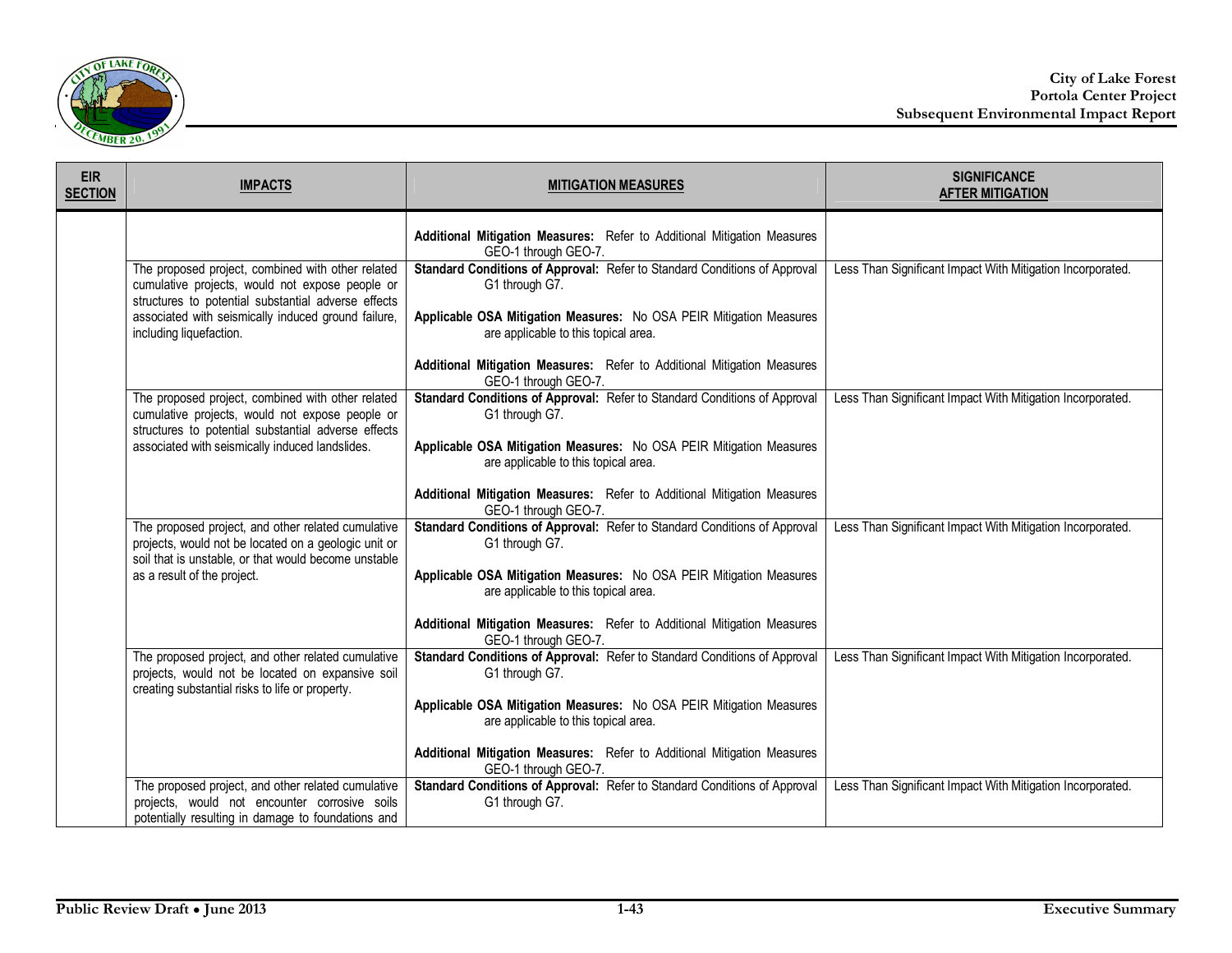

| <b>EIR</b><br><b>SECTION</b> | <b>IMPACTS</b>                                                                                                                                                  | <b>MITIGATION MEASURES</b>                                                                                                                                                                                                                                                                                                                                                                                                                                                                                                                                                                                                                                                                                                                                                                                                                                                                                                                                                                                                                                                                                                                                                                                                                                                                                                             | <b>SIGNIFICANCE</b><br><b>AFTER MITIGATION</b>             |
|------------------------------|-----------------------------------------------------------------------------------------------------------------------------------------------------------------|----------------------------------------------------------------------------------------------------------------------------------------------------------------------------------------------------------------------------------------------------------------------------------------------------------------------------------------------------------------------------------------------------------------------------------------------------------------------------------------------------------------------------------------------------------------------------------------------------------------------------------------------------------------------------------------------------------------------------------------------------------------------------------------------------------------------------------------------------------------------------------------------------------------------------------------------------------------------------------------------------------------------------------------------------------------------------------------------------------------------------------------------------------------------------------------------------------------------------------------------------------------------------------------------------------------------------------------|------------------------------------------------------------|
|                              | buried pipelines.                                                                                                                                               | Applicable OSA Mitigation Measures: No OSA PEIR Mitigation Measures<br>are applicable to this topical area.                                                                                                                                                                                                                                                                                                                                                                                                                                                                                                                                                                                                                                                                                                                                                                                                                                                                                                                                                                                                                                                                                                                                                                                                                            |                                                            |
|                              |                                                                                                                                                                 | Additional Mitigation Measures: Refer to Additional Mitigation Measures<br>GEO-1 through GEO-7.                                                                                                                                                                                                                                                                                                                                                                                                                                                                                                                                                                                                                                                                                                                                                                                                                                                                                                                                                                                                                                                                                                                                                                                                                                        |                                                            |
| 5.4                          | <b>HYDROLOGY</b>                                                                                                                                                |                                                                                                                                                                                                                                                                                                                                                                                                                                                                                                                                                                                                                                                                                                                                                                                                                                                                                                                                                                                                                                                                                                                                                                                                                                                                                                                                        |                                                            |
| HWQ-1                        | Long-Term Hydrology/Drainage Impacts                                                                                                                            | <b>Standard Conditions of Approval:</b>                                                                                                                                                                                                                                                                                                                                                                                                                                                                                                                                                                                                                                                                                                                                                                                                                                                                                                                                                                                                                                                                                                                                                                                                                                                                                                | Less Than Significant Impact With Mitigation Incorporated. |
|                              | Implementation of the proposed project would not<br>alter the existing drainage pattern resulting in a<br>substantial increase in runoff, flooding, or erosion. | Compliance with NPDES, DAMP, Groundwater Management Plan.<br>٠<br>Compliance with Lake Forest Municipal Code and County of Orange<br>٠<br>Codes regulating drainage and water quality.                                                                                                                                                                                                                                                                                                                                                                                                                                                                                                                                                                                                                                                                                                                                                                                                                                                                                                                                                                                                                                                                                                                                                 |                                                            |
|                              |                                                                                                                                                                 | <b>Applicable OSA PEIR Mitigation Measures:</b>                                                                                                                                                                                                                                                                                                                                                                                                                                                                                                                                                                                                                                                                                                                                                                                                                                                                                                                                                                                                                                                                                                                                                                                                                                                                                        |                                                            |
|                              |                                                                                                                                                                 | $3.8 - 1$<br>Prior to approval of a Parcel Map or a Tentative Tract Map<br>(whichever comes first), Concurrent with submittal of the 40-scale<br>grading plans, the applicant shall submit a Final Water Quality<br>Management Plan (WQMP), including a Final hydrology study, if<br>appropriate, for review and approval of the City Engineer. The<br>Final WQMP Plan shall include Best Management Practices<br>(BMPs) in accordance with the latest City of Lake Forest Water<br>Quality Management Plan Template User Guide and include<br>stormwater detention/retention features, if necessary, to mitigate<br>impacts of changes in stormwater rates or volumes as identified<br>in the site-specific Final hydrology study. The Final hydrology<br>study shall comply with the Orange County Hydrology Manual<br>(OCHM) and addresses the following as part of final design:<br>The time of concentration (Tc) for the different storm events<br>shall be calculated to provide correct times for each storm<br>event in both existing and proposed condition rational<br>method models.<br>Orange County Hydrology Manual recommendations shall<br>be utilized for small area hydrograph analysis or iustification<br>for the use of different values.<br>Equation D.4 shall be utilized for calculating effective area.<br>٠ |                                                            |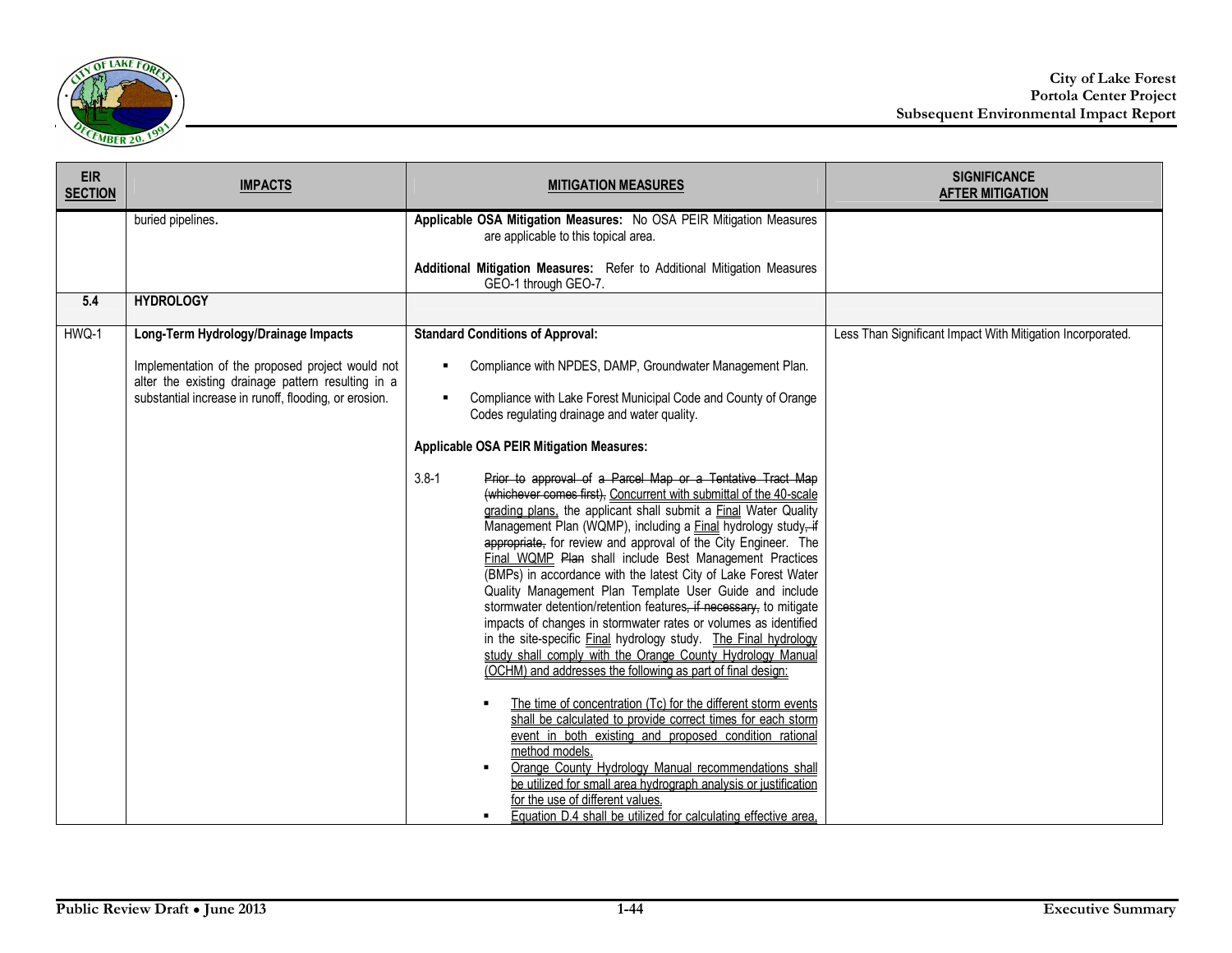

| <b>EIR</b><br><b>SECTION</b> | <b>IMPACTS</b>                                                                                                | <b>MITIGATION MEASURES</b>                                                                                                                                                                                                                                                                                                                                                                                                                                                                                                                                                                                                                                                                                                                                                                                                                                                                                                                                                                                                                                                      | <b>SIGNIFICANCE</b><br><b>AFTER MITIGATION</b>             |
|------------------------------|---------------------------------------------------------------------------------------------------------------|---------------------------------------------------------------------------------------------------------------------------------------------------------------------------------------------------------------------------------------------------------------------------------------------------------------------------------------------------------------------------------------------------------------------------------------------------------------------------------------------------------------------------------------------------------------------------------------------------------------------------------------------------------------------------------------------------------------------------------------------------------------------------------------------------------------------------------------------------------------------------------------------------------------------------------------------------------------------------------------------------------------------------------------------------------------------------------|------------------------------------------------------------|
|                              |                                                                                                               | consistent with the Orange County Hydrology Manual.<br>Verify details of the diversion structure for Basin #2 to<br>ensure it functions as intended.<br>Additional Mitigation Measures: No additional mitigation measures are                                                                                                                                                                                                                                                                                                                                                                                                                                                                                                                                                                                                                                                                                                                                                                                                                                                   |                                                            |
| HWQ-2                        | <b>Long-Term Water Quality Impacts</b>                                                                        | required.<br><b>Standard Conditions of Approval:</b>                                                                                                                                                                                                                                                                                                                                                                                                                                                                                                                                                                                                                                                                                                                                                                                                                                                                                                                                                                                                                            | Less Than Significant Impact With Mitigation Incorporated. |
|                              | Implementation of the proposed project would not<br>substantially degrade or impair surface water<br>quality. | Compliance with NPDES, DAMP, Groundwater Management Plan.<br>٠<br>Compliance with Lake Forest Municipal Code and County of Orange<br>٠<br>Codes regulating drainage and water quality.<br>DFN4<br>Prior to the issuance of a certificate of occupancy related to a<br>given area, neighborhood, or building site of the project, the<br>applicant shall demonstrate that all structural Best Management<br>Practices (BMP) described in the project's <b>Final Water Quality</b><br>Management Plan (WQMP) that serve as water quality treatment<br>and detention facilities for that area, neighborhood, or building<br>site of the project have been constructed and installed. In<br>addition, the applicant is prepared to shall implement all non-<br>structural BMP's described in the project's Final WQMP for that<br>portion of the project site. Two (2) copies of the Final WQMP<br>shall be available on-site. Prior to the issuance of a certificate of<br>occupancy, all equipment shall be in place and in good working<br>order as indicated in the Final WQMP. |                                                            |
|                              |                                                                                                               | Applicable OSA PEIR Mitigation Measures: In addition to the following, refer<br>to OSA PEIR Mitigation Measure 3.8-1, as modified above.                                                                                                                                                                                                                                                                                                                                                                                                                                                                                                                                                                                                                                                                                                                                                                                                                                                                                                                                        |                                                            |
|                              |                                                                                                               | $3.8 - 2$<br>All City landscape contractors and project developers shall be<br>required, as part of their contract, Prior to the issuance of a<br>grading permit the applicant shall to submit to the City a<br>landscape design plan including that includes the following<br>elements:<br>Maximized use of native plant species with minimum water<br>and fertilizer requirements<br>Watering shall be kept to the minimum necessary to                                                                                                                                                                                                                                                                                                                                                                                                                                                                                                                                                                                                                                       |                                                            |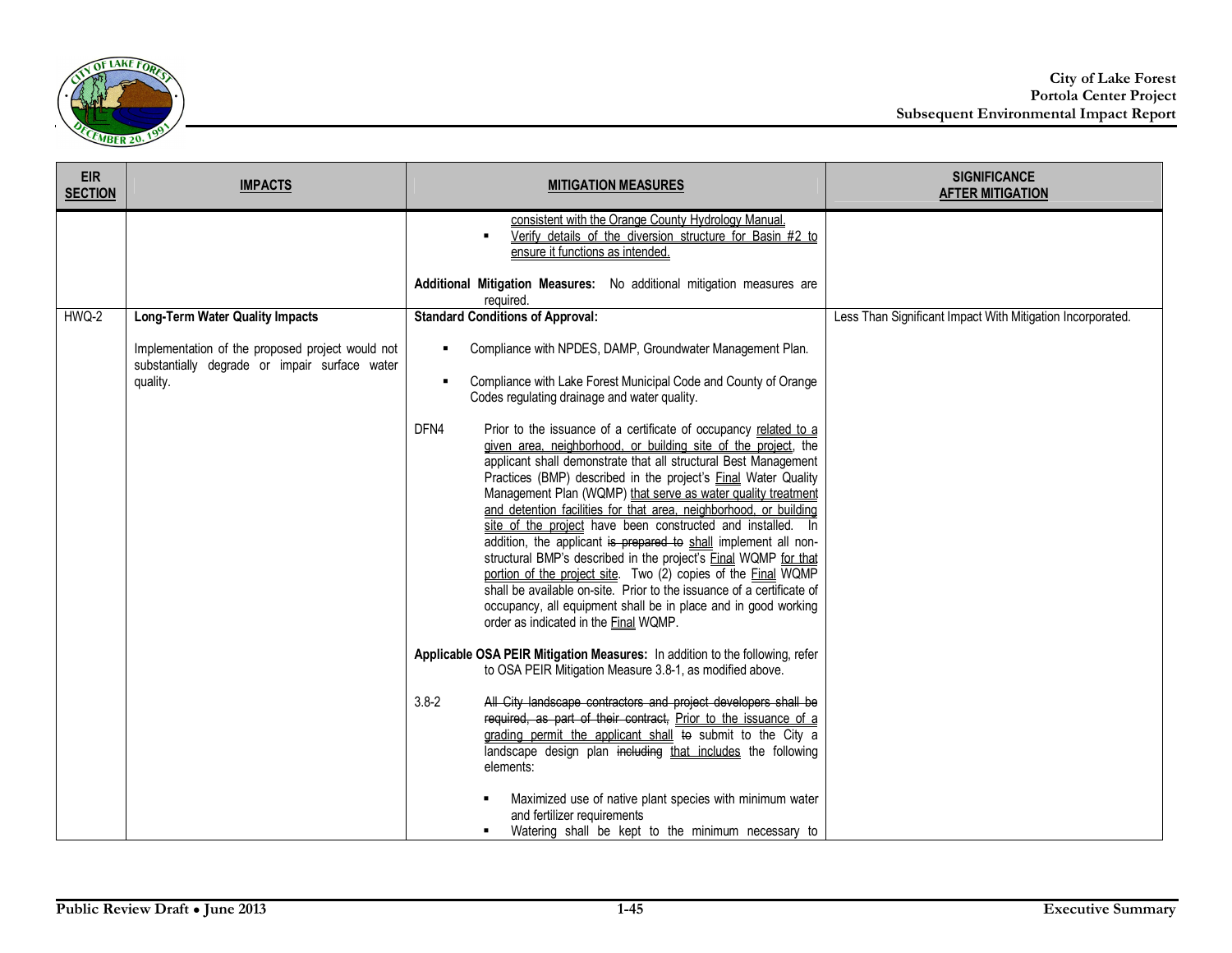

|            |                                                                                                                                                                                                                   | maintain new landscaping<br>Drip irrigation shall be used only until the native landscaping                                                                                                                                                                                                                                                                                                                                                                                                                                                                                                                                                                                                                                                                                                                                                                                                                                                                                                                                                                                            |                                                            |
|------------|-------------------------------------------------------------------------------------------------------------------------------------------------------------------------------------------------------------------|----------------------------------------------------------------------------------------------------------------------------------------------------------------------------------------------------------------------------------------------------------------------------------------------------------------------------------------------------------------------------------------------------------------------------------------------------------------------------------------------------------------------------------------------------------------------------------------------------------------------------------------------------------------------------------------------------------------------------------------------------------------------------------------------------------------------------------------------------------------------------------------------------------------------------------------------------------------------------------------------------------------------------------------------------------------------------------------|------------------------------------------------------------|
|            |                                                                                                                                                                                                                   | is established<br>Minimal use of fertilizers and pesticides<br>$3.8 - 4$<br>Prior to the issuance of a grading permit, the applicant shall<br>develop and implement appropriate Best Management Practices,<br>such as a nutrient management program, to reduce the amount<br>of nutrients entering the watershed (see San Luis Rey Watershed<br>Runoff<br>Urban<br>Management<br>Program<br>http://www.projectcleanwater.org/ html/wurmp_san_luis_rey.html)<br>for an example of a management program that addresses<br>nutrients). In addition, a pesticide management program shall be<br>developed to reduce the amounts of pesticides entering the<br>watershed through minimizing the use of pesticides and<br>emphasizing non-chemical controls (see the City of San<br>Francisco's<br>Integrated Pest Management<br>Program<br>(http://www.sfgov.org/site/frame.asp?u=http://www.sfwater.org/)<br>for an example). These plans shall be approved by the City prior<br>to issuance of a grading permit.<br>Additional Mitigation Measures: No additional mitigation measures are |                                                            |
| Cumulative | <b>CUMULATIVE IMPACTS</b>                                                                                                                                                                                         | required.<br><b>Standard Conditions of Approval:</b>                                                                                                                                                                                                                                                                                                                                                                                                                                                                                                                                                                                                                                                                                                                                                                                                                                                                                                                                                                                                                                   | Less Than Significant Impact With Mitigation Incorporated. |
|            | Implementation of the proposed project and other<br>related cumulative projects would not result in a<br>substantial increase in runoff, flooding or erosion.<br>Implementation of the proposed project and other | Compliance with NPDES, DAMP, Groundwater Management Plan.<br>Compliance with Lake Forest Municipal Code and County of Orange<br>Codes regulating drainage and water quality.<br>Refer to Standard Condition of Approval DFN4.<br>Applicable OSA Mitigation Measures: Refer to OSA PEIR Mitigation<br>Measures 3.8-1, 3.8-2, and 3.8-4.<br>Additional Mitigation Measures: No additional mitigation measures are<br>required.<br><b>Standard Conditions of Approval:</b>                                                                                                                                                                                                                                                                                                                                                                                                                                                                                                                                                                                                                | Less Than Significant Impact With Mitigation Incorporated. |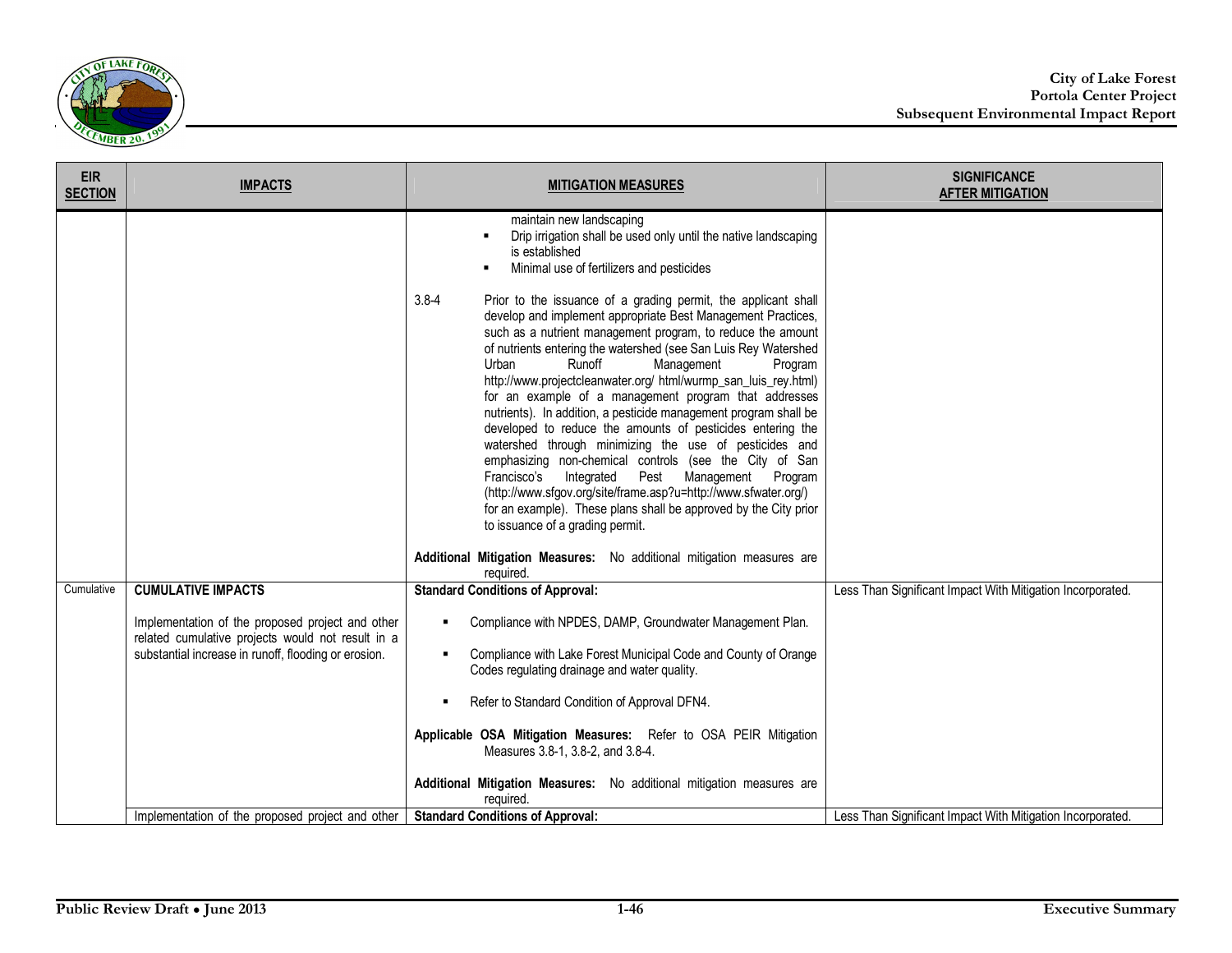

| <b>EIR</b><br><b>SECTION</b> | <b>IMPACTS</b>                                                                                                                                                                                                | <b>MITIGATION MEASURES</b>                                                                                                                                                                                                                                                                                                                                                                                                                                                                                                                                                                                                                                                                                                                                                                                                                                                                                                                                                                                                                                                                              | <b>SIGNIFICANCE</b><br><b>AFTER MITIGATION</b>      |
|------------------------------|---------------------------------------------------------------------------------------------------------------------------------------------------------------------------------------------------------------|---------------------------------------------------------------------------------------------------------------------------------------------------------------------------------------------------------------------------------------------------------------------------------------------------------------------------------------------------------------------------------------------------------------------------------------------------------------------------------------------------------------------------------------------------------------------------------------------------------------------------------------------------------------------------------------------------------------------------------------------------------------------------------------------------------------------------------------------------------------------------------------------------------------------------------------------------------------------------------------------------------------------------------------------------------------------------------------------------------|-----------------------------------------------------|
|                              | related cumulative projects would not substantially<br>degrade or impair surface water quality.                                                                                                               | Compliance with NPDES, DAMP, Groundwater Management Plan.                                                                                                                                                                                                                                                                                                                                                                                                                                                                                                                                                                                                                                                                                                                                                                                                                                                                                                                                                                                                                                               |                                                     |
|                              |                                                                                                                                                                                                               | Compliance with Lake Forest Municipal Code and County of Orange<br>٠<br>Codes regulating drainage and water quality.                                                                                                                                                                                                                                                                                                                                                                                                                                                                                                                                                                                                                                                                                                                                                                                                                                                                                                                                                                                    |                                                     |
|                              |                                                                                                                                                                                                               | Refer to Standard Condition of Approval DFN4.                                                                                                                                                                                                                                                                                                                                                                                                                                                                                                                                                                                                                                                                                                                                                                                                                                                                                                                                                                                                                                                           |                                                     |
|                              |                                                                                                                                                                                                               | Applicable OSA Mitigation Measures: Refer to OSA PEIR Mitigation<br>Measures 3.8-1, 3.8-2, and 3.8-4.                                                                                                                                                                                                                                                                                                                                                                                                                                                                                                                                                                                                                                                                                                                                                                                                                                                                                                                                                                                                   |                                                     |
|                              |                                                                                                                                                                                                               | Additional Mitigation Measures: No additional mitigation measures are<br>required.                                                                                                                                                                                                                                                                                                                                                                                                                                                                                                                                                                                                                                                                                                                                                                                                                                                                                                                                                                                                                      |                                                     |
| 5.5                          | <b>TRAFFIC</b>                                                                                                                                                                                                |                                                                                                                                                                                                                                                                                                                                                                                                                                                                                                                                                                                                                                                                                                                                                                                                                                                                                                                                                                                                                                                                                                         |                                                     |
| TRA-1                        | <b>Construction Traffic Generation</b><br>Project construction would not cause a significant<br>increase in traffic for existing conditions when<br>compared to the traffic capacity of the street<br>system. | Standard Conditions of Approval: No Standard Conditions of Approval are<br>applicable to this topical area.<br>Applicable OSA Mitigation Measures: No OSA Mitigation Measures are<br>applicable to this topical area.<br><b>Additional Mitigation Measures:</b><br>TRA-1<br>Prior to issuance of any grading permits, a Construction<br>Management Plan shall be submitted for review and approval by<br>the Director of Development Services. The Construction<br>Management Plan shall, at a minimum, address the following:<br>Traffic control for any street closure, detour, or other<br>disruption to traffic circulation.<br>Identify the routes that construction vehicles will utilize for<br>the delivery of construction materials (i.e., lumber, tiles,<br>piping, windows, etc.), to access the site, traffic controls and<br>detours, and proposed construction phasing plan for the<br>project.<br>Identify staging areas, stockpiling of materials, and fencing<br>(i.e., temporary fencing with opaque material). Staging<br>areas shall be sited and/or screened in order to minimize | Less Than Significant With Mitigation Incorporated. |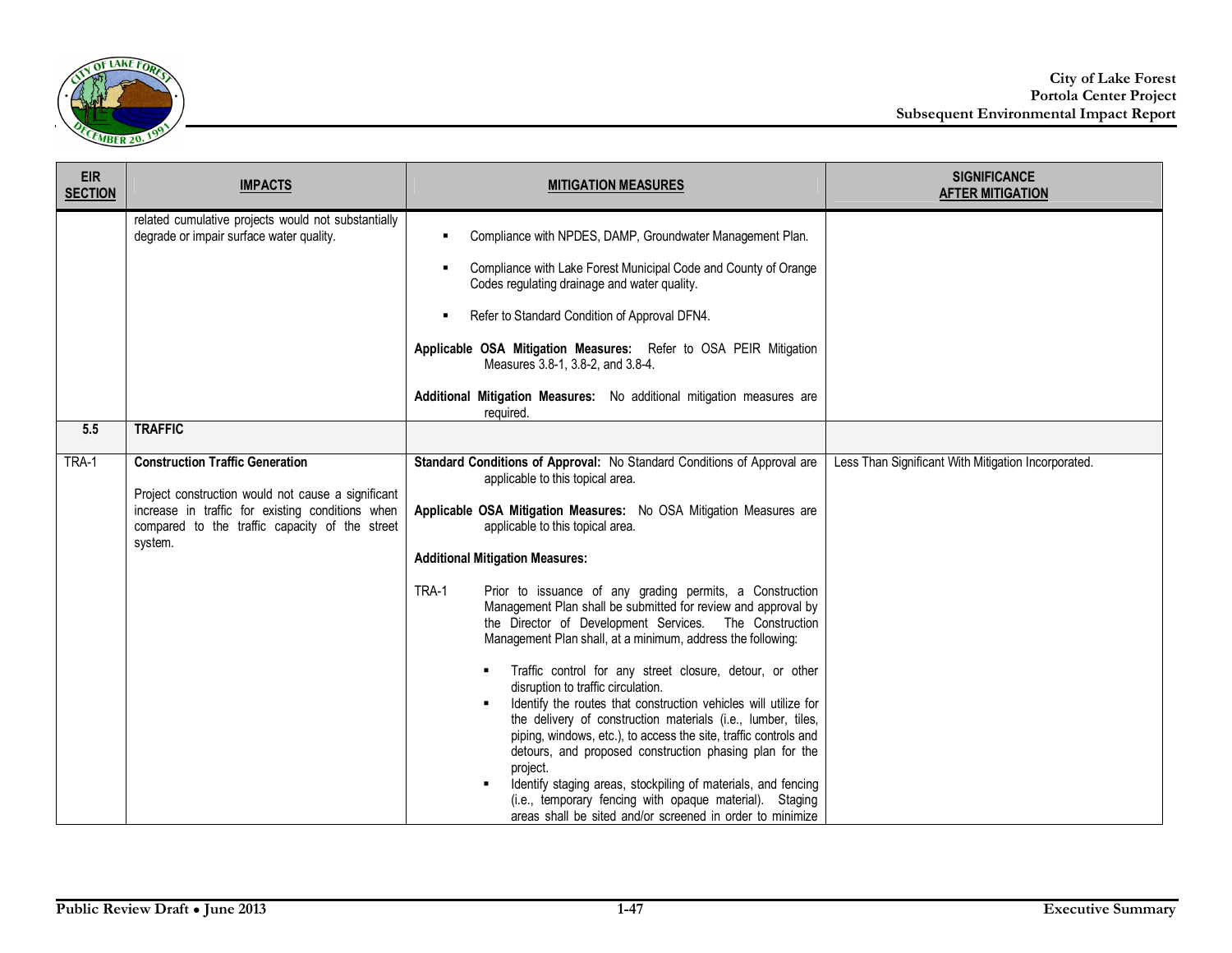

| <b>EIR</b><br><b>SECTION</b> | <b>IMPACTS</b>                                                                                                                                                                                | <b>MITIGATION MEASURES</b>                                                                                                                                                                                                                                                                                                                                                                                                                                                                                                                                                                                                                                                                                                                                                                                                                                                                                                                                                                                                                                                                                                                                                                                                                                                                                                                                                                                                                                                                                                                                                                                                                                                                        | <b>SIGNIFICANCE</b><br><b>AFTER MITIGATION</b> |
|------------------------------|-----------------------------------------------------------------------------------------------------------------------------------------------------------------------------------------------|---------------------------------------------------------------------------------------------------------------------------------------------------------------------------------------------------------------------------------------------------------------------------------------------------------------------------------------------------------------------------------------------------------------------------------------------------------------------------------------------------------------------------------------------------------------------------------------------------------------------------------------------------------------------------------------------------------------------------------------------------------------------------------------------------------------------------------------------------------------------------------------------------------------------------------------------------------------------------------------------------------------------------------------------------------------------------------------------------------------------------------------------------------------------------------------------------------------------------------------------------------------------------------------------------------------------------------------------------------------------------------------------------------------------------------------------------------------------------------------------------------------------------------------------------------------------------------------------------------------------------------------------------------------------------------------------------|------------------------------------------------|
|                              |                                                                                                                                                                                               | public views to the maximum extent practicable.<br>Specify the hours during which transport activities can occur<br>and methods to mitigate construction-related impacts to<br>adjacent streets.<br>Require the applicant to keep all haul routes clean and free<br>of debris, including but not limited to gravel and dirt as a<br>result of its operations. The applicant shall clean adjacent<br>streets, as directed by the City Engineer (or representative<br>of the City Engineer), of any material which may have been<br>spilled, tracked, or blown onto adjacent streets or areas.<br>Hauling or transport of oversize loads shall be allowed<br>between the hours of 9:00 a.m. and 3:00 p.m. only, Monday<br>through Saturday, unless approved otherwise by the City.<br>No hauling or transport will be allowed during nighttime<br>hours, weekends, or Federal holidays, unless otherwise<br>approved by the City.<br>Use of local residential streets shall be prohibited.<br>Haul vehicles entering or exiting public streets shall yield to<br>public traffic.<br>If hauling operations cause any damage to existing<br>pavement, streets, curbs, and/or gutters along the haul<br>route, the applicant shall be fully responsible for repairs.<br>The repairs shall be completed to the satisfaction of the City<br>Engineer.<br>All construction-related parking and staging of vehicles shall<br>be kept out of the adjacent public roadways and shall occur<br>on-site or in public parking lots.<br>This Plan shall meet standards established in the current<br>California Manual on Uniform Traffic Control Device<br>(MUTCD) as well as City of Lake Forest requirements. |                                                |
| TRA-2                        | <b>Project Traffic Generation</b>                                                                                                                                                             | <b>Standard Conditions of Approval:</b>                                                                                                                                                                                                                                                                                                                                                                                                                                                                                                                                                                                                                                                                                                                                                                                                                                                                                                                                                                                                                                                                                                                                                                                                                                                                                                                                                                                                                                                                                                                                                                                                                                                           | Less Than Significant Impact.                  |
|                              | Project implementation would not cause a<br>significant increase in traffic for existing and near<br>term year 2015 conditions when compared to the<br>traffic capacity of the street system. | FFP1<br>Prior to the issuance of a building permit, the applicant shall pay<br>fees to the City of Lake Forest as prescribed in the Major<br>Thoroughfare and Bridge Fee Program, including but not limited<br>to the following:<br>Foothill Circulation Phasing Plan - Zone 2, 3, 4, 5 or 8<br>Foothill/Eastern Transportation Corridor - Zone A-or Zone B                                                                                                                                                                                                                                                                                                                                                                                                                                                                                                                                                                                                                                                                                                                                                                                                                                                                                                                                                                                                                                                                                                                                                                                                                                                                                                                                       |                                                |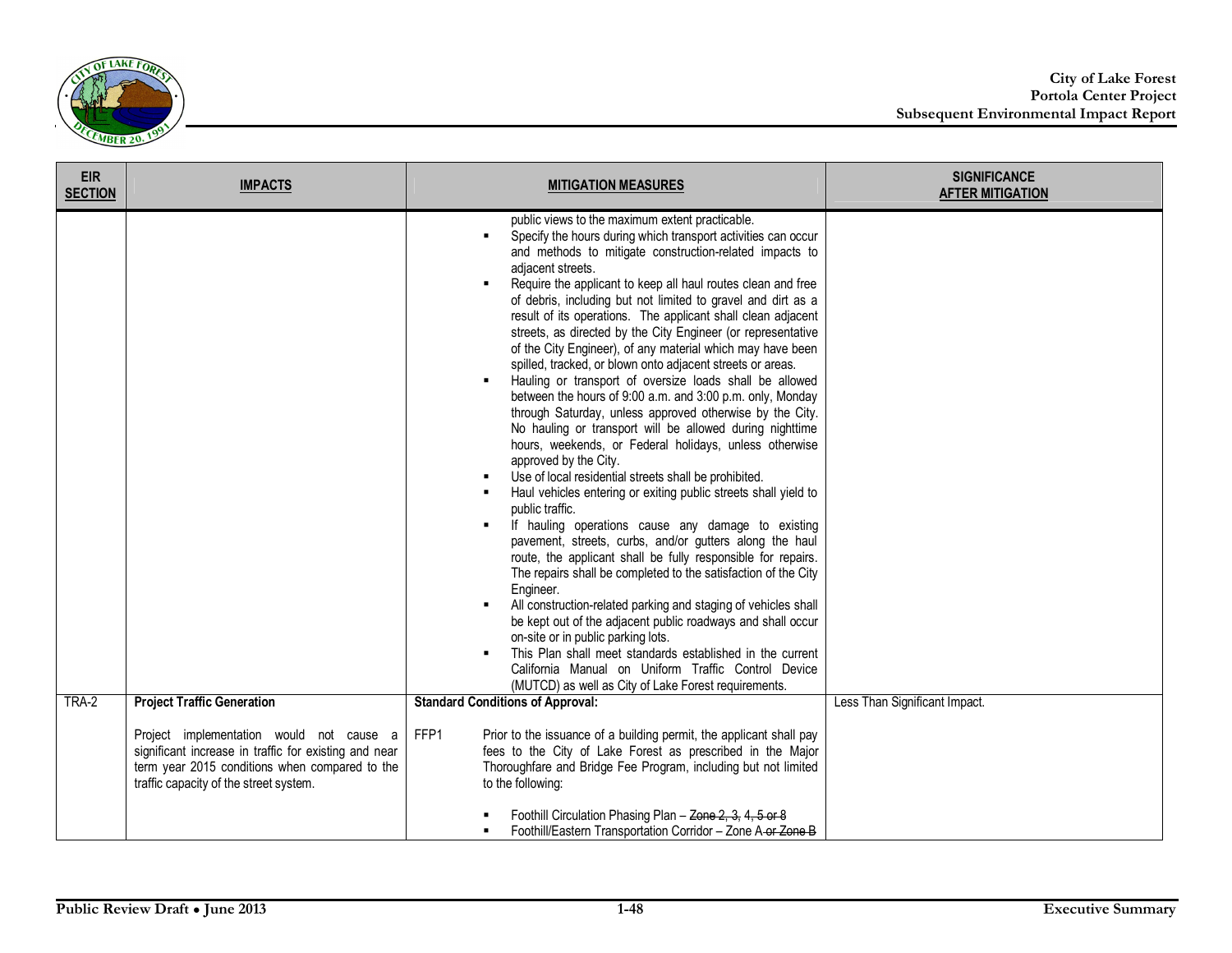

| <b>EIR</b><br><b>SECTION</b> | <b>IMPACTS</b>                                                                                                                                       | <b>MITIGATION MEASURES</b>                                                                                                                                                                                                                                                      | <b>SIGNIFICANCE</b><br><b>AFTER MITIGATION</b>             |
|------------------------------|------------------------------------------------------------------------------------------------------------------------------------------------------|---------------------------------------------------------------------------------------------------------------------------------------------------------------------------------------------------------------------------------------------------------------------------------|------------------------------------------------------------|
|                              |                                                                                                                                                      | Santiago Canyon Road<br>Drainage Fees (\$945.00/Acre)<br>El Toro Road<br><b>LFTM Program</b><br>Applicable OSA Mitigation Measures: No OSA Mitigation Measures are<br>applicable to this topical area.<br>Additional Mitigation Measures: No additional mitigation measures are |                                                            |
| TRA-3                        | Long-Range (Buildout Year 2030 With Project)                                                                                                         | required.<br>Standard Conditions of Approval: Refer to Standard Condition of Approval                                                                                                                                                                                           | Less Than Significant Impact with Mitigation Incorporated. |
|                              | <b>Conditions</b>                                                                                                                                    | FFP <sub>1</sub>                                                                                                                                                                                                                                                                |                                                            |
|                              | Development associated with the proposed project<br>and buildout of the Lake Forest General Plan would<br>not result in significant traffic impacts. | Applicable OSA Mitigation Measures: No OSA Mitigation Measures are<br>applicable to this topical area.                                                                                                                                                                          |                                                            |
|                              |                                                                                                                                                      | <b>Additional Mitigation Measures:</b>                                                                                                                                                                                                                                          |                                                            |
|                              |                                                                                                                                                      | TRA-2<br>Prior to the issuance of building permits, the applicant shall pay<br>its proportionate share contribution to fund the following<br>improvement:                                                                                                                       |                                                            |
|                              |                                                                                                                                                      | Portola Parkway/Santa Margarita Parkway and El Toro<br>Road: Add an overlap phase for the southbound right-turn                                                                                                                                                                 |                                                            |
|                              |                                                                                                                                                      | movement from Portola Parkway to El Toro Road. Prohibit<br>the eastbound u-turn movement along El Toro Road.                                                                                                                                                                    |                                                            |
| TRA-4                        | <b>Intersection Spacing And Operation</b>                                                                                                            | Standard Conditions of Approval: No Standard Conditions of Approval are<br>applicable to this topical area.                                                                                                                                                                     | Less Than Significant Impact.                              |
|                              | Project implementation would not cause a                                                                                                             |                                                                                                                                                                                                                                                                                 |                                                            |
|                              | significant operational impact associated with the<br>Saddleback Ranch Road and Project Driveway 1<br>intersection.                                  | Applicable OSA Mitigation Measures: No OSA Mitigation Measures are<br>applicable to this topical area.                                                                                                                                                                          |                                                            |
|                              |                                                                                                                                                      | Additional Mitigation Measures: No additional mitigation measures are<br>required.                                                                                                                                                                                              |                                                            |
| TRA-5                        | <b>Onsite Queuing</b>                                                                                                                                | Standard Conditions of Approval: No Standard Conditions of Approval are<br>applicable to this topical area.                                                                                                                                                                     | Less Than Significant Impact.                              |
|                              | Project implementation would not cause a                                                                                                             | significant queuing impact associated with the   Applicable OSA Mitigation Measures: No OSA Mitigation Measures are                                                                                                                                                             |                                                            |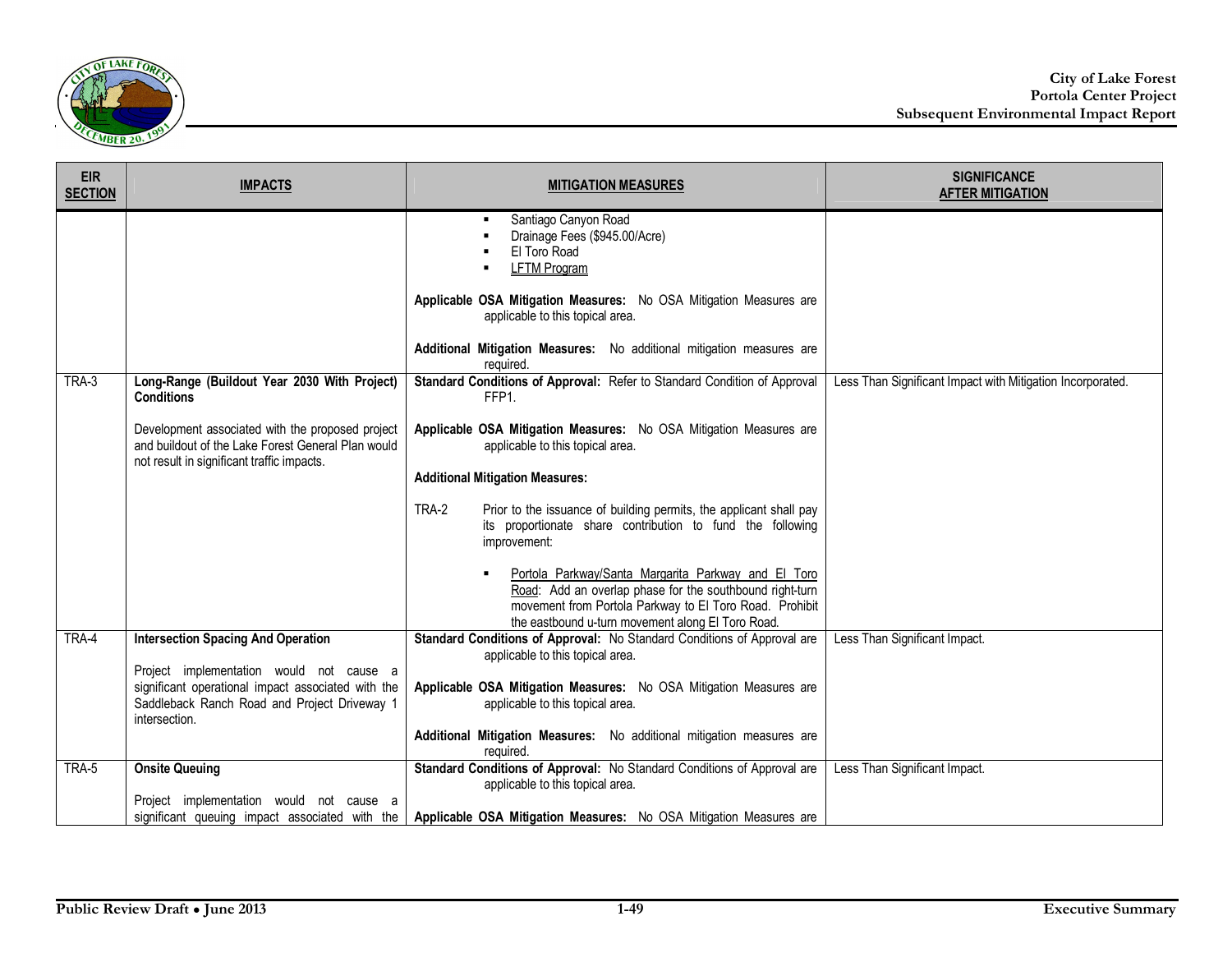

| <b>EIR</b><br><b>SECTION</b> | <b>IMPACTS</b>                                                                                                                                                                                                                                                                                                                                                                                                                                                            | <b>MITIGATION MEASURES</b>                                                                                                                                                                                                                                                                                                                                                                                                                                                                                                                                                                                                                | <b>SIGNIFICANCE</b><br><b>AFTER MITIGATION</b>                                                                           |
|------------------------------|---------------------------------------------------------------------------------------------------------------------------------------------------------------------------------------------------------------------------------------------------------------------------------------------------------------------------------------------------------------------------------------------------------------------------------------------------------------------------|-------------------------------------------------------------------------------------------------------------------------------------------------------------------------------------------------------------------------------------------------------------------------------------------------------------------------------------------------------------------------------------------------------------------------------------------------------------------------------------------------------------------------------------------------------------------------------------------------------------------------------------------|--------------------------------------------------------------------------------------------------------------------------|
|                              | Glenn Ranch Road and Project Driveway 2<br>intersection.                                                                                                                                                                                                                                                                                                                                                                                                                  | applicable to this topical area.<br>Additional Mitigation Measures: No additional mitigation measures are<br>required.                                                                                                                                                                                                                                                                                                                                                                                                                                                                                                                    |                                                                                                                          |
| TRA-6                        | <b>Hazardous Traffic Conditions</b><br>Development of the proposed project would not<br>result in a hazardous traffic condition either on-site<br>or in the surrounding area.                                                                                                                                                                                                                                                                                             | Standard Conditions of Approval: No Standard Conditions of Approval are<br>applicable to this topical area.<br>Applicable OSA Mitigation Measures: No OSA Mitigation Measures are<br>applicable to this topical area.<br>Additional Mitigation Measures: No additional mitigation measures are<br>required.                                                                                                                                                                                                                                                                                                                               | Less Than Significant Impact.                                                                                            |
| TRA-7                        | <b>Conflict With Policies, Plans, Or Programs</b><br>Implementation of the project would not result in a<br>decrease of the performance or safety of public<br>transit, bicycle, or pedestrian facilities as a result of<br>a conflict with adopted policies, plans, or programs.                                                                                                                                                                                         | Standard Conditions of Approval: No Standard Conditions of Approval are<br>applicable to this topical area.<br>Applicable OSA Mitigation Measures: No OSA Mitigation Measures are<br>applicable to this topical area.<br><b>Additional Mitigation Measures:</b><br>TRA-3<br>Prior to issuance of certificates of occupancy, the applicant shall<br>install a pedestrian/equestrian push button on the signal mast<br>arm poles at the northwest and northeast corners of the<br>Saddleback Ranch Road/Glenn Ranch Road intersection in order<br>to allow for controlled pedestrian crossings across the north leg<br>of the intersection. | Less Than Significant Impact with Mitigation Incorporated.                                                               |
| Cumulative                   | <b>CUMULATIVE IMPACTS</b><br>Construction of the proposed project, and other<br>related cumulative projects, could increase traffic<br>when compared to the traffic capacity of the<br>existing street system.<br>Implementation of the proposed project and other<br>related cumulative projects, would not cause a<br>significant increase in traffic for existing and near<br>term year 2015 conditions when compared to the<br>traffic capacity of the street system. | Standard Conditions of Approval: No Standard Conditions of Approval are<br>applicable to this topical area.<br>Applicable OSA Mitigation Measures: No OSA Mitigation Measures are<br>applicable to this topical area.<br>Additional Mitigation Measures: Refer to Mitigation Measure TRA-1.<br>Standard Conditions of Approval: No Standard Conditions of Approval are<br>applicable to this topical area.<br>Applicable OSA Mitigation Measures: No OSA Mitigation Measures are<br>applicable to this topical area.                                                                                                                      | Less Than Significant Impact with Mitigation Incorporated.<br>Less Than Significant Impact with Mitigation Incorporated. |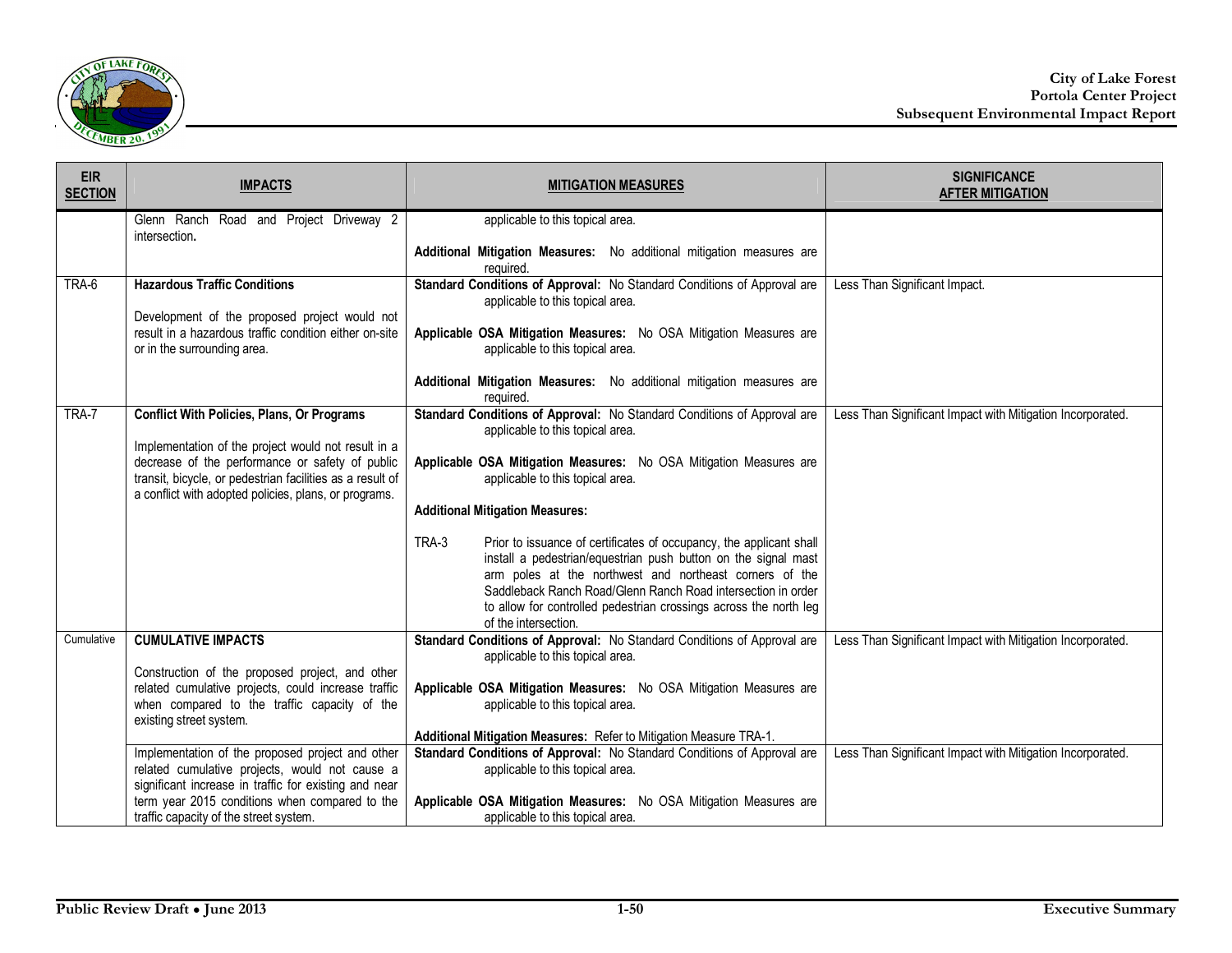

| <b>EIR</b><br><b>SECTION</b> | <b>IMPACTS</b>                                                                                                                                                                                          | <b>MITIGATION MEASURES</b>                                                                                                                                                        | <b>SIGNIFICANCE</b><br><b>AFTER MITIGATION</b>      |
|------------------------------|---------------------------------------------------------------------------------------------------------------------------------------------------------------------------------------------------------|-----------------------------------------------------------------------------------------------------------------------------------------------------------------------------------|-----------------------------------------------------|
|                              | Implementation of the proposed project and other<br>related cumulative projects, would not cause a<br>significant increase in traffic for buildout year 2030<br>conditions.                             | Additional Mitigation Measures: Refer to Mitigation Measure TRA-2.                                                                                                                |                                                     |
|                              | Implementation of the proposed project and other<br>related cumulative projects would not cause a<br>significant operational impact associated with the<br>Saddleback Ranch Road and Project Driveway 1 | Standard Conditions of Approval: No Standard Conditions of Approval are<br>applicable to this topical area.<br>Applicable OSA Mitigation Measures: No OSA Mitigation Measures are | Less Than Significant Impact.                       |
|                              | intersection.                                                                                                                                                                                           | applicable to this topical area.<br>Additional Mitigation Measures: No additional mitigation measures are<br>required.                                                            |                                                     |
|                              | Implementation of the proposed project and other<br>related cumulative projects would not cause a<br>significant queuing impact associated with the<br>Glenn Ranch Road and Project Driveway 2          | Standard Conditions of Approval: No Standard Conditions of Approval are<br>applicable to this topical area.<br>Applicable OSA Mitigation Measures: No OSA Mitigation Measures are | Less Than Significant Impact.                       |
|                              | intersection.                                                                                                                                                                                           | applicable to this topical area.<br>Additional Mitigation Measures: No additional mitigation measures are<br>required.                                                            |                                                     |
|                              | Development of the proposed project and other<br>related cumulative projects could result in a<br>hazardous traffic condition either on-site or in the<br>surrounding area.                             | Standard Conditions of Approval: No Standard Conditions of Approval are<br>applicable to this topical area.<br>Applicable OSA Mitigation Measures: No OSA Mitigation Measures are | Less Than Significant Impact.                       |
|                              |                                                                                                                                                                                                         | applicable to this topical area.<br>Additional Mitigation Measures: No additional mitigation measures are<br>required.                                                            |                                                     |
|                              | Implementation of the project and related<br>cumulative projects would not result in a decrease<br>of the performance or safety of public transit,                                                      | Standard Conditions of Approval: No Standard Conditions of Approval are<br>applicable to this topical area.                                                                       | Less Than Significant With Mitigation Incorporated. |
|                              | bicycle, or pedestrian facilities as a result of a<br>conflict with adopted policies, plans, or programs.                                                                                               | Applicable OSA Mitigation Measures: No OSA Mitigation Measures are<br>applicable to this topical area.<br>Additional Mitigation Measures: Refer to Mitigation Measure TRA-3.      |                                                     |
| 5.6                          | <b>AIR QUALITY</b>                                                                                                                                                                                      |                                                                                                                                                                                   |                                                     |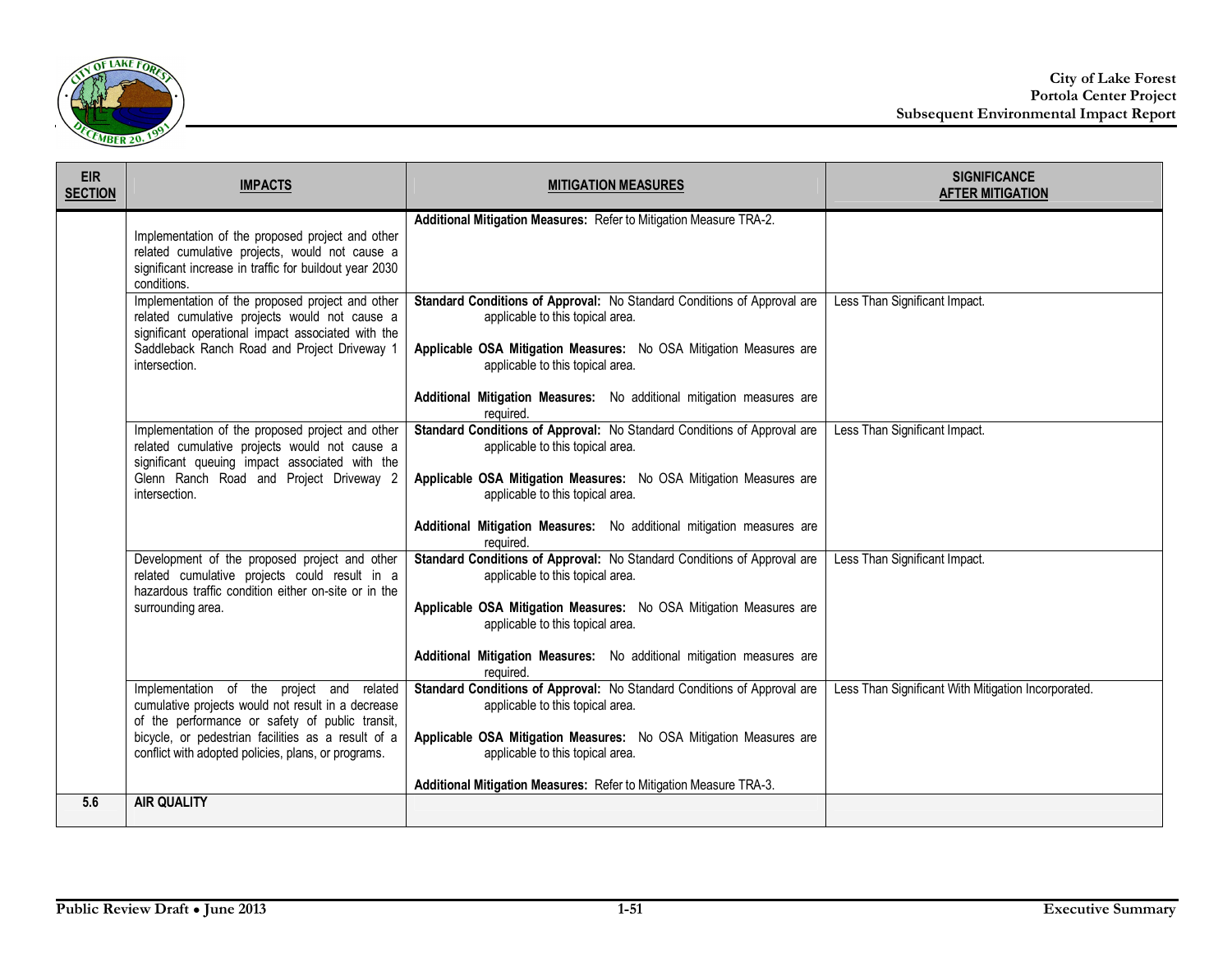

| <b>EIR</b><br><b>SECTION</b> | <b>IMPACTS</b>                                                                                                                                                                                                                                           | <b>MITIGATION MEASURES</b>                                                                                                                                                                                                                                                                                                                                                                                                                                                                                                                                                                                                                                                                                                                                                                                                                                                                                                                                                                                                                                                                                                                                                                                                                                                                                                                                                                                                                                                                                                                                                                                                                                                                                                                                                                                                                                                                                                                                                                                                                                              | <b>SIGNIFICANCE</b><br><b>AFTER MITIGATION</b>                                                                                                             |
|------------------------------|----------------------------------------------------------------------------------------------------------------------------------------------------------------------------------------------------------------------------------------------------------|-------------------------------------------------------------------------------------------------------------------------------------------------------------------------------------------------------------------------------------------------------------------------------------------------------------------------------------------------------------------------------------------------------------------------------------------------------------------------------------------------------------------------------------------------------------------------------------------------------------------------------------------------------------------------------------------------------------------------------------------------------------------------------------------------------------------------------------------------------------------------------------------------------------------------------------------------------------------------------------------------------------------------------------------------------------------------------------------------------------------------------------------------------------------------------------------------------------------------------------------------------------------------------------------------------------------------------------------------------------------------------------------------------------------------------------------------------------------------------------------------------------------------------------------------------------------------------------------------------------------------------------------------------------------------------------------------------------------------------------------------------------------------------------------------------------------------------------------------------------------------------------------------------------------------------------------------------------------------------------------------------------------------------------------------------------------------|------------------------------------------------------------------------------------------------------------------------------------------------------------|
| $AQ-1$                       | <b>Short-Term (Construction) Air Emissions</b><br>Short-term construction activities associated with<br>the proposed project would result in air pollutant<br>emission impacts or expose sensitive receptors to<br>substantial pollutant concentrations. | Standard Conditions of Approval: No Standard Conditions of Approval are<br>applicable to this topical area.<br><b>Applicable OSA Mitigation Measures:</b><br>$3.3 - 1$<br>The developer shall require by contract specifications that all<br>diesel-powered equipment used would be retrofitted with after-<br>treatment products (e.g., engine catalysts) to the extent that it is<br>readily available in the South Coast Air Basin. Contract<br>specifications language shall be reviewed by the City prior to<br>issuance of a grading permit. The following measures shall be<br>implemented during construction to reduce NO <sub>x</sub> related<br>emissions. They shall be included in the Grading Plan, Building<br>Contract specification<br>Plans, and contract specifications.<br>language shall be reviewed by the City prior to issuance of a<br>grading permit.<br>With the exception of engine start up, off-road diesel<br>equipment operators shall be required to shut down their<br>engines rather than idle for more than five minutes, and<br>shall ensure that all off-road equipment is compliant with the<br>CARB in-use off-road diesel vehicle regulation and<br>SCAQMD Rule 2449.<br>The following note shall be included on all grading plans:<br>"During construction activity, where available, the contractor<br>shall incorporate California Air Resources Board (CARB)<br>Tier 2 or 3 certified equipment into on-site off-road<br>construction equipment fleets according to the following:<br>Start of construction to December 31, 2014: Where<br>$\circ$<br>available, incorporate Tier 2 and 3 equipment into the<br>construction fleet of off-road diesel construction<br>equipment used for the project. Where available, non-<br>Tier 2 or 3 off-road diesel construction equipment shall<br>be outfitted with the BACT devices certified by CARB.<br>If CARB certified engines are not available, the project<br>Applicant shall provide evidence to the City prior to<br>issuance of grading permits, or within 30 days of | Less than significant impact from construction particulate<br>Significant and Unavoidable Impact from<br>matter.<br>Construction ROG and NO <sub>x</sub> . |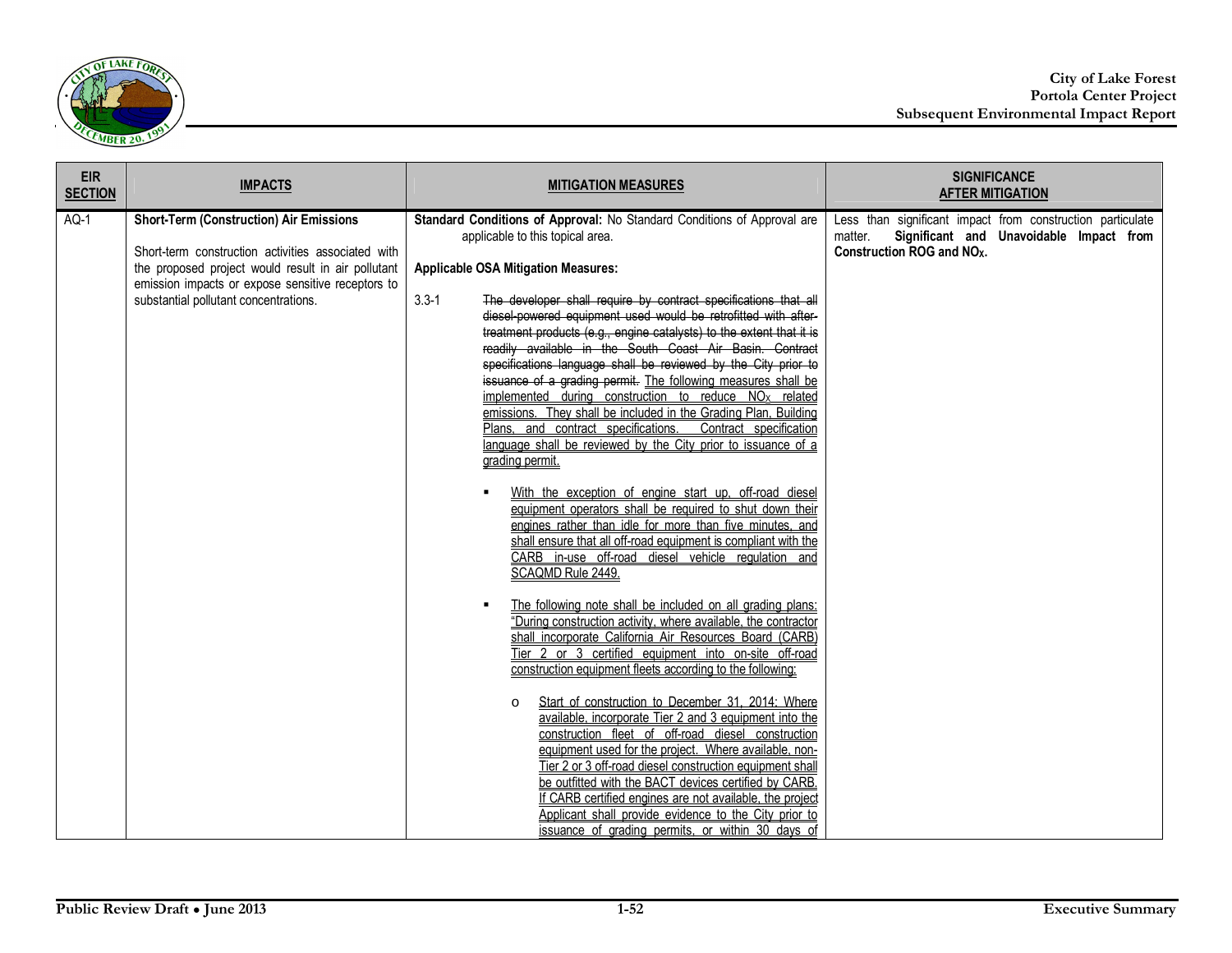

| <b>EIR</b><br><b>SECTION</b> | <b>IMPACTS</b> | <b>MITIGATION MEASURES</b>                                                                                                                                                                                                                                                                                                                                                                                       | <b>SIGNIFICANCE</b><br><b>AFTER MITIGATION</b> |
|------------------------------|----------------|------------------------------------------------------------------------------------------------------------------------------------------------------------------------------------------------------------------------------------------------------------------------------------------------------------------------------------------------------------------------------------------------------------------|------------------------------------------------|
|                              |                | procurement of the construction equipment fleet.<br>Post-January 1, 2015: Where available and<br>$\circ$<br>commercially feasible, incorporate Tier 3 and 4<br>equipment into the construction fleet of off-road diesel<br>construction equipment used for the project. Where<br>available, non-Tier 3 or 4 off-road diesel construction<br>equipment shall be outfitted with BACT devices<br>certified by CARB. |                                                |
|                              |                | A copy of each unit's certified tier specification, Best<br>$\Omega$<br>Available Control Technology (BACT) documentation.<br>and CARB or SCAQMD operating permit shall be<br>provided to the City at the time of mobilization of each<br>applicable unit of equipment.                                                                                                                                          |                                                |
|                              |                | Configure construction parking to minimize traffic<br>interference.                                                                                                                                                                                                                                                                                                                                              |                                                |
|                              |                | Minimize obstruction of through-traffic lanes and provide<br>temporary traffic controls such as a flag person during all<br>phases of construction when needed to maintain smooth<br>traffic flow. Construction shall be planned so that lane<br>closures on existing streets are kept to a minimum.                                                                                                             |                                                |
|                              |                | Schedule construction operations affecting traffic for off-<br>п<br>peak hours to the best extent when possible.                                                                                                                                                                                                                                                                                                 |                                                |
|                              |                | Develop a traffic plan to minimize traffic flow interference<br>from construction activities (the plan may include advance<br>public notice of routing, use of public transportation and<br>satellite parking areas with a shuttle service.)                                                                                                                                                                     |                                                |
|                              |                | Encourage construction contractors to apply for SCAQMD<br>Surplus Off-Road Opt-In for NO <sub>x</sub> ("SOON") funds.<br>Incentives could be provided for those construction<br>contractors who apply for AQMD "SOON" funds.<br>The<br>"SOON" program provides funds to accelerate clean-up of<br>off-road diesel vehicles, such as heavy duty construction                                                      |                                                |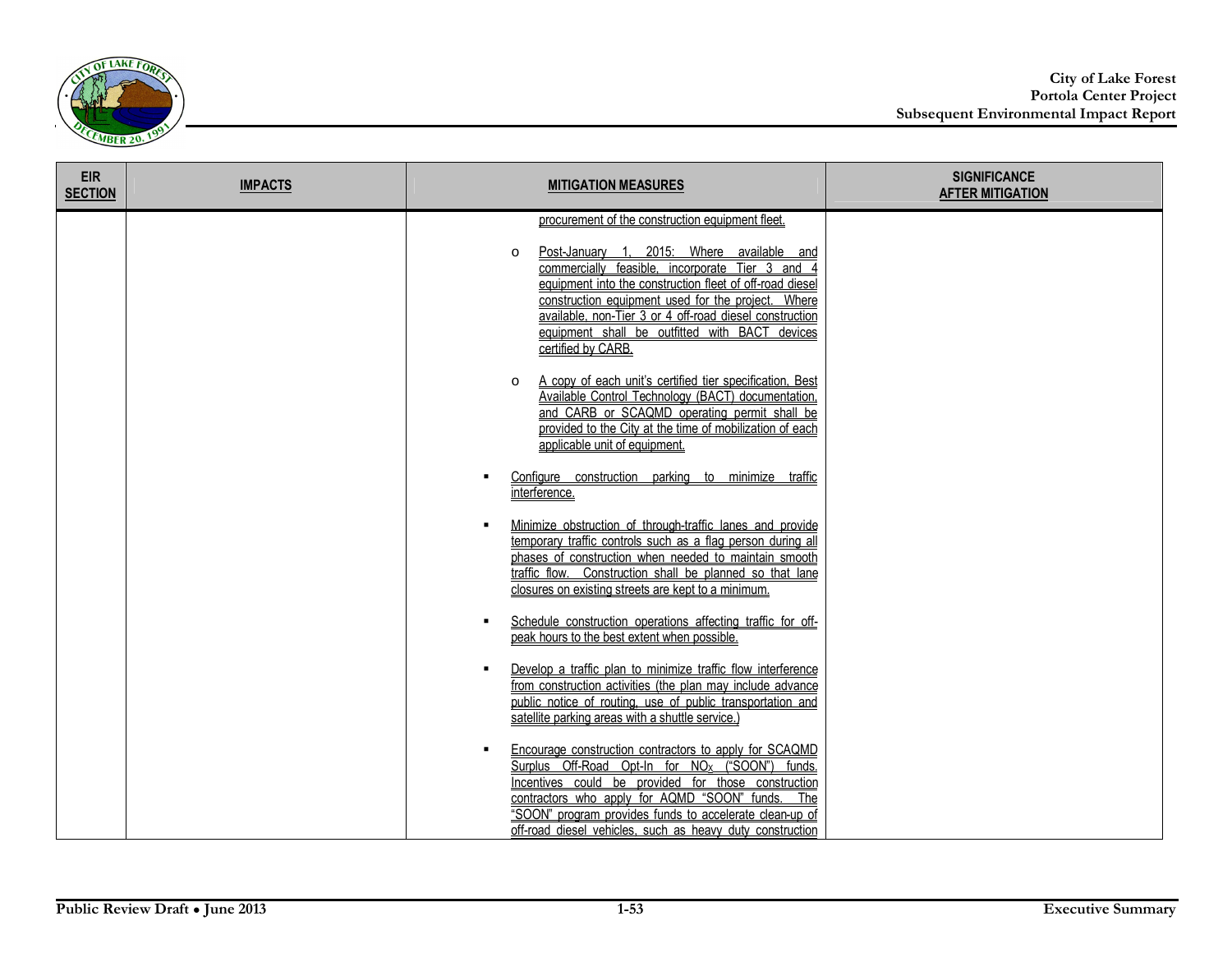

| <b>EIR</b><br><b>SECTION</b> | <b>IMPACTS</b> | <b>MITIGATION MEASURES</b>                                                                                                                                                                                                                                                                                                                                                                                                                                                                                                                                                                                                                                                                                                                                                                                                 | <b>SIGNIFICANCE</b><br><b>AFTER MITIGATION</b> |
|------------------------------|----------------|----------------------------------------------------------------------------------------------------------------------------------------------------------------------------------------------------------------------------------------------------------------------------------------------------------------------------------------------------------------------------------------------------------------------------------------------------------------------------------------------------------------------------------------------------------------------------------------------------------------------------------------------------------------------------------------------------------------------------------------------------------------------------------------------------------------------------|------------------------------------------------|
|                              |                | equipment. More information on this program can be found<br>following<br>website:<br>the<br>at<br>http://www.agmd.gov/tao/Implementation/SOONProgram.ht<br>▥                                                                                                                                                                                                                                                                                                                                                                                                                                                                                                                                                                                                                                                               |                                                |
|                              |                | (Revisions to Mitigation 3.3-1 are based on the latest guidance<br>from the South Coast Air Quality Management District to minimize<br>construction NO <sub>x</sub> emissions.)                                                                                                                                                                                                                                                                                                                                                                                                                                                                                                                                                                                                                                            |                                                |
|                              |                | $3.3 - 2$<br>The developer shall require by contract specifications that all<br>heavy-duty diesel-powered equipment operating and refueling at<br>a project site within the Project Area would use low NO <sub>x</sub> diesel<br>fuel to the extent that it is readily available and cost effective (up<br>to 125 percent of the cost of California ARB diesel) in the South<br>Coast Air Basin (this does not apply to diesel powered trucks<br>traveling to and from the project sites within the Project Area).<br>Contract specification language shall be reviewed by the City<br>prior to issuance of a grading permit. (Mitigation Measure 3.3-2 is<br>deleted as it is outdated and has been superseded by the<br>additions to Mitigation Measure 3.3-1, which require BACT<br>devices to reduce $NOx$ emissions.) |                                                |
|                              |                | $3.3 - 3$<br>The developer shall require by contract specifications that<br>alternative fuel construction equipment (i.e., compressed natural<br>gas, liquid petroleum gas, and unleaded gasoline) and low-<br>emission diesel construction equipment would be utilized to the<br>extent that the equipment is readily available and cost effective in<br>the South Coast Air Basin. Contract specification language shall<br>be reviewed by the City prior to issuance of a grading permit.                                                                                                                                                                                                                                                                                                                               |                                                |
|                              |                | $3.3 - 4$<br>The developer shall require by contract specifications that<br>construction equipment engines will be maintained in good<br>condition and in proper tune per manufacturer's specification for<br>the duration of construction. Contract specification language shall<br>be reviewed by the City prior to issuance of a grading permit.                                                                                                                                                                                                                                                                                                                                                                                                                                                                        |                                                |
|                              |                | $3.3 - 5$<br>The developer shall require by contract specifications that<br>construction-related equipment, including heavy-duty equipment,<br>motor vehicles, and portable equipment, shall be turned off when                                                                                                                                                                                                                                                                                                                                                                                                                                                                                                                                                                                                            |                                                |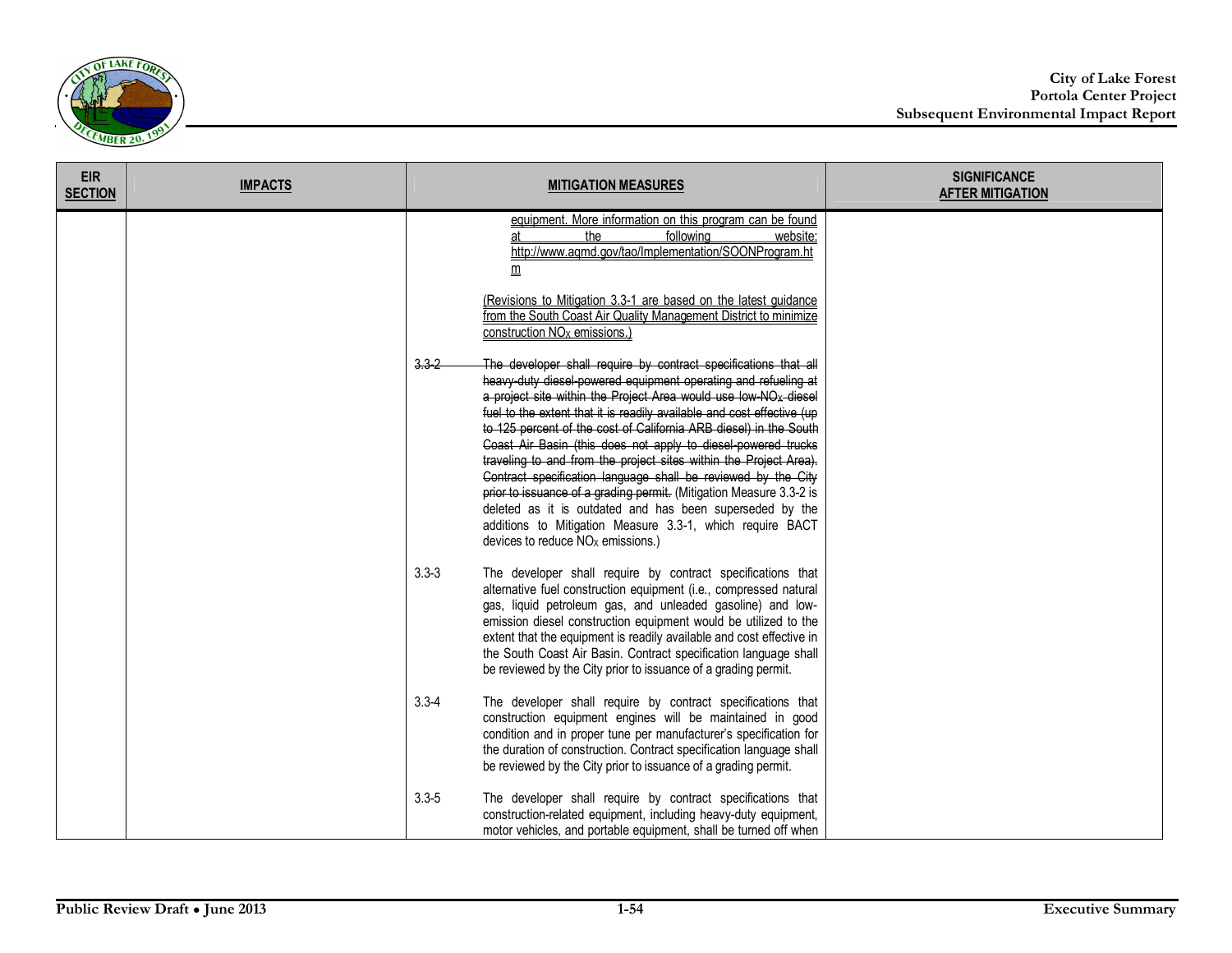

| <b>EIR</b><br><b>SECTION</b> | <b>IMPACTS</b> | <b>MITIGATION MEASURES</b>                                                                                                                                                                                                                                                                                                                                                                                                                                                                                                                                           | <b>SIGNIFICANCE</b><br><b>AFTER MITIGATION</b> |
|------------------------------|----------------|----------------------------------------------------------------------------------------------------------------------------------------------------------------------------------------------------------------------------------------------------------------------------------------------------------------------------------------------------------------------------------------------------------------------------------------------------------------------------------------------------------------------------------------------------------------------|------------------------------------------------|
|                              |                | not in use for more than five minutes. Contract specification<br>language shall be reviewed by the City prior to issuance of a<br>grading permit.                                                                                                                                                                                                                                                                                                                                                                                                                    |                                                |
|                              |                | $3.3 - 6$<br>The developer shall require by contract specifications that<br>construction operations rely on the electricity infrastructure<br>surrounding the construction site rather than electrical generators<br>powered by internal combustion engines to the extent feasible.<br>Contract specification language shall be reviewed by the City<br>prior to issuance of a grading permit.                                                                                                                                                                       |                                                |
|                              |                | $3.3 - 7$<br>The developer shall implement dust control measures consistent<br>with SCAQMD Rule 403-Fugitive Dust during the construction<br>phases of new project development. Contract specification<br>language shall be reviewed for inclusion of this language by the<br>City prior to issuance of a grading permit. The following actions<br>are currently recommended to implement Rule 403 and have<br>been quantified by the SCAQMD as being able to reduce dust<br>generation between 30 and 85 percent depending on the source<br>of the dust generation: |                                                |
|                              |                | Apply water and/or approved nontoxic chemical soil<br>stabilizers according to manufacturer's specification to all<br>inactive construction areas (previously graded areas that<br>have been inactive for 10 or more days).                                                                                                                                                                                                                                                                                                                                          |                                                |
|                              |                | Replace ground cover in disturbed areas as quickly as<br>possible.                                                                                                                                                                                                                                                                                                                                                                                                                                                                                                   |                                                |
|                              |                | Enclose, cover, water twice three times daily, or apply<br>approved chemical soil binders to exposed piles with 5<br>percent or greater silt content.                                                                                                                                                                                                                                                                                                                                                                                                                |                                                |
|                              |                | Water trucks will be utilized on the site and shall be<br>available to be used throughout the day during site grading<br>to keep the soil damp enough to prevent dust being raised<br>by the operations. Water active grading sites at least twice<br>daily.                                                                                                                                                                                                                                                                                                         |                                                |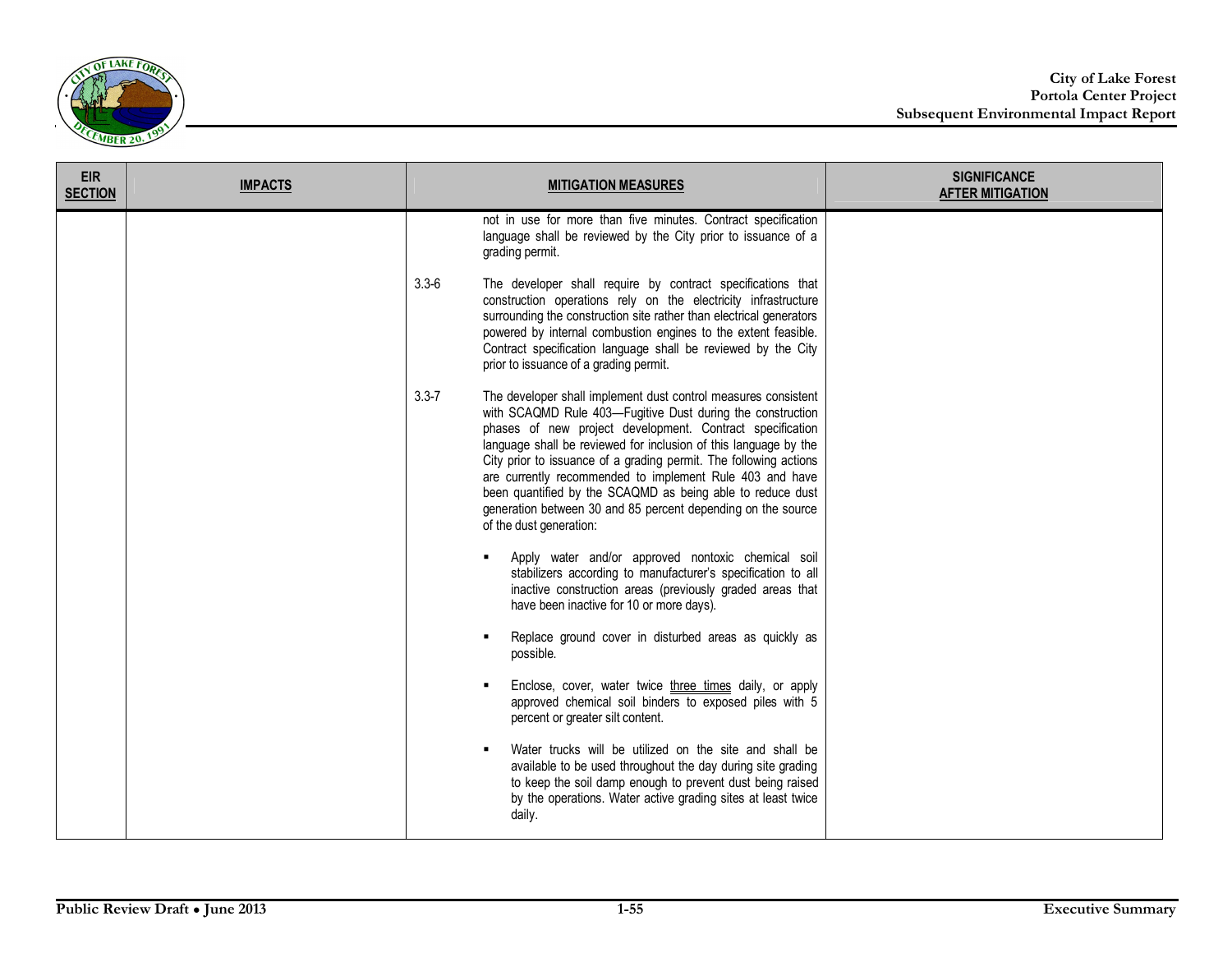

| <b>EIR</b><br><b>SECTION</b> | <b>IMPACTS</b> | <b>MITIGATION MEASURES</b>                                                                                                                                                                                                                                                                                                                                                                                                                                                                                                                                                                                                                                                                                                                            | <b>SIGNIFICANCE</b><br><b>AFTER MITIGATION</b> |
|------------------------------|----------------|-------------------------------------------------------------------------------------------------------------------------------------------------------------------------------------------------------------------------------------------------------------------------------------------------------------------------------------------------------------------------------------------------------------------------------------------------------------------------------------------------------------------------------------------------------------------------------------------------------------------------------------------------------------------------------------------------------------------------------------------------------|------------------------------------------------|
|                              |                | Suspend all excavating and grading operations when wind<br>speeds (as instantaneous gusts) exceed 25 miles per hour<br>over a 30-minute period.<br>All trucks hauling dirt, sand, soil, or other loose materials<br>are to be covered or should maintain at least two feet of<br>freeboard (i.e., minimum vertical distance between top of<br>the load and the top of the trailer), in accordance with<br>Section 23114 of the California Vehicle Code.<br>Sweep streets at the end of the day.<br>Install wheel washers where vehicles enter and exit<br>unpaved roads onto paved roads, or wash off trucks and<br>any equipment leaving the site each trip on a gravel surface<br>to prevent dirt and dust from impacting the surrounding<br>areas. |                                                |
|                              |                | Apply water three times daily or chemical soil stabilizers<br>according to manufacturers' specifications to all unpaved<br>parking or staging areas or unpaved road surfaces.<br>Post and enforce traffic speed limits of 15 miles per hour or                                                                                                                                                                                                                                                                                                                                                                                                                                                                                                        |                                                |
|                              |                | less on all unpaved roads.<br>All on-site roads shall be paved as soon as feasible or<br>watered periodically or chemically stabilized.                                                                                                                                                                                                                                                                                                                                                                                                                                                                                                                                                                                                               |                                                |
|                              |                | All delivery truck tires shall be watered down and scraped<br>down prior to departing the job site.                                                                                                                                                                                                                                                                                                                                                                                                                                                                                                                                                                                                                                                   |                                                |
|                              |                | Visible dust beyond the property line which emanates from<br>the project shall be minimized to the extent feasible.                                                                                                                                                                                                                                                                                                                                                                                                                                                                                                                                                                                                                                   |                                                |
|                              |                | <b>Additional Mitigation Measures:</b>                                                                                                                                                                                                                                                                                                                                                                                                                                                                                                                                                                                                                                                                                                                |                                                |
|                              |                | $AQ-1$<br>The following measures shall be implemented by the contractor to<br>reduce ROG emissions resulting from application of architectural<br>coatings:                                                                                                                                                                                                                                                                                                                                                                                                                                                                                                                                                                                           |                                                |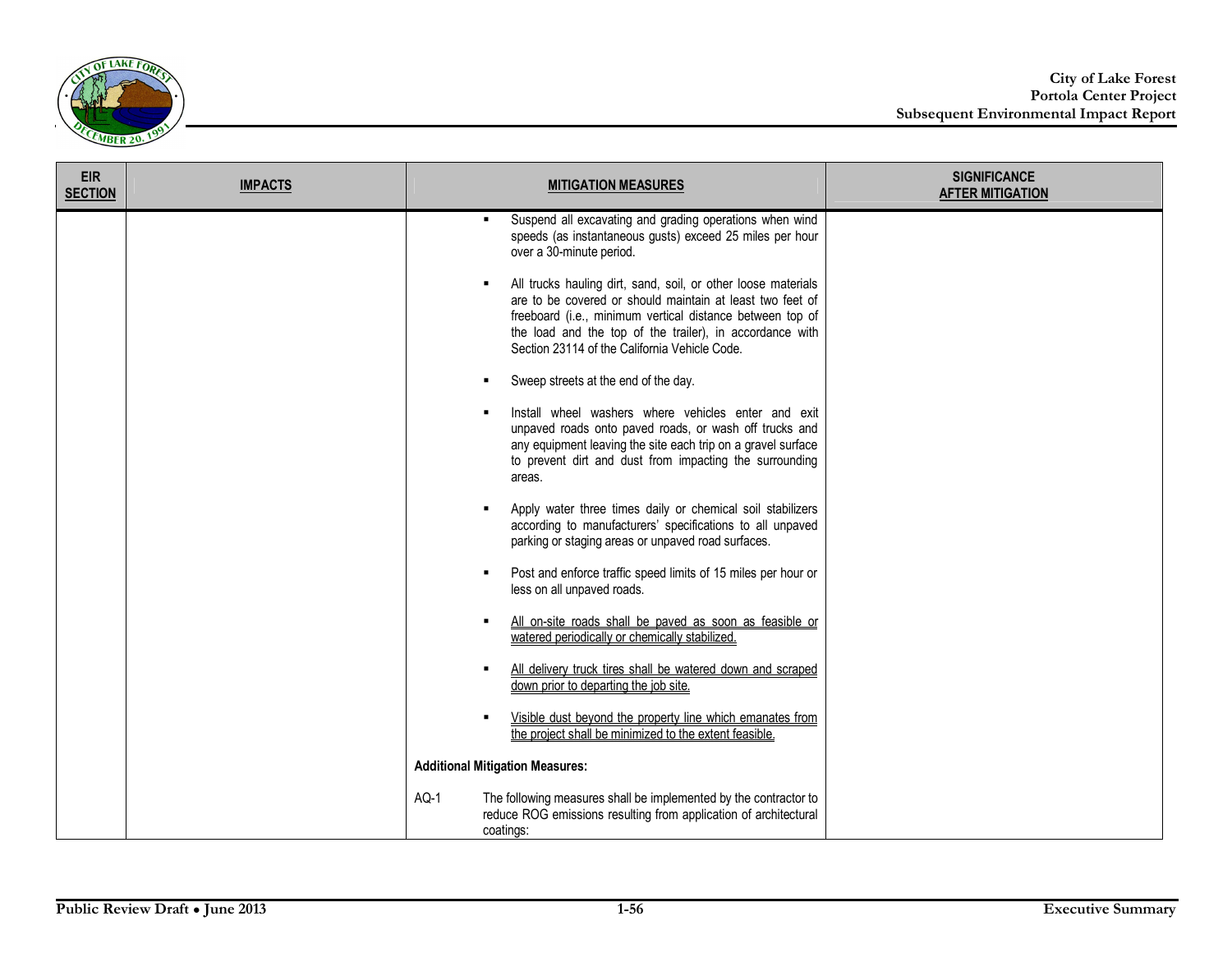

| <b>EIR</b><br><b>SECTION</b> | <b>IMPACTS</b>                                                                                                                                                                                                                                                                                                                                                                                                                                                                                                                                     | <b>MITIGATION MEASURES</b>                                                                                                                                                                                                                                                                                                                                                                                                                                                                                                                       | <b>SIGNIFICANCE</b><br><b>AFTER MITIGATION</b>                               |
|------------------------------|----------------------------------------------------------------------------------------------------------------------------------------------------------------------------------------------------------------------------------------------------------------------------------------------------------------------------------------------------------------------------------------------------------------------------------------------------------------------------------------------------------------------------------------------------|--------------------------------------------------------------------------------------------------------------------------------------------------------------------------------------------------------------------------------------------------------------------------------------------------------------------------------------------------------------------------------------------------------------------------------------------------------------------------------------------------------------------------------------------------|------------------------------------------------------------------------------|
|                              |                                                                                                                                                                                                                                                                                                                                                                                                                                                                                                                                                    | Use high-pressure-low-volume (HPLV) paint applicators<br>with a minimum transfer efficiency of at least 50 percent;<br>Use required coatings and solvents with a ROG content<br>lower than required under Rule 1113; and<br>Use pre-painted construction materials.                                                                                                                                                                                                                                                                              |                                                                              |
| $AG-2$                       | <b>Long-Term (Operational) Air Emissions</b><br>Development associated with the proposed project<br>would result in significant and unavoidable impacts<br>pertaining to operational air emissions.                                                                                                                                                                                                                                                                                                                                                | Standard Conditions of Approval: No Standard Conditions of Approval are<br>applicable to this topical area.<br>Applicable OSA Mitigation Measures: Refer to OSA PEIR Mitigation<br>Measures GCC2 through GCC8 in Section 5.7, Greenhouse Gas Emissions.<br>Additional Mitigation Measures: Refer to Mitigation Measure GHG-1 in<br>Section 5.7, Greenhouse Gas Emissions.                                                                                                                                                                        | Significant and Unavoidable Impact for ROG and NO <sub>x</sub><br>emissions. |
| $AQ-3$                       | <b>Localized Emissions</b><br>Development associated with the project would<br>result in localized emissions impacts or expose<br>sensitive receptors to substantial pollutant<br>concentrations.                                                                                                                                                                                                                                                                                                                                                  | Standard Conditions of Approval: No Standard Conditions of Approval are<br>applicable to this topical area.<br>Applicable OSA Mitigation Measures: Refer to OSA PEIR Mitigation<br>Measures 3.3-1 through 3.3-7 and GCC2 through GCC8 in Section 5.7,<br>Greenhouse Gas Emissions.<br>Additional Mitigation Measures: Refer to Mitigation Measures AQ-1, above,<br>and GHG-1 in Section 5.7, Greenhouse Gas Emissions.                                                                                                                           | Significant and Unavoidable Impact.                                          |
| Cumulative                   | <b>CUMULATIVE IMPACTS</b><br><b>Short-Term (Construction) Air Emissions</b><br>Short-term construction activities associated with<br>the proposed project and other related cumulative<br>projects, would result in air pollutant emission<br>impacts or expose sensitive receptors to substantial<br>pollutant concentrations.<br><b>Long-Term (Operational) Air Emissions</b><br>Development associated with the proposed project<br>and other related cumulative projects, would result<br>in significant impacts pertaining to operational air | Standard Conditions of Approval: No Standard Conditions of Approval are<br>applicable to this topical area.<br>Applicable OSA Mitigation Measures: Refer to OSA PEIR Mitigation<br>Measures 3.3-1 through 3.3-7.<br>Additional Mitigation Measures: Refer to Mitigation Measure AQ-1.<br>Standard Conditions of Approval: No Standard Conditions of Approval are<br>applicable to this topical area.<br>Applicable OSA Mitigation Measures: Refer to OSA PEIR Mitigation<br>Measures GCC2 through GCC8 in Section 5.7, Greenhouse Gas Emissions. | Significant and Unavoidable Impact.<br>Significant and Unavoidable Impact.   |
|                              | emissions.                                                                                                                                                                                                                                                                                                                                                                                                                                                                                                                                         | Additional Mitigation Measures: Refer to Mitigation Measure GHG-1 in                                                                                                                                                                                                                                                                                                                                                                                                                                                                             |                                                                              |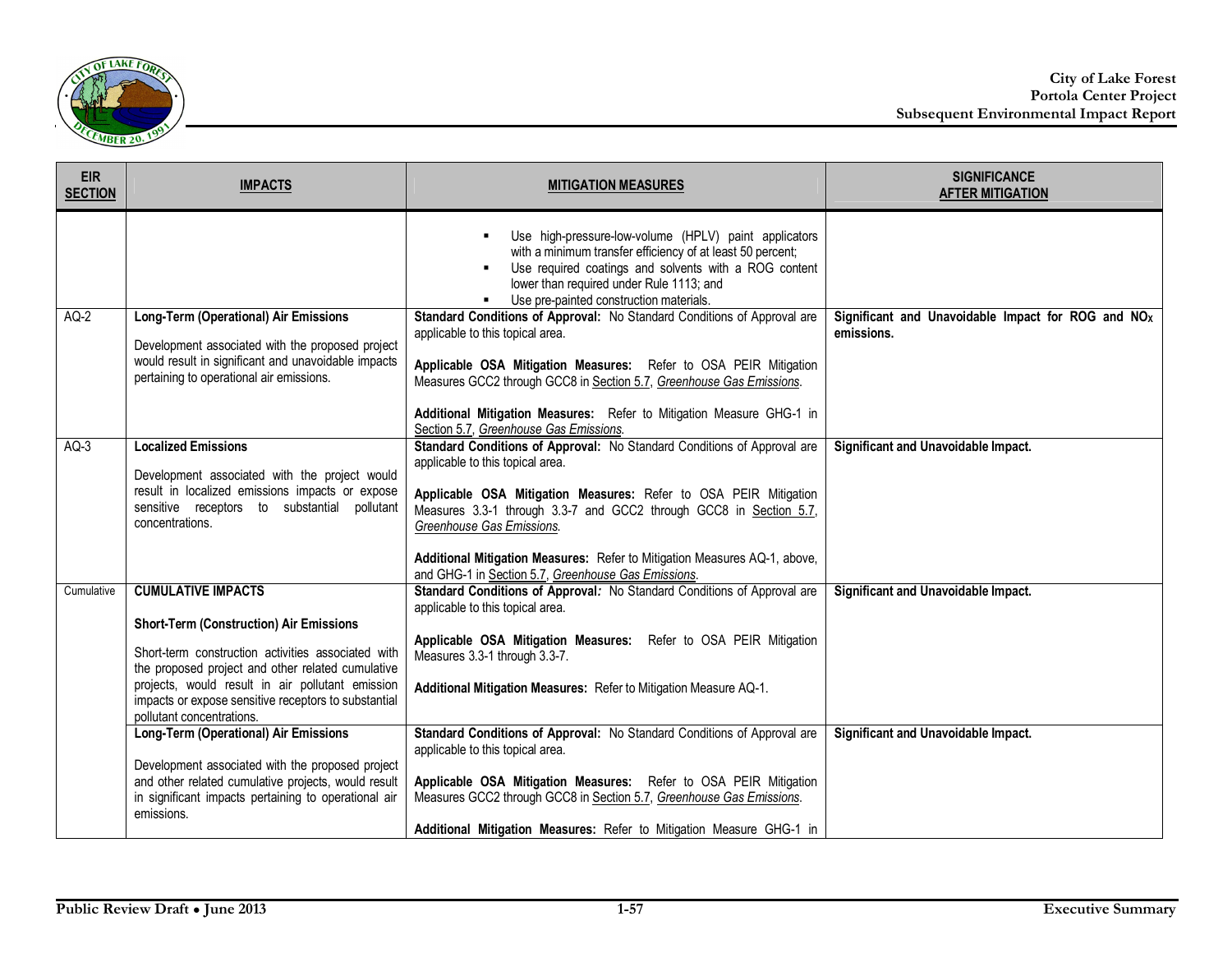

| <b>EIR</b><br><b>SECTION</b>                                  | <b>IMPACTS</b>                                                                                 | <b>MITIGATION MEASURES</b>                                                                                                                                                                                                                                                                                                                                                                                                                                                                                                                                                                                                                                                                                                                                                                                                                                                                                                                                                                                                                                                                                                                                                                                                                                                                                                                                                                                                                                                                                                                                                                                                                                                                                                                                                                                                                                                                                                                                                                                            | <b>SIGNIFICANCE</b><br><b>AFTER MITIGATION</b> |
|---------------------------------------------------------------|------------------------------------------------------------------------------------------------|-----------------------------------------------------------------------------------------------------------------------------------------------------------------------------------------------------------------------------------------------------------------------------------------------------------------------------------------------------------------------------------------------------------------------------------------------------------------------------------------------------------------------------------------------------------------------------------------------------------------------------------------------------------------------------------------------------------------------------------------------------------------------------------------------------------------------------------------------------------------------------------------------------------------------------------------------------------------------------------------------------------------------------------------------------------------------------------------------------------------------------------------------------------------------------------------------------------------------------------------------------------------------------------------------------------------------------------------------------------------------------------------------------------------------------------------------------------------------------------------------------------------------------------------------------------------------------------------------------------------------------------------------------------------------------------------------------------------------------------------------------------------------------------------------------------------------------------------------------------------------------------------------------------------------------------------------------------------------------------------------------------------------|------------------------------------------------|
|                                                               |                                                                                                | Section 5.7, Greenhouse Gas Emissions.                                                                                                                                                                                                                                                                                                                                                                                                                                                                                                                                                                                                                                                                                                                                                                                                                                                                                                                                                                                                                                                                                                                                                                                                                                                                                                                                                                                                                                                                                                                                                                                                                                                                                                                                                                                                                                                                                                                                                                                |                                                |
| 5.7<br><b>GREENHOUSE GAS EMISSIONS</b>                        |                                                                                                |                                                                                                                                                                                                                                                                                                                                                                                                                                                                                                                                                                                                                                                                                                                                                                                                                                                                                                                                                                                                                                                                                                                                                                                                                                                                                                                                                                                                                                                                                                                                                                                                                                                                                                                                                                                                                                                                                                                                                                                                                       |                                                |
| $GHG-1$<br><b>Greenhouse Gas Emissions</b><br>climate change. | Greenhouse Gas Emissions generated by the<br>project would have a significant impact on global | Standard Conditions of Approval: No Standard Conditions of Approval are<br>applicable to this topical area.<br><b>Applicable OSA Mitigation Measures:</b><br>GCC <sub>2</sub><br>Prior to the issuance of building permits for new commercial and<br>retail projects or residential projects within the Opportunities<br>Study Area, the City shall review the plans to confirm that the<br>project complies with the Tier 1 requirements of Title 24, Part 11<br>(California Green Building Standards Code) of the California<br>Code of Regulations.<br>GCC3<br>Prior to the issuance of a Site Development Permit for new<br>commercial and retail projects within the Opportunities Study<br>project area, site plans shall include prioritized parking for electric<br>vehicles, hybrid vehicles, and alternative fuel vehicles.<br>GCC4<br>The City Applicant shall identify utilize energy efficient street<br>lights and water and wastewater pumps and treatment systems<br>which are currently available for all private streets and which<br>when installed will provide for a 10 percent reduction beyond the<br>2007 baseline energy use for this infrastructure, and shall require<br>the use of this technology in all new development. All new traffic<br>signals and traffic signal safety lighting (at intersections). lights<br>installed in conjunction with the Portola Center project within the<br>City shall use LED technology per the City's requirements. All<br>other public street lights and water and wastewater pumps and<br>treatment systems shall be consistent with City and/or other<br>public agency standards.<br>GCC <sub>5</sub><br>The Applicant shall City shall require all new development<br>projects in the Opportunities Study Area to recycle and/or salvage<br>at least 25 percent of nonhazardous construction and demolition<br>debris. To implement this requirement, the applicant shall submit<br>a construction waste management plan for review and approval | Significant and Unavoidable Impact.            |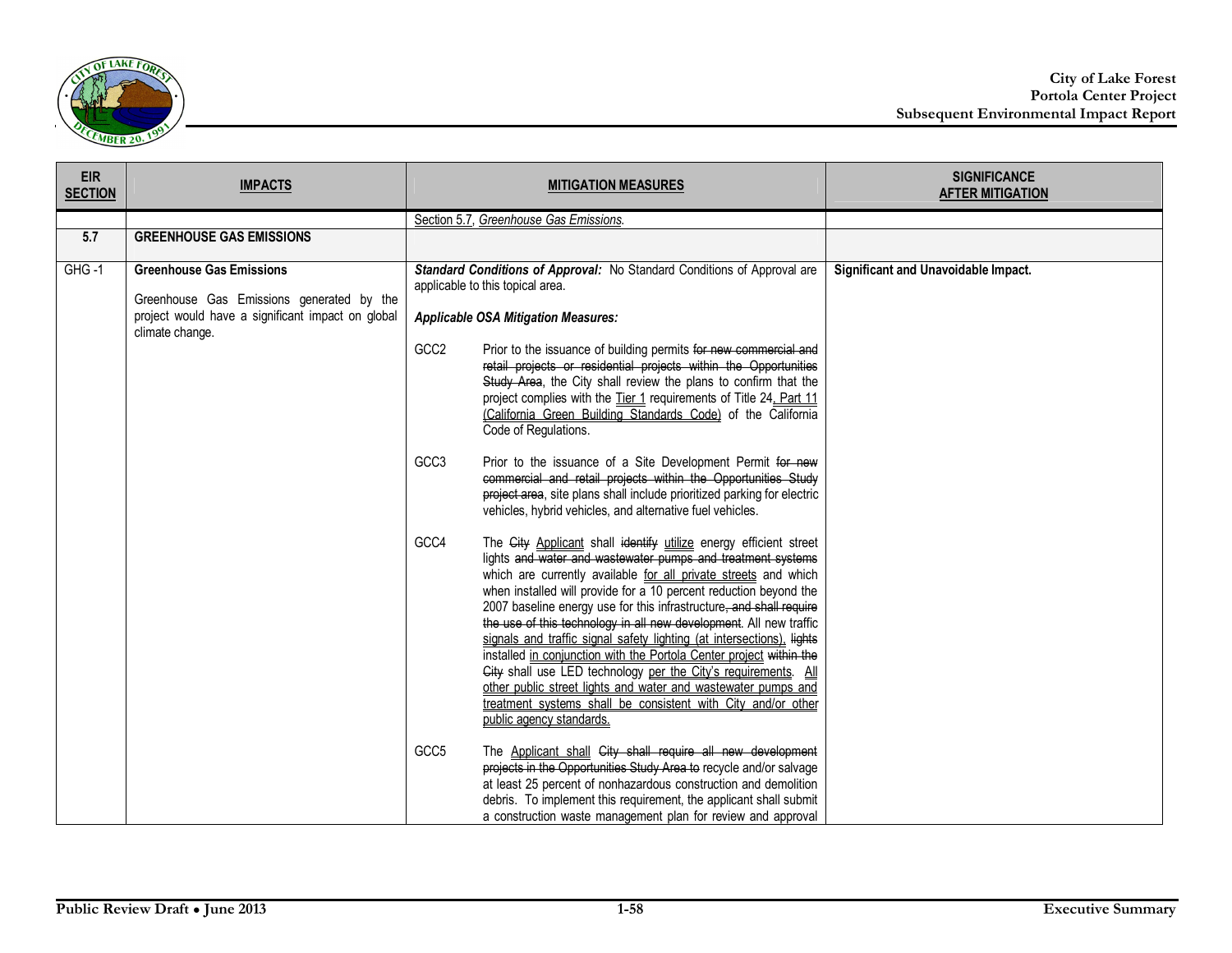

| <b>EIR</b><br><b>SECTION</b> | <b>IMPACTS</b> | <b>MITIGATION MEASURES</b>                                                                                                                                                                                                                                                                                                                                                                                                                                                                                                                                                                       | <b>SIGNIFICANCE</b><br><b>AFTER MITIGATION</b> |
|------------------------------|----------------|--------------------------------------------------------------------------------------------------------------------------------------------------------------------------------------------------------------------------------------------------------------------------------------------------------------------------------------------------------------------------------------------------------------------------------------------------------------------------------------------------------------------------------------------------------------------------------------------------|------------------------------------------------|
|                              |                | of the Development Services Director prior to issuance of a<br>Building Permit. The construction waste management plan shall<br>identify materials to be diverted from disposal and whether the<br>materials will be stored on-site or commingled. Excavated soil<br>and land-clearing debris do not contribute to this credit.<br>Calculation can be done by weight or volume but must be<br>documented.                                                                                                                                                                                        |                                                |
|                              |                | GCC6<br>Prior to approval of a Site Development Permit for new<br>development in the Opportunity Study Area, the Applicant shall<br>demonstrate on conceptual landscape plans the City shall require<br>that new development within the Opportunity Study Area project<br>site will use reclaimed water for public and common area<br>landscaping where available; install 50 percent native/drought-<br>tolerant plant species in developer-installed landscaped areas;<br>and utilize "smart" advanced capability controllers (e.g., Weather-<br>Trac) to reduce water and energy consumption. |                                                |
|                              |                | GCC7<br>Prior to approval of a Site Development Permit for new<br>commercial, retail and industrial projects within the Opportunities<br>Study Area, site plans must incorporate any combination of the<br>following strategies to reduce heat gain created by impervious<br>areas:                                                                                                                                                                                                                                                                                                              |                                                |
|                              |                | Utilizing shade trees in common area landscaping;<br>Reducing the street widths to minimize impervious areas<br>and reduce the use of asphalt;<br>Utilizing light-colored and reflective roofing materials and<br>paint; and<br>Incorporating bioswales where feasible in development<br>areas to capture urban runoff and increase the amount of<br>pervious surfaces.                                                                                                                                                                                                                          |                                                |
|                              |                | GCC8<br>All commercial, industrial and retail development in the<br>Opportunities Study Area project site shall be required to post<br>signs and limit idling time for commercial vehicles, including<br>delivery trucks to no more than 5 minutes.                                                                                                                                                                                                                                                                                                                                              |                                                |
|                              |                | <b>Additional Mitigation Measures:</b>                                                                                                                                                                                                                                                                                                                                                                                                                                                                                                                                                           |                                                |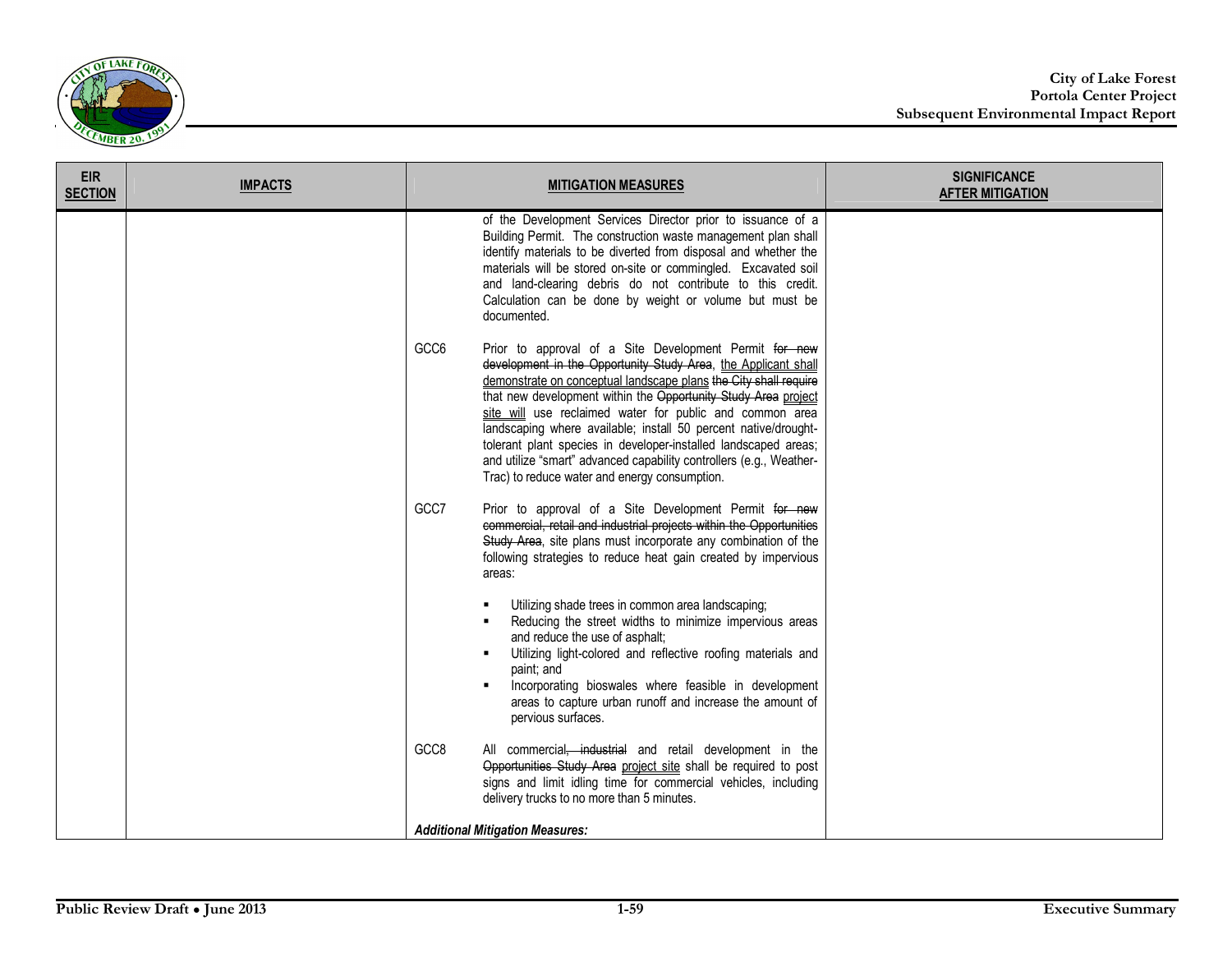

| <b>EIR</b><br><b>SECTION</b> | <b>IMPACTS</b> | <b>MITIGATION MEASURES</b>                                                                                                                                                                                                                                                                                                                                                                                                                                                                                                                                                                                                                                                                                                                                                                                                                                                                                                                                                                                                                                                                                                                                                                                                                                                                                                                                                                                                                                                                                                                                                                                                                                                                                             | <b>SIGNIFICANCE</b><br><b>AFTER MITIGATION</b> |
|------------------------------|----------------|------------------------------------------------------------------------------------------------------------------------------------------------------------------------------------------------------------------------------------------------------------------------------------------------------------------------------------------------------------------------------------------------------------------------------------------------------------------------------------------------------------------------------------------------------------------------------------------------------------------------------------------------------------------------------------------------------------------------------------------------------------------------------------------------------------------------------------------------------------------------------------------------------------------------------------------------------------------------------------------------------------------------------------------------------------------------------------------------------------------------------------------------------------------------------------------------------------------------------------------------------------------------------------------------------------------------------------------------------------------------------------------------------------------------------------------------------------------------------------------------------------------------------------------------------------------------------------------------------------------------------------------------------------------------------------------------------------------------|------------------------------------------------|
|                              |                | GHG-1<br>The proposed project shall include, but not be limited to, the<br>following list of potential design features. These features shall be<br>incorporated into the project design to ensure consistency with<br>adopted statewide plans and programs. The project applicant<br>shall demonstrate the incorporation of the following project design<br>features prior to the issuance of building or occupancy permits as<br>applicable.<br>Transportation<br>Provide pedestrian connections to the off-site circulation<br>network (prior to issuance of building permits).<br>Bicycle lanes and walking paths shall be incorporated into<br>the street system of new residential development to provide<br>alternative circulation routes to reach logical points of<br>destinations such as schools, parks, and retail areas (prior<br>to issuance of building permits).<br>Implement a trip reduction program, for which all employees<br>shall be eligible to participate (prior to issuance of<br>occupancy permit). This measure is not applicable to<br>residential uses.<br>Provide a ride sharing program, for which all employees<br>shall be eligible to participate (prior to issuance of<br>occupancy permit). This measure is not applicable to<br>residential uses.<br><b>Energy Efficiency</b><br>Install Energy Star rated appliances (prior to issuance of<br>building permits).<br>Install high efficiency heating ventilation and air conditioning<br>(HVAC) equipment with a Seasonal Energy Efficiency<br>Rating (SEER) of 13 or higher and thermostatic<br>expansion (TXV) valve (prior to issuance of building<br>permits).<br>Install vinyl frame windows with dual pane low emissivity |                                                |
|                              |                | glass (prior to issuance of building permits).<br>Reduce unnecessary outdoor lighting (prior to issuance of                                                                                                                                                                                                                                                                                                                                                                                                                                                                                                                                                                                                                                                                                                                                                                                                                                                                                                                                                                                                                                                                                                                                                                                                                                                                                                                                                                                                                                                                                                                                                                                                            |                                                |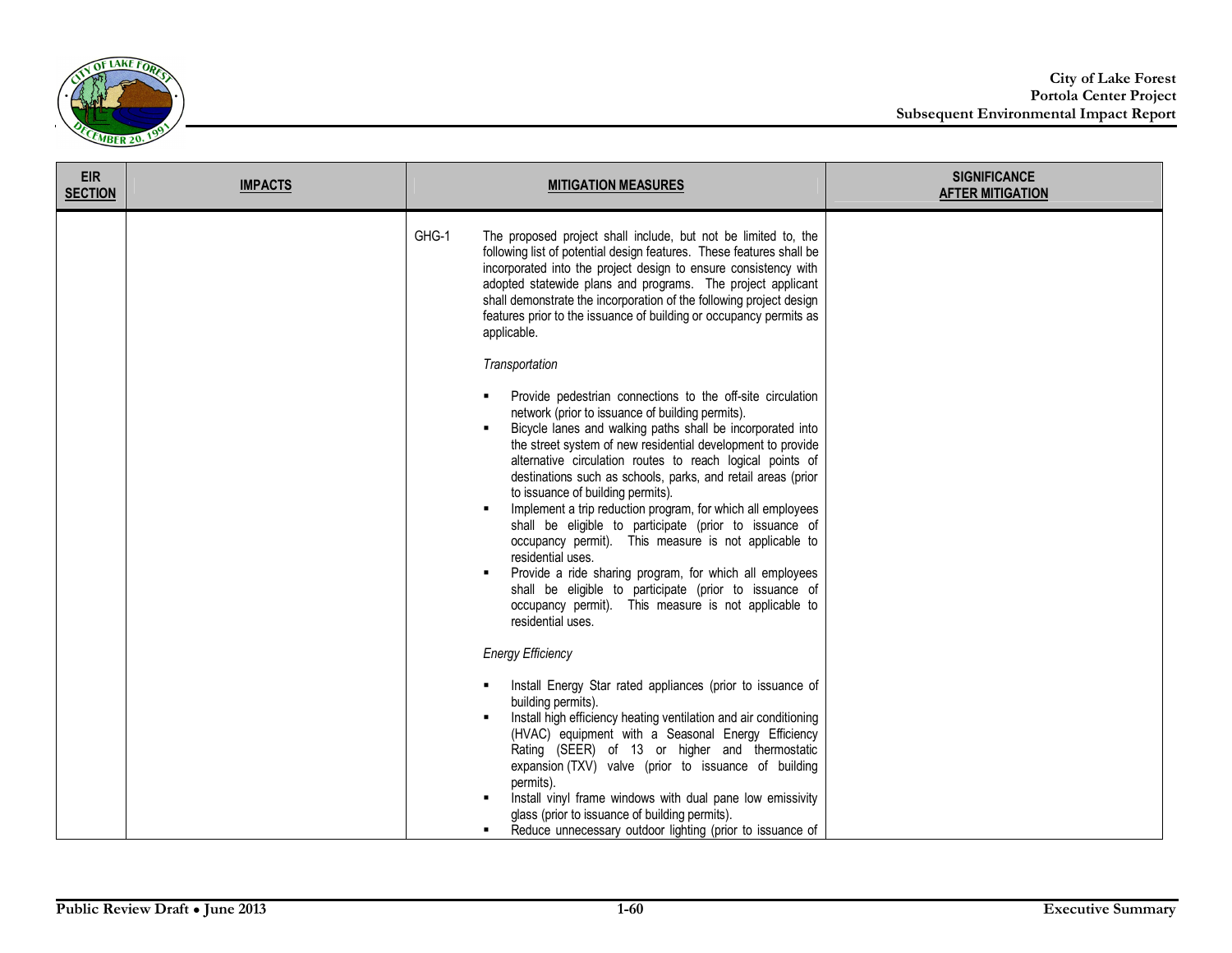

| <b>EIR</b><br><b>SECTION</b> | <b>IMPACTS</b>                                                                                                                           | <b>MITIGATION MEASURES</b>                                                                                                                                            | <b>SIGNIFICANCE</b><br><b>AFTER MITIGATION</b>             |
|------------------------------|------------------------------------------------------------------------------------------------------------------------------------------|-----------------------------------------------------------------------------------------------------------------------------------------------------------------------|------------------------------------------------------------|
|                              |                                                                                                                                          | building permits).                                                                                                                                                    |                                                            |
|                              |                                                                                                                                          | <b>Water Conservation and Efficiency</b>                                                                                                                              |                                                            |
|                              |                                                                                                                                          | Install low-flow faucets and toilets (prior to issuance of<br>building permits).                                                                                      |                                                            |
|                              |                                                                                                                                          | Solid Waste                                                                                                                                                           |                                                            |
|                              |                                                                                                                                          | Provide interior and exterior storage areas for recyclables<br>and adequate recycling containers located in public areas<br>(prior to issuance of occupancy permit).  |                                                            |
| $GHG-2$                      | Consistency With Applicable GHG Plans,<br><b>Policies, or Regulations</b>                                                                | Standard Conditions of Approval: No Standard Conditions of Approval are<br>applicable to this topical area.                                                           | Less Than Significant Impact With Mitigation Incorporated. |
|                              | Implementation of the proposed project would not<br>conflict with an applicable greenhouse gas<br>reduction plan, policy, or regulation. | Applicable OSA Mitigation Measures: Refer to OSA PEIR Mitigation<br>Measures GCC2 through GCC8.<br>Additional Mitigation Measures: Refer to Mitigation Measure GHG-1. |                                                            |
| Cumulative                   | <b>CUMULATIVE IMPACTS</b>                                                                                                                | Standard Conditions of Approval: No Standard Conditions of Approval are<br>applicable to this topical area.                                                           | Significant and Unavoidable Impact.                        |
|                              | <b>Greenhouse Gas Emissions</b>                                                                                                          | Applicable OSA Mitigation Measures: Refer to OSA PEIR Mitigation                                                                                                      |                                                            |
|                              | Greenhouse gas emissions generated by the<br>project and other related cumulative projects, would                                        | Measures GCC2 through GCC8.                                                                                                                                           |                                                            |
|                              | have a significant impact on global climate change.                                                                                      | Additional Mitigation Measures: Refer to Mitigation Measure GHG-1.                                                                                                    |                                                            |
|                              | Consistency with Applicable GHG Plans,<br><b>Policies, or Regulations</b>                                                                | Standard Conditions of Approval: No Standard Conditions of Approval are<br>applicable to this topical area.                                                           | Less Than Significant Impact.                              |
|                              | Implementation of the proposed project and other<br>related cumulative projects, would not conflict with                                 | Applicable OSA Mitigation Measures: Refer to OSA PEIR Mitigation<br>Measures GCC2 through GCC8.                                                                       |                                                            |
|                              | an applicable greenhouse gas reduction plan,<br>policy, or regulation.                                                                   | Additional Mitigation Measures: Refer to Mitigation Measure GHG-1.                                                                                                    |                                                            |
| 5.8                          | <b>NOISE</b>                                                                                                                             |                                                                                                                                                                       |                                                            |
| $N-1$                        | <b>Short-Term Construction Noise Impacts</b>                                                                                             | <b>Standard Conditions of Approval:</b>                                                                                                                               | Less Than Significant With Mitigation Incorporated.        |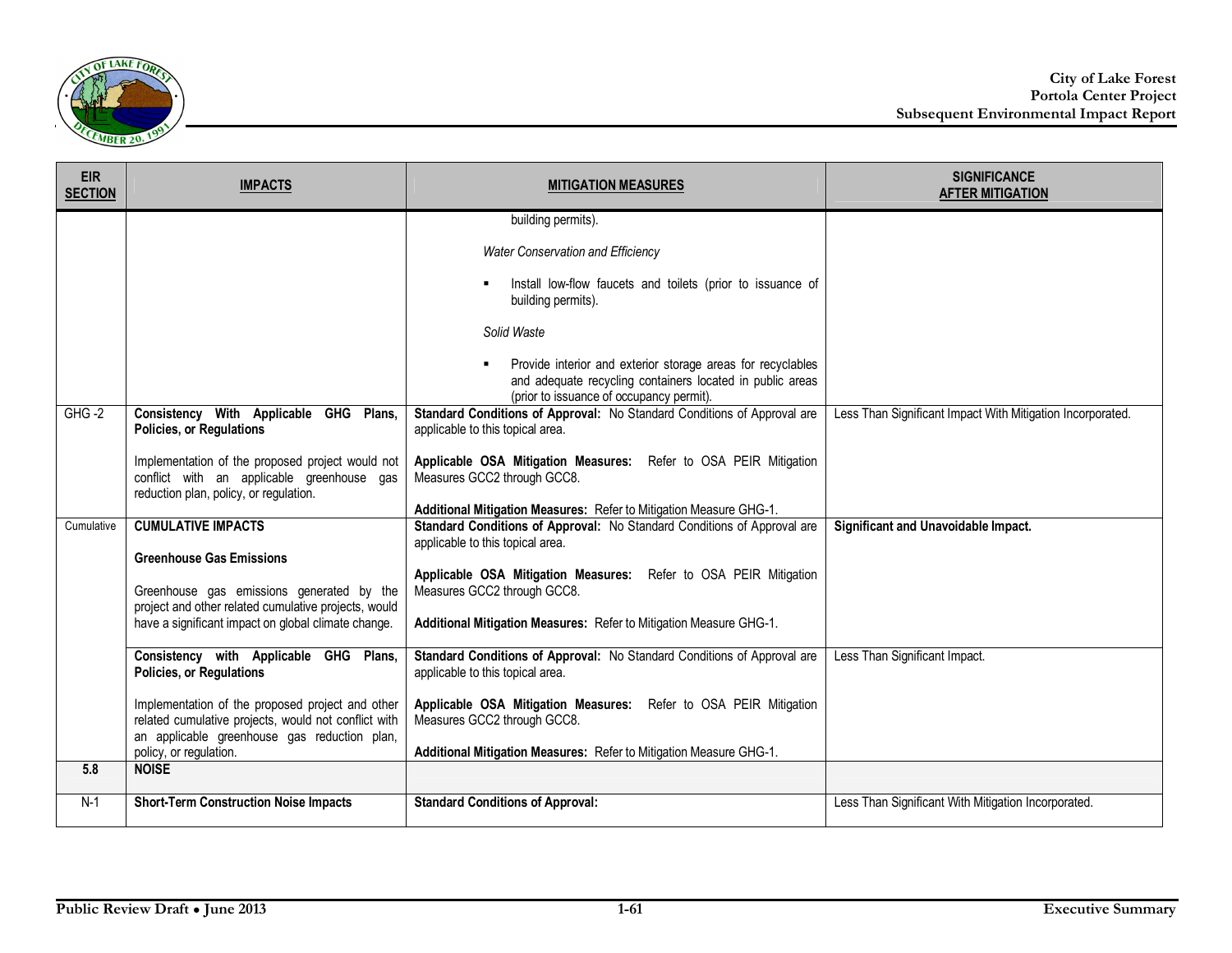

| <b>EIR</b><br><b>SECTION</b> | <b>IMPACTS</b>                                                                                                                                   | <b>MITIGATION MEASURES</b>                                                                                                                                                                                                                                                                                                                                                                                                                                       | <b>SIGNIFICANCE</b><br><b>AFTER MITIGATION</b> |
|------------------------------|--------------------------------------------------------------------------------------------------------------------------------------------------|------------------------------------------------------------------------------------------------------------------------------------------------------------------------------------------------------------------------------------------------------------------------------------------------------------------------------------------------------------------------------------------------------------------------------------------------------------------|------------------------------------------------|
|                              | Grading and construction within the area would not   N1<br>result in significant temporary noise impacts to<br>nearby noise sensitive receivers. | Prior to the issuance of a grading permit, the applicant shall<br>produce written evidence, or other evidence deemed reasonably<br>acceptable by the Director of Development Services, that all<br>construction vehicles or equipment, fixed or mobile, operated<br>within 1,000 feet of any residential dwelling unit shall be equipped<br>with properly operating and maintained mufflers.                                                                     |                                                |
|                              |                                                                                                                                                  | N <sub>2</sub><br>Grading and construction, construction activities shall be<br>prohibited between the hours of 7:00 p.m. and 7:00 a.m. Monday<br>through Friday; 6:00 p.m. and 8:00 a.m. Saturday; and at any<br>time on Sunday or a federal holiday.                                                                                                                                                                                                           |                                                |
|                              |                                                                                                                                                  | Applicable OSA Mitigation Measures: No OSA Mitigation Measures are<br>applicable to this topical area.                                                                                                                                                                                                                                                                                                                                                           |                                                |
|                              |                                                                                                                                                  | <b>Additional Mitigation Measures:</b>                                                                                                                                                                                                                                                                                                                                                                                                                           |                                                |
|                              |                                                                                                                                                  | $N-1$<br>Prior to issuance of grading permits, the project shall submit a<br>plan that demonstrates, to the satisfaction of the Lake Forest<br>Development Services Department, that the project complies with<br>the following:                                                                                                                                                                                                                                 |                                                |
|                              |                                                                                                                                                  | Construction noise reduction methods such as shutting off<br>idling equipment, maximizing the distance between<br>construction equipment staging areas and occupied<br>residential areas, and use of electric air compressors and<br>similar power tools, rather than diesel equipment, shall be<br>used where feasible. Unattended construction vehicles<br>shall not idle for more than 5 minutes when located within<br>300 feet from residential properties. |                                                |
|                              |                                                                                                                                                  | Noise attenuation measures, which may include, but are not<br>limited to, temporary noise barriers or noise blankets around<br>stationary construction noise sources, are implemented<br>where feasible.                                                                                                                                                                                                                                                         |                                                |
|                              |                                                                                                                                                  | During construction, stationary construction equipment shall<br>be placed such that emitted noise is directed away from or<br>shielded from sensitive noise receivers where feasible.                                                                                                                                                                                                                                                                            |                                                |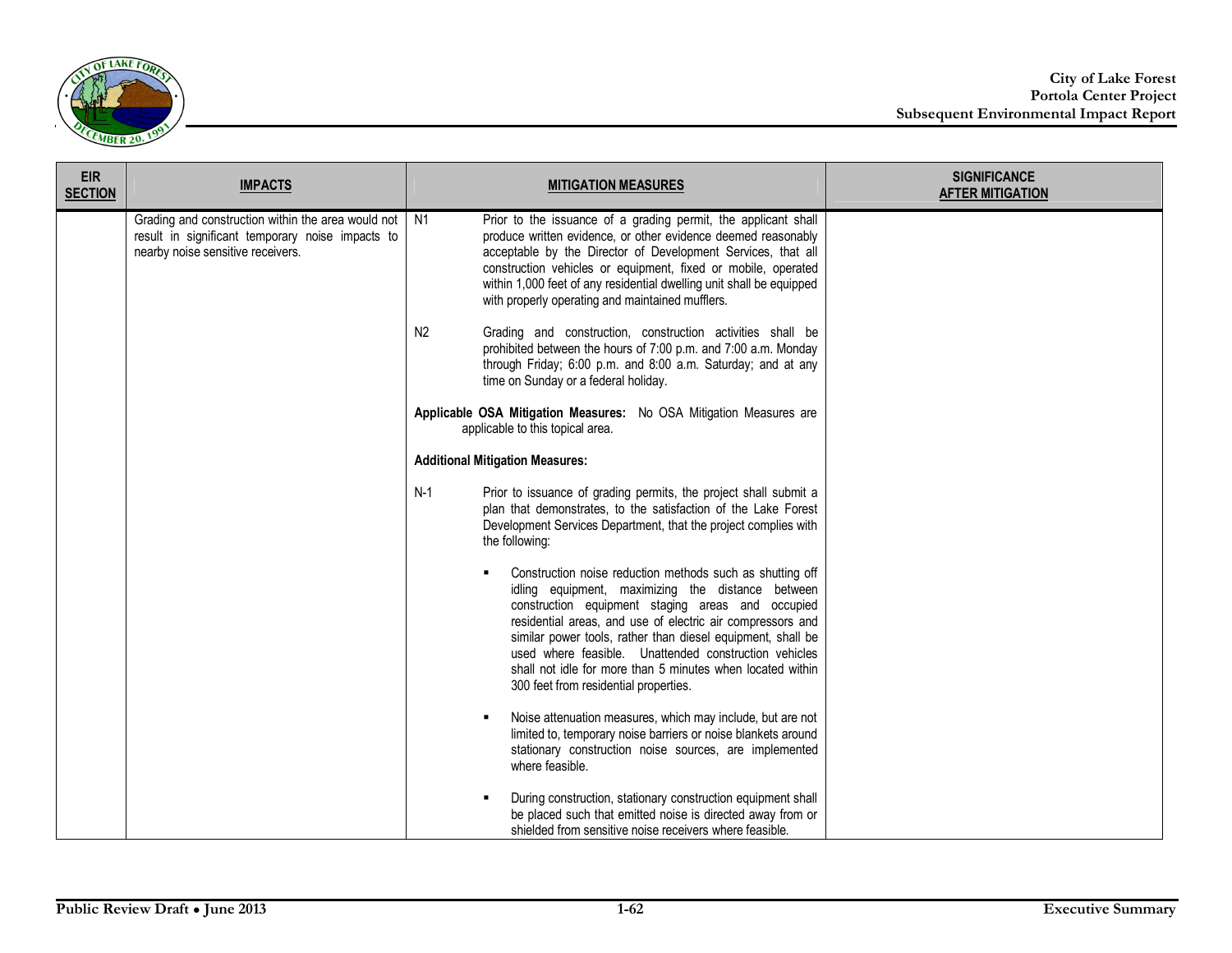

| <b>EIR</b><br><b>SECTION</b> | <b>IMPACTS</b> | <b>MITIGATION MEASURES</b>                                                                                                                                                                                                                                                                                                                                                                                                                                                                                                                                                                                                                                                                                                                                                                                                                                                                                                                                                                                                          | <b>SIGNIFICANCE</b><br><b>AFTER MITIGATION</b> |
|------------------------------|----------------|-------------------------------------------------------------------------------------------------------------------------------------------------------------------------------------------------------------------------------------------------------------------------------------------------------------------------------------------------------------------------------------------------------------------------------------------------------------------------------------------------------------------------------------------------------------------------------------------------------------------------------------------------------------------------------------------------------------------------------------------------------------------------------------------------------------------------------------------------------------------------------------------------------------------------------------------------------------------------------------------------------------------------------------|------------------------------------------------|
|                              |                | During construction, stockpiling and vehicle staging areas<br>shall be located as far as practical from noise sensitive<br>receptors.<br>Construction hours, allowable workdays, and the phone<br>number of the job superintendent shall be clearly posted at<br>all construction entrances to allow surrounding property<br>owners and residents to contact the job superintendent if<br>necessary. In the event the City receives a complaint,<br>appropriate corrective actions shall be implemented.<br>Two weeks prior to the commencement of construction,<br>notification must be provided to surrounding land uses<br>within 300 feet of a project site disclosing the construction<br>schedule, including the various types of activities that would<br>be occurring throughout the duration of the construction<br>period. This notification shall give a contact phone number<br>for any questions or complaints. All complaints shall be<br>responded to in a method deemed satisfactory by the City of<br>Lake Forest. |                                                |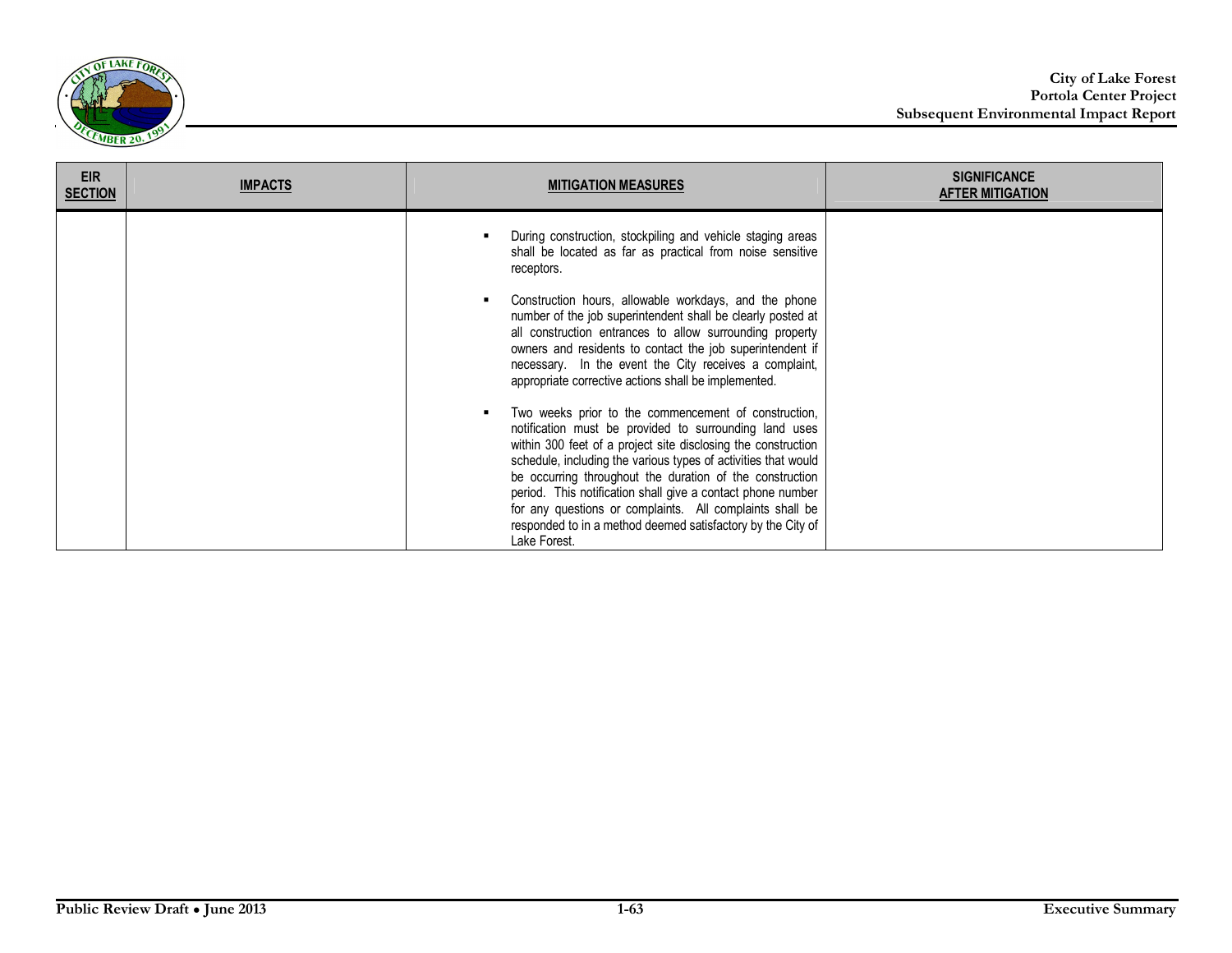

| <b>EIR</b><br><b>SECTION</b> | <b>IMPACTS</b>                                                                                                                                                                                           | <b>MITIGATION MEASURES</b>                                                                                                                                                                                                                                                                                                                                                                                                                                                                                                                                                                                                                                                                                                                                                                                                                                                                                                                                                                                                                                                                                                                                                              | <b>SIGNIFICANCE</b><br><b>AFTER MITIGATION</b>      |
|------------------------------|----------------------------------------------------------------------------------------------------------------------------------------------------------------------------------------------------------|-----------------------------------------------------------------------------------------------------------------------------------------------------------------------------------------------------------------------------------------------------------------------------------------------------------------------------------------------------------------------------------------------------------------------------------------------------------------------------------------------------------------------------------------------------------------------------------------------------------------------------------------------------------------------------------------------------------------------------------------------------------------------------------------------------------------------------------------------------------------------------------------------------------------------------------------------------------------------------------------------------------------------------------------------------------------------------------------------------------------------------------------------------------------------------------------|-----------------------------------------------------|
| $N-2$                        | <b>Vibration Impacts</b><br>Project implementation would not result in<br>significant vibration impacts to nearby sensitive<br>receptors.                                                                | Standard Conditions of Approval: Refer to Standard Conditions of Approval<br>N <sub>1</sub> and N <sub>2</sub> .<br><b>Applicable OSA Mitigation Measures:</b><br>$3.10 - 1$<br>A condition of approval shall be placed on all Site Development<br>Permit and/or Use Permit approvals for site-specific<br>developments, which states Prior to issuance of grading permits.<br>the project shall submit a plan that demonstrates, to the<br>satisfaction of the Lake Forest Development Services<br>Department: Construction staging areas and operation of earth<br>moving equipment on a project site shall be located more than 25<br>feet away from sensitive receptors (such as residences, schools,<br>hospitals). If equipment will be operated within 25 feet of any<br>sensitive receptor, the applicant shall prepare a construction plan<br>which quantifies the anticipated vibration levels associated with<br>the construction (in VdB) and the length of time the construction<br>is to occur, and documents efforts to minimize impacts associated<br>with groundborne vibration.<br>Additional Mitigation Measures: No additional mitigation measures are<br>required. | Less Than Significant With Mitigation Incorporated. |
| $N-3$                        | Long-Term (Mobile) Noise Impacts<br>Traffic generated by the proposed project would not<br>significantly contribute to existing traffic noise in the<br>area or exceed the city's established standards. | Standard Conditions of Approval: No Standard Conditions of Approval are<br>applicable to this topic area.<br>Applicable OSA Mitigation Measures: No OSA Mitigation Measures are<br>applicable to this topical area.<br><b>Additional Mitigation Measures:</b><br>$N-2$<br>Prior to issuance of certificates of occupancy, the applicant shall<br>demonstrate that noise barriers up to six feet in height (i.e., sound<br>walls or berms) have been installed along the homes adjacent to<br>Glenn Ranch Road and Saddleback Ranch Road, as depicted in<br>SEIR Exhibit 5.8-4, Noise Barrier Heights and Locations. Noise<br>barriers must have a surface density of at least 3.5 pounds per<br>square foot, and have no openings or cracks. The walls may be<br>constructed of five-eighth inch thick acrylic glass, any masonry<br>material, an earthen berm or a combination of these materials.                                                                                                                                                                                                                                                                                     | Less Than Significant With Mitigation Incorporated. |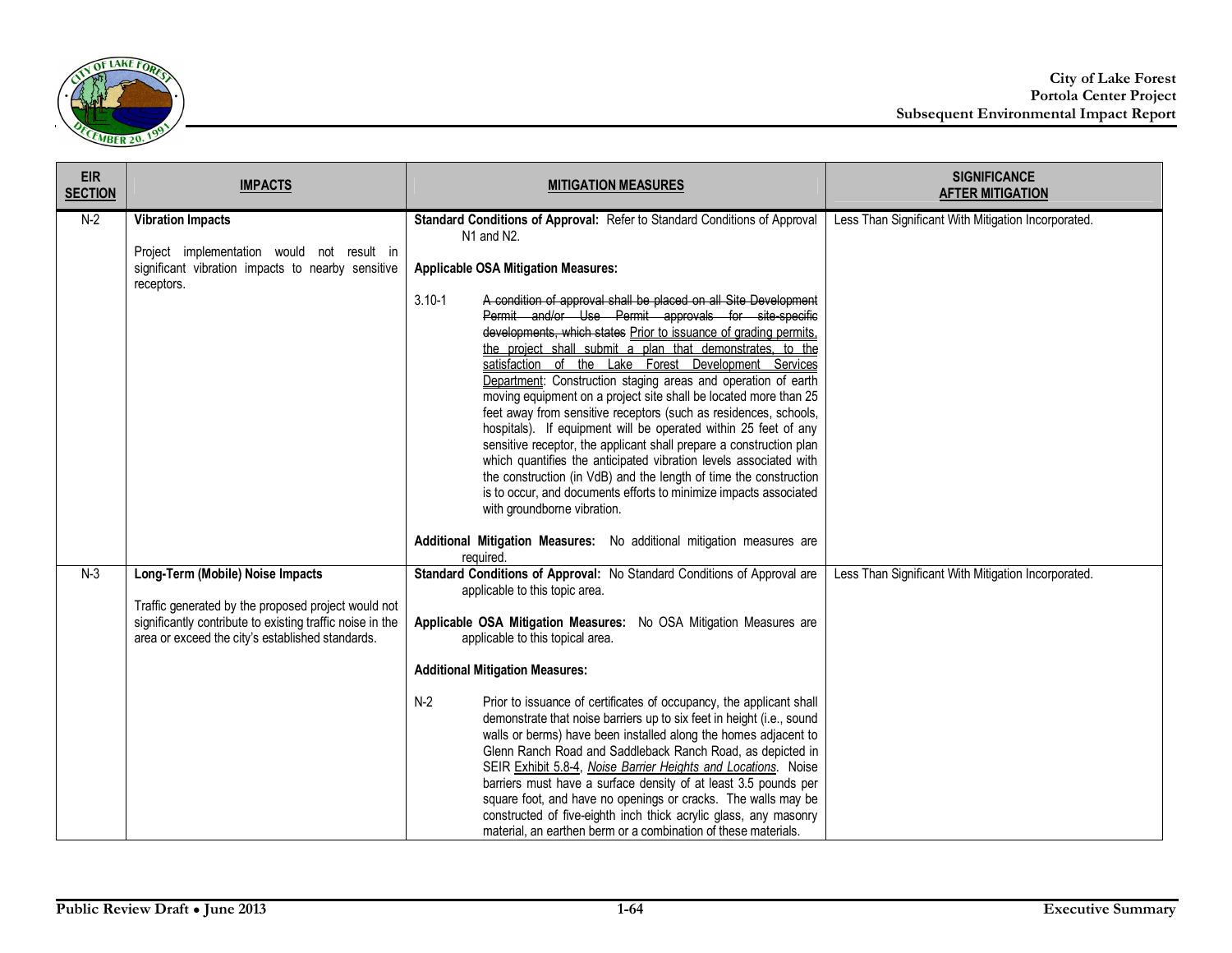

| <b>EIR</b><br><b>SECTION</b> | <b>IMPACTS</b>                                                                                                                                              | <b>MITIGATION MEASURES</b>                                                                                                                                                                                                                                                                                                                                                                                                                                                                                                                                                                                                                                                                                                                                                                                                                                                                                                                                                                                                                                                                                                                                                                                                                                                                                                                                                                                                                                                                                                                                                                                                                               | <b>SIGNIFICANCE</b><br><b>AFTER MITIGATION</b>      |
|------------------------------|-------------------------------------------------------------------------------------------------------------------------------------------------------------|----------------------------------------------------------------------------------------------------------------------------------------------------------------------------------------------------------------------------------------------------------------------------------------------------------------------------------------------------------------------------------------------------------------------------------------------------------------------------------------------------------------------------------------------------------------------------------------------------------------------------------------------------------------------------------------------------------------------------------------------------------------------------------------------------------------------------------------------------------------------------------------------------------------------------------------------------------------------------------------------------------------------------------------------------------------------------------------------------------------------------------------------------------------------------------------------------------------------------------------------------------------------------------------------------------------------------------------------------------------------------------------------------------------------------------------------------------------------------------------------------------------------------------------------------------------------------------------------------------------------------------------------------------|-----------------------------------------------------|
|                              |                                                                                                                                                             | $N-3$<br>Prior to issuance of building permits, an interior noise study shall<br>be developed for the homes and multi-family buildings adjacent<br>to, and with a direct line-of-sight of, Glenn Ranch Road and<br>Saddleback Ranch Road to ensure that the interior CNEL would<br>not exceed 45 dB. To mitigate the interior noise impact, the<br>homes and multifamily buildings would most likely require air-<br>conditioning and/or mechanical ventilation and possibly sound-<br>rated windows.                                                                                                                                                                                                                                                                                                                                                                                                                                                                                                                                                                                                                                                                                                                                                                                                                                                                                                                                                                                                                                                                                                                                                    |                                                     |
| $N-4$                        | Long-Term (Stationary) Noise Impacts<br>The proposed project would not result in a<br>significant increase in long-term stationary ambient<br>noise levels. | Standard Conditions of Approval: No Standard Conditions of Approval are<br>applicable to this topic area.<br><b>Applicable OSA Mitigation Measures:</b><br>$3.10 - 3$<br>A condition of approval shall be placed on all Site Development<br>Permit and/or Use Permit approvals for site-specific<br>developments, which states Prior to issuance of building permits.<br>the project shall submit a plan or other satisfactory documentation<br>that demonstrates, to the satisfaction of the Lake Forest<br>Development Services Department: prior to issuance of a building<br>permit, the applicant shall submit plans for shielding of all HVAC<br>equipment to provide noise attenuation with will reduce noise<br>from HVAC systems to 65 dBA or less when measured 50 feet<br>from the noise source.<br><b>Additional Mitigation Measures:</b><br>$N-4$<br>Prior to issuance of building permits, the Applicant shall<br>demonstrate that all stands and general spectator areas shall be<br>located a minimum of 150 feet from the closest residential<br>property line. Alternatively, noise barriers (e.g., sound walls or<br>berms) up to six feet in height above the finished grade shall be<br>constructed along the western boundaries of all lots with a direct<br>line-of-sight to the proposed 5-acre public Neighborhood Park.<br>The noise barriers, such as solid walls or noise-rated glass, shall<br>be located along the line of sight between the residential outdoor<br>activity areas (i.e., rear yards) and the spectator areas in the<br>park. The parks shall not be used between the hours of 10:00<br>p.m. and 7:00 a.m. | Less Than Significant With Mitigation Incorporated. |